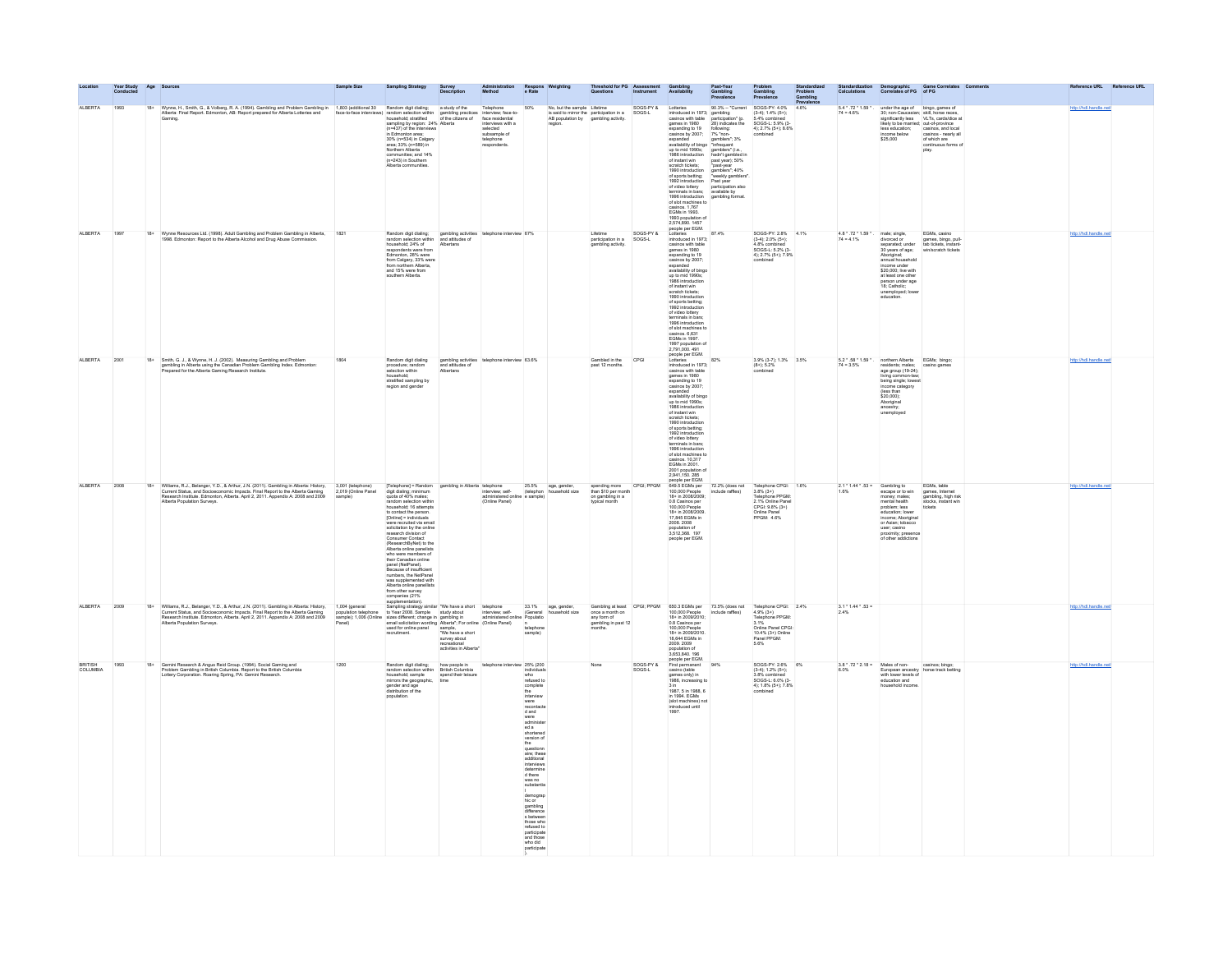|                            |      |       |                                                                                                                                                                                                                                                            |      |                                                                                                                                                                                                                                                                                                                                                                                                                                                                                                                                                                                                                                                                                                                                            |                                  |                                                |                           |                                                                                                                  |                                                       |                     |                                                                                                                                                                                                                                                                    |                                                                                                                                                                                                                            |                                                                                                                                                                        |    |                                                                                    | Demographic Game Correlates Com<br>Correlates of PG of PG                                                                                                                                                                              |                                                                                                                                                                                           |                                                                                                                                                                                                                                                                                                                                                                                        |                        | nce URL Reference URL |
|----------------------------|------|-------|------------------------------------------------------------------------------------------------------------------------------------------------------------------------------------------------------------------------------------------------------------|------|--------------------------------------------------------------------------------------------------------------------------------------------------------------------------------------------------------------------------------------------------------------------------------------------------------------------------------------------------------------------------------------------------------------------------------------------------------------------------------------------------------------------------------------------------------------------------------------------------------------------------------------------------------------------------------------------------------------------------------------------|----------------------------------|------------------------------------------------|---------------------------|------------------------------------------------------------------------------------------------------------------|-------------------------------------------------------|---------------------|--------------------------------------------------------------------------------------------------------------------------------------------------------------------------------------------------------------------------------------------------------------------|----------------------------------------------------------------------------------------------------------------------------------------------------------------------------------------------------------------------------|------------------------------------------------------------------------------------------------------------------------------------------------------------------------|----|------------------------------------------------------------------------------------|----------------------------------------------------------------------------------------------------------------------------------------------------------------------------------------------------------------------------------------|-------------------------------------------------------------------------------------------------------------------------------------------------------------------------------------------|----------------------------------------------------------------------------------------------------------------------------------------------------------------------------------------------------------------------------------------------------------------------------------------------------------------------------------------------------------------------------------------|------------------------|-----------------------|
| <b>COLUMBIA</b>            | 1996 | $18+$ | Angus Reid Group. (1996). Problem Gambling Survey 1996: Final Report. Submitted 810<br>to the British Columbia Lottery Corporation. Vancouver, BC: Author.                                                                                                 |      | Random digit dialing; some of the way.<br>random selection within people might spend<br>their leisure time<br>their leisure time<br>mirrors the geographic,<br>gender and age<br>distribution of the<br>population                                                                                                                                                                                                                                                                                                                                                                                                                                                                                                                         |                                  | some of the ways telephone interview (assuming | it is similar<br>to 1993) |                                                                                                                  |                                                       | SOGS-PY &<br>SOGS-L | 8 casinos with table Past year<br>games only, in<br>1997. 185 slot<br>machines<br>introduced<br>casinos in 1997                                                                                                                                                    | participation only<br>available by<br>gambling format.<br>"Comparisons of<br>1993 and 1996<br>measurements<br>past year<br>participation<br>suggest that<br>gambling<br>participation is<br>stable or decli<br>most catego | SOGS-PY: 2.7%<br>$(3-4); 1.1\% (5+)$<br>3.8% combined<br>SOGS-L: 8.4% (3)<br>4): 2.1% (5+);<br>10.5% combined                                                          | 6% | $3.8 * .72 * 2.18 =$<br>6.0%                                                       | Males of non-<br>European ancestry<br>with lower levels of<br>education and<br>household income                                                                                                                                        | local casino                                                                                                                                                                              |                                                                                                                                                                                                                                                                                                                                                                                        | http://hdl.handle.net/ |                       |
| ppmsu<br>COLUMBIA          | 2002 | $18+$ | Ipsos-Reid & Gemini Research. (2003). British Columbia Problem<br>Gambling Prevalence Study. Victoria, BC: Ministry of Public Safety and<br>Solicitor General.                                                                                             | 2500 | Random digit dialing: gambling activities<br>random selection within and attitudes<br>household; Quotas were toward gambling<br>established to ensure<br>that the final sample<br>accurately reflected the<br>breakdown of males<br>treakdown or mailes<br>(49%) and females<br>(51%) in British<br>Columbia; The sample<br>frame consisted of five                                                                                                                                                                                                                                                                                                                                                                                        |                                  | telephone interview 27%                        |                           | age, gender, region past year gamblers CPGI; SOGS-                                                               |                                                       |                     | 9 casinos in 2002.<br>3,304 EGMs in<br>2002. 2001<br>population of<br>3,907,738.<br>1183 people per<br><b>FGM</b>                                                                                                                                                  |                                                                                                                                                                                                                            | $\begin{array}{ll} \text{CPGL } 4.2\% \ (3\cdot 7); & 2.1\% \\ 0.4\% \ (8+); \ 4.6\% \end{array}$<br>combined<br>SOGS-PY: 2.8%<br>$(3-4): 1.1\% (5+)$<br>3.8% combined |    | 2.1%<br>Average = $2.1\%$                                                          | $\begin{tabular}{ll} CPGI: 4.6 * .58 * & Northern residents \\ 1.44 * .53 = 2.0\% & young residents \\ SOGS-PY: 3.8 * & (18-24 years); \\ 72 * 1.44 * .53 = & lower household \\ \end{tabular}$<br>income residents<br>( <b>S30K</b> ) | sports lotteries<br>bingo; horse<br>racing; casinos;<br>Internet gamblers<br>(small<br>(small<br>sample size);<br>electronic gaming<br>machines outside<br>casinos (small<br>sample size) |                                                                                                                                                                                                                                                                                                                                                                                        |                        |                       |
| <b>BRITISH</b><br>COLUMBIA | 2007 | 18+   | Ipsos-Reid & Gemini Research. (2008). British Columbia Problem<br>Gambling Prevalence Study. Victoria, BC: Ministry of Public Safety and<br>Solicitor General                                                                                              | 3000 | geographic regions.<br>Random digit dialing:<br>random selection within<br>household: stratified by<br>riousenous, su anneu by<br>region (the 5 regional<br>health authorities), and<br>gender within each<br>region; in addition,<br>ninimum quotas were<br>set for younger<br>respondents (18 to 34<br>years) (knowing they are<br>harder to contact and                                                                                                                                                                                                                                                                                                                                                                                 | and attitudes<br>toward gambling | gambling activities telephone interview 28%    |                           | age, gender, region gambling in past CPGI                                                                        |                                                       |                     | 253.8 EGMs per 73%<br>100,000 People<br>18+ in 2008/2009<br>18+ In 2008/2009<br>0.5 Casinos per<br>100,000 People<br>18+ in 2008/2009<br>8,942 EGMs in<br>2007.2007<br>population of<br>4,402,900. 518<br>people per EGM.                                          |                                                                                                                                                                                                                            | 3.7% (3-7); 0.9% 2%<br>$(8+)$ ; 4.6%<br>combinad                                                                                                                       |    | $53 = 2.0%$                                                                        | 4.6 *.58 * 1.44 *. males: 18 to 34    Lottery games<br>mains; to so se<br>Lonery games;<br>education or less;<br>unemployed;<br>unemployed;<br>unemployed;<br>and never married<br>and never married                                   |                                                                                                                                                                                           |                                                                                                                                                                                                                                                                                                                                                                                        | http://hdl.handle.net/ |                       |
| gomeu<br>COLUMBIA          | 2014 |       | 18+ R.A. Malatest & Associates Ltd. & Gaming Policy and Enforcement Branch, Ministry 3058 of Finance. (2014) October). 2014 British Columbia problem gambling prevalence study. Final report, Retreved from https://www.gamin<br>prevalence-study-2014.pdf |      | harder to contact and<br>less likely to participate).<br>disproportionate stratified games of chance, telephone<br>random sampling plan gaming, and other interview; self-<br>haved on obtaining at issues of<br>investment to B.C.<br>surveys with a<br>representative sample:<br>sampling plan was<br>developed to yield<br>comparable survey<br>precision to past<br>prevalence<br>studies in B.C. in order to<br>obtain a margin of error<br>of ± 4.0% (at the 95%<br>confidence level) at the<br>connectice level) at the<br>regional<br>level; final sample frame<br>consisted of three<br>sample sources: listed<br>sample (73%); random<br>digit dialed (RDD)<br>sample (random B<br>methodology)xxi (5%)<br>and cell phone sample | residents                        | administered online                            |                           | 10.2% based on actual<br>proportion of B.C.<br>male and female<br>adults in each<br>regional health<br>authority | gambling in past CPGI<br>year                         |                     |                                                                                                                                                                                                                                                                    | 72.5%                                                                                                                                                                                                                      | $\substack{2.6\%\\(8+); 3.3\%\\combined}$                                                                                                                              |    |                                                                                    | ethnic origins;<br>Southern Asian<br>ethnic origins; low<br>household<br>incomes; more<br>likely to experience<br>a mental health<br>issue; more likely<br>to report using<br>drugs or alcohol<br>while<br>gambling                    |                                                                                                                                                                                           | 18 to 24 years of participate in a $\blacksquare$ A total of 58 web completions were obtained.<br>age: Aboriginal, diversity of Surveys were completed in English, Inuit, or Métis gambling activities Mandarin, and Punjabi.                                                                                                                                                          | https://www.gaming.    |                       |
| MANITOBA                   | 1993 | $18+$ | Criterion Research Corp. (1993). Problem Gambling Study: Final Report. Report to 1212<br>the Manitoba Lotteries foundation. Winnipeg, MB: Author.                                                                                                          |      | Random selection of<br>listed numbers; random gambling practices<br>selection within of Manitobans<br>household: sample<br>stratified proportional to<br>the population of each<br>Census Division; The<br>demographic data from<br>the sample was<br>compared with the 1990<br>Census (p. 5).                                                                                                                                                                                                                                                                                                                                                                                                                                             | a study of the                   | telephone interview $62\%$                     |                           |                                                                                                                  | Had ever<br>participated in any<br>gambling activity. | SOGS-PY             | First casino opens 87%<br>in 1989 (contains<br>slot machines):<br>VLTs introduced to<br>ni edotineM leun<br>Nov 1993: in 1993<br>2 new casinos wi<br>slots opened &<br>VLTs were<br>introduced into<br>Winnipeg. 1993<br>population of<br>1117600<br>2,000 VLTs in |                                                                                                                                                                                                                            | 2.9% (3-4); 1.3% 3.6%<br>$(5+)$ ; 4.2%<br>combined                                                                                                                     |    | $4.2 * .72 * 1.59 * .$ male; under 30<br>74 = 3.6% years of age                    |                                                                                                                                                                                                                                        |                                                                                                                                                                                           |                                                                                                                                                                                                                                                                                                                                                                                        | http://hdl.handle.net/ |                       |
| MANITOBA                   | 1995 |       | 18+ Criterion Research Corp. (1995). Problem Gambling Study: Final Report. Report prepared for the Manitoba Lotteries Corporation. Winnipeg, MB: Author.                                                                                                   | 1207 | Random selection of<br>listed numbers; random<br>selection within<br>household: sample<br>stratified proportional to<br>the population of each<br>Census Division; The<br>demographic data from<br>the sample was<br>compared with the 1991                                                                                                                                                                                                                                                                                                                                                                                                                                                                                                |                                  | elephone interview 60%                         |                           |                                                                                                                  | Had ever<br>participated in any<br>gambling activity. | SOGS-PY             | First casino opens (Lifetime<br>in 1989; 1991 rural participation =<br>VLTs; 1993 2 new 92%)<br>casinos &<br>Winnipeg VLTs.<br>1995 population o<br>1,129,200. 5,400<br>VLTs in 1995.                                                                              |                                                                                                                                                                                                                            | $2.4\%$ (3-4); 1.9% 3.6%<br>$(5+)$ ; 4.3%<br>combined                                                                                                                  |    | $4.3 * .72 * 1.59 *$ .<br>$74 = 3.6\%$                                             | under 30 years of<br>age; household<br>incomes in excess<br>of \$25,000                                                                                                                                                                |                                                                                                                                                                                           |                                                                                                                                                                                                                                                                                                                                                                                        | http://hdl.handle.net/ |                       |
| <b>MANITOBA</b>            | 2001 | $18+$ | Brown, D., Patton, D., Dhaliwal, J., Pankratz, C., & Broszeit, B. (2002).<br>Gambling Involvement and Problem Gambling in Manitoba. Winnipeg, MB:<br>Addictions Foundation of Manitoba.                                                                    | 3119 | Census (p. 3).<br>Winnipeg and some of<br>the rural areas near<br>proposed casino sites<br>over sampled; The<br>largest proportion of the<br>sample is from Winnipeg,<br>56.3%; Twenty three<br>percent of the<br>respondents were from<br>rural<br>southern Manitoba<br>14.6% were from<br>Western Manitoba and<br>5.8% were from the<br>northern part of the<br>province; The sample<br>frequencies are<br>comparable with the<br>population of Manitoba<br>on most important<br>characteristics.<br>Specifically, the age and<br>income level of the<br>sample closely<br>approximates the<br>population (for details<br>see pp. 8-10).                                                                                                 |                                  | telephone interview 40.7% Yes                  |                           |                                                                                                                  |                                                       |                     | gambled in the past CPGI; SOGS-<br>12 months PY in 1980-1991 ----<br>VLTs; 1993 2 new<br>VL1s; 1993 2 new<br>casinos &<br>Vinnipeg VLTs.<br>2002. 2001<br>population of<br>1,151,400. People<br>per EGM = 164.                                                     |                                                                                                                                                                                                                            | SOGS-PY: 2.3% 2.1%<br>$(5+)$<br>CPGI: 2.3% (3-7);<br>1.1% (8+); 3.4%<br>combined                                                                                       |    | SOGS-PY: 2.3 *<br>2.0%<br>CPGI: 3.4 * .58 *<br>1.44 * .53 = 1.5%<br>Average = 2.1% | males; under 25<br>$1.49 * 1.44 * .53 =$ years of age;<br>2.6% household incomes<br>under \$30,000                                                                                                                                     |                                                                                                                                                                                           | First Nation gamblers tended to spend more time http://hdl.handle.net/<br>First Nation gamblers tended to spend more time<br>and money on gambling than other respondents. This would suggest that they might also constitute<br>a higher risk group for gambling problems.<br>However, our sample did not inclu<br>Gambling Screen was also administered to about<br>500 individuals. |                        |                       |
| MANITORA                   | 2006 | $18+$ | Lemaire, J., MacKay, T., & Patton, D. (2008). Manitoba Gambling and<br>n Gambling 2006. Winnipeg, MB: Addictions Foundatio                                                                                                                                 | 6007 | Random digit dialing:<br>quota sampling near the<br>end to increase the<br>proportion of 18 to 24<br>year-old and male<br>.<br>respondents.                                                                                                                                                                                                                                                                                                                                                                                                                                                                                                                                                                                                |                                  | elephone interview 42.4%                       |                           | age, gender                                                                                                      |                                                       | CPGL                | 884.8 EGMs per 85.6%<br>100,000 People<br>18+ in 2006/2007<br>0.5 Casinos per<br>100,000 People<br>18+ in 2006/2007<br>7,711 EGMs in<br>2006 2006<br>population of<br>1,184,000. 154<br>people per EGM.                                                            |                                                                                                                                                                                                                            | 4.7% (3-7): 1.4% 2.7%<br>$(8+)$ ; 6.1%<br>combined                                                                                                                     |    | $6.1 * .58 * 1.44 *$<br>$53 = 2.7%$                                                | $18-24$ year olds;<br>personal income<br>levels less than<br>\$20,000; single;<br>separated/divo<br>working part-time<br>and/or being<br>unemployed.                                                                                   | <b>EGMs</b>                                                                                                                                                                               |                                                                                                                                                                                                                                                                                                                                                                                        | http://hdl.handle.net  |                       |
| MANITOBA                   | 2013 | $18+$ | Liquor and Gaming Authority of Manitoba. (2014, June). Liquor and gambling in<br>Manitoba. Winnipeg, MB: Author.                                                                                                                                           | 1200 | stratified sampling<br>technique to ensure the<br>inclusion of participants<br>From the major regions of<br>the province - Winnipeg,<br>Brandon, southern and<br>northern Manitoba                                                                                                                                                                                                                                                                                                                                                                                                                                                                                                                                                         |                                  | telephone interview 16%                        |                           | weights based or<br>the 2011 Canadian<br>Census corrected<br>for minor<br>discrepancies in<br>gender, age, and   |                                                       | <b>CPGI/PGSI</b>    |                                                                                                                                                                                                                                                                    | 77.3%<br>(participating in up (8+); 2.0%<br>to three activities combined<br>all less than once a<br>year, were also<br>classified as 'non-<br>gamblers'.)                                                                  | 1.2% (3-7); 0.8%                                                                                                                                                       |    |                                                                                    |                                                                                                                                                                                                                                        |                                                                                                                                                                                           |                                                                                                                                                                                                                                                                                                                                                                                        | http://igamanitoba.ca  |                       |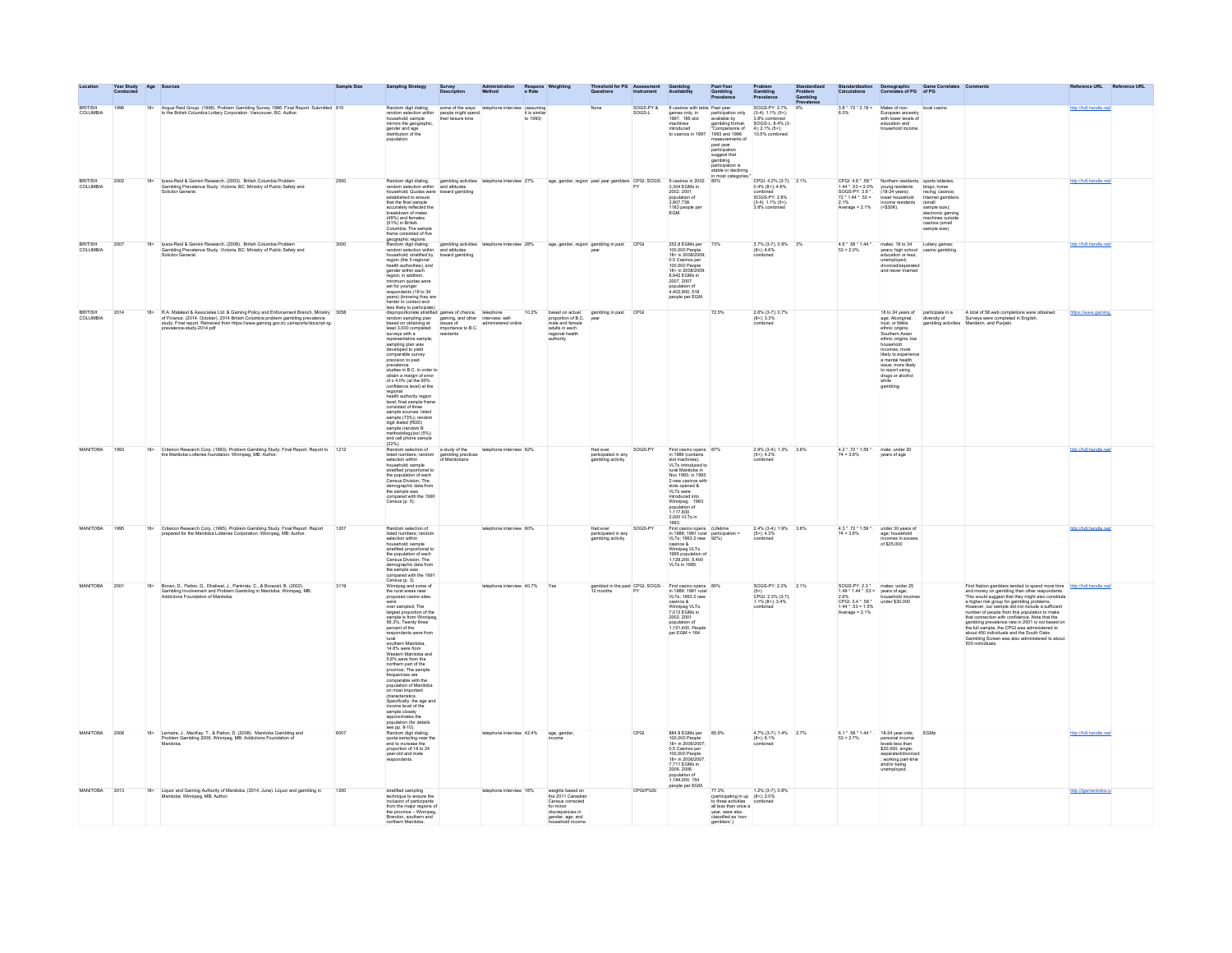|                                                   |      |       |                                                                                                                                                                                                                                                                     |      | <b>Sampling Strategy</b>                                                                                                                                                                                                                                                                                                                                                                                                                                                                                                                                                      |                                                                                                                       |                                        |                                                                                     |                                                                                                                                                                     |                                                                  |                                                      |                                                                                                                                                                                                                                                                                                                                                                  |                                                                                                                                                                                              |                                                                                                                      |                                                                                                                                                                       | Standardization Demographic Game (<br>Calculations Correlates of PG of PG                                          | Game Correlates Com                                                                                                                                                                    |                                                                                                                                                                                                                                                                                                                                                                                                                                                                                                                                          | Reference URL Reference URL |  |
|---------------------------------------------------|------|-------|---------------------------------------------------------------------------------------------------------------------------------------------------------------------------------------------------------------------------------------------------------------------|------|-------------------------------------------------------------------------------------------------------------------------------------------------------------------------------------------------------------------------------------------------------------------------------------------------------------------------------------------------------------------------------------------------------------------------------------------------------------------------------------------------------------------------------------------------------------------------------|-----------------------------------------------------------------------------------------------------------------------|----------------------------------------|-------------------------------------------------------------------------------------|---------------------------------------------------------------------------------------------------------------------------------------------------------------------|------------------------------------------------------------------|------------------------------------------------------|------------------------------------------------------------------------------------------------------------------------------------------------------------------------------------------------------------------------------------------------------------------------------------------------------------------------------------------------------------------|----------------------------------------------------------------------------------------------------------------------------------------------------------------------------------------------|----------------------------------------------------------------------------------------------------------------------|-----------------------------------------------------------------------------------------------------------------------------------------------------------------------|--------------------------------------------------------------------------------------------------------------------|----------------------------------------------------------------------------------------------------------------------------------------------------------------------------------------|------------------------------------------------------------------------------------------------------------------------------------------------------------------------------------------------------------------------------------------------------------------------------------------------------------------------------------------------------------------------------------------------------------------------------------------------------------------------------------------------------------------------------------------|-----------------------------|--|
| MANITOBA                                          |      | $18+$ | Liquor and Gaming Authority of Manitoba. (2017, February). Liquor and gambling in 1200<br>Manitoba II. Winnipeg, MB: Author.                                                                                                                                        |      | stratified sampling<br>technique to ensure the<br>inclusion of participants<br>from the major<br>regions of the province:<br>Vinnineo Rrandon                                                                                                                                                                                                                                                                                                                                                                                                                                 |                                                                                                                       |                                        | 16%                                                                                 | weights based on<br>the 2011 Canadian<br>Census corrected<br>for minor<br>discrepancies in<br>sex, age, and                                                         |                                                                  | <b>CPGI/PGS</b>                                      |                                                                                                                                                                                                                                                                                                                                                                  | 74.2% $0.3\%$ $(3.7)$ ; $0.2\%$<br>(participating in up $(8+)$ ; $0.5\%$<br>to three activities<br>all less than once a<br>year, were also<br>cannblers'.)<br>cannotes a 'non-<br>cannotes'. |                                                                                                                      |                                                                                                                                                                       |                                                                                                                    |                                                                                                                                                                                        |                                                                                                                                                                                                                                                                                                                                                                                                                                                                                                                                          | https://lgcamb.ca/do        |  |
|                                                   |      |       |                                                                                                                                                                                                                                                                     |      | Winnipeg, Brandon,<br>southern and northern<br>Manitoba. The telephone<br>survey took place over<br>four weeks from June 7<br>to July 10, 2016, from<br>PRA's call centre in<br>Winnipeg. Multiple call<br>attempts to non-<br>responders varied by day<br>of the week and time of<br>day to<br>ensure higher response                                                                                                                                                                                                                                                        |                                                                                                                       |                                        |                                                                                     | nousehold incon                                                                                                                                                     |                                                                  |                                                      |                                                                                                                                                                                                                                                                                                                                                                  | gamblers',)                                                                                                                                                                                  |                                                                                                                      |                                                                                                                                                                       |                                                                                                                    |                                                                                                                                                                                        |                                                                                                                                                                                                                                                                                                                                                                                                                                                                                                                                          |                             |  |
| <b>BRUNSWICK</b>                                  | 1992 | $18+$ | Baseline Market Research. (1992). Final Report: Prevalence Study:<br>Problem Gambling. Prepared for Department of Finance, Province of New<br>Brunswick. New Brunswick: Author.                                                                                     |      | rates.<br>Generated a listing of<br>telephone numbers using<br>a combination of listed                                                                                                                                                                                                                                                                                                                                                                                                                                                                                        |                                                                                                                       | telephone interview 59%                |                                                                                     |                                                                                                                                                                     | Any gambling SOGS-PY<br>activity in lifetime. SOGS-L             |                                                      | SOGS-PY & VLTs introduced 80% (Occasional SOGS-PY: 3.13% 3.8%<br>SOGS-L 1990. 2,800 VLTs gamblers + Regular (3-4): 1.37% (5+):<br>in 1992. 1991 gamblers) 4.5% combined                                                                                                                                                                                          |                                                                                                                                                                                              |                                                                                                                      | $4.5 * .72 * 1.59 *$ .<br>$74 = 3.8%$                                                                                                                                 |                                                                                                                    |                                                                                                                                                                                        | males; no more card games; EGMs Questionnaire in both English and French;<br>than a high school samples for problem and probable pathological<br>education; income gamblers were noted as being very small.                                                                                                                                                                                                                                                                                                                              | http://hdl.handle.net       |  |
|                                                   |      |       |                                                                                                                                                                                                                                                                     |      | exchanges and random<br>number generation; one<br>telephone contact was<br>made with a household:<br>a second stage selection<br>procedure was carried<br>out to determine the<br>person to be interviewed:<br>sample selected did<br>represent the overall<br>population of New<br>Brunswick (see table on                                                                                                                                                                                                                                                                   |                                                                                                                       |                                        |                                                                                     |                                                                                                                                                                     |                                                                  |                                                      | population of<br>723,900.<br>259 people per<br>EGM.                                                                                                                                                                                                                                                                                                              |                                                                                                                                                                                              | SOGS-L: 4.0% (3-<br>4); 2.0% (5+); 6.0%<br>combined                                                                  |                                                                                                                                                                       | less than \$40,000;<br>single                                                                                      |                                                                                                                                                                                        |                                                                                                                                                                                                                                                                                                                                                                                                                                                                                                                                          |                             |  |
| <b>NEW</b><br><b>BRUNSWICK</b>                    | 1996 | $18+$ | Baseline Market Research, (1996). Final Report: Prevalence Study:<br>Problem Gambling: Wave 2. Prepared for Department of Finance. Fredericton: New<br>Brunswick Department of Finance.                                                                             |      | p. 3).<br>Random sampling from $\sqrt{\frac{3}{2}}$ rentertainment and $\sqrt{\frac{3}{2}}$ telephone interview 46%<br>combination of listed<br>numbers and random<br>(Note: information<br>number generation;<br>from 1996 Nova<br>number generation; from 1996 No<br>random selection within Scotia report)                                                                                                                                                                                                                                                                 |                                                                                                                       |                                        |                                                                                     |                                                                                                                                                                     |                                                                  |                                                      | participated in any SOGS-PY & VLTs introduced 84% (Occasional SOGS-PY: 1.9% 6.5% pye of gambliers + Regular (3-4): 2.2% (5+): 1.9% pye of gambliers + Regular (3-4): 2.2% (5+): 1.9% particles + Regular (3-4): 2.2% (5+): 2.2<br>population of<br>752.268.203<br>people per EGM.                                                                                | 1990. 3,700 EGMs gamblers + Regular (3-4); 2.2% (5+);<br>in 1996. 1996 amblers) 4.1% combined<br>population of SOGS-L: 2.6% (3-                                                              | 4): 2.4% (5+): 5.0%                                                                                                  |                                                                                                                                                                       |                                                                                                                    |                                                                                                                                                                                        | $4.1*1.69 = 6.5\% \qquad \text{make, no more than EGM4s, being on the two-dimensional subspaces.} \qquad \begin{array}{ll} \text{intersup} & \text{intersup} \\ \text{intersup} & \text{intersup} \\ \text{chrosed of the reproduction} & \text{intersup} \\ \text{inorsup} & \text{intersup} \\ \text{inorsup} & \text{intersup} \\ \text{inorsup} & \text{intersup} \\ \text{inorsup} & \text{intersup} \\ \text{inorsup} & \text{intersup} \\ \text{inorsup} & \text{intersup} \\ \text{inorsup} & \text{intersup} \\ \text{inorsup}$ |                             |  |
| <b>NFW</b><br><b>BRUNSWICK</b>                    | 2001 |       | 19+ Focal Research Consultants Ltd. (2001). 2001 Survey of Gambling and<br>Problem Gambling in New Brunswick. Prepared for the New Brunswick Department<br>of Health & Wellness. Fredericton: New Brunswick Department of Health & W                                | 800  | random selection within<br>throughout the chained sample did represent the overall population of New<br>Brunswick, as<br>demonstrated in Table 1.<br>demonstrated in Table 1.<br>Fandom sampling of<br>steed and unlisted<br>pointers, stratfied by<br>represented younger<br>adults (i.e., aged 19 to<br>24<br>considered<br>considered<br>considered<br>representative and<br>pencalizable to the New<br>propulation; survey<br>administered in either<br>English or French.<br>English or French.<br>English or French.                                                    | 1. "participation,<br>opinions, and<br>general awarene<br>of gambling related<br>staues in New<br>Brunswick"          | telephone interview 63%                |                                                                                     | age, home<br>language                                                                                                                                               | ever gambled                                                     | Crist, Problem<br>Triangulation<br>Measure<br>(PGTM) | $\begin{tabular}{l c c c c c} \hline CPGi: Problem 2,900 EGMs in & 81\% (Casual & CPGi: 1.8\% (3+7); & 2\% \hline Cambridge 2001. 2001 & 2001 of samples & Regular 1.4\% (8+) 3.2\% \hline Triangular 2,0010ation of 2,0010ation (1.4\% of 3.2\% and 3.2\% of 3.2\% of 3.2\% of 3.2\% of 3.2\% of 3.2\% of 3.2\% of 3.2\% of 3.2\% of 3.2\% of 3.2\% of $<br>COM |                                                                                                                                                                                              |                                                                                                                      | $3.2 * .58 * 1.44 * .$ male; single<br>$76 = 2.0\%$                                                                                                                   |                                                                                                                    | EGMs                                                                                                                                                                                   |                                                                                                                                                                                                                                                                                                                                                                                                                                                                                                                                          | http://www.gnb.ca/0         |  |
| NEW<br>BRUNSWICK                                  | 2009 | $19+$ | MarketQuest Research. (2010). 2009 New Brunswick Gambling<br>Prevalence Study. Prepared for Department of Health and New Brunswick Lotteries<br>and Gaming Corporation, Government of New Brunswick. Fredericton, NB.                                               |      | Random digit dialing: "survey across the<br>random selection within province about<br>household; stratified by games of chance,<br>the seven health zones gambling and other<br>in the province as well as related issues<br>age and gender within affecting residents<br>each zone; survey of New Brunswick'<br>each zone; survey<br>administered in either<br>English or French                                                                                                                                                                                             |                                                                                                                       | "survey across the telephone interview |                                                                                     |                                                                                                                                                                     | ever gambled                                                     | CPGI                                                 | 323.3 EGMs per 78%<br>100,000 People<br>18+ in 2009/2010;<br>0 Casinos per<br>100,000 People<br>18+. 1,975 EGMs<br>in 2009. 2009<br>population of<br>749,983. 380<br>people per EGM.                                                                                                                                                                             |                                                                                                                                                                                              | $\begin{array}{ll} 2.7\% \ (3\hbox{-}7); \ 1.3\% \qquad 2.5\% \\ (8+); \ 4.0\% \end{array}$<br>combined              | $\begin{array}{l} 4.0 \ \text{``}.58 \ \text{''} \ 1.44 \ \text{''} \ , \\ 76 = 2.5 \% \end{array}$                                                                   | education                                                                                                          |                                                                                                                                                                                        | male: between EGMs; Internet More comprehensive list of gambling activities was http://htl.handle.net/<br>high school or less gambling: poker developed in comparison to past provincial<br>than high school or less<br>than high schoo                                                                                                                                                                                                                                                                                                  |                             |  |
| <b>BRUNSWICK</b>                                  | 2014 | $19+$ | MQO Research. (2015). 2014 New Brunswick gambling prevalence study.<br>Fredericton, NB: Department of Health and Department of Finance.                                                                                                                             | 2800 |                                                                                                                                                                                                                                                                                                                                                                                                                                                                                                                                                                               | a survey across the<br>province about<br>games of chance<br>gambling and other<br>related issues'                     | "we are conducting telephone interview |                                                                                     | Yes                                                                                                                                                                 |                                                                  | CPGI                                                 |                                                                                                                                                                                                                                                                                                                                                                  | 85%                                                                                                                                                                                          | 1.8% (moderate-<br>risk); 1.0%<br>(problem<br>gambling); 2.8%<br>combined                                            |                                                                                                                                                                       | male; between<br>ages 19 to 54                                                                                     | daily lottery ticket;<br>Internet; VLT                                                                                                                                                 | bet on sports pools This study used the same methodological<br>or sporting events; approach as the 2009 study.<br>poker; pull tab;                                                                                                                                                                                                                                                                                                                                                                                                       | http://hdl.handle.net       |  |
| NEWFOUNDL 2005<br>AND AND<br>LABRADOR             |      | $19+$ | MarketQuest Research (2005). 2005 Newfoundland and Labrador<br>Gambling Prevalence Study. Prepared for the Department of Health and Community<br>Services, Government of Newfoundland and Labrador. St. John's, NL: Department of<br>Health and Community Services. | 2596 | Stratified sampling by<br>health region, age, and<br>gender; random<br>selection within                                                                                                                                                                                                                                                                                                                                                                                                                                                                                       | "research survey<br>on the gambling<br>activities and<br>attitudes of<br>residents of<br>Newfoundland and<br>Labrador | telephone interview                    |                                                                                     |                                                                                                                                                                     | gambled in the past CPGI<br>12 months                            |                                                      | 637.9 EGMs per 84%<br>100.000 People<br>18+ in 2005/2006<br>0 Casinos per<br>100,000 People<br>18+; VLTs<br>introduced 1991.<br>ntroduced 199<br>2,644 EGMs in<br>2005. 2005<br>population of<br>514,363.195<br>onle ner FGM                                                                                                                                     |                                                                                                                                                                                              | 2.2% (3-7); 1.2% 2.2%<br>$(8 + 1.3.4%$                                                                               | 3.4 * . 68 * 1.44 *<br>$76 = 2.2%$                                                                                                                                    | males; ages 25-34; EGMs; Poker<br>some post-<br>secondary<br>education; incomes<br>of \$20,001 to<br>\$40,000      |                                                                                                                                                                                        |                                                                                                                                                                                                                                                                                                                                                                                                                                                                                                                                          | http://bdl.handle.ne        |  |
| NEWFOUNDL 2009<br>NEWFOUND<br>AND AND<br>LABRADOR |      | $19+$ | MarketQuest Research (2009). 2009 Newfoundland and Labrador<br>(Sambling Prevalence Study. Prepared for Department of Health and Community<br>Services, Government of Newfoundland and Labrador. St. John's, NL: Department of<br>Healt                             | 4002 | Random digit dialing; "survey on games "telephone interview"<br>stratified by the four of chance,<br>Regional Health<br>Austroities as well as "related tosues"<br>Austroities as well as "related tosues"<br>age and gender; random affectin                                                                                                                                                                                                                                                                                                                                 |                                                                                                                       |                                        |                                                                                     | yes                                                                                                                                                                 | gambled in the past CPGI<br>12 months                            |                                                      | people per EGM.<br>494.2 EGMs per<br>100,000 People<br>18+ in 2009/2010;<br>0 Casinos. 2,059<br>EGMs in 2009.                                                                                                                                                                                                                                                    |                                                                                                                                                                                              | $1.7\%$ (3-7); 0.7% 1.5%<br>(8+); 2.4%<br>combined                                                                   | $\begin{array}{l} 2.4 \ \text{°.58} \ \text{°.1.44} \ \text{°.}\\ 76 = 1.5\% \end{array}$                                                                             | equally likely to be EGMs; Poker;<br>male or female; Internet Poker<br>ages 35 - 64; lower                         |                                                                                                                                                                                        |                                                                                                                                                                                                                                                                                                                                                                                                                                                                                                                                          | http://hdl.handle.net       |  |
| NOVA SCOTIA 1993                                  |      | $18+$ | Omnifacts Research. (1993). An Examination of the Prevalence of<br>Gambling in Nova Scotia. Report #93090. Halifax: Nova Scotia<br>Department of Health, Drug Dependency Services.                                                                                  |      | $\begin{tabular}{l c c c c c} \textbf{Straffied} \textbf{ The population} & \textbf{gambling} \textbf{active} & \textbf{Shephone} \textbf{interview} & \textbf{38.9\%} \\ \textbf{of Nova} \textbf{Sobs in the model} & \textbf{and} \textbf{attithotes} & (\textbf{catalots}) & (\textbf{cataldots}) & (\textbf{cataldots}) & (\textbf{cataldots}) & (\textbf{cataldots}) & (\textbf{cataldots}) & (\textbf{cataldots}) & (\textbf{cataldots}) & (\textbf{cataldots}) & (\textbf{cataldots}) & (\textbf{cataldots}) & (\textbf{cataldots})$<br>selection within<br>household |                                                                                                                       |                                        | $\frac{1}{10}$ (calculate)<br>$\frac{1}{10}$ from<br>contained<br>in the<br>report) |                                                                                                                                                                     | gambling for<br>money in lifetime                                | SOGS-L                                               | EGMs in 2009.<br>2009 population of<br>308,882. 247<br>popple per EGM.<br>1091: first casino in<br>1991: first casino in<br>population of<br>923,925.<br>933. 711 people in 1993. 711 people<br>per EGM.                                                                                                                                                         | (80% Lifetime)                                                                                                                                                                               | $\begin{array}{r l} \texttt{SOGS-L: } 3.1\% \ (3-2.6\%\\ \texttt{4); } 1.7\% \ (5+); 4.8\% \end{array}$<br>combined  | $4.8 \cdot .67 \cdot .72$ young to middle<br>$2.18 \cdot .51 = 2.6\%$ aged males; slight<br>majority of whom<br>earn less than<br>$$40,000$ per year<br>and hous high | and have high<br>school or less<br>education; twice as<br>likely to have been<br>divorced or<br>separated          |                                                                                                                                                                                        | Report also included a separate sample of 300 http://hdl.handle.net/<br>adolescents 13 to 17 years of age.                                                                                                                                                                                                                                                                                                                                                                                                                               |                             |  |
| NOVA SCOTIA 1996                                  |      | $19+$ | Baseline Market Research. (1996). Final Report: 1996 Prevalence Study<br>on Problem Gambling in Nova Scotia. Prepared for Nova Scotia<br>Department of Health. Halifax, NS: Author.                                                                                 |      | $\omega$ auxiliar random<br>sampling which example activities<br>sampling which example activities<br>selection for residents<br>saths nearly of the vertice with the sample of the sample of the vertice<br>within each of Nove<br>Scotia's four health<br>regions; randomly<br>generated telephone<br>umbers obtained from a<br>bank of telephone<br>numbers; sample is<br>representative of overall<br>population of Nova<br>Scotia (see table on p.                                                                                                                       |                                                                                                                       |                                        |                                                                                     |                                                                                                                                                                     |                                                                  |                                                      | population of<br>931,327.                                                                                                                                                                                                                                                                                                                                        |                                                                                                                                                                                              | 4); 1.9% (5+); 5.5%<br>combined                                                                                      | $\begin{array}{l} 3.9 \ \text{''}.72 \ \text{''} \ 1.44 \ \text{''}. \\ 53 = 2.1\% \end{array}$                                                                       | male; high school<br>diploma or less                                                                               |                                                                                                                                                                                        |                                                                                                                                                                                                                                                                                                                                                                                                                                                                                                                                          | http://hdl.handle.net       |  |
| NOVA SCOTIA 2003                                  |      |       | 19+ Focal Research Consultants. (2004). 2003 Nova Scotia Gambling<br>Prevalence Study. Commissioned by the Nova Scotia Office of Health<br>Promotion.                                                                                                               | 2800 | Random selection of<br>household; surveying all<br>adults in household.                                                                                                                                                                                                                                                                                                                                                                                                                                                                                                       |                                                                                                                       | telephone interview 68%                |                                                                                     | No - "Due to<br>and the response<br>rate achieved, it<br>was unnecessa<br>to weight the data<br>statistics."                                                        |                                                                  |                                                      | No - "Due to participated in at $CPG$ ; Problem $673.1$ EGMs per $103.3\%$ sampling least one gambling Gambling 100,000 People techniques used activity in lifetime Triangulation $18 + in2002$ , 0.27 and the response<br>Casinos per<br>100,000 People<br>18+ in 2003, 4.975<br>FGMs in 2003<br>2003 population                                                |                                                                                                                                                                                              | $\begin{array}{ll} \text{CPGL}\;1.3\%\; (3\cdot 7); & 1.4\% \\ 0.8\%\; (8+); 2.1\% \\ \text{combined} & \end{array}$ |                                                                                                                                                                       | $\begin{tabular}{ll} CPGI: 2.1*.58 * & males; 25-34 year & EGMs \\ 1.59*.74 = 1.4\% & old age group \end{tabular}$ |                                                                                                                                                                                        |                                                                                                                                                                                                                                                                                                                                                                                                                                                                                                                                          | http://hdl.handle.net       |  |
| NOVA SCOTIA 2007                                  |      | $19+$ | Focal Research Consultants (2008). 2007 Adult Gambling Prevalence<br>Study. Halifax, NS: Nova Scotia Health Promotion and Protection.                                                                                                                               |      | Geographically stratified<br>random sampling;<br>surveyed all adults in                                                                                                                                                                                                                                                                                                                                                                                                                                                                                                       |                                                                                                                       | telephone interview 60.6%              |                                                                                     | No - "Due to<br>No - Tute to<br>sampling<br>techniques used<br>and the response<br>rate achieved, it<br>to weight the data<br>to reflect population<br>statistics." | participated in at<br>least one gambling<br>activity in lifetime | CPGI                                                 | people per EGM.<br>436.6 EGMs per<br>100,000 People<br>18+ in 2007/2008<br>0.3 Casinos pe<br>18+ in 2007/2008<br>3,285 EGMs in<br>2007. 2007<br>population of<br>935,794.285<br>people pe                                                                                                                                                                        |                                                                                                                                                                                              | $\begin{array}{ll} 1.6\% \ (3\hbox{-}7); \ 0.9\% & 1.7\% \\ (8+); \ 2.5\% & \text{combined} \end{array}$             | $2.5$ * $.58$ * $1.59$ * $.74 = 1.7\%$                                                                                                                                |                                                                                                                    | males; under 35 EGMs; daily lottery<br>years of age:<br>disabled adults:<br>unemployed; 19-24<br>wear<br>year<br>pisabled<br>in the prop (at<br>misabled and age prop (at<br>separated |                                                                                                                                                                                                                                                                                                                                                                                                                                                                                                                                          | http://hdl.ha               |  |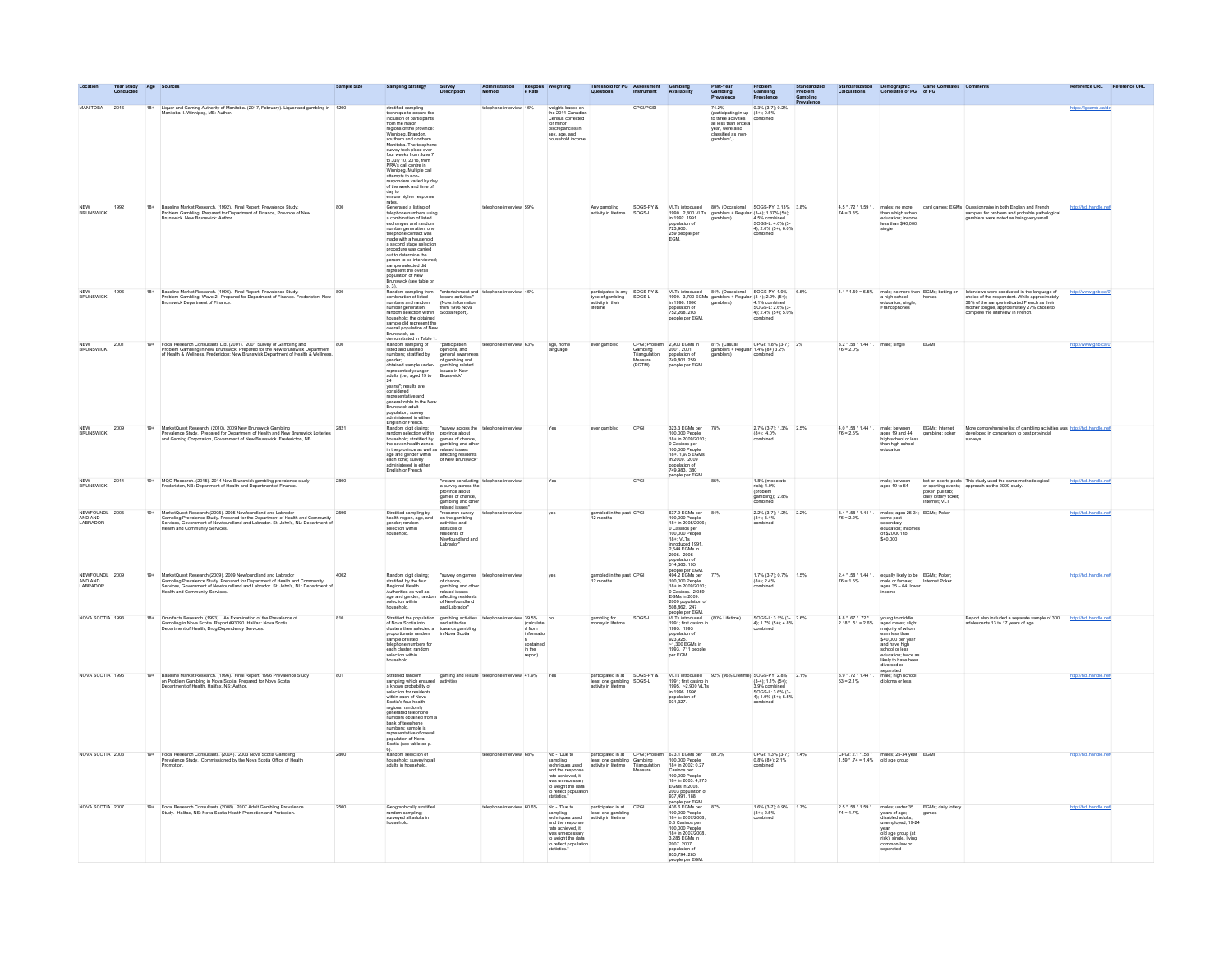|                            |                  |       |                                                                                                                                                                                                                                                                                                                                                |                  |                                                                                                                                                                                                                                                                                                                                                                                                                                                                                                                                    |                                                                             |                                                                                                                   |                                                                                                                                                                                                                                                                                                                                                                                                                                                                        |                                                                                                                                                                                                                                                 |                                                                                                                                           |                                                                                                                                                                                                                                                             |                                                                                                                                                                                                                            |                                                                                                                                                                                                                                            | Standardized<br>Problem<br>Gambling |                                     | Standardization Demographic Game<br>Calculations Correlates of PG of PG                                                                                                                                                                                                                                                                                                                                                                                                                                                                 |                                                                                                                                                         |                                                                                                                                                                                                                                                                                                 |                                             |
|----------------------------|------------------|-------|------------------------------------------------------------------------------------------------------------------------------------------------------------------------------------------------------------------------------------------------------------------------------------------------------------------------------------------------|------------------|------------------------------------------------------------------------------------------------------------------------------------------------------------------------------------------------------------------------------------------------------------------------------------------------------------------------------------------------------------------------------------------------------------------------------------------------------------------------------------------------------------------------------------|-----------------------------------------------------------------------------|-------------------------------------------------------------------------------------------------------------------|------------------------------------------------------------------------------------------------------------------------------------------------------------------------------------------------------------------------------------------------------------------------------------------------------------------------------------------------------------------------------------------------------------------------------------------------------------------------|-------------------------------------------------------------------------------------------------------------------------------------------------------------------------------------------------------------------------------------------------|-------------------------------------------------------------------------------------------------------------------------------------------|-------------------------------------------------------------------------------------------------------------------------------------------------------------------------------------------------------------------------------------------------------------|----------------------------------------------------------------------------------------------------------------------------------------------------------------------------------------------------------------------------|--------------------------------------------------------------------------------------------------------------------------------------------------------------------------------------------------------------------------------------------|-------------------------------------|-------------------------------------|-----------------------------------------------------------------------------------------------------------------------------------------------------------------------------------------------------------------------------------------------------------------------------------------------------------------------------------------------------------------------------------------------------------------------------------------------------------------------------------------------------------------------------------------|---------------------------------------------------------------------------------------------------------------------------------------------------------|-------------------------------------------------------------------------------------------------------------------------------------------------------------------------------------------------------------------------------------------------------------------------------------------------|---------------------------------------------|
|                            | NOVA SCOTIA 2013 |       | 19+ Nova Scotia Department of Health and Wellness. (2016). 2013 Nova Scotia Adult 5218<br>Gambling Information Collection Project Technical Report. Halifax, NS: Author.                                                                                                                                                                       |                  | Geographically stratified<br>random sampling;<br>surveyed all adults in                                                                                                                                                                                                                                                                                                                                                                                                                                                            |                                                                             | telephone & online 32%<br>for<br>survey);<br>68.9%<br>os.9%<br>(adults<br>g survey<br>within<br>participati<br>ng | Yes - results<br>(househol weighted by sex<br>ds and age within<br>selected each zone                                                                                                                                                                                                                                                                                                                                                                                  |                                                                                                                                                                                                                                                 | CPG                                                                                                                                       |                                                                                                                                                                                                                                                             | 72.8%                                                                                                                                                                                                                      | 1.3% (3-7); 0.7%<br>$(8 + 1.2.0\%$<br>combined                                                                                                                                                                                             |                                     |                                     | 19-24 years of VLTS, casino<br>level of household<br>income: low level of<br>education: self<br>education; self-<br>identified as being<br>of non-European<br>descent (primarily<br>aboriginal and<br>Asian).                                                                                                                                                                                                                                                                                                                           | age; single; male; games,<br>low to moderate in and daily lotteries                                                                                     | The methodology used was equivalent to that<br>used in the 2007 Nova Scotia Adult Gambling<br>Prevalence Study. Because of differences<br>therefore Study. Because of differences<br>comparing the PGSI results of the two reports<br>[2007 &2013] is methodologically inappropriate            | http://novascotia.ca/                       |
| ONTARIO                    | 1993             |       | 18-74 Insight Canada Research. (1993). Prevalence of Problem & Pathological Gambling in Ontario using the South Oaks Gambling Screen. Toronto, ON: Author.                                                                                                                                                                                     | 1200             | Geographically stratified<br>random-digit dialing.                                                                                                                                                                                                                                                                                                                                                                                                                                                                                 |                                                                             | 65%                                                                                                               |                                                                                                                                                                                                                                                                                                                                                                                                                                                                        |                                                                                                                                                                                                                                                 | SOGS-L<br>(modified)                                                                                                                      |                                                                                                                                                                                                                                                             | First casino 52% (Ontarians SOGS-L: 7.7% (3-4.9% introduced 1994. who have spent 4); 0.9% (5+); 8.6% No EGMs in 1993. money on gambling combined<br>money on gambling combined<br>activities in the past<br>twelve months) |                                                                                                                                                                                                                                            |                                     |                                     | $8.6 * .72 * .67 * 1.59$ Males; ages 18-44<br>*.74 = 4.9% and 65-74;<br>separated or never<br>married; high<br>school<br>education or less:<br>Canadian, French<br>or Irish heritage;<br>Aboriginal; annual<br>household earnings<br>between \$20,000<br>and \$29,999, and<br>en \$50.000<br>between \$50,000<br>and \$79,999; the<br>unemployed or<br>unemployed or<br>students; residents<br>2.2 ° 1.19 ° 1.59 = Younger adults;<br>Acchient Ontario.<br>analog choroced or<br>mater, choroced or<br>mater, choroced or<br>exparable: |                                                                                                                                                         |                                                                                                                                                                                                                                                                                                 |                                             |
| ONTARIO                    | 1995             | $18+$ | Ferris J., Stirpe T., & Ialomiteanu, A. (1996). Gambling in Ontario: A<br>Report from a General Population Survey on Gambling-Related Problems<br>and Opinions. Toronto, ON: Addiction Research Foundation.                                                                                                                                    |                  | Random digit dialing: issues that some<br>random selection within people think are<br>household. The resulting social problems<br>sample is broadly<br>representative of the<br>adult population of<br>Ontario living in private<br>households with<br>telephones.                                                                                                                                                                                                                                                                 |                                                                             | telephone interview 65%                                                                                           | household size;<br>number of<br>telephone lines                                                                                                                                                                                                                                                                                                                                                                                                                        | spent more than<br>\$100 in their<br>lifetime on<br>aambling                                                                                                                                                                                    | IV-L); Life Areas<br>Measure-PY                                                                                                           | SOGS-PY (not First casino<br>reported) & introduced 1994.<br>SOGS-L; DSM- 1995 population of<br>IV-PY & DSM- 10,950,119.                                                                                                                                    | 84%                                                                                                                                                                                                                        | SOGS-L: 1.94% (3-4.2%)<br>4): 1.65% (5+):<br>3.59% combined<br>DSM-N-PY: 2.0%<br>$(3-4); 0.2% (5+)$<br>2.20% combiner<br>DSM-IV-L: 2.03%<br>$(3-4); 0.49% (5+)$ ;<br>2.52% combined<br>Life Areas Proble<br>Measure-PY: 5.7%<br>(1 or more |                                     |                                     | separated; never<br>married                                                                                                                                                                                                                                                                                                                                                                                                                                                                                                             | lottery gambling;<br>sports betting                                                                                                                     |                                                                                                                                                                                                                                                                                                 | http://hdl.handle.ne                        |
| ONTARIO                    | 2001             | $18+$ | Wiebe, J., Single, E., & Falkowski-Ham, A. (2001). Measuring Gambling<br>and Problem Gambling in Ontario. Toronto, ON: Canadian Centre on Substance<br>Abuse and Responsible Gambling Council (Ontario).                                                                                                                                       |                  | Random selection of live the gambling<br>residential numbers;<br>andom selection within altitudes of adult<br>household, sample<br>stratified by region, age<br>and gender Shandom contains and gender<br>and stratified by region, age<br>and gend                                                                                                                                                                                                                                                                                |                                                                             | telephone interview 37%                                                                                           | age, region                                                                                                                                                                                                                                                                                                                                                                                                                                                            | gambled in past                                                                                                                                                                                                                                 | CPG                                                                                                                                       | 19,798 EGMs in<br>2002.2001<br>11,896,663.601<br>people per<br>EGM.                                                                                                                                                                                         | 83%                                                                                                                                                                                                                        | 3.1% (3-7); 0.7% 1.7%<br>$(8+)$ ; 3.8%                                                                                                                                                                                                     |                                     | $3.8 * .58 * 1.44 *$<br>$53 = 1.7%$ | male; ages 18 - 24, lottery tickets;<br>single; students; EGMs; scratch<br>unemployed; better tickets; casino table<br>education                                                                                                                                                                                                                                                                                                                                                                                                        | games; gambling<br>with bookie                                                                                                                          |                                                                                                                                                                                                                                                                                                 | http://hdl.handle.net                       |
| ONTARIO                    | 2003             | $18+$ | Williams, R.J. & Wood, R.T. (2004b). Demographic Sources of Ontario<br>Gaming Revenue. Final Report submitted to the Ontario Problem Gambling<br>Research Centre, June 23, 2004.<br>Williams, R.J., & Wood, R.T. (2007b). The proportion of Ontario gambling<br>revenue derived from problem gamblers. Canadian Public Policy, 33(3), 367-388. |                  | Random digit dialing: 'survey ab<br>random selection within gambling'<br>household                                                                                                                                                                                                                                                                                                                                                                                                                                                 | 'survey about                                                               | telephone interview 51%                                                                                           | gender, age,<br>ethnicity                                                                                                                                                                                                                                                                                                                                                                                                                                              | Spending at least CPGI<br>\$9 in a typical<br>month on some<br>form of gambling in<br>the past year.                                                                                                                                            |                                                                                                                                           | 215.6 EGMs per<br>100,000 People<br>18+ in 2003; 0.11<br>Casinos per<br>100,000 People<br>18+ in 2003.<br>20,402 EGMs in<br>2003. 2003<br>ppulation of<br>12.242.273. 600                                                                                   |                                                                                                                                                                                                                            | $\begin{array}{ll} 3.8\% \ (3\hbox{-}7); \ 1.0\% \ \qquad 3\% \\ (8+); \ 4.8\% \end{array}$<br>combined                                                                                                                                    |                                     | 4.8 * . 58 * 1.44 *<br>$76 = 3.0%$  | male; Aboriginal<br>and 'Other'<br>Ethnicity; lower<br>income; less<br>education<br>single or divorced                                                                                                                                                                                                                                                                                                                                                                                                                                  |                                                                                                                                                         | Not designed to be a prevalence study, but<br>prevalence data was<br>obtained.                                                                                                                                                                                                                  | http://hdl.handle.net/ http://hdl.handle.nr |
| ONTARIO                    | 2005             | $18+$ | Wiebe, J., Mun, P., & Kauffman, N. (2006). Gambling and Problem<br>Gambling in Ontario 2005. Toronto, ON: Responsible Gambling Council<br>(Ontario).                                                                                                                                                                                           | 3604             | Random digit dialing;<br>random selection within<br>Random digit dialing:<br>random selection within<br>household; Table 2.1.0<br>gambling<br>(p.<br>14) shows sample<br>gender and age<br>demographics companito Statistics Canada's<br>population estimates of<br>Ontario for gender and<br>ana compositions in<br>age compositions in<br>2005 and 2004,<br>respectively (Statistics<br>Canada, 2006).                                                                                                                           |                                                                             | telephone interview 46.4% Gende                                                                                   |                                                                                                                                                                                                                                                                                                                                                                                                                                                                        | articipate in any CPGI (In<br>form of gambling                                                                                                                                                                                                  | CPGI (In<br>addition to the<br>annual time<br>frames of the<br>frames of the<br>past 6<br>months and<br>past month<br>were also<br>used.) | 12,242,273. 600<br>people per EGM.<br>240.0 EGMs per<br>100,000 People<br>18+ in 2005/2006;<br>0.1 Casinos per<br>100,000 People<br>23,434 EGMs in<br>2005/2006.<br>23,434 EGMs in<br>population 2005<br>population of<br>12,528,480. 435<br>people per EGM | 63.3%                                                                                                                                                                                                                      | 2.6% (3-7); 0.8% 2.2%<br>$(8+)$ ; 3.4%<br>combined                                                                                                                                                                                         |                                     | $3.4 * .58 * 1.44 *$<br>$76 = 2.2%$ | males; 18 to 24<br>year-olds; single<br>and never married                                                                                                                                                                                                                                                                                                                                                                                                                                                                               | gambling on slot<br>machines in<br>Ontario casinos;                                                                                                     | As shown in Table 4.1.0, problem gambling<br>behaviour decreased as the<br>time frame narrowed. From the 12-month time<br>time to the one-month time frame, the results<br>aboved that 50% fewer individuals were classified<br>as at risk,                                                     | http://hdl.handi                            |
| ONTARIO                    | 2007-2008        | $12+$ | Statistics Canada. (2009). Canadian Community Health Survey, Cycle 4.1, 2007<br>[computer file]. Ottawa, Ontaric: Author. Health Statistics Division (producer):<br>Statistics Canada. Data Liberation Initiative [distributor]. (ST<br>tool), accessed August 18, 2011.                                                                       | 42,145 (age 15+) | Random selection. The Tm calling<br>Random Residents. The "Tri calling physical particular and the state of equating the state of the control of the state of the control of the state of the control of the state of the state of the state of the state of the                                                                                                                                                                                                                                                                   | physical, mental<br>and social well-<br>teing."                             | Telephone (>50%): 73.6%<br>residential face-to-<br>face interview<br>$( < 50\% )$                                 | Yes                                                                                                                                                                                                                                                                                                                                                                                                                                                                    | Participation in<br>some type of<br>gambling more<br>than 5 times in past<br>man b times in pass<br>war.<br>Also, if people<br>indicated they<br>were not a<br>gambler" they were<br>actionated the<br>correct people of gambling<br>frequency. | CPG                                                                                                                                       | 23.029 EGMs in 68.1%<br>2007.2007<br>population of<br>12.792,937. 556<br>people per<br>EGM.                                                                                                                                                                 |                                                                                                                                                                                                                            | $0.9\%$ (3-7); 0.3% 0.8%<br>$(8+)$ ; 1.2%<br>combined (data<br>has been restricted<br>$loges 15+$                                                                                                                                          |                                     |                                     | $1.2$ * .58 * 1.22 = Male, age 20-29 &<br>0.8% 50-59                                                                                                                                                                                                                                                                                                                                                                                                                                                                                    |                                                                                                                                                         | Note that a 50% administration modality weight<br>Note that a 50% administration modality weight<br>was applied, as 50% of<br>was applied, as 50% of<br>ministratives were conducted by phone. Unlike<br>most surveys that collect ensulive democration<br>information at the very counted of t |                                             |
| ONTARIO                    | 2011             |       | 18+ Williams, R. J. & Volberg, R. A. (2013). Gambling and problem gambling in Ontario. 4,028 telephone: 4,103 Random digit dialing that Thealth & Report prepared for the Ontario Research Centre and the Ontario Christe Pane                                                                                                                 |                  | included cell phones<br>(2nd prevalence survey behaviour)<br>to include cell phones,<br>to include calculate and process.<br>The first design Germany in the state of the state of the state and<br>the state of the state and the state and the state and<br>$\frac{1}{2}$ of the state of the state of the state of the<br>stat<br>willing to participate;<br>language assist for<br>French and Chinese<br>respondents. Small<br>subset (n = 500) where<br>an attempt was made to<br>interview everyone within<br>the household. | recreational                                                                | telephone interview 18.4%<br>and self-<br>(Online Panel)<br>online<br>panel                                       | $\begin{tabular}{ll} \hline \textbf{1: } & \textbf{1: } & \textbf{1: } & \textbf{1: } \\ \textbf{1: } & \textbf{1: } & \textbf{1: } \\ \textbf{2: } & \textbf{1: } & \textbf{1: } \\ \textbf{3: } & \textbf{2: } & \textbf{2: } \\ \textbf{4: } & \textbf{3: } & \textbf{2: } \\ \textbf{5: } & \textbf{3: } & \textbf{3: } \\ \textbf{5: } & \textbf{4: } & \textbf{5: } \\ \textbf{6: } & \textbf{6: } & \textbf{6: } \\ \textbf{7: } & \$<br>s: 21.6%<br>$: 33.6\%$ | gambling once a<br>month or more on<br>some form of<br>gambling in past                                                                                                                                                                         | PPGM, CPGI                                                                                                                                | 22.314 EGMs in 82.9%<br>2010 (WCGM).<br>2011 population of<br>13.372.998 599<br>ople per EGM                                                                                                                                                                |                                                                                                                                                                                                                            | Telephone CPGI 1.23%<br>5+ = 1.04% Online<br>Panel CPGI 5+ =<br>8.3% Telephone<br>8.3% Telephone<br>PPGM = 2.18%<br>Online Panel<br>PPGM = 10.5%                                                                                           |                                     |                                     | $\begin{tabular}{ c c c c c c c c c } \hline \textbf{Leaplace} & \textbf{conver} & \textbf{pedge} & \textbf{pedge} & \textbf{pedge} \\ \hline \textbf{Leaplace} & \textbf{O} & \textbf{P} & \textbf{medge} & \textbf{pedge} & \textbf{pedge} \\ \hline \textbf{SO} & \textbf{O} & \textbf{P} & \textbf{G} & \textbf{S} & \textbf{S} & \textbf{S} & \textbf{S} & \textbf{S} & \textbf{S} & \textbf{S} \\ \hline \textbf{SO} & \textbf{O} & \textbf$<br>have mental health                                                                | problem gamblers<br>as is their overall<br>frequency of<br>frequency of<br>participation and<br>monthly<br>expenditure<br>(\$618.31 versus<br>\$55.85). |                                                                                                                                                                                                                                                                                                 | http://hdl.handle.net                       |
| PRINCE<br>EDWARD           |                  |       | Doiron, J., & Nicki, R.M. (1999). The Prevalence of Problem Gam<br>Prince Edward Island. Fredericton: University of New Brunswick.<br>Doiron, J., & Nicki, R.M. (2001). Epidemiology of problem gambling in Prince Edward<br>Island: A Canadian microcosm? Canadian Journal of Psychiatry, 46, 413-417.                                        |                  | the household<br>Random selection of<br>Random selection of<br>mumbers from the health about gambing on<br>database: statified<br>regional (Health Region) Island<br>strength; 3 call back<br>attempts; random<br>attempts; random<br>household<br>household<br>pusehold                                                                                                                                                                                                                                                           |                                                                             | telephone interview 42.8%                                                                                         | age, gende                                                                                                                                                                                                                                                                                                                                                                                                                                                             | participated in at<br>least one gambling<br>activity in the 12                                                                                                                                                                                  | SOGS-PY                                                                                                                                   | VLTs introduced in<br>1991. ~400 EGMs<br>in 1999. 1999<br>population of<br>136,281.341<br>people per EGM.                                                                                                                                                   | 83%                                                                                                                                                                                                                        | SOGS-PY: 1.1%<br>$(3-4); 2.0% (5+)$<br>3.1% combined                                                                                                                                                                                       | 1.7%                                | $3.1 * .72 * 1.44 *$<br>$53 = 1.7%$ | male: under the<br>age of 30; not                                                                                                                                                                                                                                                                                                                                                                                                                                                                                                       | EGMs; cards<br>games; bingo;<br>horse races; pull                                                                                                       |                                                                                                                                                                                                                                                                                                 |                                             |
| PRINCE<br>EDWARD<br>ISLAND | 2005             | $18+$ | Doiron, J. (2006). Gambling and Problem Gambling in Prince Edward<br>Island. Submitted to Prince Edward Island Department of Health.                                                                                                                                                                                                           |                  | The sample of 1000<br>respondents was<br>selected so that it was<br>representative of the<br>Prince Edward Island<br>population in terms of<br>population in terms of<br>age, sex, and region of<br>the province; random<br>selection within<br>household.                                                                                                                                                                                                                                                                         | "research survey<br>on the gambling<br>activities and<br>attitudes of P.E.I | telephone interview 38%                                                                                           |                                                                                                                                                                                                                                                                                                                                                                                                                                                                        | $\begin{tabular}{ l l } \hline \text{particle} & \text{at} & \text{CPG1} \\ \text{least one gambling} & \text{activity in the} \end{tabular}$<br>previous 12 months                                                                             |                                                                                                                                           | 523.3 EGMs per 82%<br>100,000 People<br>18+ in 2005/2006;<br>0 Casinos per<br>100,000 People<br>18+ in 2005/2006<br>563 EGMs in 2005<br>2005 population<br>138,055, 245<br>ople per EGM.                                                                    |                                                                                                                                                                                                                            | 0.7% (3-7); 0.9% 1%<br>(8+); 1.6%                                                                                                                                                                                                          |                                     | $1.6$ * .58 * 2.18 * .<br>51 = 1.0% | males; receiving<br>social assistance<br>and/or employment<br>insurance                                                                                                                                                                                                                                                                                                                                                                                                                                                                 | EGMs                                                                                                                                                    |                                                                                                                                                                                                                                                                                                 | http://hdl.handle.net                       |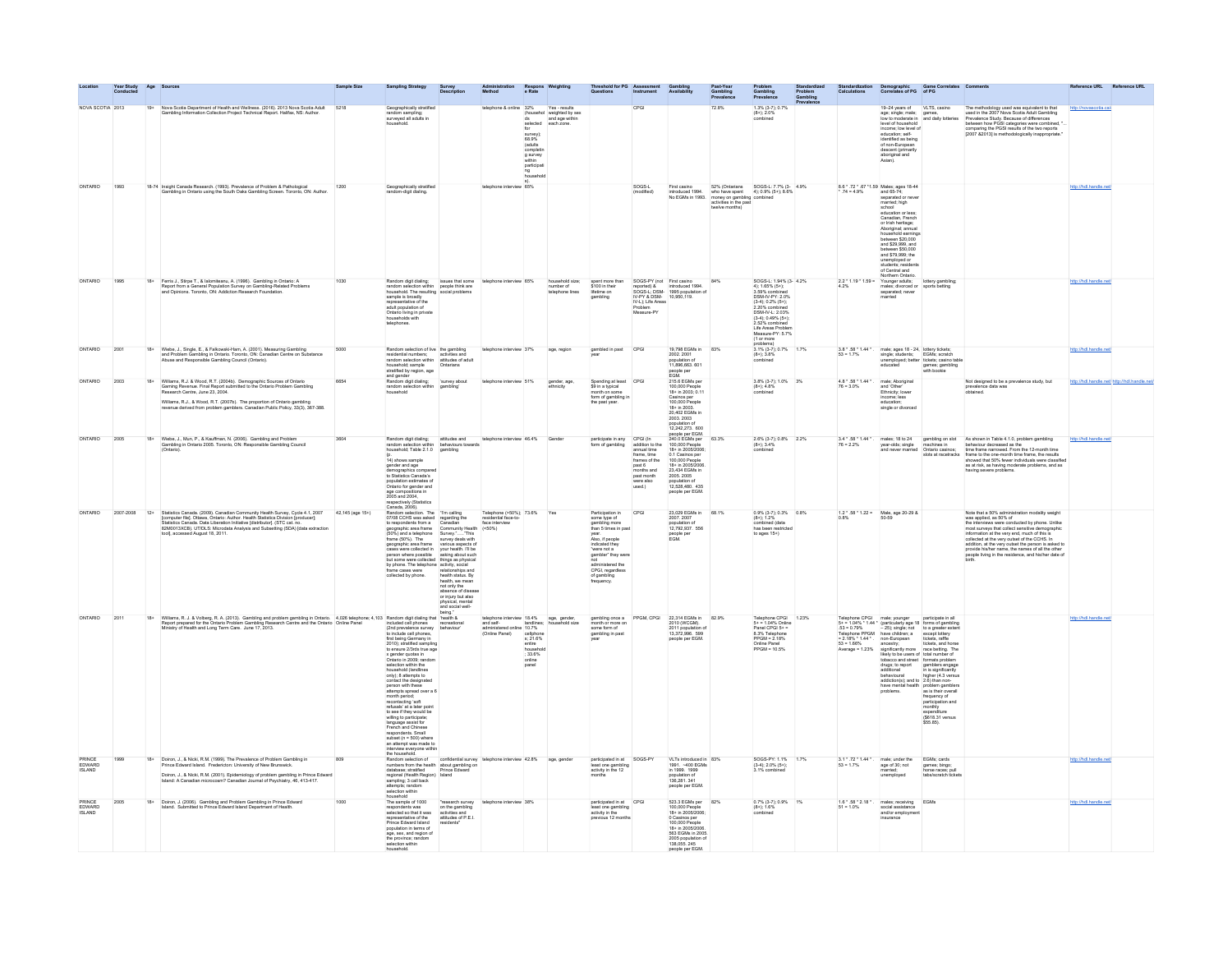|                  | Year Study<br>Conducted |       |                                                                                                                                                                                                                                                                                                                                                                                                                                       | Sample Size | <b>Sampling Strategy</b>                                                                                                                                                                                                                                                                                                                                                                                                                                                                                                                                                                                                                                                                                                        | Survey<br>Descripti                     | Respor<br>e Rate                                                                                                                                                                                                                                                                       |                               | hold for PG                                                                                                                                                                                                                                                                                                                                                                                                                                                                    |        |                                                                                                                                                                                                                                                                                                                                                                                                                                                                                                                        |                                                                                                                                                                                                              |                                                                                                                 | Problem<br>Gambling<br>Prevalenc<br>1.9% |                                                                                                                    |                                                                                                                                                                                                                                                                             | ization Demographic Game Correlates Comments<br>ons Correlates of PG of PG                                                                                                                                                                                                                                                                                                                                                                                                            |                                                                                                                                                                                                                                                                                                                                                                                                                                                              | Reference URL Reference URL                 |
|------------------|-------------------------|-------|---------------------------------------------------------------------------------------------------------------------------------------------------------------------------------------------------------------------------------------------------------------------------------------------------------------------------------------------------------------------------------------------------------------------------------------|-------------|---------------------------------------------------------------------------------------------------------------------------------------------------------------------------------------------------------------------------------------------------------------------------------------------------------------------------------------------------------------------------------------------------------------------------------------------------------------------------------------------------------------------------------------------------------------------------------------------------------------------------------------------------------------------------------------------------------------------------------|-----------------------------------------|----------------------------------------------------------------------------------------------------------------------------------------------------------------------------------------------------------------------------------------------------------------------------------------|-------------------------------|--------------------------------------------------------------------------------------------------------------------------------------------------------------------------------------------------------------------------------------------------------------------------------------------------------------------------------------------------------------------------------------------------------------------------------------------------------------------------------|--------|------------------------------------------------------------------------------------------------------------------------------------------------------------------------------------------------------------------------------------------------------------------------------------------------------------------------------------------------------------------------------------------------------------------------------------------------------------------------------------------------------------------------|--------------------------------------------------------------------------------------------------------------------------------------------------------------------------------------------------------------|-----------------------------------------------------------------------------------------------------------------|------------------------------------------|--------------------------------------------------------------------------------------------------------------------|-----------------------------------------------------------------------------------------------------------------------------------------------------------------------------------------------------------------------------------------------------------------------------|---------------------------------------------------------------------------------------------------------------------------------------------------------------------------------------------------------------------------------------------------------------------------------------------------------------------------------------------------------------------------------------------------------------------------------------------------------------------------------------|--------------------------------------------------------------------------------------------------------------------------------------------------------------------------------------------------------------------------------------------------------------------------------------------------------------------------------------------------------------------------------------------------------------------------------------------------------------|---------------------------------------------|
| QUEBEC           | 1989                    |       | Ladouceur, R. (1991). Prevalence estimates of pathological gamblers in Quebec, Canadia. Canadian Journal of Psychiatry, 36, 732-734.<br>Ladouceur, R. (1996). The prevalence of pathological gambling in Canada. Journal of<br>Gambling Studies, 12(2), 129-142. doi: http://dx.doi.org/10.1007/BF01539170                                                                                                                            | 1002        | Random selection of<br>listed numbers; stratified<br>sampling to<br>oportionally represent<br>the adult population of<br>each area in the<br>province: random<br>selection within<br>household: 5 attempts to                                                                                                                                                                                                                                                                                                                                                                                                                                                                                                                   |                                         | telephone interview 68%                                                                                                                                                                                                                                                                |                               |                                                                                                                                                                                                                                                                                                                                                                                                                                                                                | SOGS-L | VLTs and casinos<br>not introduced unti<br>1993.                                                                                                                                                                                                                                                                                                                                                                                                                                                                       | 52.2%                                                                                                                                                                                                        | SOGS-L: 2.6% (3-<br>4): 1.2% (5+): 3.8%<br>combined                                                             |                                          | $3.8 \cdot .72 \cdot .60 \cdot$ males; under age<br>1.59 $\cdot$ .74 = 1.9% of 30 or between<br>40 and 49 years of | age; incomes<br>between \$15,000<br>and \$25,000 or<br>between \$35,000<br>and \$50,000.                                                                                                                                                                                    |                                                                                                                                                                                                                                                                                                                                                                                                                                                                                       |                                                                                                                                                                                                                                                                                                                                                                                                                                                              | http://dx.doi.org/10.1                      |
| OUEBEC.          | 1998                    |       | 18+ Ladouceur, R. (1996). The prevalence of pathological gambling in Canada. Journal of 1257<br>Gambling Studies, 12(2), 129-142. doi:http://dx.doi.org/10.1007/BF01539170<br>Ladouceur, R., Jacques, C., Ferland, F., Giroux, I. (1999). Prevalence of problem<br>gambling: A replication study 7 years later. Canadian Journal of Psychiatry, 44(8),<br>802–804.                                                                    |             | contact each number.<br>The sampling procedure<br>used in 1996 is the same<br>used in 1950 to the 1<br>as the procedure used<br>the 1989 study.                                                                                                                                                                                                                                                                                                                                                                                                                                                                                                                                                                                 |                                         | telephone interview 68%                                                                                                                                                                                                                                                                | age, sex                      |                                                                                                                                                                                                                                                                                                                                                                                                                                                                                | SOGS-L | VI Ts and casinos 83% (Later<br>introduced 1993.<br>19.149 EGMs in<br>19, 149 EGMS In<br>1999 (WCGM)<br>~14,800 VLTs in<br>1996. 1998<br>population of<br>7,246,897.                                                                                                                                                                                                                                                                                                                                                   | $\frac{1.4\% (3.4)}{1.4\% (3.4)}$<br>reported in results (5+); 2.4%<br>of 2002 Quebec combined<br>survey as 90% due<br>to<br>lottery not being<br>considered a form<br>of gambling by<br>some participants). | 1.4% (3.4): 1.0% 1.7%                                                                                           |                                          | 24.72.87<br>$1.44 \cdot .76 = 1.7\%$                                                                               |                                                                                                                                                                                                                                                                             |                                                                                                                                                                                                                                                                                                                                                                                                                                                                                       | Prevalence figures came from the Ladouceur et al. http://dx.doi.org/10.1<br>(2005) stude                                                                                                                                                                                                                                                                                                                                                                     |                                             |
| QUEBEC           | 2002                    |       | 18+ Ladouceur, R. Jacques, C., Chevalier, S., Sévigny, S., Hamel, D., & Allard, D.<br>2004). Prévalence des habitudes de jeu et du jeu pathologique au Québec en 2002.<br>Université Laval and Institut national de santé publique du Québec<br>Ladouceur, R., Jacques, C., Chevalier, S., Sévigny, S., & Hamel, D. (2005).<br>Prevalence of pathological gambling in Quebec in 2002. Canadian Journal of<br>Psychiatry, 50, 451-456. | 8842        | Randomly generated TWe would like to<br>phone numbers covering ask you some<br>all regions of Quebec; questions about<br>random selection within activities you may<br>household. have participated in                                                                                                                                                                                                                                                                                                                                                                                                                                                                                                                          | the past 12<br>months."                 | "We would like to telephone interview 60.8%                                                                                                                                                                                                                                            | living in each<br>the overall | problem gambling:<br>residence, gender, 1) have spent more<br>than \$520 annually<br>the overall the material on gambing or $2$<br>response rate, and on gambing or $2$ )<br>region. Thave played too<br>much, spent too much money, or<br>spent too much<br>fine gambing.<br>Yee:<br>Yee:                                                                                                                                                                                     |        | $\begin{minipage}[t]{0.9\textwidth} \begin{minipage}[t]{0.9\textwidth} \begin{minipage}[t]{0.9\textwidth} \begin{minipage}[t]{0.9\textwidth} \begin{minipage}[t]{0.9\textwidth} \begin{minipage}[t]{0.9\textwidth} \begin{minipage}[t]{0.9\textwidth} \begin{minipage}[t]{0.9\textwidth} \begin{minipage}[t]{0.9\textwidth} \begin{minipage}[t]{0.9\textwidth} \begin{minipage}[t]{0.9\textwidth} \begin{minipage}[t]{0.9\textwidth} \begin{minipage}[t]{0.9\textwidth} \begin{minipage}[t]{0.9$<br>people per<br>EGM. | 81%                                                                                                                                                                                                          | SOGS-L: 0.9% (3-<br>4): 0.9% (5+): 1.8%<br>combined<br>CPGI: 1.0% (3-7);<br>0.7% (8+); 1.7%                     |                                          | $1.7 * .58 * 1.44 =$ males; ages 18 -<br>1.4% 24 years; not                                                        | completing grade<br>school or high<br>school<br>education: below<br>the poverty line                                                                                                                                                                                        |                                                                                                                                                                                                                                                                                                                                                                                                                                                                                       |                                                                                                                                                                                                                                                                                                                                                                                                                                                              | http://www.inspg.gc/http://ww1.cpa-apc.e    |
| QUEBEC           | 2007-2008 12+           |       | Statistics Canada. (2009). Canadian Community Health Survey, Cycle 4.1, 2007 22,614 (age 15+)<br>[computer file]. Othawa, Ontario: Author. Health Statistics Division [producer];<br>Statistics Canada. Data Liberation Initiative [<br>82M0013XCB). UT/DLS: Microdata Analysis and Subsetting (SDA) [data extraction tool], accessed August 18, 2011.                                                                                |             | Random selection. The "Tm caling the residential of the SCHS was asked regarding the torsecond the SCHS (60%) and a telephone Source Survey. This selection (40%) and a telephone Survey. The same cases were various appears<br>frame cases were<br>considered in person $\sqrt{2}$ with results and the special of the sound<br>special person of the special special way. The special of the special<br>special person is also the special results of the special resul                                                                                                                                                                                                                                                      | being."                                 | Telephone (>50%); 76.6%<br>residential face-to-<br>face interview                                                                                                                                                                                                                      | Yes                           | Participation in<br>some type of<br>gambling more<br>than 5 times in past<br>year.<br>Also, if people<br>indicated they<br>"were not a<br>gambler" they were<br>not<br>administered the<br>CPGI, regardless<br>of gambling<br>frequency.                                                                                                                                                                                                                                       | CPGI   | 18,453 EGMs in<br>2007.2007<br>population of<br>7,687,423.417<br>people per<br>EGM.                                                                                                                                                                                                                                                                                                                                                                                                                                    | 71.8%                                                                                                                                                                                                        | 1.0% (3-7); 0.4% 1%<br>$(8+)$ ; $1.4\%$<br>combined (data<br>has been restricted<br>to ages<br>15+)             |                                          | $1.4 * .58 * 1.22 =$<br>1.0%                                                                                       |                                                                                                                                                                                                                                                                             |                                                                                                                                                                                                                                                                                                                                                                                                                                                                                       | Note that a 50% administration modality weight<br>was applied, as 50% of<br>was applied, as 50% of<br>the interviews were conducted by phone. Unlike<br>most surveys that collect sensitive demographic<br>information at the very end, much of this is<br>collected at the very outset of the CCHS. In<br>addition the person is asked to provide his/her<br>name, the names of all the other people living in<br>the residence, and his/her date of birth. |                                             |
| QUEBEC           | 2009                    | $18+$ | Kairouz, S., Nadeau, L., & Paradis, C. (2011). Portrait of Gambling in<br>Quebec: Prevalence, Incidence and Trajectories over Four Years. Montreal, QC:<br>Université Concordia<br>Kairouz, S., & Nadeau,L. (2010). Portrait du jeu au Québec: Prévalence, incidence et<br>s sur quatre ans. Montreal, QC: Université Concordia.                                                                                                      | 11888       | Two-stage proportional<br>random stratified design. gambling-related<br>In the first stage, a non-problems among<br>proportional stratified Quebeckers'<br>sample of households<br>from the 16<br>administrative regions of<br>Québec was used.<br>Initially, the number of<br>interviews to be<br>interviews to be<br>completed per stratum<br>was proportional to the<br>square root of the<br>estimated population of<br>the stratum. An<br>additional 1,888<br>respondents were added<br>in the Laurentian region<br>in the Laurentian region<br>to permit special<br>analyses to be carried<br>out before the Tremblant<br>casino opened. Random<br>selection within<br>household.                                         | 'gambling and                           | telephone interview 52.5%                                                                                                                                                                                                                                                              | Yes                           | gamblers who<br>a year on some<br>form of gambling<br>(other than<br>lotteries) OR<br>gamblers who<br>gambled less than<br>once a week on all<br>individual forms of<br>gambling but spent<br>at least a combined<br>at least a combined<br>total of \$500/yr on<br>all forms of<br>gambler provided a<br>positive answer to<br>positive answer to<br>the question 'Do<br>you feel you have<br>spent too much<br>money or time on<br>games of chance in<br>the past 12 months' |        | CPGI -- Indice 280.1 EGMs per<br>eported gambling canadien du jeu 100,000 People<br>more than 52 times excessif (ICJE) 18+: 0.1 Casinos<br>per 100,000 People<br>18+. 18,776 EGMs<br>in 2009, 2009<br>population of<br>7,826,891.417<br>people per EGM.                                                                                                                                                                                                                                                                | 70.5%                                                                                                                                                                                                        | 1.3% (3-7); 0.7% 1.3%<br>$(8+)$ ; 2.0%<br>combined                                                              |                                          | $2.0-.58.144$<br>$76 = 1.3%$                                                                                       | males; 25 to 34<br>years; low<br>educational<br>attainment: low<br>income<br><b>households</b>                                                                                                                                                                              | EGMs; Internet<br>gambling                                                                                                                                                                                                                                                                                                                                                                                                                                                            |                                                                                                                                                                                                                                                                                                                                                                                                                                                              | http://hdl.handle.net/ http://socianth.cons |
| OUEREC 2012      |                         |       | 18+ Kairouz, S., & Nadeau,L. (2014). Portrait du jeu au Québec: Prévalence, incidence et 12008<br>es sur quatre ans. Montreal, QC: Université Concordia                                                                                                                                                                                                                                                                               |             | random sample,<br>representative of the<br>non-institutionalized                                                                                                                                                                                                                                                                                                                                                                                                                                                                                                                                                                                                                                                                |                                         | telephone interview 43.2%<br>mon-stabilitanistica)<br>Constitution (1990)<br>Prime Speciality French or<br>Prime Broadwater<br>1.000 machine leaders on<br>The Constitution (1990)<br>Institution compled based and options on<br>Institution (2019)<br>Institution (2019)<br>Institut |                               |                                                                                                                                                                                                                                                                                                                                                                                                                                                                                | CPGL   |                                                                                                                                                                                                                                                                                                                                                                                                                                                                                                                        | 88.8%                                                                                                                                                                                                        | $1.4\%$ $(3.7)$ ; 0.4%<br>$(8+)$ ; 1.7%                                                                         |                                          |                                                                                                                    | maies;<br>disadvantaged<br>background (low<br>educational<br>attainment, low-<br>income,<br>unemployed)                                                                                                                                                                     | <b>EGMs: Internet</b>                                                                                                                                                                                                                                                                                                                                                                                                                                                                 | The questionnaire was identical in both the 2009 http://www.concord<br>and 2012 waves                                                                                                                                                                                                                                                                                                                                                                        |                                             |
| SASKATCHEW/ 1993 |                         |       | Volberg, R.A. (1994). Gambling and Problem Gambling in Saskatchewan. Report to 1000<br>the Minister's Advisory Committee on the Social Impacts of Gaming. Northampton,<br>MA: Gemini Research                                                                                                                                                                                                                                         |             | on predetermined<br>regional representation<br>criteria; 3 contact<br>ethnology<br>attempts on 3 non-<br>consecutive days:<br>random selection within<br>household; obtained<br>sample under-<br>represented people<br>under age 25 and lower                                                                                                                                                                                                                                                                                                                                                                                                                                                                                   | gambling activities<br>in Saskatchewan" |                                                                                                                                                                                                                                                                                        |                               | had ever gambled SOGS-PY &<br>money in lifetime SOGS-L                                                                                                                                                                                                                                                                                                                                                                                                                         |        | VLTs introduced in 87%<br>July 1993; casinos<br>with slots in 1996.<br>1993 population o<br>1,006,900.2,300<br><b>EGMs in 1994.</b>                                                                                                                                                                                                                                                                                                                                                                                    |                                                                                                                                                                                                              | SOGS-PY: 1.9% 2.1%<br>(3-4): 0.8% (5+):<br>2.7% combined<br>SOGS-L: 2.8% (3-<br>4); 1.2% (5+); 4.0%<br>combined |                                          | $2.7 * .72 * 1.44 *$<br>$76 = 2.1%$                                                                                | attainment, low-<br>income,<br>unemployed)                                                                                                                                                                                                                                  | relationship<br>between types of<br>gambling and the<br>prevalence of<br>problem and<br>probable<br>procation<br>gambling. The<br>gambling. The<br>closest correlation<br>is with the group<br>that gambles with a<br>horses. The next<br>closest correlation<br>closest correlation<br>is with the group<br>that gambles on<br>sports and with<br>friends. The third<br>closest correlatio<br>is with the group<br>that reports<br>gambling at<br>casinos, both in<br>and out of the | In contrast to other Differences in the response categories for one http://hdl.handle.net/<br>jurisdictions there liten from the South Oaks Gambling Screen in the litensity is no clearcut<br>the psychometric properties of the screen                                                                                                                                                                                                                     |                                             |
| SASKATCHEW/2001  |                         |       | 19+ Wynne, H. (2002). Gambling and Problem Gambling in Saskatchewan:<br>Final Report. Ottawa, ON: Canadian Centre on Substance Abuse.                                                                                                                                                                                                                                                                                                 | 1848        | Sample stratified<br>encylon awatered<br>geographically and by<br>gender according to the<br>1996<br>census; random sample<br>of residential telephone<br>numbers conforming to<br>four regions of the<br>province: Regina,<br>Saskatoon, rural<br>communities, and rura<br>Saskatchewan; random<br>sample of unlisted<br>elephone numbers for<br>Regina and<br>Saskatchewan: individual<br>adult respondent<br>adult respondent<br>selected using a<br>"modified" most recent<br>birthday method<br>in most property in the property of the property<br>between the sample<br>distribution of men and<br>distribution of men and<br>distribution of men and<br>women was significantly<br>at variance with the<br>population). |                                         | gambling attitudes telephone interview 59.7%<br>and activities of<br>Saskatchewan                                                                                                                                                                                                      | gender, age,                  | gambling activity in CPGI<br>the last 12 months                                                                                                                                                                                                                                                                                                                                                                                                                                |        | 5.625 EGMs in<br>2002. 2001<br>population of<br>1,000,221. 178<br>people per<br>EGM.                                                                                                                                                                                                                                                                                                                                                                                                                                   | <b>R6 6%</b>                                                                                                                                                                                                 | 4.7% (3-7): 1.2% 3.7%<br>$(8+)$ ; 5.9%                                                                          |                                          | 59* 58* 144*<br>$76 = 3.7%$                                                                                        | residents of Regina EGMs; instant wir<br>residents or Regina<br>and Saskatoon;<br>males; youngest<br>age group (19-24<br>years); single; high<br>school education or<br>has been defined<br>less; annual<br>household income<br>of <\$20,000;<br>Aboriginals;<br>unemployed | tickets; bingo                                                                                                                                                                                                                                                                                                                                                                                                                                                                        |                                                                                                                                                                                                                                                                                                                                                                                                                                                              | http://hdl.handle.net/                      |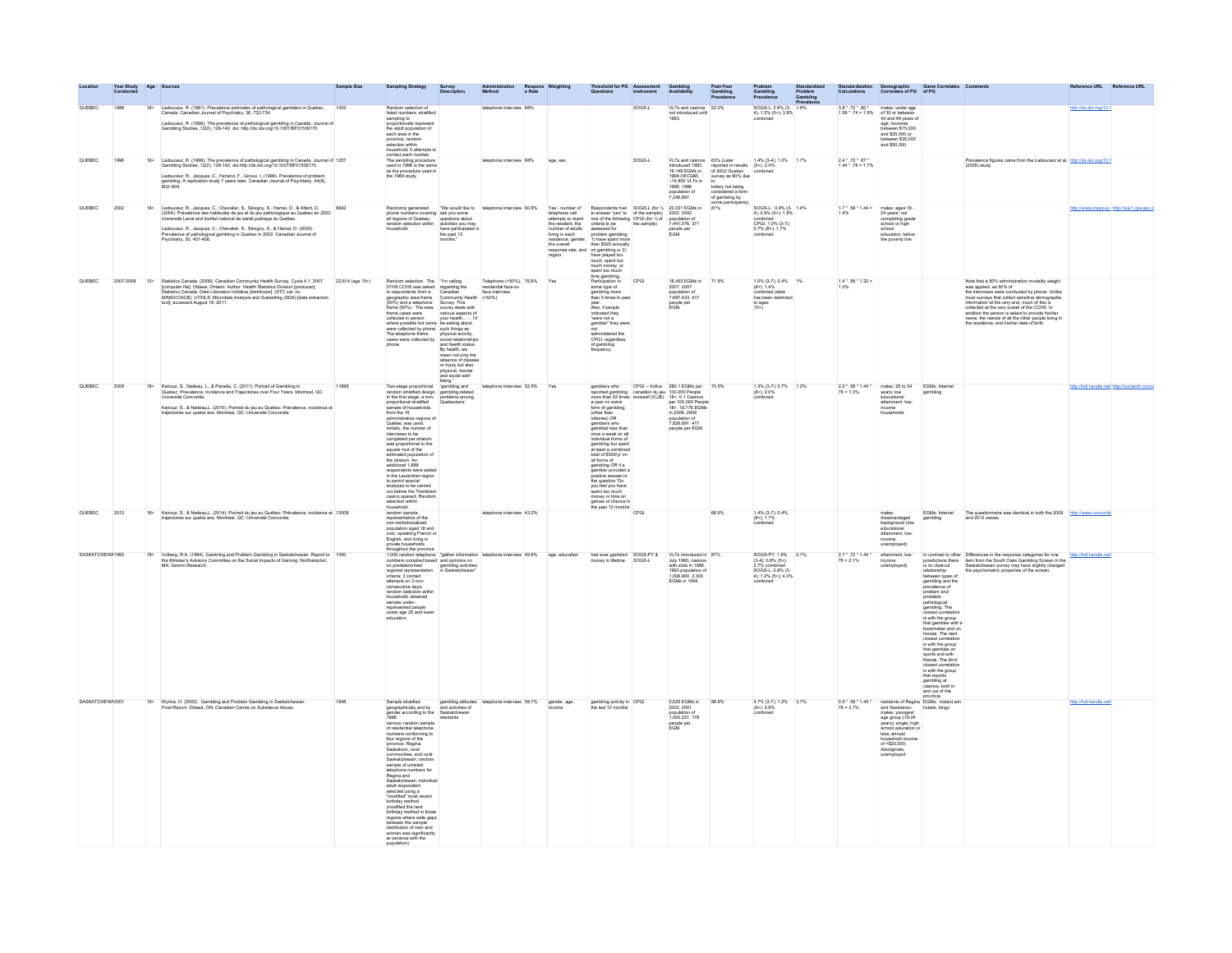| Location             | <b>Year Study</b><br>Conducted | Age Sources                                                                                                                                                                                                                                                                                                                                                             | Sample Size     | <b>Sampling Strategy</b>                                                                                                                                                                                                                                                                                                                                                                                                                             | Survey<br><b>Description</b>                                                                                                                                                                                                       | Administration<br>Method                                              | e Rate | Respons Weighting | <b>Threshold for PG Assessment</b><br>Questions                                                                                                                                                                                   | Instrument | Gamblin<br>Availability                                                                  | Past-Year<br>Gamblin<br>Prevalence | Problem<br>Gambline<br>Prevalence                                                                  | Standardizer<br>Problem<br><b>Gambling</b><br>Prevalence | Standardization<br>Calculations      | Demographic<br>Correlates of PG of PG | Game Correlates Comments |                                                                                                                                                                                                                                                                                                                                                                                                                                    | Reference URL Reference URL |
|----------------------|--------------------------------|-------------------------------------------------------------------------------------------------------------------------------------------------------------------------------------------------------------------------------------------------------------------------------------------------------------------------------------------------------------------------|-----------------|------------------------------------------------------------------------------------------------------------------------------------------------------------------------------------------------------------------------------------------------------------------------------------------------------------------------------------------------------------------------------------------------------------------------------------------------------|------------------------------------------------------------------------------------------------------------------------------------------------------------------------------------------------------------------------------------|-----------------------------------------------------------------------|--------|-------------------|-----------------------------------------------------------------------------------------------------------------------------------------------------------------------------------------------------------------------------------|------------|------------------------------------------------------------------------------------------|------------------------------------|----------------------------------------------------------------------------------------------------|----------------------------------------------------------|--------------------------------------|---------------------------------------|--------------------------|------------------------------------------------------------------------------------------------------------------------------------------------------------------------------------------------------------------------------------------------------------------------------------------------------------------------------------------------------------------------------------------------------------------------------------|-----------------------------|
| SASKATCHEW/2007-2008 |                                | 12+ Statistics Canada. (2009). Canadian Community Health Survey, Cycle 4.1, 2007<br>[computer file]. Ottawa, Ontario: Author. Health Statistics Division [producer];<br>Statistics Canada. Data Liberation Initiative Idistributor1. (STC cat. no.<br>82M0013XCB). UT/DLS: Microdata Analysis and Subsetting (SDA) [data extraction<br>tool), accessed August 18, 2011. | 7,478 (age 15+) | Random selection. The Tm caling<br>07/08 CCHS was asked regarding the<br>to respondents from a<br>geographic area frame Community Health (<50%)<br>(50%) and a telephone Survey. This<br>frame (50%). The area survey deals with<br>frame cases were<br>collected in person<br>where possible but some asking about such<br>were collected by phone. things as physical<br>The telephone frame activity, social<br>cases were collected by<br>phone. | Canadian<br>various aspects of<br>your health. I'll be<br>relationships and<br>health status. By<br>health, we mean<br>not only the<br>absence of disease<br>or injury but also<br>physical, mental<br>and social well-<br>being." | Telephone (>50%): 81.4% Yes<br>residential face-to-<br>face interview |        |                   | Participation in<br>some type of<br>gambling more<br>than 5 times in past<br>vear.<br>Also, if people<br>indicated they<br>"were not a<br>gambler" they were<br>administered the<br>CPGI, regardless<br>of gambling<br>frequency. | CPGI       | 6.640 EGMs in 68.1%<br>2007.2007<br>population of<br>1,000,257.151<br>people per<br>EGM. |                                    | 1.5% (3-7): 0.2% 1.2%<br>$(8+)$ ; 1.7%<br>combined (data<br>has been restricted<br>to ages $15+$ ) |                                                          | $1.7 \cdot .58 \cdot 1.22 =$<br>1.2% |                                       |                          | Note that a 50% administration modality weight<br>was applied, as 50% of the interviews were<br>conducted by phone. Unlike most surveys that<br>collect sensitive demographic information at the<br>very end, much of this is collected at the very<br>outset of the CCHS. In addition the person is<br>asked to provide his/her name, the names of all<br>the other people living in the residence, and<br>his/her date of birth. |                             |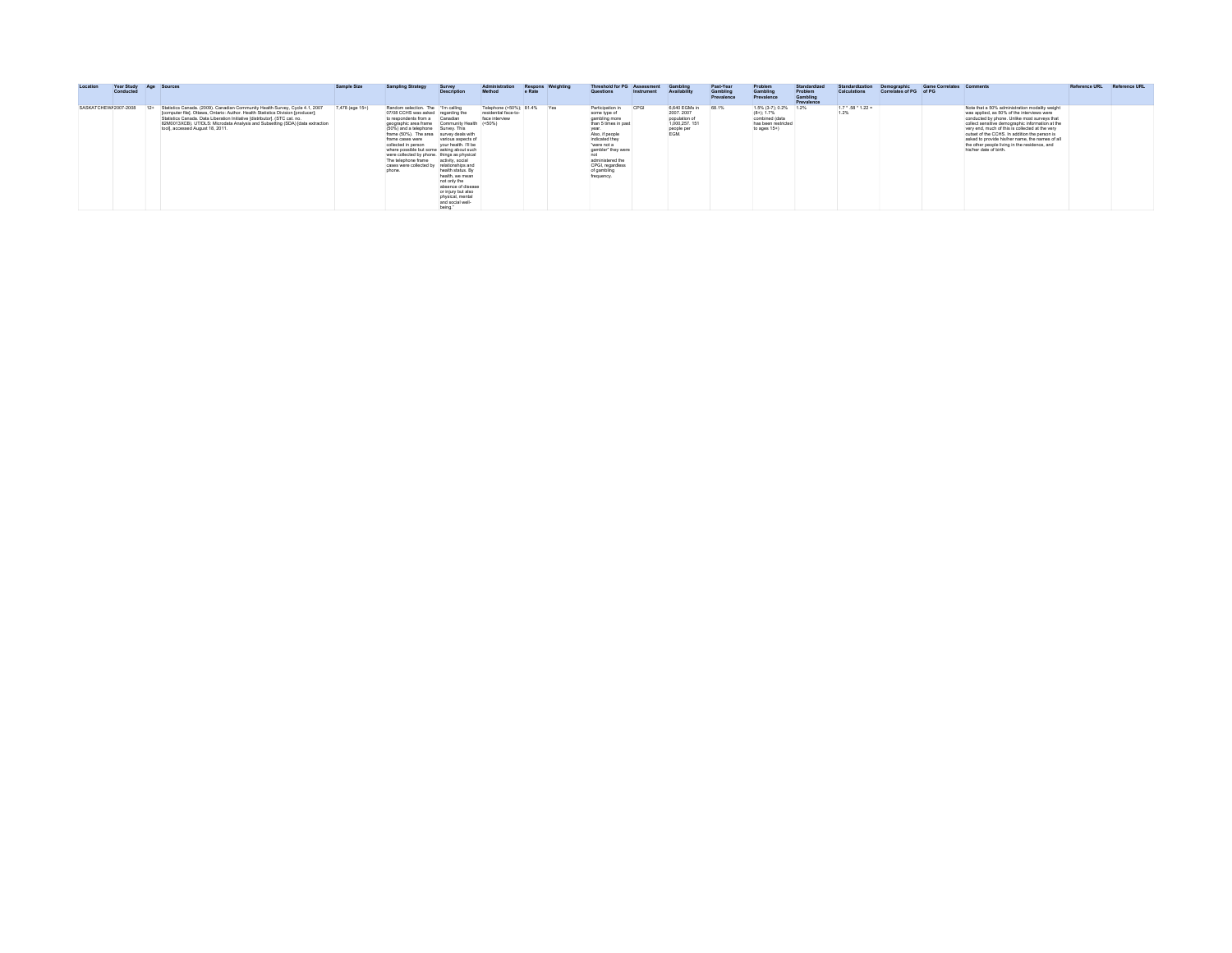| Location                                                  | <b>ALBERTA</b>                                                                                                                                                                                                                                                                                                                                                                                                                    |
|-----------------------------------------------------------|-----------------------------------------------------------------------------------------------------------------------------------------------------------------------------------------------------------------------------------------------------------------------------------------------------------------------------------------------------------------------------------------------------------------------------------|
| <b>Year Study Conducted</b>                               | 1993                                                                                                                                                                                                                                                                                                                                                                                                                              |
| Age                                                       | $18+$                                                                                                                                                                                                                                                                                                                                                                                                                             |
| <b>Sources</b>                                            | Wynne, H., Smith, G., & Volberg, R. A. (1994). Gambling and Problem<br>Gambling in Alberta: Final Report. Edmonton, AB: Report prepared for<br>Alberta Lotteries and Gaming.                                                                                                                                                                                                                                                      |
| <b>Sample Size</b>                                        | 1,803 (additional 30 face-to-face interviews)                                                                                                                                                                                                                                                                                                                                                                                     |
| <b>Sampling Strategy</b>                                  | Random digit dialing; random selection within household; stratified<br>sampling by region: 24% (n=437) of the interviews in Edmonton area;<br>30% (n=534) in Calgary area; 33% (n=589) in Northern Alberta<br>communities; and 14% (n=243) in Southern Alberta communities.                                                                                                                                                       |
| <b>Survey Description</b>                                 | a study of the gambling practices of the citizens of Alberta                                                                                                                                                                                                                                                                                                                                                                      |
| <b>Administration Method</b>                              | Telephone interview; face-to-face residential interviews with a selected<br>subsample of telephone respondents.                                                                                                                                                                                                                                                                                                                   |
| <b>Response Rate</b>                                      | 50%                                                                                                                                                                                                                                                                                                                                                                                                                               |
| Weighting                                                 | No, but the sample is said to mirror the AB population by region.                                                                                                                                                                                                                                                                                                                                                                 |
| <b>Threshold for PG Questions</b>                         | Lifetime participation in a gambling activity.                                                                                                                                                                                                                                                                                                                                                                                    |
| <b>Assessment Instrument</b>                              | SOGS-PY & SOGS-L                                                                                                                                                                                                                                                                                                                                                                                                                  |
| <b>Gambling Availability</b>                              | Lotteries introduced in 1973; casinos with table games in 1980<br>expanding to 19 casinos by 2007; expanded availability of bingo up to<br>mid 1990s; 1986 introduction of instant win scratch tickets; 1990<br>introduction of sports betting; 1992 introduction of video lottery<br>terminals in bars; 1996 introduction of slot machines to casinos. 1,767<br>EGMs in 1993. 1993 population of 2,574,890. 1457 people per EGM. |
| <b>Past-Year Gambling Prevalence</b>                      | 90.3% -- "Current gambling participation" (p. 28) indicates the following:<br>7% "non-gamblers"; 3% "infrequent gamblers" (i.e., hadn't gambled in<br>past year); 50% "past-year gamblers"; 40% "weekly gamblers". Past<br>year participation also available by gambling format.                                                                                                                                                  |
| <b>Problem Gambling Prevalence</b>                        | SOGS-PY: 4.0% (3-4); 1.4% (5+); 5.4% combined<br>SOGS-L: 5.9% (3-4); 2.7% (5+); 8.6% combined                                                                                                                                                                                                                                                                                                                                     |
| <b>Standardized Problem Gambling</b><br><b>Prevalence</b> | 4.6%                                                                                                                                                                                                                                                                                                                                                                                                                              |
| <b>Standardization Calculations</b>                       | $5.4 * .72 * 1.59 * .74 = 4.6\%$                                                                                                                                                                                                                                                                                                                                                                                                  |
| <b>Demographic Correlates of PG</b>                       | under the age of 30; non-Caucasian; significantly less likely to be<br>married; less education; income below \$25,000                                                                                                                                                                                                                                                                                                             |
| <b>Game Correlates of PG</b>                              | bingo, games of skill, horse races, VLTs, cards/dice at out-of-province<br>casinos, and local casinos - nearly all of which are continuous forms of<br>play.                                                                                                                                                                                                                                                                      |
| <b>Comments</b>                                           |                                                                                                                                                                                                                                                                                                                                                                                                                                   |
| <b>Reference URL</b>                                      | http://hdl.handle.net/1880/46867                                                                                                                                                                                                                                                                                                                                                                                                  |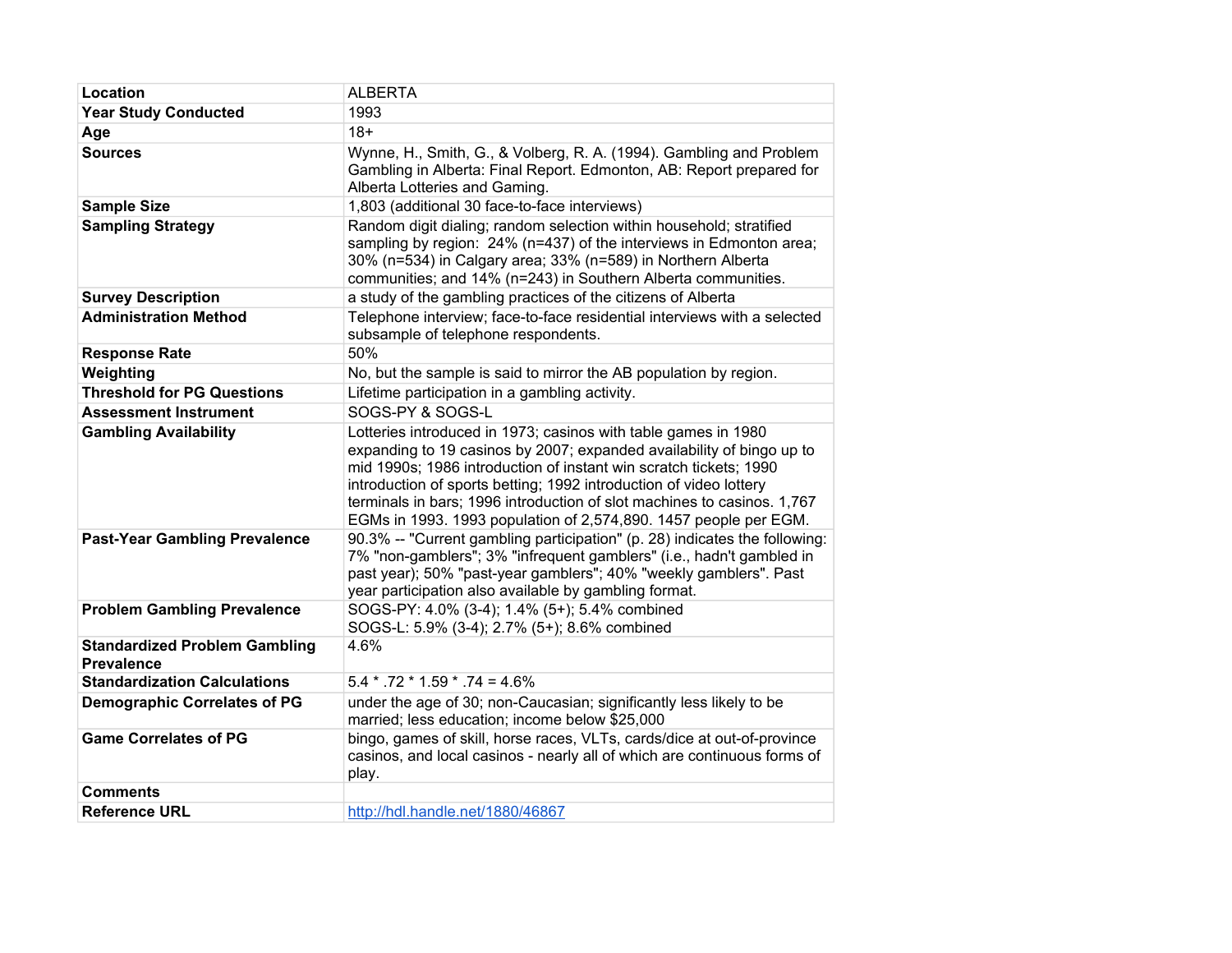| Location                                                  | <b>ALBERTA</b>                                                                                                                                                                                                                                                                                                                                                                                                                   |
|-----------------------------------------------------------|----------------------------------------------------------------------------------------------------------------------------------------------------------------------------------------------------------------------------------------------------------------------------------------------------------------------------------------------------------------------------------------------------------------------------------|
| <b>Year Study Conducted</b>                               | 1997                                                                                                                                                                                                                                                                                                                                                                                                                             |
| Age                                                       | $18+$                                                                                                                                                                                                                                                                                                                                                                                                                            |
| <b>Sources</b>                                            | Wynne Resources Ltd. (1998). Adult Gambling and Problem Gambling<br>in Alberta, 1998. Edmonton: Report to the Alberta Alcohol and Drug<br>Abuse Commission.                                                                                                                                                                                                                                                                      |
| <b>Sample Size</b>                                        | 1821                                                                                                                                                                                                                                                                                                                                                                                                                             |
| <b>Sampling Strategy</b>                                  | Random digit dialing; random selection within household; 24% of<br>respondents were from Edmonton, 28% were from Calgary, 33% were<br>from northern Alberta, and 15% were from southern Alberta.                                                                                                                                                                                                                                 |
| <b>Survey Description</b>                                 | gambling activities and attitudes of Albertans                                                                                                                                                                                                                                                                                                                                                                                   |
| <b>Administration Method</b>                              | telephone interview                                                                                                                                                                                                                                                                                                                                                                                                              |
| <b>Response Rate</b>                                      | 67%                                                                                                                                                                                                                                                                                                                                                                                                                              |
| Weighting                                                 |                                                                                                                                                                                                                                                                                                                                                                                                                                  |
| <b>Threshold for PG Questions</b>                         | Lifetime participation in a gambling activity.                                                                                                                                                                                                                                                                                                                                                                                   |
| <b>Assessment Instrument</b>                              | SOGS-PY & SOGS-L                                                                                                                                                                                                                                                                                                                                                                                                                 |
| <b>Gambling Availability</b>                              | Lotteries introduced in 1973; casinos with table games in 1980<br>expanding to 19 casinos by 2007; expanded availability of bingo up to<br>mid 1990s; 1986 introduction of instant win scratch tickets; 1990<br>introduction of sports betting; 1992 introduction of video lottery<br>terminals in bars; 1996 introduction of slot machines to casinos. 6,631<br>EGMs in 1997. 1997 population of 2,791,000. 491 people per EGM. |
| <b>Past-Year Gambling Prevalence</b>                      | 87.4%                                                                                                                                                                                                                                                                                                                                                                                                                            |
| <b>Problem Gambling Prevalence</b>                        | SOGS-PY: 2.8% (3-4); 2.0% (5+); 4.8% combined<br>SOGS-L: 5.2% (3-4); 2.7% (5+); 7.9% combined                                                                                                                                                                                                                                                                                                                                    |
| <b>Standardized Problem Gambling</b><br><b>Prevalence</b> | 4.1%                                                                                                                                                                                                                                                                                                                                                                                                                             |
| <b>Standardization Calculations</b>                       | $4.8 * .72 * 1.59 * .74 = 4.1\%$                                                                                                                                                                                                                                                                                                                                                                                                 |
| <b>Demographic Correlates of PG</b>                       | male; single, divorced or separated; under 30 years of age; Aboriginal;<br>annual household income under \$20,000; live with at least one other<br>person under age 18; Catholic; unemployed; lower education.                                                                                                                                                                                                                   |
| <b>Game Correlates of PG</b>                              | EGMs, casino games, bingo, pull-tab tickets, instant-win/scratch tickets                                                                                                                                                                                                                                                                                                                                                         |
| <b>Comments</b>                                           |                                                                                                                                                                                                                                                                                                                                                                                                                                  |
| <b>Reference URL</b>                                      | http://hdl.handle.net/1880/46870                                                                                                                                                                                                                                                                                                                                                                                                 |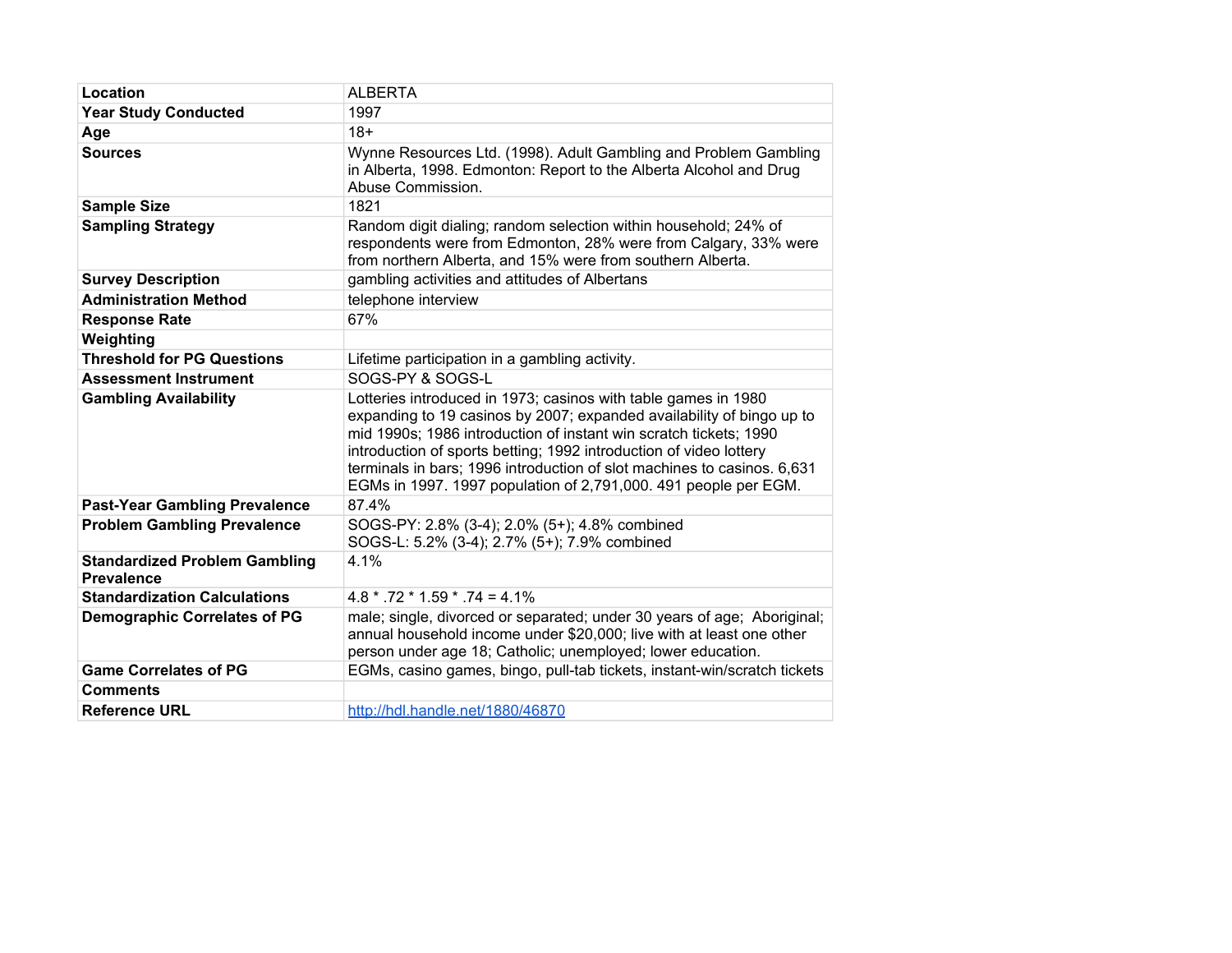| Location                                                  | <b>ALBERTA</b>                                                                                                                                                                                                                                                                                                                                                                                                                    |
|-----------------------------------------------------------|-----------------------------------------------------------------------------------------------------------------------------------------------------------------------------------------------------------------------------------------------------------------------------------------------------------------------------------------------------------------------------------------------------------------------------------|
| <b>Year Study Conducted</b>                               | 2001                                                                                                                                                                                                                                                                                                                                                                                                                              |
| Age                                                       | $18+$                                                                                                                                                                                                                                                                                                                                                                                                                             |
| <b>Sources</b>                                            | Smith, G. J., & Wynne, H. J. (2002). Measuring Gambling and Problem<br>gambling in Alberta using the Canadian Problem Gambling Index.<br>Edmonton: Prepared for the Alberta Gaming Research Institute.                                                                                                                                                                                                                            |
| <b>Sample Size</b>                                        | 1804                                                                                                                                                                                                                                                                                                                                                                                                                              |
| <b>Sampling Strategy</b>                                  | Random digit dialing procedure; random selection within household;<br>stratified sampling by region and gender                                                                                                                                                                                                                                                                                                                    |
| <b>Survey Description</b>                                 | gambling activities and attitudes of Albertans                                                                                                                                                                                                                                                                                                                                                                                    |
| <b>Administration Method</b>                              | telephone interview                                                                                                                                                                                                                                                                                                                                                                                                               |
| <b>Response Rate</b>                                      | 63.6%                                                                                                                                                                                                                                                                                                                                                                                                                             |
| Weighting                                                 |                                                                                                                                                                                                                                                                                                                                                                                                                                   |
| <b>Threshold for PG Questions</b>                         | Gambled in the past 12 months.                                                                                                                                                                                                                                                                                                                                                                                                    |
| <b>Assessment Instrument</b>                              | <b>CPGI</b>                                                                                                                                                                                                                                                                                                                                                                                                                       |
| <b>Gambling Availability</b>                              | Lotteries introduced in 1973; casinos with table games in 1980<br>expanding to 19 casinos by 2007; expanded availability of bingo up to<br>mid 1990s; 1986 introduction of instant win scratch tickets; 1990<br>introduction of sports betting; 1992 introduction of video lottery<br>terminals in bars; 1996 introduction of slot machines to casinos. 10,317<br>EGMs in 2001. 2001 population of 2,941,150. 285 people per EGM. |
| <b>Past-Year Gambling Prevalence</b>                      | 82%                                                                                                                                                                                                                                                                                                                                                                                                                               |
| <b>Problem Gambling Prevalence</b>                        | 3.9% (3-7); 1.3% (8+); 5.2% combined                                                                                                                                                                                                                                                                                                                                                                                              |
| <b>Standardized Problem Gambling</b><br><b>Prevalence</b> | 3.5%                                                                                                                                                                                                                                                                                                                                                                                                                              |
| <b>Standardization Calculations</b>                       | $5.2 * .58 * 1.59 * .74 = 3.5%$                                                                                                                                                                                                                                                                                                                                                                                                   |
| <b>Demographic Correlates of PG</b>                       | northern Alberta residents; males; age group (19-24); living common-<br>law; being single; lowest income category (less than \$20,000);<br>Aboriginal ancestry; unemployed                                                                                                                                                                                                                                                        |
| <b>Game Correlates of PG</b>                              | EGMs; bingo; casino games                                                                                                                                                                                                                                                                                                                                                                                                         |
| <b>Comments</b>                                           |                                                                                                                                                                                                                                                                                                                                                                                                                                   |
| <b>Reference URL</b>                                      | http://hdl.handle.net/1880/1626                                                                                                                                                                                                                                                                                                                                                                                                   |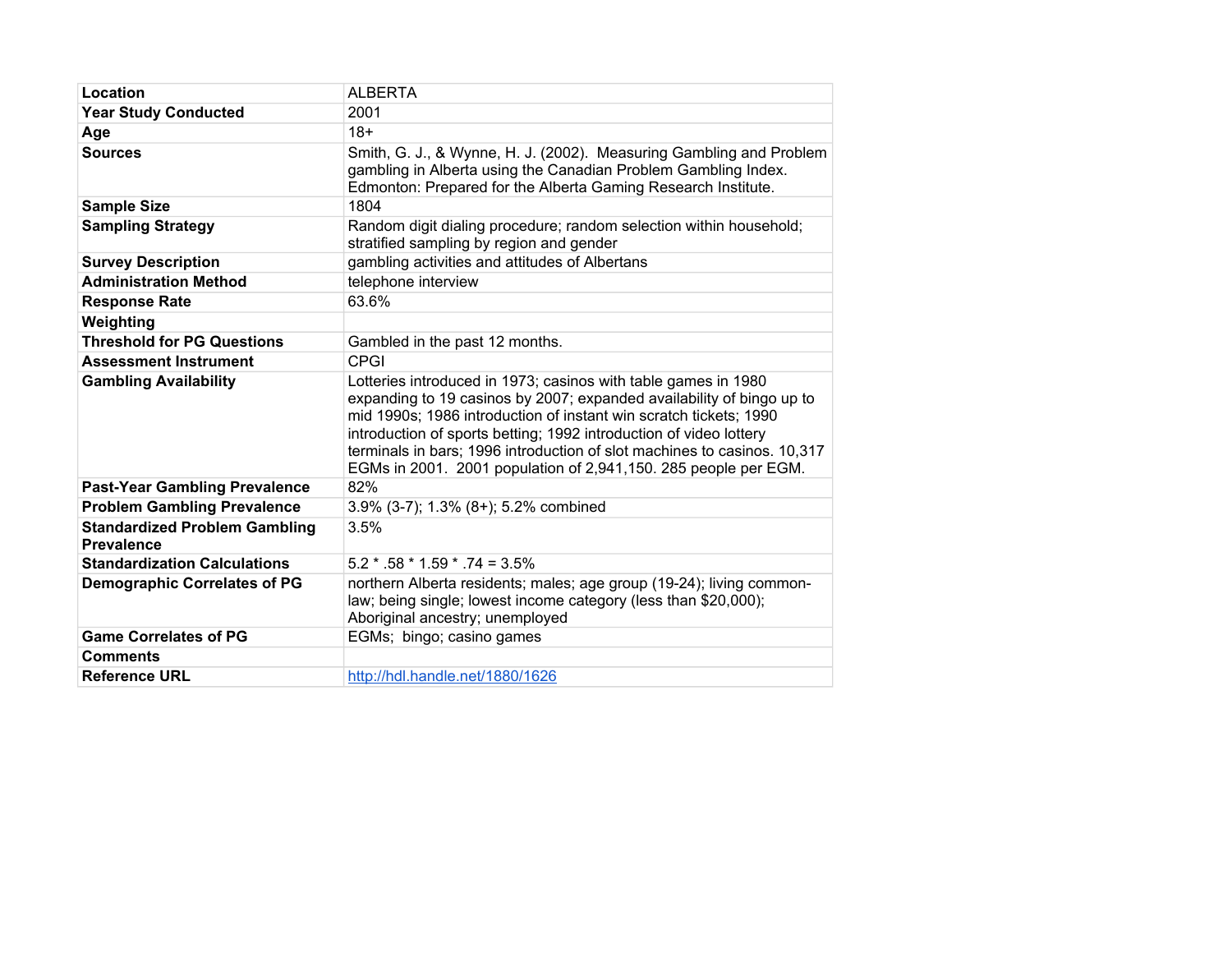| Location                                                  | <b>ALBERTA</b>                                                                                                                                                                                                                                                                                                                                                                                                                                                                                                                           |
|-----------------------------------------------------------|------------------------------------------------------------------------------------------------------------------------------------------------------------------------------------------------------------------------------------------------------------------------------------------------------------------------------------------------------------------------------------------------------------------------------------------------------------------------------------------------------------------------------------------|
| <b>Year Study Conducted</b>                               | 2008                                                                                                                                                                                                                                                                                                                                                                                                                                                                                                                                     |
| Age                                                       | $18+$                                                                                                                                                                                                                                                                                                                                                                                                                                                                                                                                    |
| <b>Sources</b>                                            | Williams, R.J., Belanger, Y.D., & Arthur, J.N. (2011). Gambling in<br>Alberta: History, Current Status, and Socioeconomic Impacts. Final<br>Report to the Alberta Gaming Research Institute. Edmonton, Alberta.<br>April 2, 2011. Appendix A: 2008 and 2009 Alberta Population Surveys.                                                                                                                                                                                                                                                  |
| <b>Sample Size</b>                                        | 3,001 (telephone)<br>2,019 (Online Panel sample)                                                                                                                                                                                                                                                                                                                                                                                                                                                                                         |
| <b>Sampling Strategy</b>                                  | [Telephone] = Random digit dialing; minimum quota of 40% males;<br>random selection within household; 16 attempts to contact the person.<br>[Online] = individuals were recruited via email solicitation by the online<br>research division of Consumer Contact (ResearchByNet) to the Alberta<br>online panelists who were members of their Canadian online panel<br>(NetPanel). Because of insufficient numbers, the NetPanel was<br>supplemented with Alberta online panellists from other survey<br>companies (21% supplementation). |
| <b>Survey Description</b>                                 | gambling in Alberta                                                                                                                                                                                                                                                                                                                                                                                                                                                                                                                      |
| <b>Administration Method</b>                              | telephone interview; self-administered online (Online Panel)                                                                                                                                                                                                                                                                                                                                                                                                                                                                             |
| <b>Response Rate</b>                                      | 25.5% (telephone sample)                                                                                                                                                                                                                                                                                                                                                                                                                                                                                                                 |
| Weighting                                                 | age, gender, household size                                                                                                                                                                                                                                                                                                                                                                                                                                                                                                              |
| <b>Threshold for PG Questions</b>                         | spending more than \$10 per month on gambling in a typical month                                                                                                                                                                                                                                                                                                                                                                                                                                                                         |
| <b>Assessment Instrument</b>                              | <b>CPGI: PPGM</b>                                                                                                                                                                                                                                                                                                                                                                                                                                                                                                                        |
| <b>Gambling Availability</b>                              | 649.5 EGMs per 100,000 People 18+ in 2008/2009; 0.8 Casinos per<br>100,000 People 18+ in 2008/2009. 17,845 EGMs in 2008. 2008<br>population of 3,512,368. 197 people per EGM.                                                                                                                                                                                                                                                                                                                                                            |
| <b>Past-Year Gambling Prevalence</b>                      | 72.2% (does not include raffles)                                                                                                                                                                                                                                                                                                                                                                                                                                                                                                         |
| <b>Problem Gambling Prevalence</b>                        | Telephone CPGI: 3.8% (3+)<br>Telephone PPGM: 2.1% Online Panel CPGI: 9.8% (3+) Online Panel<br>PPGM: 4.6%                                                                                                                                                                                                                                                                                                                                                                                                                                |
| <b>Standardized Problem Gambling</b><br><b>Prevalence</b> | 1.6%                                                                                                                                                                                                                                                                                                                                                                                                                                                                                                                                     |
| <b>Standardization Calculations</b>                       | $2.1 * 1.44 * .53 = 1.6%$                                                                                                                                                                                                                                                                                                                                                                                                                                                                                                                |
| <b>Demographic Correlates of PG</b>                       | Gambling to escape or to win money; males; mental health problem;<br>less education; lower income; Aboriginal or Asian; tobacco user; casino<br>proximity; presence of other addictions                                                                                                                                                                                                                                                                                                                                                  |
| <b>Game Correlates of PG</b>                              | EGMs, table games, Internet gambling, high risk stocks, instant win<br>tickets                                                                                                                                                                                                                                                                                                                                                                                                                                                           |
| <b>Comments</b>                                           |                                                                                                                                                                                                                                                                                                                                                                                                                                                                                                                                          |
| <b>Reference URL</b>                                      | http://hdl.handle.net/1880/48495                                                                                                                                                                                                                                                                                                                                                                                                                                                                                                         |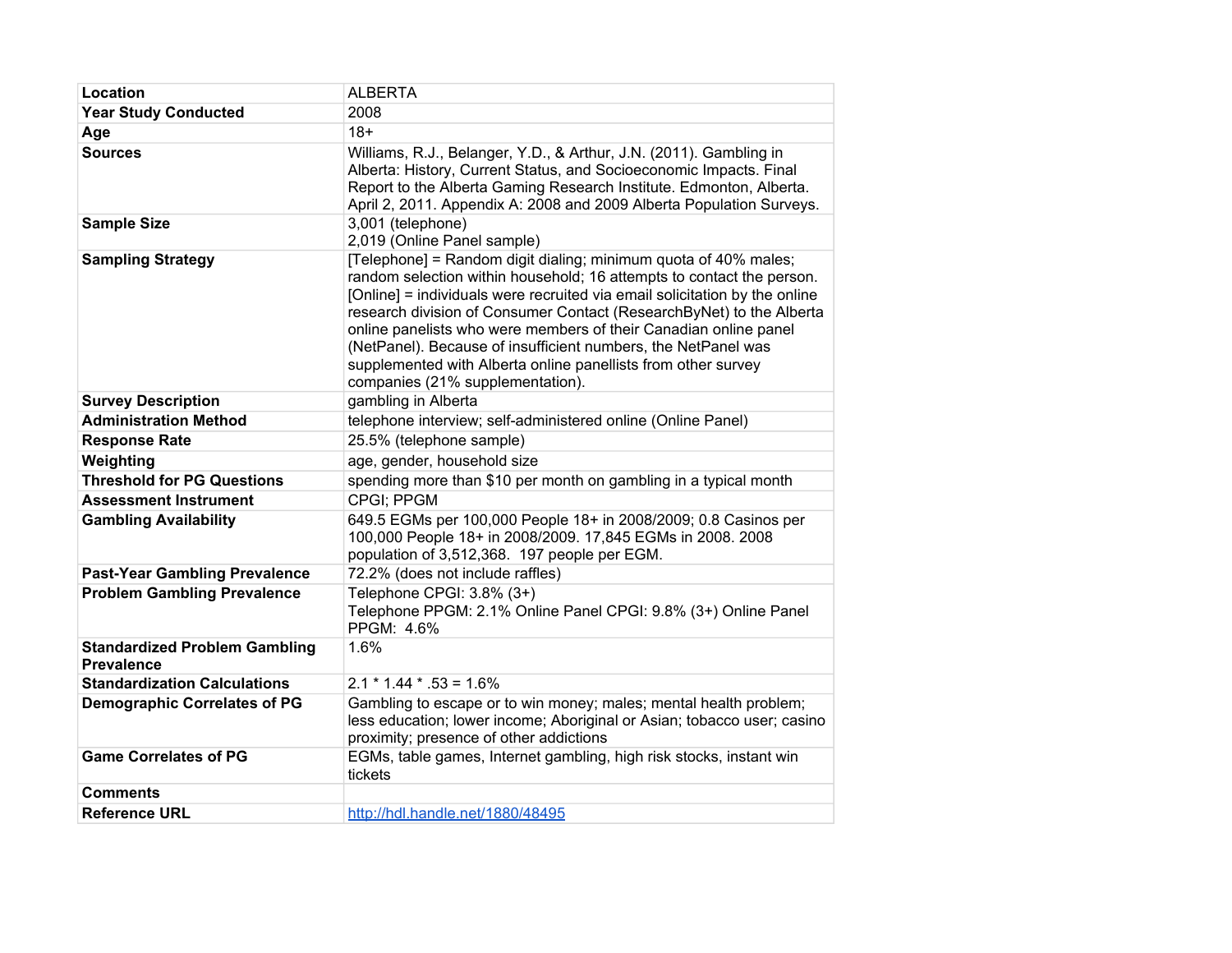| Location                                                  | <b>ALBERTA</b>                                                                                                                                                                                                                                                                          |
|-----------------------------------------------------------|-----------------------------------------------------------------------------------------------------------------------------------------------------------------------------------------------------------------------------------------------------------------------------------------|
| <b>Year Study Conducted</b>                               | 2009                                                                                                                                                                                                                                                                                    |
| Age                                                       | $18+$                                                                                                                                                                                                                                                                                   |
| <b>Sources</b>                                            | Williams, R.J., Belanger, Y.D., & Arthur, J.N. (2011). Gambling in<br>Alberta: History, Current Status, and Socioeconomic Impacts. Final<br>Report to the Alberta Gaming Research Institute. Edmonton, Alberta.<br>April 2, 2011. Appendix A: 2008 and 2009 Alberta Population Surveys. |
| <b>Sample Size</b>                                        | 1,004 (general population telephone sample); 1,006 (Online Panel)                                                                                                                                                                                                                       |
| <b>Sampling Strategy</b>                                  | Sampling strategy similar to Year 2008. Sample sizes different; change<br>in email solicitation wording used for online panel recruitment.                                                                                                                                              |
| <b>Survey Description</b>                                 | "We have a short study about gambling in Alberta"; For online sample,<br>"We have a short survey about recreational activities in Alberta"                                                                                                                                              |
| <b>Administration Method</b>                              | telephone interview; self-administered online (Online Panel)                                                                                                                                                                                                                            |
| <b>Response Rate</b>                                      | 33.1% (General Population telephone sample)                                                                                                                                                                                                                                             |
| Weighting                                                 | age, gender, household size                                                                                                                                                                                                                                                             |
| <b>Threshold for PG Questions</b>                         | Gambling at least once a month on any form of gambling in past 12<br>months.                                                                                                                                                                                                            |
| <b>Assessment Instrument</b>                              | CPGI; PPGM                                                                                                                                                                                                                                                                              |
| <b>Gambling Availability</b>                              | 650.3 EGMs per 100,000 People 18+ in 2009/2010; 0.8 Casinos per<br>100,000 People 18+ in 2009/2010. 18,644 EGMs in 2009. 2009<br>population of 3,653,840. 196 people per EGM.                                                                                                           |
| <b>Past-Year Gambling Prevalence</b>                      | 73.5% (does not include raffles)                                                                                                                                                                                                                                                        |
| <b>Problem Gambling Prevalence</b>                        | Telephone CPGI: 4.9% (3+)<br>Telephone PPGM: 3.1%<br>Online Panel CPGI: 10.4% (3+) Online Panel PPGM: 5.6%                                                                                                                                                                              |
| <b>Standardized Problem Gambling</b><br><b>Prevalence</b> | 2.4%                                                                                                                                                                                                                                                                                    |
| <b>Standardization Calculations</b>                       | $3.1 * 1.44 * .53 = 2.4%$                                                                                                                                                                                                                                                               |
| <b>Demographic Correlates of PG</b>                       |                                                                                                                                                                                                                                                                                         |
| <b>Game Correlates of PG</b>                              |                                                                                                                                                                                                                                                                                         |
| <b>Comments</b>                                           |                                                                                                                                                                                                                                                                                         |
| <b>Reference URL</b>                                      | http://hdl.handle.net/1880/48495                                                                                                                                                                                                                                                        |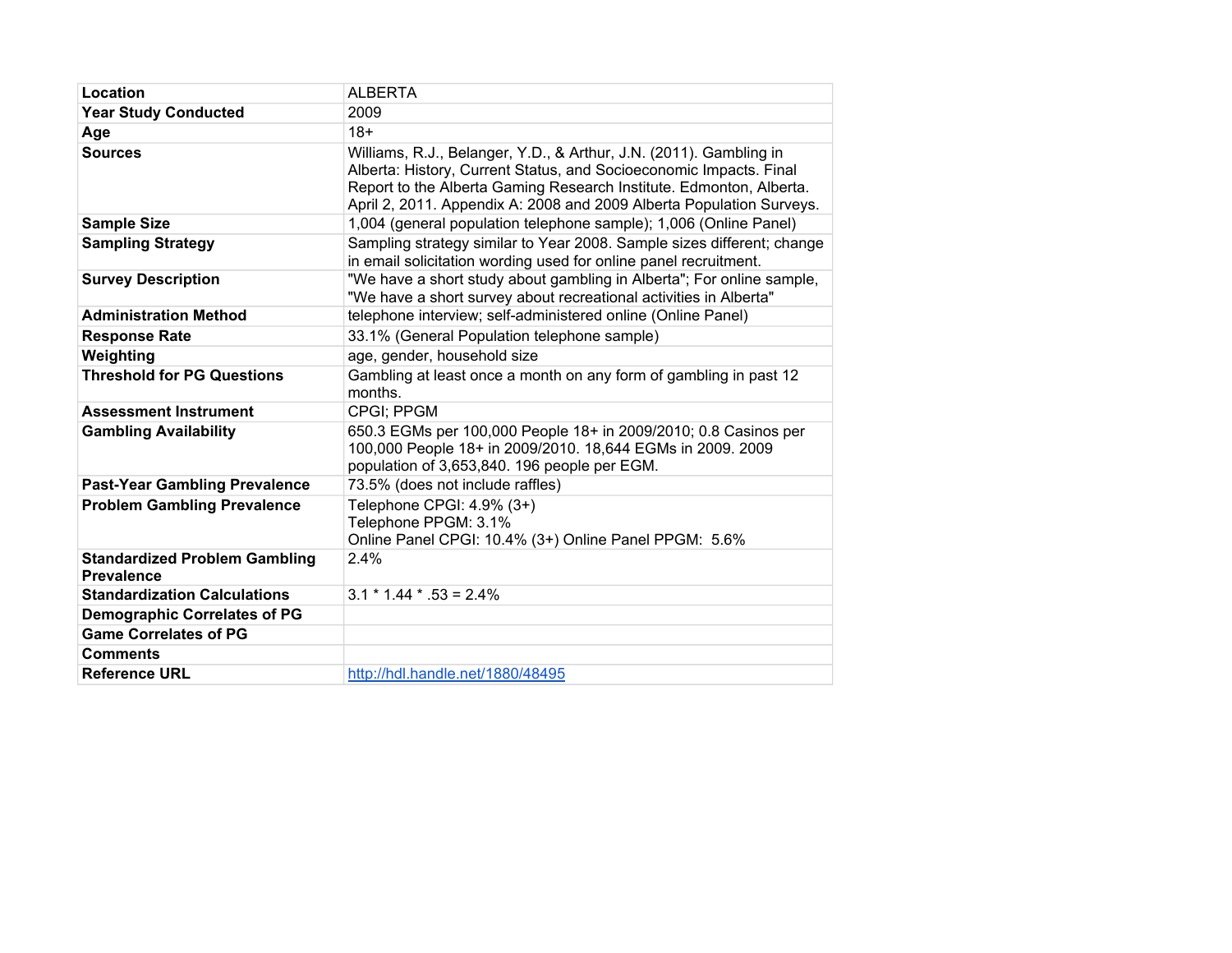| Location                                                  | <b>BRITISH COLUMBIA</b>                                                                                                                                                                                                                                                                                                              |
|-----------------------------------------------------------|--------------------------------------------------------------------------------------------------------------------------------------------------------------------------------------------------------------------------------------------------------------------------------------------------------------------------------------|
| <b>Year Study Conducted</b>                               | 1993                                                                                                                                                                                                                                                                                                                                 |
| Age                                                       | $18+$                                                                                                                                                                                                                                                                                                                                |
| <b>Sources</b>                                            | Gemini Research & Angus Reid Group. (1994). Social Gaming and<br>Problem Gambling in British Columbia. Report to the British Columbia<br>Lottery Corporation. Roaring Spring, PA: Gemini Research.                                                                                                                                   |
| <b>Sample Size</b>                                        | 1200                                                                                                                                                                                                                                                                                                                                 |
| <b>Sampling Strategy</b>                                  | Random digit dialing; random selection within household; sample<br>mirrors the geographic, gender and age distribution of the population.                                                                                                                                                                                            |
| <b>Survey Description</b>                                 | how people in British Columbia spend their leisure time                                                                                                                                                                                                                                                                              |
| <b>Administration Method</b>                              | telephone interview                                                                                                                                                                                                                                                                                                                  |
| <b>Response Rate</b>                                      | 25% (200 individuals who refused to complete the interview were<br>recontacted and were administered a shortened version of the<br>questionnaire; these additional interviews determined there was no<br>substantial demographic or gambling differences between those who<br>refused to participate and those who did participate). |
| Weighting                                                 |                                                                                                                                                                                                                                                                                                                                      |
| <b>Threshold for PG Questions</b>                         | None                                                                                                                                                                                                                                                                                                                                 |
| <b>Assessment Instrument</b>                              | SOGS-PY & SOGS-L                                                                                                                                                                                                                                                                                                                     |
| <b>Gambling Availability</b>                              | First permanent casino (table games only) in 1986, increasing to 3 in<br>1987, 5 in 1988, 6 in 1994. EGMs (slot machines) not introduced until<br>1997.                                                                                                                                                                              |
| <b>Past-Year Gambling Prevalence</b>                      | 94%                                                                                                                                                                                                                                                                                                                                  |
| <b>Problem Gambling Prevalence</b>                        | SOGS-PY: 2.6% (3-4); 1.2% (5+); 3.8% combined<br>SOGS-L: 6.0% (3-4); 1.8% (5+); 7.8% combined                                                                                                                                                                                                                                        |
| <b>Standardized Problem Gambling</b><br><b>Prevalence</b> | 6%                                                                                                                                                                                                                                                                                                                                   |
| <b>Standardization Calculations</b>                       | $3.8 * .72 * 2.18 = 6.0\%$                                                                                                                                                                                                                                                                                                           |
| <b>Demographic Correlates of PG</b>                       | Males of non-European ancestry with lower levels of education and<br>household income.                                                                                                                                                                                                                                               |
| <b>Game Correlates of PG</b>                              | casinos; bingo; horse track betting                                                                                                                                                                                                                                                                                                  |
| <b>Comments</b>                                           |                                                                                                                                                                                                                                                                                                                                      |
| <b>Reference URL</b>                                      | http://hdl.handle.net/1880/177                                                                                                                                                                                                                                                                                                       |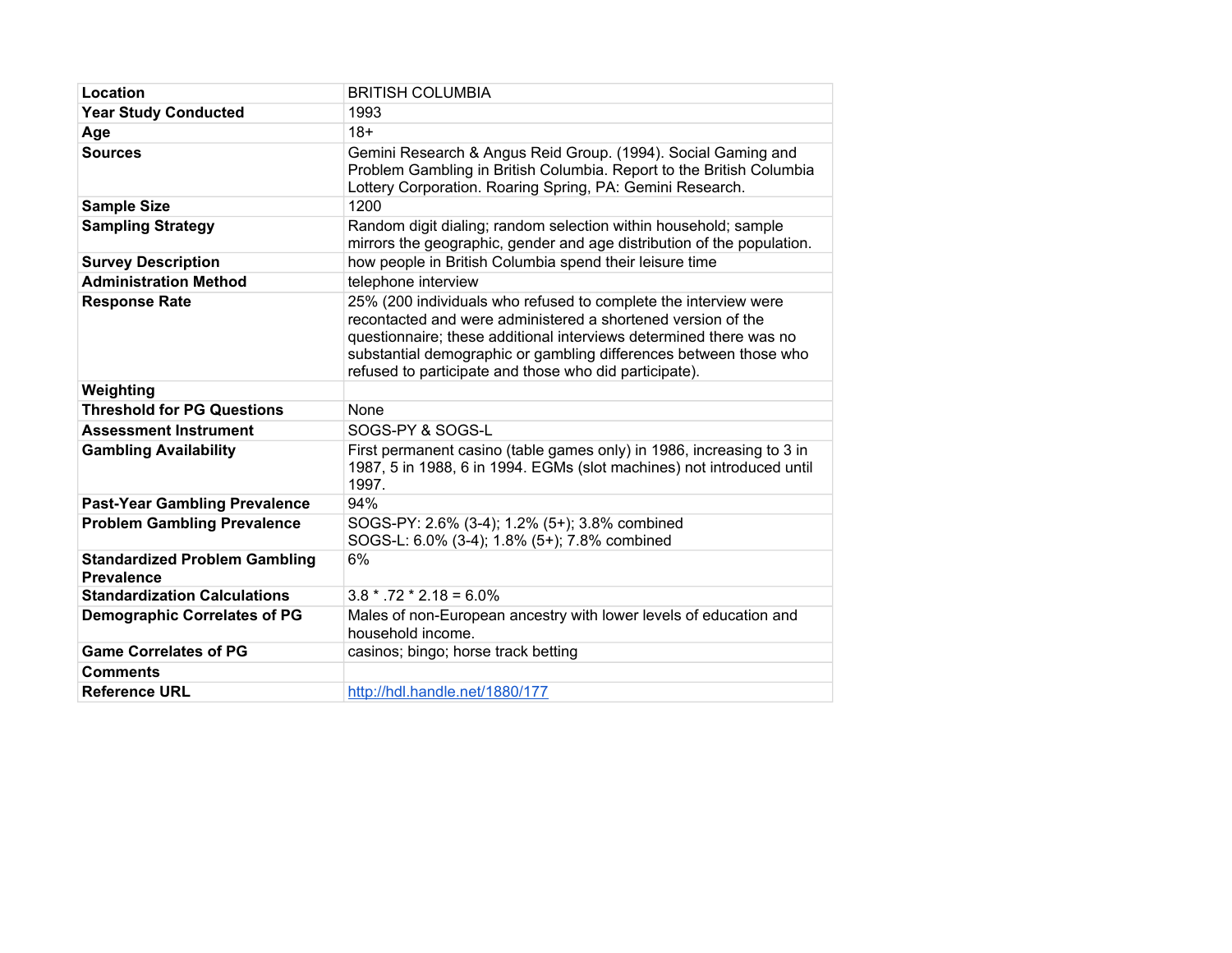| Location                                                  | <b>BRITISH COLUMBIA</b>                                                                                                                                                                                                   |
|-----------------------------------------------------------|---------------------------------------------------------------------------------------------------------------------------------------------------------------------------------------------------------------------------|
| <b>Year Study Conducted</b>                               | 1996                                                                                                                                                                                                                      |
| Age                                                       | $18+$                                                                                                                                                                                                                     |
| <b>Sources</b>                                            | Angus Reid Group. (1996). Problem Gambling Survey 1996: Final<br>Report. Submitted to the British Columbia Lottery Corporation.<br>Vancouver, BC: Author.                                                                 |
| <b>Sample Size</b>                                        | 810                                                                                                                                                                                                                       |
| <b>Sampling Strategy</b>                                  | Random digit dialing; random selection within household; sample<br>mirrors the geographic, gender and age distribution of the population.                                                                                 |
| <b>Survey Description</b>                                 | some of the ways people might spend their leisure time                                                                                                                                                                    |
| <b>Administration Method</b>                              | telephone interview                                                                                                                                                                                                       |
| <b>Response Rate</b>                                      | (assuming it is similar to 1993)                                                                                                                                                                                          |
| Weighting                                                 |                                                                                                                                                                                                                           |
| <b>Threshold for PG Questions</b>                         | None                                                                                                                                                                                                                      |
| <b>Assessment Instrument</b>                              | SOGS-PY & SOGS-L                                                                                                                                                                                                          |
| <b>Gambling Availability</b>                              | 8 casinos with table games only, in 1997. 185 slot machines<br>introduced<br>to casinos in 1997.                                                                                                                          |
| <b>Past-Year Gambling Prevalence</b>                      | Past year participation only available by gambling format.<br>"Comparisons of 1993 and 1996 measurements of past year<br>participation suggest that gambling participation is stable or declining in<br>most categories." |
| <b>Problem Gambling Prevalence</b>                        | SOGS-PY: 2.7% (3-4); 1.1% (5+); 3.8% combined<br>SOGS-L: 8.4% (3-4); 2.1% (5+); 10.5% combined                                                                                                                            |
| <b>Standardized Problem Gambling</b><br><b>Prevalence</b> | 6%                                                                                                                                                                                                                        |
| <b>Standardization Calculations</b>                       | $3.8 * .72 * 2.18 = 6.0\%$                                                                                                                                                                                                |
| <b>Demographic Correlates of PG</b>                       | Males of non-European ancestry with lower levels of education and<br>household income.                                                                                                                                    |
| <b>Game Correlates of PG</b>                              | local casino                                                                                                                                                                                                              |
| <b>Comments</b>                                           |                                                                                                                                                                                                                           |
| <b>Reference URL</b>                                      | http://hdl.handle.net/1880/456                                                                                                                                                                                            |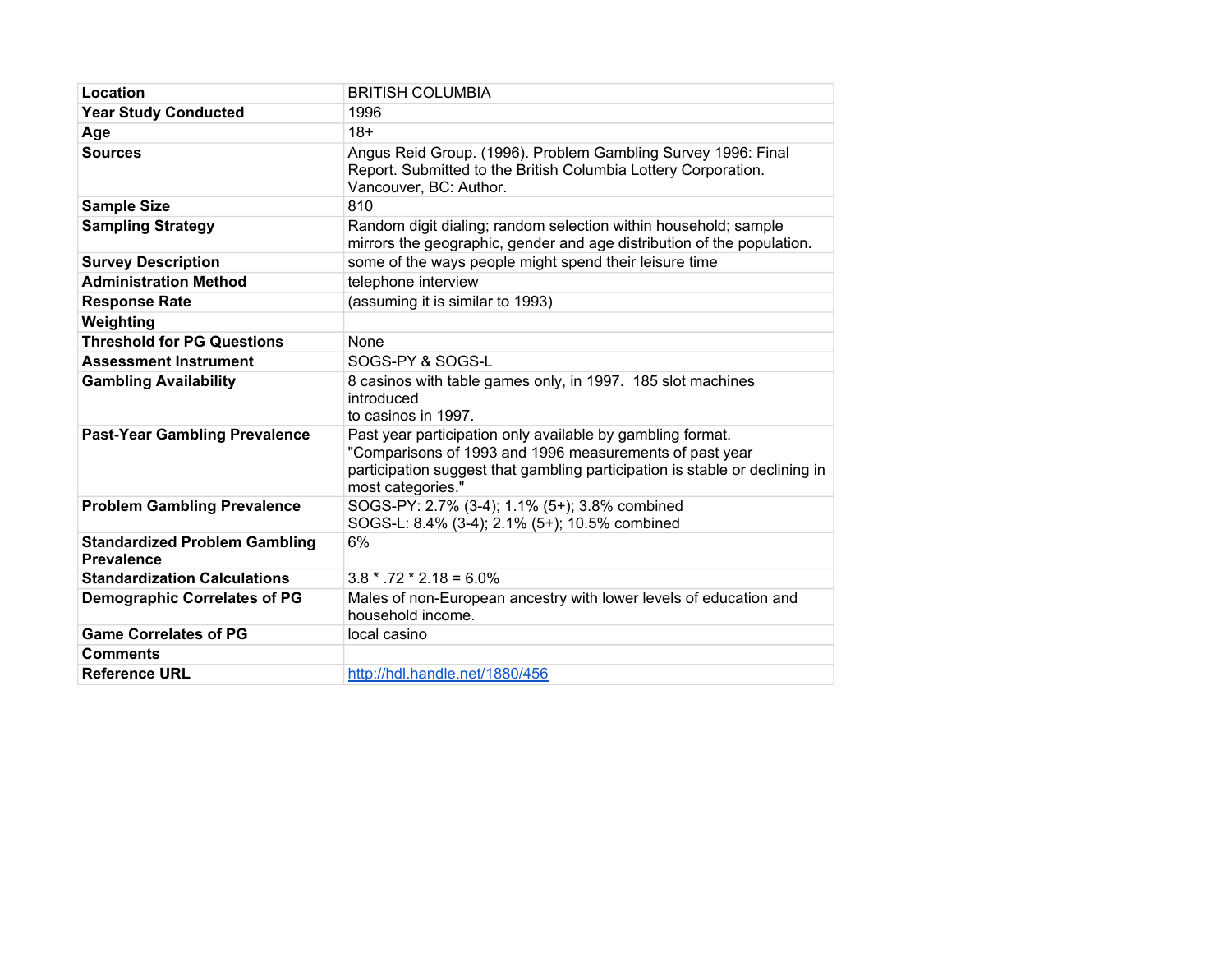| Location                                                  | <b>BRITISH COLUMBIA</b>                                                                                                                                                                                                                                                   |
|-----------------------------------------------------------|---------------------------------------------------------------------------------------------------------------------------------------------------------------------------------------------------------------------------------------------------------------------------|
| <b>Year Study Conducted</b>                               | 2002                                                                                                                                                                                                                                                                      |
| Age                                                       | $18+$                                                                                                                                                                                                                                                                     |
| <b>Sources</b>                                            | Ipsos-Reid & Gemini Research. (2003). British Columbia Problem<br>Gambling Prevalence Study. Victoria, BC: Ministry of Public Safety and<br>Solicitor General.                                                                                                            |
| <b>Sample Size</b>                                        | 2500                                                                                                                                                                                                                                                                      |
| <b>Sampling Strategy</b>                                  | Random digit dialing; random selection within household; Quotas were<br>established to ensure that the final sample accurately reflected the<br>breakdown of males (49%) and females (51%) in British Columbia; The<br>sample frame consisted of five geographic regions. |
| <b>Survey Description</b>                                 | gambling activities and attitudes toward gambling                                                                                                                                                                                                                         |
| <b>Administration Method</b>                              | telephone interview                                                                                                                                                                                                                                                       |
| <b>Response Rate</b>                                      | 27%                                                                                                                                                                                                                                                                       |
| Weighting                                                 | age, gender, region                                                                                                                                                                                                                                                       |
| <b>Threshold for PG Questions</b>                         | past year gamblers                                                                                                                                                                                                                                                        |
| <b>Assessment Instrument</b>                              | CPGI: SOGS-PY                                                                                                                                                                                                                                                             |
| <b>Gambling Availability</b>                              | 9 casinos in 2002. 3,304 EGMs in 2002. 2001 population of 3,907,738.<br>1183 people per EGM.                                                                                                                                                                              |
| <b>Past-Year Gambling Prevalence</b>                      | 85%                                                                                                                                                                                                                                                                       |
| <b>Problem Gambling Prevalence</b>                        | CPGI: 4.2% (3-7); 0.4% (8+); 4.6% combined<br>SOGS-PY: 2.8% (3-4); 1.1% (5+); 3.8% combined                                                                                                                                                                               |
| <b>Standardized Problem Gambling</b><br><b>Prevalence</b> | 2.1%                                                                                                                                                                                                                                                                      |
| <b>Standardization Calculations</b>                       | CPGI: 4.6 * .58 * 1.44 * .53 = 2.0% SOGS-PY: 3.8 * .72 * 1.44 * .53 =<br>2.1%<br>Average = $2.1\%$                                                                                                                                                                        |
| <b>Demographic Correlates of PG</b>                       | Northern residents; young residents (18-24 years); lower household<br>income residents (<\$30K).                                                                                                                                                                          |
| <b>Game Correlates of PG</b>                              | sports lotteries; bingo; horse racing; casinos; Internet gamblers (small<br>sample size); electronic gaming machines outside casinos (small<br>sample size)                                                                                                               |
| <b>Comments</b>                                           |                                                                                                                                                                                                                                                                           |
| <b>Reference URL</b>                                      | http://hdl.handle.net/1880/47569                                                                                                                                                                                                                                          |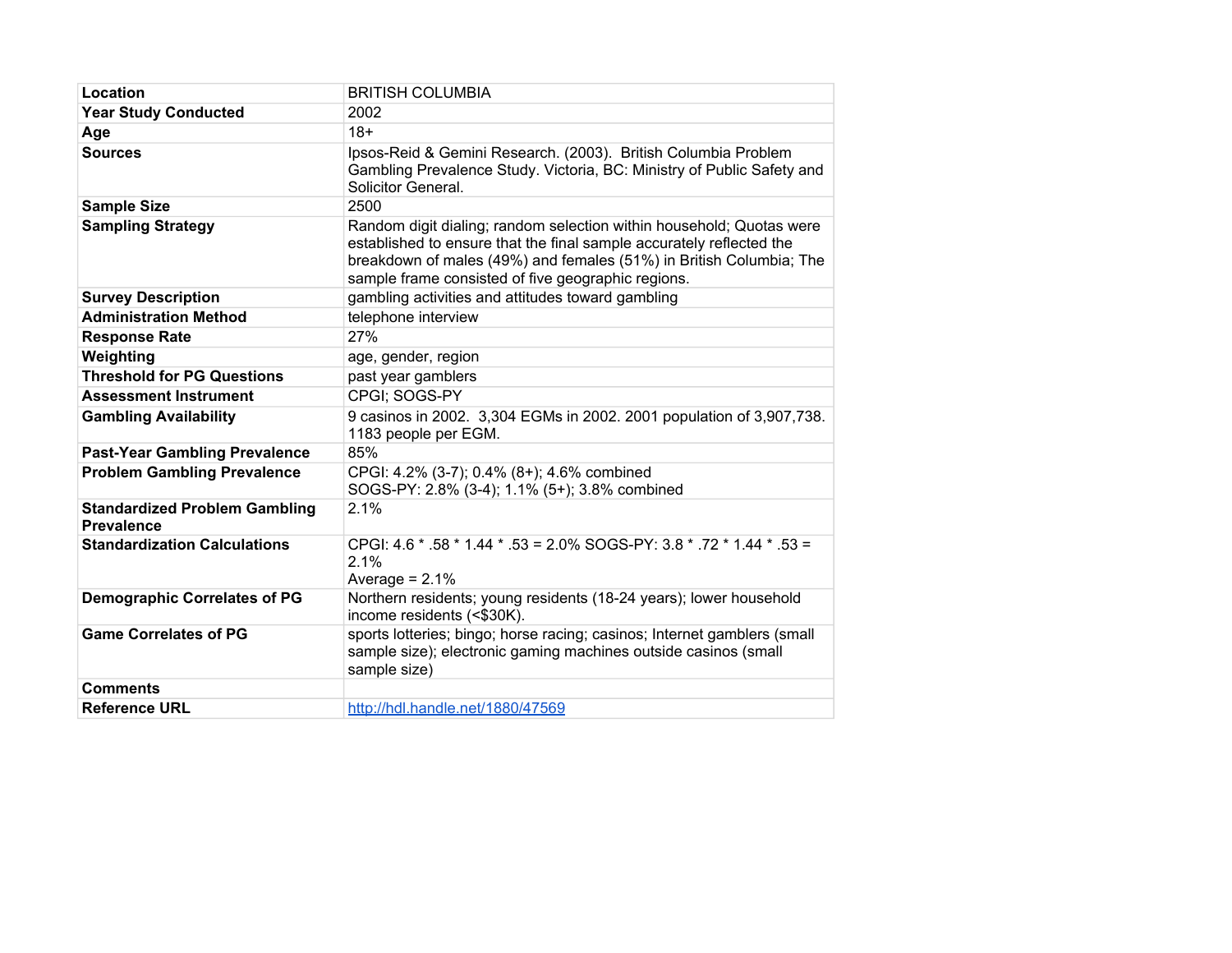| Location                                                  | <b>BRITISH COLUMBIA</b>                                                                                                                                                                                                                                                                                          |
|-----------------------------------------------------------|------------------------------------------------------------------------------------------------------------------------------------------------------------------------------------------------------------------------------------------------------------------------------------------------------------------|
| <b>Year Study Conducted</b>                               | 2007                                                                                                                                                                                                                                                                                                             |
| Age                                                       | $18+$                                                                                                                                                                                                                                                                                                            |
| <b>Sources</b>                                            | Ipsos-Reid & Gemini Research. (2008). British Columbia Problem<br>Gambling Prevalence Study. Victoria, BC: Ministry of Public Safety and<br>Solicitor General.                                                                                                                                                   |
| <b>Sample Size</b>                                        | 3000                                                                                                                                                                                                                                                                                                             |
| <b>Sampling Strategy</b>                                  | Random digit dialing; random selection within household; stratified by<br>region (the 5 regional health authorities), and gender within each<br>region; in addition, minimum quotas were set for younger respondents<br>(18 to 34 years) (knowing they are harder to contact and less likely to<br>participate). |
| <b>Survey Description</b>                                 | gambling activities and attitudes toward gambling                                                                                                                                                                                                                                                                |
| <b>Administration Method</b>                              | telephone interview                                                                                                                                                                                                                                                                                              |
| <b>Response Rate</b>                                      | 28%                                                                                                                                                                                                                                                                                                              |
| Weighting                                                 | age, gender, region                                                                                                                                                                                                                                                                                              |
| <b>Threshold for PG Questions</b>                         | gambling in past year                                                                                                                                                                                                                                                                                            |
| <b>Assessment Instrument</b>                              | CPGI                                                                                                                                                                                                                                                                                                             |
| <b>Gambling Availability</b>                              | 253.8 EGMs per 100,000 People 18+ in 2008/2009; 0.5 Casinos per<br>100,000 People 18+ in 2008/2009. 8,942 EGMs in 2007. 2007<br>population of 4,402,900. 518 people per EGM.                                                                                                                                     |
| <b>Past-Year Gambling Prevalence</b>                      | 73%                                                                                                                                                                                                                                                                                                              |
| <b>Problem Gambling Prevalence</b>                        | 3.7% (3-7); 0.9% (8+); 4.6% combined                                                                                                                                                                                                                                                                             |
| <b>Standardized Problem Gambling</b><br><b>Prevalence</b> | 2%                                                                                                                                                                                                                                                                                                               |
| <b>Standardization Calculations</b>                       | $4.6 * .58 * 1.44 * .53 = 2.0\%$                                                                                                                                                                                                                                                                                 |
| <b>Demographic Correlates of PG</b>                       | males; 18 to 34 years; high school education or less; unemployed;<br>divorced/separated and never married                                                                                                                                                                                                        |
| <b>Game Correlates of PG</b>                              | Lottery games; casino gambling                                                                                                                                                                                                                                                                                   |
| <b>Comments</b>                                           |                                                                                                                                                                                                                                                                                                                  |
| <b>Reference URL</b>                                      | http://hdl.handle.net/1880/47570                                                                                                                                                                                                                                                                                 |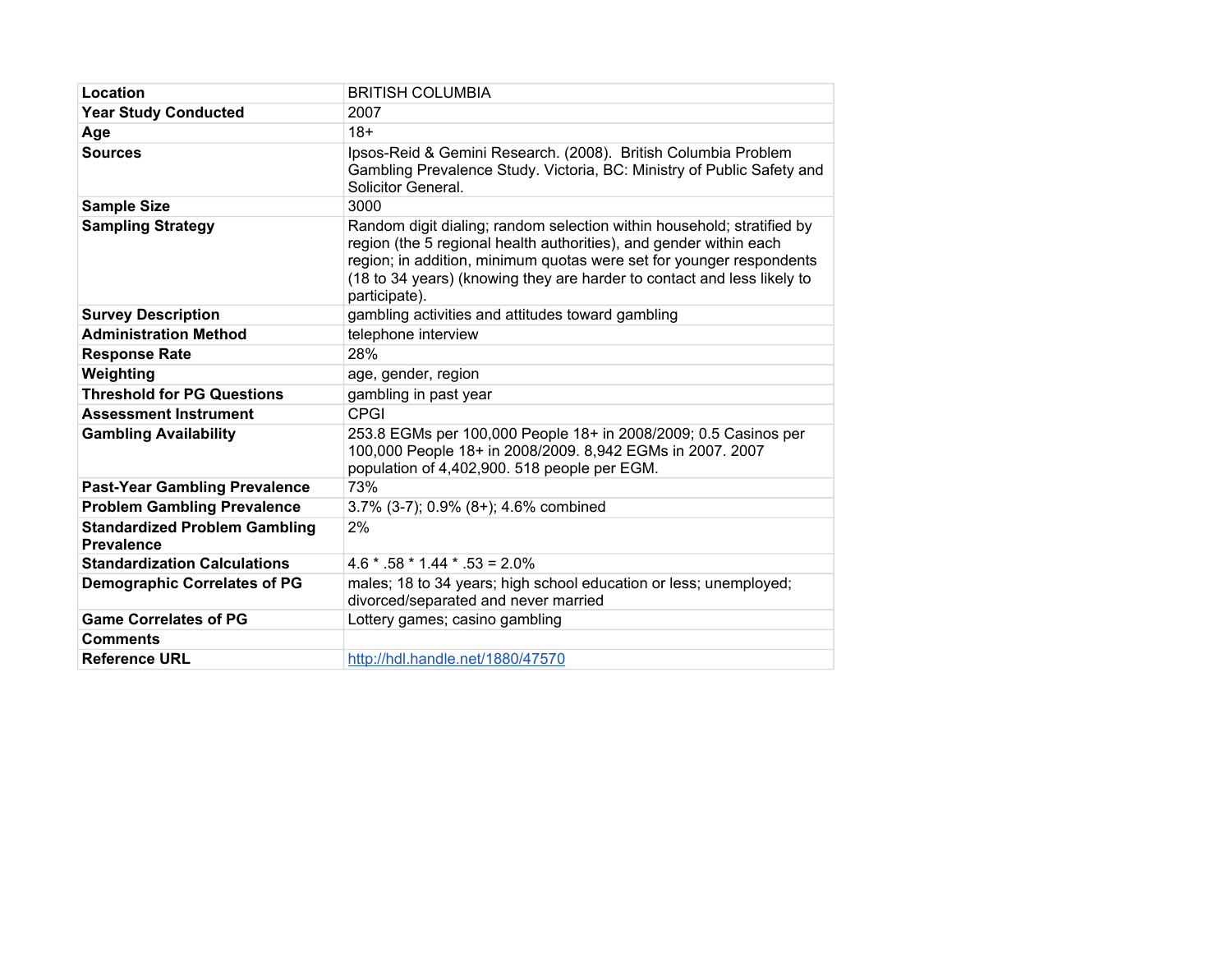| Location                                                  | <b>BRITISH COLUMBIA</b>                                                                                                                                                                                                                                                                                                                                                                                                                                                                                                                                                       |
|-----------------------------------------------------------|-------------------------------------------------------------------------------------------------------------------------------------------------------------------------------------------------------------------------------------------------------------------------------------------------------------------------------------------------------------------------------------------------------------------------------------------------------------------------------------------------------------------------------------------------------------------------------|
| <b>Year Study Conducted</b>                               | 2014                                                                                                                                                                                                                                                                                                                                                                                                                                                                                                                                                                          |
| Age                                                       | $18 +$                                                                                                                                                                                                                                                                                                                                                                                                                                                                                                                                                                        |
| <b>Sources</b>                                            | R.A. Malatest & Associates Ltd. & Gaming Policy and Enforcement<br>Branch, Ministry of Finance. (2014, October). 2014 British Columbia<br>problem gambling prevalence study: Final report. Retreived from https:<br>//www.gaming.gov.bc.ca/reports/docs/rpt-rg-prevalence-study-2014.pdf                                                                                                                                                                                                                                                                                      |
| <b>Sample Size</b>                                        | 3058                                                                                                                                                                                                                                                                                                                                                                                                                                                                                                                                                                          |
| <b>Sampling Strategy</b>                                  | disproportionate stratified random sampling plan based on obtaining at<br>least 3,000 completed surveys with a representative sample; sampling<br>plan was developed to yield comparable survey precision to past<br>prevalence<br>studies in B.C. in order to obtain a margin of error of $\pm$ 4.0% (at the<br>95% confidence level) at the regional<br>health authority region level; final sample frame consisted of three<br>sample sources: listed sample (73%); random digit dialed (RDD)<br>sample (random B methodology)xxi (5%); and cell phone sample<br>$(22%)$ . |
| <b>Survey Description</b>                                 | games of chance, gaming, and other issues of importance to B.C.<br>residents                                                                                                                                                                                                                                                                                                                                                                                                                                                                                                  |
| <b>Administration Method</b>                              | telephone interview; self-administered online                                                                                                                                                                                                                                                                                                                                                                                                                                                                                                                                 |
| <b>Response Rate</b>                                      | 10.2%                                                                                                                                                                                                                                                                                                                                                                                                                                                                                                                                                                         |
| Weighting                                                 | based on actual proportion of B.C. male and female adults in each<br>regional health authority                                                                                                                                                                                                                                                                                                                                                                                                                                                                                |
| <b>Threshold for PG Questions</b>                         | gambling in past year                                                                                                                                                                                                                                                                                                                                                                                                                                                                                                                                                         |
| <b>Assessment Instrument</b>                              | <b>CPGI</b>                                                                                                                                                                                                                                                                                                                                                                                                                                                                                                                                                                   |
| <b>Gambling Availability</b>                              |                                                                                                                                                                                                                                                                                                                                                                                                                                                                                                                                                                               |
| <b>Past-Year Gambling Prevalence</b>                      | 72.5%                                                                                                                                                                                                                                                                                                                                                                                                                                                                                                                                                                         |
| <b>Problem Gambling Prevalence</b>                        | 2.6% (3-7); 0.7% (8+); 3.3% combined                                                                                                                                                                                                                                                                                                                                                                                                                                                                                                                                          |
| <b>Standardized Problem Gambling</b><br><b>Prevalence</b> |                                                                                                                                                                                                                                                                                                                                                                                                                                                                                                                                                                               |
| <b>Standardization Calculations</b>                       |                                                                                                                                                                                                                                                                                                                                                                                                                                                                                                                                                                               |
| <b>Demographic Correlates of PG</b>                       | 18 to 24 years of age; Aboriginal, Inuit, or Métis ethnic origins; Southern<br>Asian ethnic origins; low household incomes; more likely to experience<br>a mental health issue; more likely to report using drugs or alcohol while<br>gambling                                                                                                                                                                                                                                                                                                                                |
| <b>Game Correlates of PG</b>                              | participate in a diversity of gambling activities                                                                                                                                                                                                                                                                                                                                                                                                                                                                                                                             |
| <b>Comments</b>                                           | A total of 58 web completions were obtained. Surveys were completed<br>in English,<br>Mandarin, and Punjabi.                                                                                                                                                                                                                                                                                                                                                                                                                                                                  |
| <b>Reference URL</b>                                      | https://www.gaming.gov.bc.ca/reports/docs/rpt-rg-prevalence-study-2014                                                                                                                                                                                                                                                                                                                                                                                                                                                                                                        |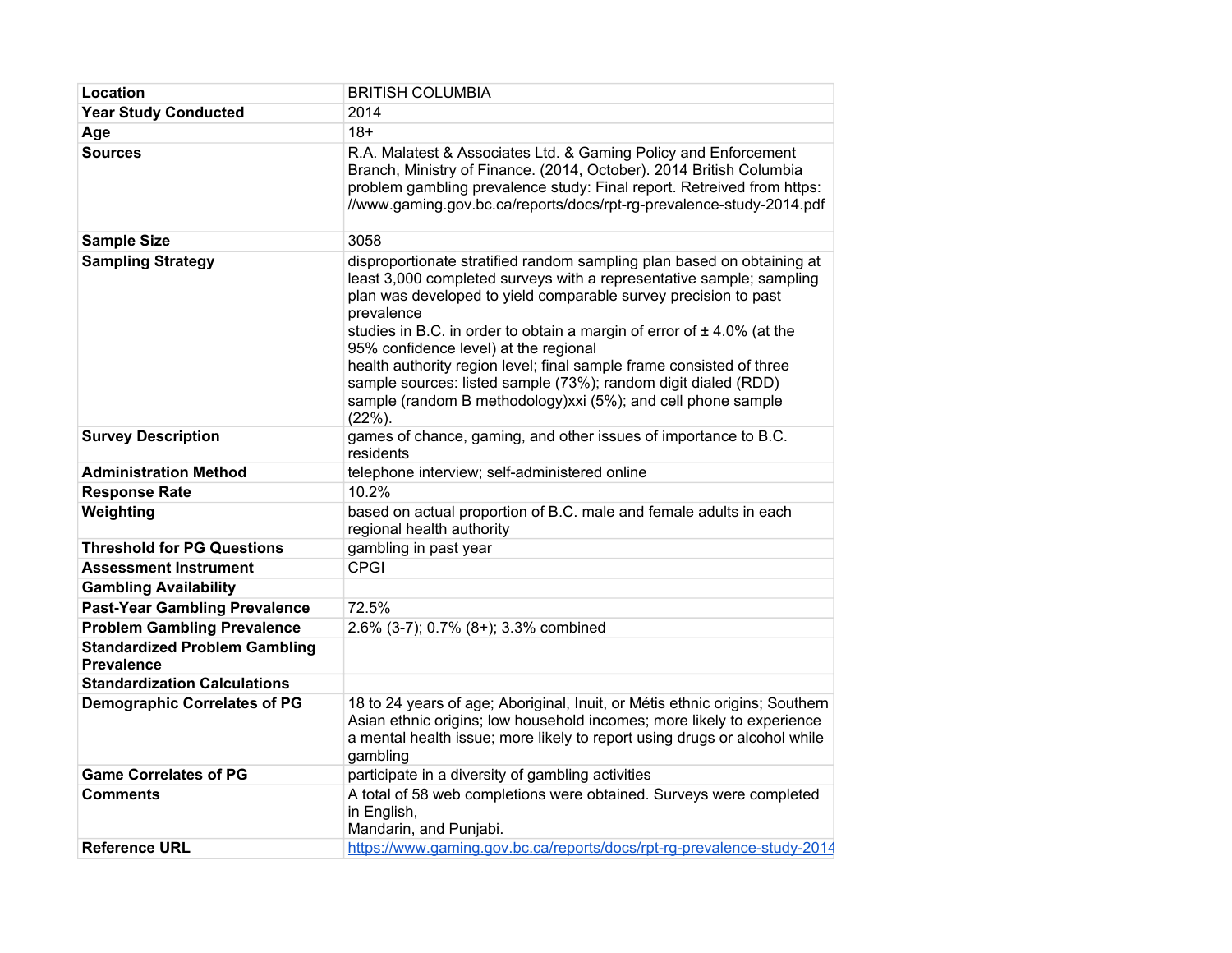| Location                                                  | <b>MANITOBA</b>                                                                                                                                                                                                                                 |
|-----------------------------------------------------------|-------------------------------------------------------------------------------------------------------------------------------------------------------------------------------------------------------------------------------------------------|
| <b>Year Study Conducted</b>                               | 1993                                                                                                                                                                                                                                            |
| Age                                                       | $18+$                                                                                                                                                                                                                                           |
| <b>Sources</b>                                            | Criterion Research Corp. (1993). Problem Gambling Study: Final<br>Report. Report to the Manitoba Lotteries foundation. Winnipeg, MB:<br>Author.                                                                                                 |
| <b>Sample Size</b>                                        | 1212                                                                                                                                                                                                                                            |
| <b>Sampling Strategy</b>                                  | Random selection of listed numbers; random selection within<br>household; sample stratified proportional to the population of each<br>Census Division; The demographic data from the sample was<br>compared with the 1990 Census (p. 5).        |
| <b>Survey Description</b>                                 | a study of the gambling practices of Manitobans                                                                                                                                                                                                 |
| <b>Administration Method</b>                              | telephone interview                                                                                                                                                                                                                             |
| <b>Response Rate</b>                                      | 62%                                                                                                                                                                                                                                             |
| Weighting                                                 |                                                                                                                                                                                                                                                 |
| <b>Threshold for PG Questions</b>                         | Had ever participated in any gambling activity.                                                                                                                                                                                                 |
| <b>Assessment Instrument</b>                              | SOGS-PY                                                                                                                                                                                                                                         |
| <b>Gambling Availability</b>                              | First casino opens in 1989 (contains slot machines); VLTs introduced<br>to rural Manitoba in Nov 1993; in 1993 2 new casinos with slots opened<br>&<br>VLTs were introduced into Winnipeg. 1993 population of 1,117,600.<br>2,000 VLTs in 1993. |
| <b>Past-Year Gambling Prevalence</b>                      | 87%                                                                                                                                                                                                                                             |
| <b>Problem Gambling Prevalence</b>                        | 2.9% (3-4); 1.3% (5+); 4.2% combined                                                                                                                                                                                                            |
| <b>Standardized Problem Gambling</b><br><b>Prevalence</b> | 3.6%                                                                                                                                                                                                                                            |
| <b>Standardization Calculations</b>                       | $4.2 * .72 * 1.59 * .74 = 3.6\%$                                                                                                                                                                                                                |
| <b>Demographic Correlates of PG</b>                       | male; under 30 years of age                                                                                                                                                                                                                     |
| <b>Game Correlates of PG</b>                              |                                                                                                                                                                                                                                                 |
| <b>Comments</b>                                           |                                                                                                                                                                                                                                                 |
| <b>Reference URL</b>                                      | http://hdl.handle.net/1880/47643                                                                                                                                                                                                                |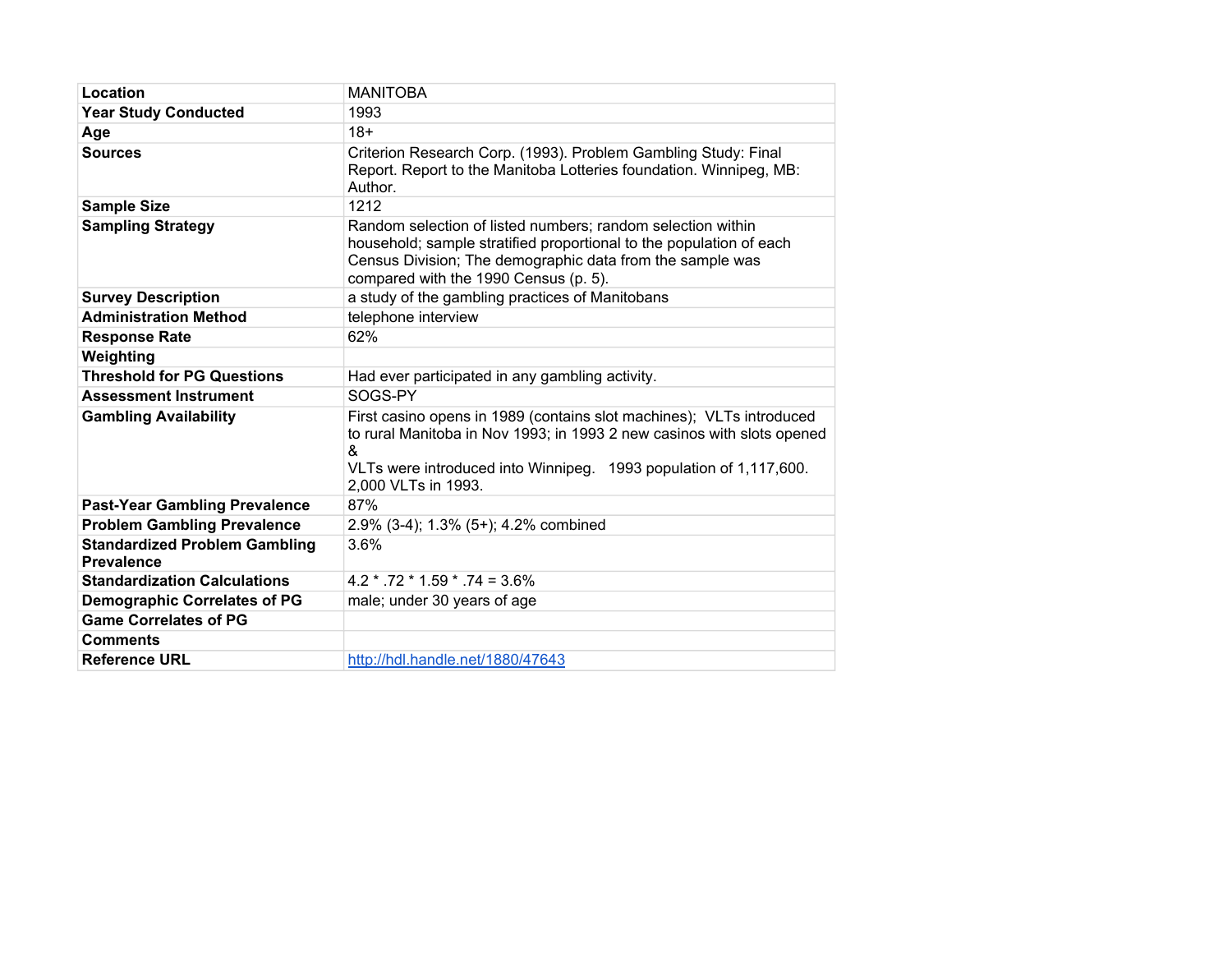| Location                                                  | <b>MANITOBA</b>                                                                                                                                                                                                                          |
|-----------------------------------------------------------|------------------------------------------------------------------------------------------------------------------------------------------------------------------------------------------------------------------------------------------|
| <b>Year Study Conducted</b>                               | 1995                                                                                                                                                                                                                                     |
| Age                                                       | $18+$                                                                                                                                                                                                                                    |
| <b>Sources</b>                                            | Criterion Research Corp. (1995). Problem Gambling Study: Final<br>Report. Report prepared for the Manitoba Lotteries Corporation.<br>Winnipeg, MB: Author.                                                                               |
| <b>Sample Size</b>                                        | 1207                                                                                                                                                                                                                                     |
| <b>Sampling Strategy</b>                                  | Random selection of listed numbers; random selection within<br>household; sample stratified proportional to the population of each<br>Census Division; The demographic data from the sample was<br>compared with the 1991 Census (p. 3). |
| <b>Survey Description</b>                                 |                                                                                                                                                                                                                                          |
| <b>Administration Method</b>                              | telephone interview                                                                                                                                                                                                                      |
| <b>Response Rate</b>                                      | 60%                                                                                                                                                                                                                                      |
| Weighting                                                 |                                                                                                                                                                                                                                          |
| <b>Threshold for PG Questions</b>                         | Had ever participated in any gambling activity.                                                                                                                                                                                          |
| <b>Assessment Instrument</b>                              | SOGS-PY                                                                                                                                                                                                                                  |
| <b>Gambling Availability</b>                              | First casino opens in 1989; 1991 rural VLTs; 1993 2 new casinos &<br>Winnipeg VLTs. 1995 population of 1,129,200. 5,400 VLTs in 1995.                                                                                                    |
| <b>Past-Year Gambling Prevalence</b>                      | (Lifetime participation = 92%)                                                                                                                                                                                                           |
| <b>Problem Gambling Prevalence</b>                        | 2.4% (3-4); 1.9% (5+); 4.3% combined                                                                                                                                                                                                     |
| <b>Standardized Problem Gambling</b><br><b>Prevalence</b> | 3.6%                                                                                                                                                                                                                                     |
| <b>Standardization Calculations</b>                       | $4.3 * .72 * 1.59 * .74 = 3.6\%$                                                                                                                                                                                                         |
| <b>Demographic Correlates of PG</b>                       | under 30 years of age; household incomes in excess of \$25,000                                                                                                                                                                           |
| <b>Game Correlates of PG</b>                              |                                                                                                                                                                                                                                          |
| <b>Comments</b>                                           |                                                                                                                                                                                                                                          |
| <b>Reference URL</b>                                      | http://hdl.handle.net/1880/226                                                                                                                                                                                                           |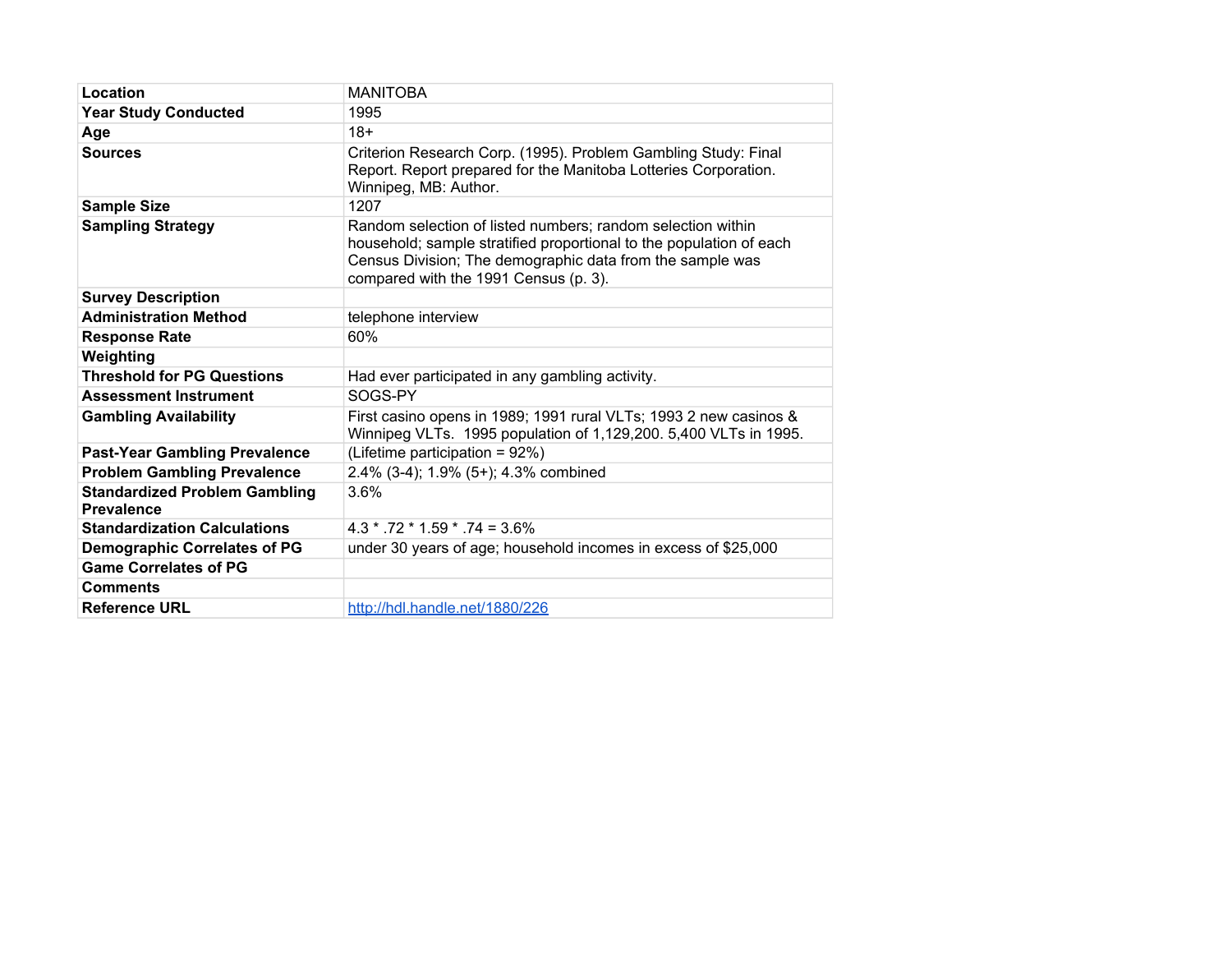| Location                                                  | <b>MANITOBA</b>                                                                                                                                                                                                                                                                                                                                                                                                                                                                                                                                                        |
|-----------------------------------------------------------|------------------------------------------------------------------------------------------------------------------------------------------------------------------------------------------------------------------------------------------------------------------------------------------------------------------------------------------------------------------------------------------------------------------------------------------------------------------------------------------------------------------------------------------------------------------------|
| <b>Year Study Conducted</b>                               | 2001                                                                                                                                                                                                                                                                                                                                                                                                                                                                                                                                                                   |
| Age                                                       | $18+$                                                                                                                                                                                                                                                                                                                                                                                                                                                                                                                                                                  |
| <b>Sources</b>                                            | Brown, D., Patton, D., Dhaliwal, J., Pankratz, C., & Broszeit, B. (2002).<br>Gambling Involvement and Problem Gambling in Manitoba. Winnipeg,<br>MB: Addictions Foundation of Manitoba.                                                                                                                                                                                                                                                                                                                                                                                |
| <b>Sample Size</b>                                        | 3119                                                                                                                                                                                                                                                                                                                                                                                                                                                                                                                                                                   |
| <b>Sampling Strategy</b>                                  | Winnipeg and some of the rural areas near proposed casino sites were<br>over sampled; The largest proportion of the sample is from Winnipeg,<br>56.3%; Twenty three percent of the respondents were from rural<br>southern Manitoba, 14.6% were from Western Manitoba and 5.8% were<br>from the northern part of the province; The sample frequencies are<br>comparable with the population of Manitoba on most important<br>characteristics. Specifically, the age and income level of the sample<br>closely approximates the population (for details see pp. 8-10).  |
| <b>Survey Description</b>                                 |                                                                                                                                                                                                                                                                                                                                                                                                                                                                                                                                                                        |
| <b>Administration Method</b>                              | telephone interview                                                                                                                                                                                                                                                                                                                                                                                                                                                                                                                                                    |
| <b>Response Rate</b>                                      | 40.7%                                                                                                                                                                                                                                                                                                                                                                                                                                                                                                                                                                  |
| Weighting                                                 | Yes                                                                                                                                                                                                                                                                                                                                                                                                                                                                                                                                                                    |
| <b>Threshold for PG Questions</b>                         | gambled in the past 12 months                                                                                                                                                                                                                                                                                                                                                                                                                                                                                                                                          |
| <b>Assessment Instrument</b>                              | CPGI: SOGS-PY                                                                                                                                                                                                                                                                                                                                                                                                                                                                                                                                                          |
| <b>Gambling Availability</b>                              | First casino opens in 1989; 1991 rural VLTs; 1993 2 new casinos &<br>Winnipeg VLTs. 7,013 EGMs in 2002. 2001 population of 1,151,400.<br>People per EGM = 164.                                                                                                                                                                                                                                                                                                                                                                                                         |
| <b>Past-Year Gambling Prevalence</b>                      | 85%                                                                                                                                                                                                                                                                                                                                                                                                                                                                                                                                                                    |
| <b>Problem Gambling Prevalence</b>                        | SOGS-PY: 2.3% (5+)<br>CPGI: 2.3% (3-7); 1.1% (8+); 3.4% combined                                                                                                                                                                                                                                                                                                                                                                                                                                                                                                       |
| <b>Standardized Problem Gambling</b><br><b>Prevalence</b> | 2.1%                                                                                                                                                                                                                                                                                                                                                                                                                                                                                                                                                                   |
| <b>Standardization Calculations</b>                       | SOGS-PY: 2.3 * 1.49 * 1.44 * .53 = 2.6%<br>CPGI: 3.4 * .58 * 1.44 * .53 = 1.5% Average = 2.1%                                                                                                                                                                                                                                                                                                                                                                                                                                                                          |
| <b>Demographic Correlates of PG</b>                       | males; under 25 years of age; household incomes under \$30,000                                                                                                                                                                                                                                                                                                                                                                                                                                                                                                         |
| <b>Game Correlates of PG</b>                              |                                                                                                                                                                                                                                                                                                                                                                                                                                                                                                                                                                        |
| <b>Comments</b>                                           | First Nation gamblers tended to spend more time and money on<br>gambling than other respondents. This would suggest that they might<br>also constitute a higher risk group for gambling problems. However, our<br>sample did not include a sufficient number of people from this<br>population to make that connection with confidence. Note that the<br>gambling prevalence rate in 2001 is not based on the full sample, the<br>CPGI was administered to about 450 individuals and the South Oaks<br>Gambling Screen was also administered to about 500 individuals. |
| <b>Reference URL</b>                                      | http://hdl.handle.net/1880/47599                                                                                                                                                                                                                                                                                                                                                                                                                                                                                                                                       |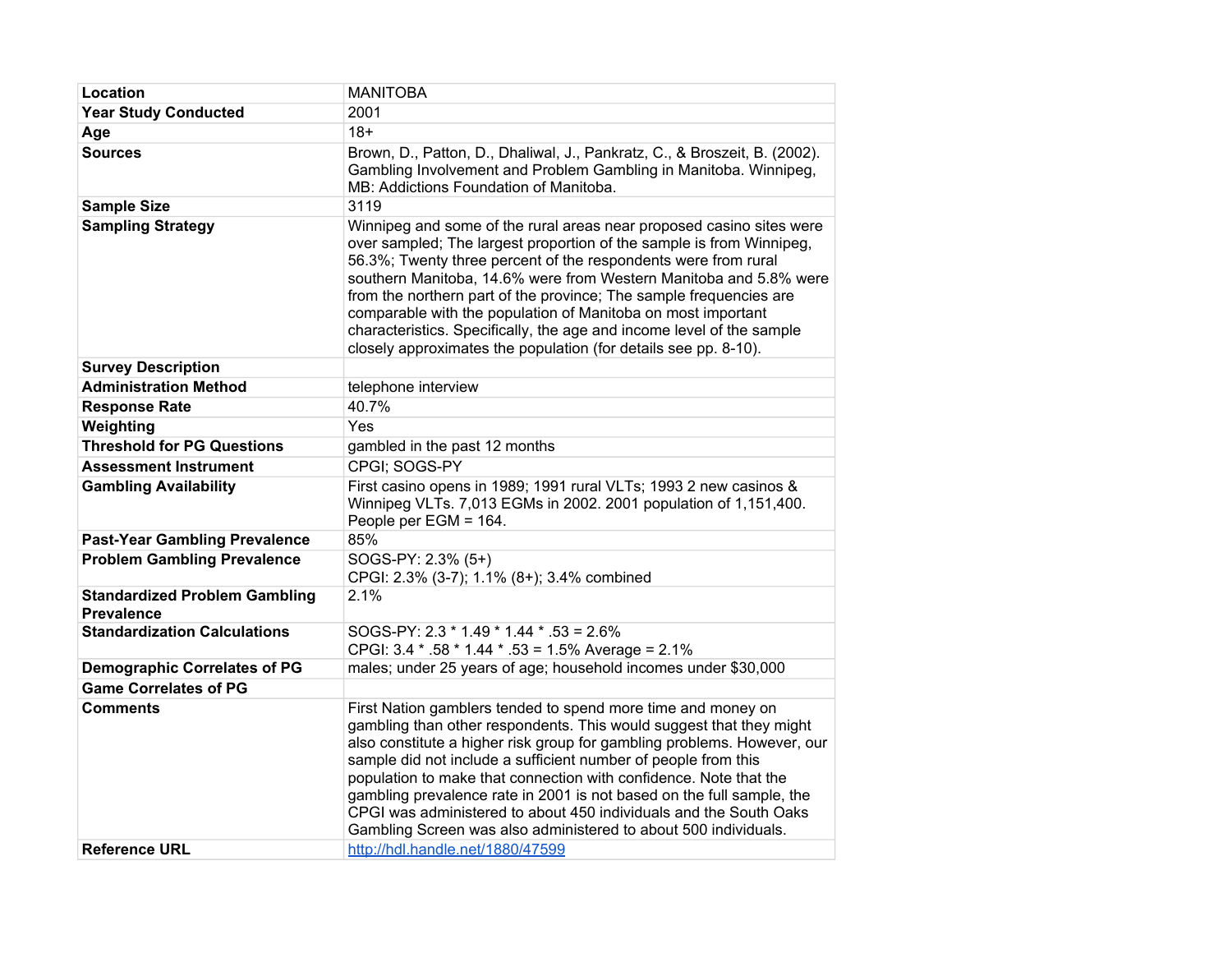| Location                                                  | <b>MANITOBA</b>                                                                                                                                                              |
|-----------------------------------------------------------|------------------------------------------------------------------------------------------------------------------------------------------------------------------------------|
| <b>Year Study Conducted</b>                               | 2006                                                                                                                                                                         |
| Age                                                       | $18+$                                                                                                                                                                        |
| <b>Sources</b>                                            | Lemaire, J., MacKay, T., & Patton, D. (2008). Manitoba Gambling and<br>Problem Gambling 2006. Winnipeg, MB: Addictions Foundation of<br>Manitoba.                            |
| <b>Sample Size</b>                                        | 6007                                                                                                                                                                         |
| <b>Sampling Strategy</b>                                  | Random digit dialing; quota sampling near the end to increase the<br>proportion of 18 to 24 year-old and male respondents.                                                   |
| <b>Survey Description</b>                                 |                                                                                                                                                                              |
| <b>Administration Method</b>                              | telephone interview                                                                                                                                                          |
| <b>Response Rate</b>                                      | 42.4%                                                                                                                                                                        |
| Weighting                                                 | age, gender, income                                                                                                                                                          |
| <b>Threshold for PG Questions</b>                         |                                                                                                                                                                              |
| <b>Assessment Instrument</b>                              | CPGI                                                                                                                                                                         |
| <b>Gambling Availability</b>                              | 884.8 EGMs per 100,000 People 18+ in 2006/2007; 0.5 Casinos per<br>100,000 People 18+ in 2006/2007. 7,711 EGMs in 2006. 2006<br>population of 1,184,000. 154 people per EGM. |
| <b>Past-Year Gambling Prevalence</b>                      | 85.6%                                                                                                                                                                        |
| <b>Problem Gambling Prevalence</b>                        | 4.7% (3-7); 1.4% (8+); 6.1% combined                                                                                                                                         |
| <b>Standardized Problem Gambling</b><br><b>Prevalence</b> | 2.7%                                                                                                                                                                         |
| <b>Standardization Calculations</b>                       | $6.1 * .58 * 1.44 * .53 = 2.7%$                                                                                                                                              |
| <b>Demographic Correlates of PG</b>                       | 18-24 year olds; personal income levels less than \$20,000; single;<br>separated/divorced; working part-time and/or being unemployed.                                        |
| <b>Game Correlates of PG</b>                              | <b>EGMs</b>                                                                                                                                                                  |
| <b>Comments</b>                                           |                                                                                                                                                                              |
| <b>Reference URL</b>                                      | http://hdl.handle.net/1880/47597                                                                                                                                             |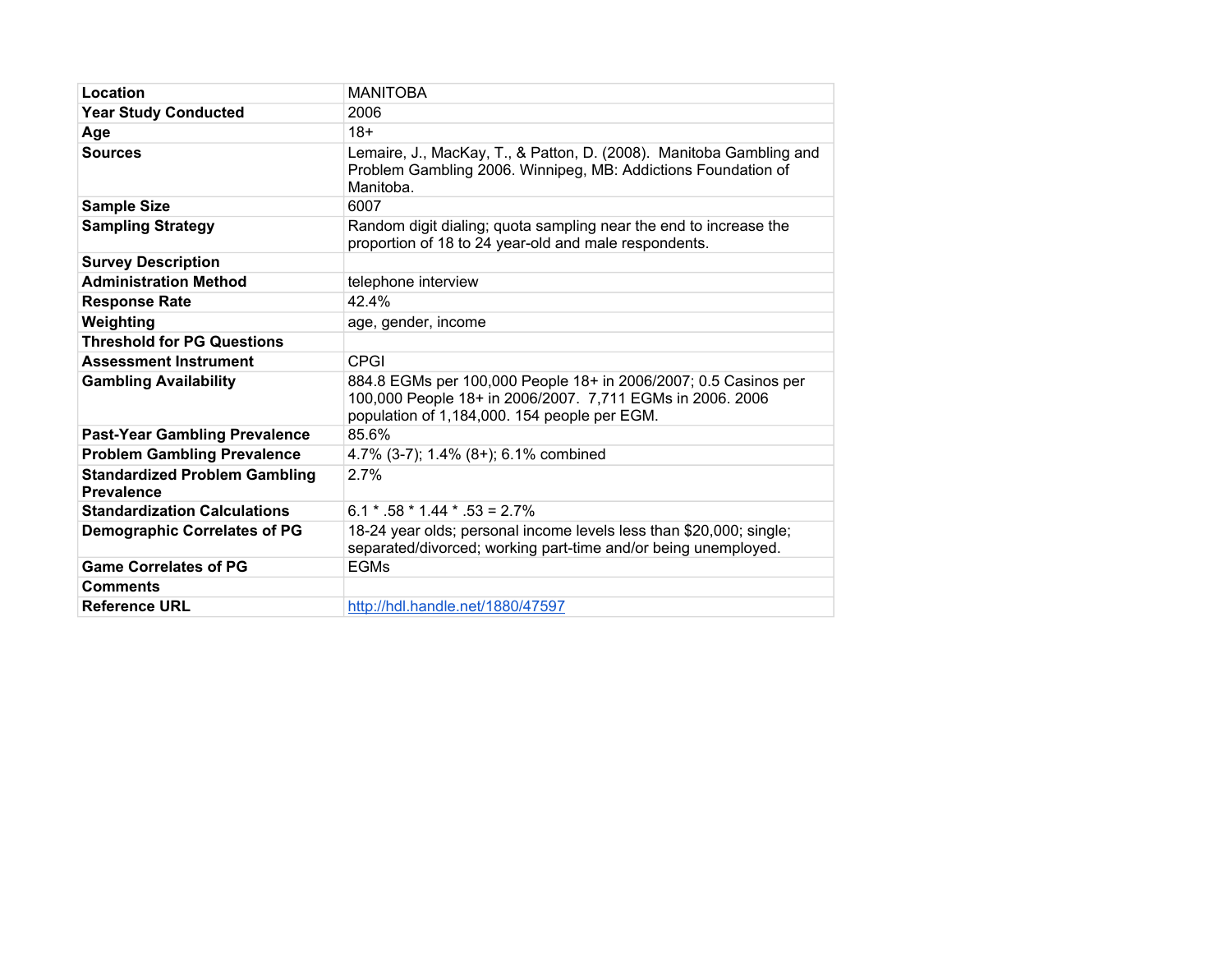| Location                                                  | <b>MANITOBA</b>                                                                                                                                                         |
|-----------------------------------------------------------|-------------------------------------------------------------------------------------------------------------------------------------------------------------------------|
| <b>Year Study Conducted</b>                               | 2013                                                                                                                                                                    |
| Age                                                       | $18+$                                                                                                                                                                   |
| <b>Sources</b>                                            | Liquor and Gaming Authority of Manitoba. (2014, June). Liquor and<br>gambling in Manitoba. Winnipeg, MB: Author.                                                        |
| <b>Sample Size</b>                                        | 1200                                                                                                                                                                    |
| <b>Sampling Strategy</b>                                  | stratified sampling technique to ensure the inclusion of participants from<br>the major regions of the province – Winnipeg, Brandon, southern and<br>northern Manitoba. |
| <b>Survey Description</b>                                 |                                                                                                                                                                         |
| <b>Administration Method</b>                              | telephone interview                                                                                                                                                     |
| <b>Response Rate</b>                                      | 16%                                                                                                                                                                     |
| Weighting                                                 | weights based on the 2011 Canadian Census corrected for minor<br>discrepancies in gender, age, and household income.                                                    |
| <b>Threshold for PG Questions</b>                         |                                                                                                                                                                         |
| <b>Assessment Instrument</b>                              | <b>CPGI/PGSI</b>                                                                                                                                                        |
| <b>Gambling Availability</b>                              |                                                                                                                                                                         |
| <b>Past-Year Gambling Prevalence</b>                      | 77.3% (participating in up to three activities all less than once a year,<br>were also classified as 'non-gamblers',)                                                   |
| <b>Problem Gambling Prevalence</b>                        | 1.2% (3-7); 0.8% (8+); 2.0% combined                                                                                                                                    |
| <b>Standardized Problem Gambling</b><br><b>Prevalence</b> |                                                                                                                                                                         |
| <b>Standardization Calculations</b>                       |                                                                                                                                                                         |
| <b>Demographic Correlates of PG</b>                       |                                                                                                                                                                         |
| <b>Game Correlates of PG</b>                              |                                                                                                                                                                         |
| <b>Comments</b>                                           |                                                                                                                                                                         |
| <b>Reference URL</b>                                      | http://lgamanitoba.ca/documents/liquor-and-gambling-in-manitoba-2013.                                                                                                   |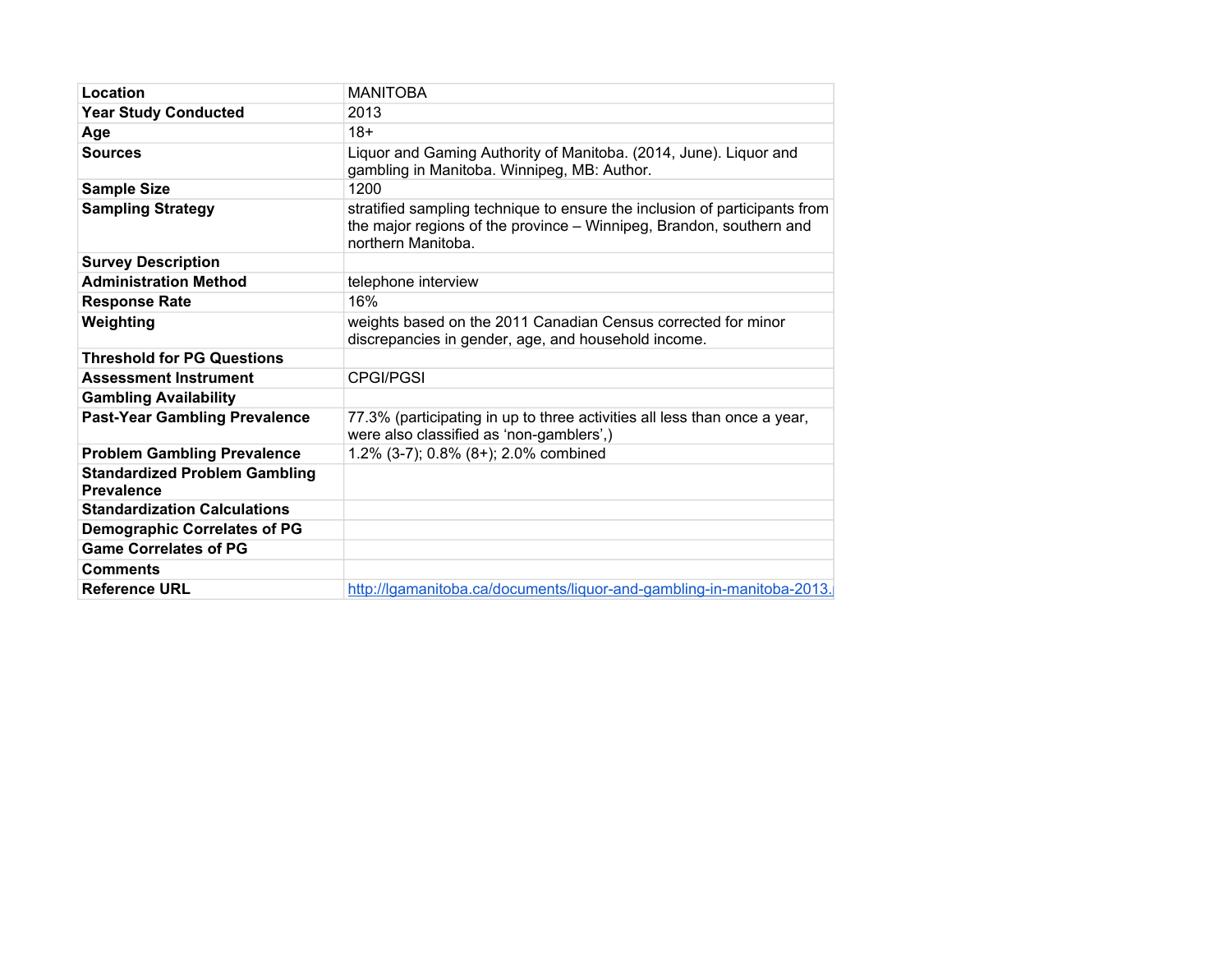| Location                                                  | <b>MANITOBA</b>                                                                                                                                                                                                                                                                                                                                                                                                                |
|-----------------------------------------------------------|--------------------------------------------------------------------------------------------------------------------------------------------------------------------------------------------------------------------------------------------------------------------------------------------------------------------------------------------------------------------------------------------------------------------------------|
| <b>Year Study Conducted</b>                               | 2016                                                                                                                                                                                                                                                                                                                                                                                                                           |
| Age                                                       | $18+$                                                                                                                                                                                                                                                                                                                                                                                                                          |
| <b>Sources</b>                                            | Liquor and Gaming Authority of Manitoba. (2017, February). Liquor and<br>gambling in Manitoba II. Winnipeg, MB: Author.                                                                                                                                                                                                                                                                                                        |
| <b>Sample Size</b>                                        | 1200                                                                                                                                                                                                                                                                                                                                                                                                                           |
| <b>Sampling Strategy</b>                                  | stratified sampling technique to ensure the inclusion of participants from<br>the major<br>regions of the province: Winnipeg, Brandon, southern and northern<br>Manitoba. The telephone<br>survey took place over four weeks from June 7 to July 10, 2016, from<br>PRA's call centre in<br>Winnipeg. Multiple call attempts to non-responders varied by day of the<br>week and time of day to<br>ensure higher response rates. |
| <b>Survey Description</b>                                 |                                                                                                                                                                                                                                                                                                                                                                                                                                |
| <b>Administration Method</b>                              | telephone interview                                                                                                                                                                                                                                                                                                                                                                                                            |
| <b>Response Rate</b>                                      | 16%                                                                                                                                                                                                                                                                                                                                                                                                                            |
| Weighting                                                 | weights based on the 2011 Canadian Census corrected for minor<br>discrepancies in sex, age, and household income.                                                                                                                                                                                                                                                                                                              |
| <b>Threshold for PG Questions</b>                         |                                                                                                                                                                                                                                                                                                                                                                                                                                |
| <b>Assessment Instrument</b>                              | <b>CPGI/PGSI</b>                                                                                                                                                                                                                                                                                                                                                                                                               |
| <b>Gambling Availability</b>                              |                                                                                                                                                                                                                                                                                                                                                                                                                                |
| <b>Past-Year Gambling Prevalence</b>                      | 74.2% (participating in up to three activities all less than once a year,<br>were also classified as 'non-gamblers',)                                                                                                                                                                                                                                                                                                          |
| <b>Problem Gambling Prevalence</b>                        | $0.3\%$ (3-7); 0.2% (8+); 0.5% combined                                                                                                                                                                                                                                                                                                                                                                                        |
| <b>Standardized Problem Gambling</b><br><b>Prevalence</b> |                                                                                                                                                                                                                                                                                                                                                                                                                                |
| <b>Standardization Calculations</b>                       |                                                                                                                                                                                                                                                                                                                                                                                                                                |
| <b>Demographic Correlates of PG</b>                       |                                                                                                                                                                                                                                                                                                                                                                                                                                |
| <b>Game Correlates of PG</b>                              |                                                                                                                                                                                                                                                                                                                                                                                                                                |
| <b>Comments</b>                                           |                                                                                                                                                                                                                                                                                                                                                                                                                                |
| <b>Reference URL</b>                                      | https://lgcamb.ca/download/1476                                                                                                                                                                                                                                                                                                                                                                                                |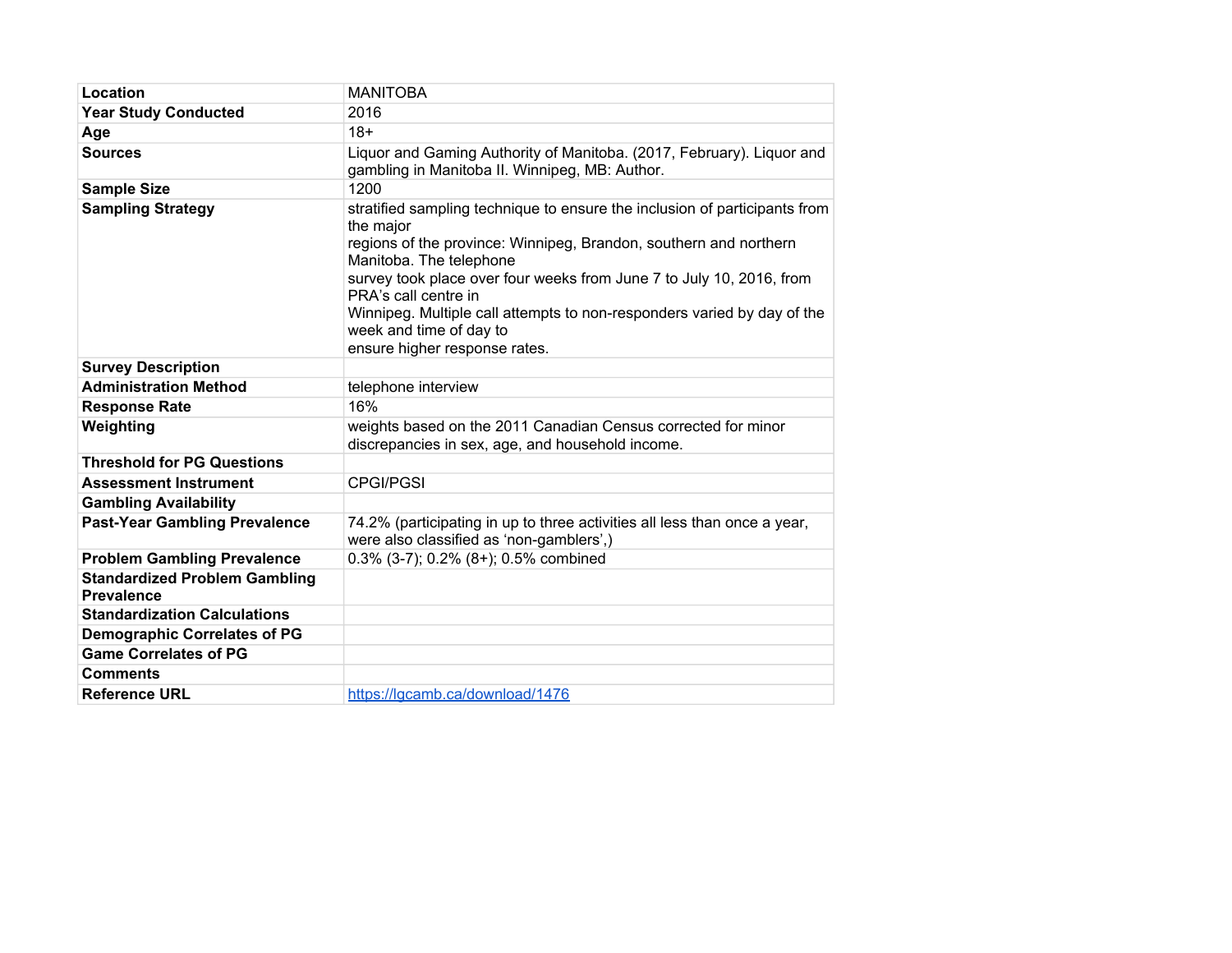| Location                                                  | <b>NEW BRUNSWICK</b>                                                                                                                                                                                                                                                                                                                                                    |
|-----------------------------------------------------------|-------------------------------------------------------------------------------------------------------------------------------------------------------------------------------------------------------------------------------------------------------------------------------------------------------------------------------------------------------------------------|
| <b>Year Study Conducted</b>                               | 1992                                                                                                                                                                                                                                                                                                                                                                    |
| Age                                                       | $18+$                                                                                                                                                                                                                                                                                                                                                                   |
| <b>Sources</b>                                            | Baseline Market Research. (1992). Final Report: Prevalence Study:<br>Problem Gambling. Prepared for Department of Finance, Province of<br>New Brunswick. New Brunswick: Author.                                                                                                                                                                                         |
| <b>Sample Size</b>                                        | 800                                                                                                                                                                                                                                                                                                                                                                     |
| <b>Sampling Strategy</b>                                  | Generated a listing of telephone numbers using a combination of listed<br>exchanges and random number generation; one telephone contact was<br>made with a household; a second stage selection procedure was<br>carried out to determine the person to be interviewed; sample selected<br>did represent the overall population of New Brunswick (see table on p.<br>3). |
| <b>Survey Description</b>                                 |                                                                                                                                                                                                                                                                                                                                                                         |
| <b>Administration Method</b>                              | telephone interview                                                                                                                                                                                                                                                                                                                                                     |
| <b>Response Rate</b>                                      | 59%                                                                                                                                                                                                                                                                                                                                                                     |
| Weighting                                                 |                                                                                                                                                                                                                                                                                                                                                                         |
| <b>Threshold for PG Questions</b>                         | Any gambling activity in lifetime.                                                                                                                                                                                                                                                                                                                                      |
| <b>Assessment Instrument</b>                              | SOGS-PY & SOGS-L                                                                                                                                                                                                                                                                                                                                                        |
| <b>Gambling Availability</b>                              | VLTs introduced 1990. 2,800 VLTs in 1992. 1991 population of<br>723,900.<br>259 people per EGM.                                                                                                                                                                                                                                                                         |
| <b>Past-Year Gambling Prevalence</b>                      | 80% (Occasional gamblers + Regular gamblers)                                                                                                                                                                                                                                                                                                                            |
| <b>Problem Gambling Prevalence</b>                        | SOGS-PY: 3.13% (3-4); 1.37% (5+); 4.5% combined<br>SOGS-L: 4.0% (3-4); 2.0% (5+); 6.0% combined                                                                                                                                                                                                                                                                         |
| <b>Standardized Problem Gambling</b><br><b>Prevalence</b> | 3.8%                                                                                                                                                                                                                                                                                                                                                                    |
| <b>Standardization Calculations</b>                       | $4.5 * .72 * 1.59 * .74 = 3.8\%$                                                                                                                                                                                                                                                                                                                                        |
| <b>Demographic Correlates of PG</b>                       | males; no more than a high school education; income less than<br>\$40,000; single                                                                                                                                                                                                                                                                                       |
| <b>Game Correlates of PG</b>                              | card games; EGMs                                                                                                                                                                                                                                                                                                                                                        |
| <b>Comments</b>                                           | Questionnaire in both English and French; samples for problem and<br>probable pathological gamblers were noted as being very small.                                                                                                                                                                                                                                     |
| <b>Reference URL</b>                                      | http://hdl.handle.net/1880/262                                                                                                                                                                                                                                                                                                                                          |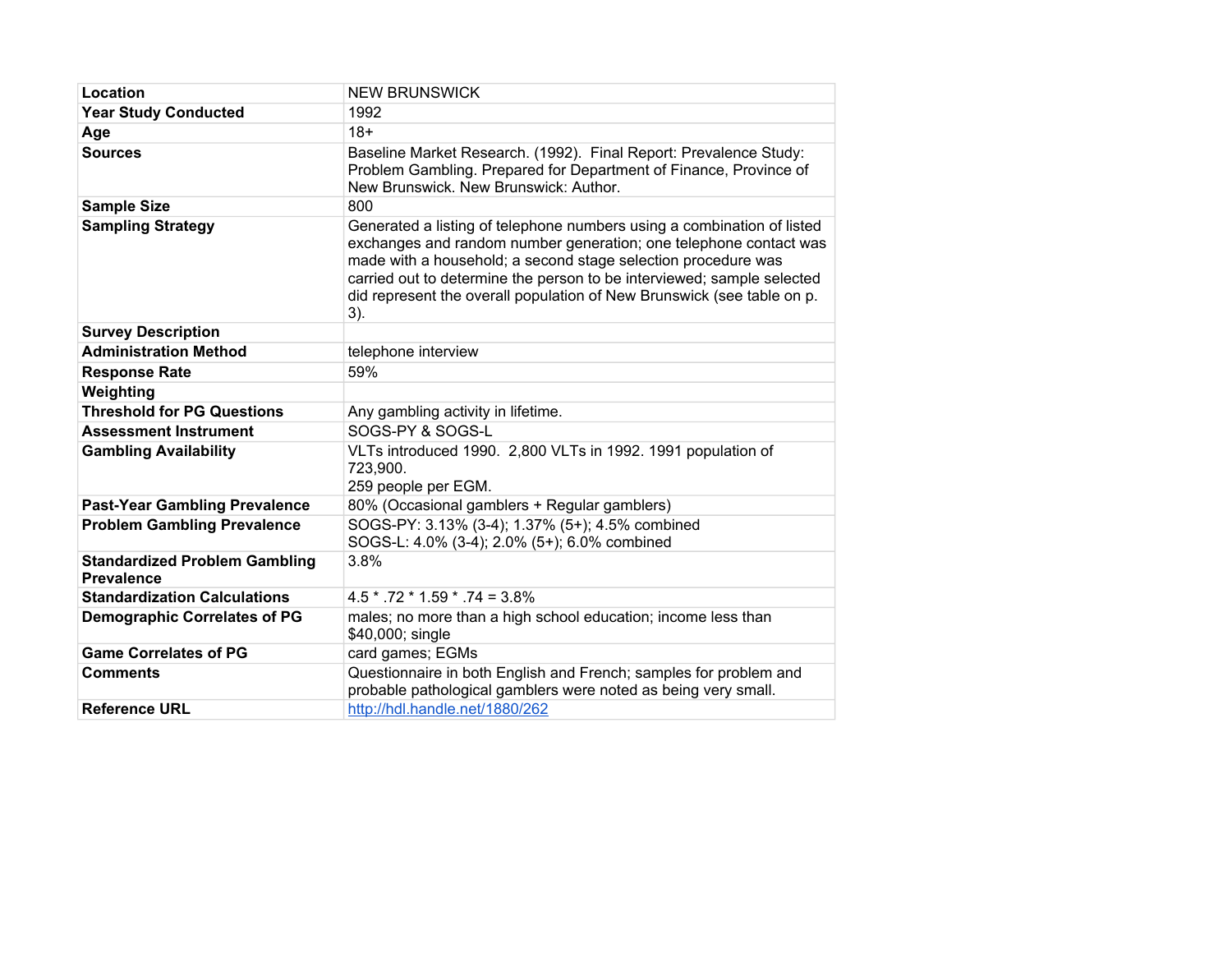| Location                                                  | <b>NEW BRUNSWICK</b>                                                                                                                                                                                                                |
|-----------------------------------------------------------|-------------------------------------------------------------------------------------------------------------------------------------------------------------------------------------------------------------------------------------|
| <b>Year Study Conducted</b>                               | 1996                                                                                                                                                                                                                                |
| Age                                                       | $18+$                                                                                                                                                                                                                               |
| <b>Sources</b>                                            | Baseline Market Research. (1996). Final Report: Prevalence Study:<br>Problem Gambling: Wave 2. Prepared for Department of Finance.<br>Fredericton: New Brunswick Department of Finance.                                             |
| <b>Sample Size</b>                                        | 800                                                                                                                                                                                                                                 |
| <b>Sampling Strategy</b>                                  | Random sampling from combination of listed numbers and random<br>number generation; random selection within household; the obtained<br>sample did represent the overall population of New Brunswick, as<br>demonstrated in Table 1. |
| <b>Survey Description</b>                                 | "entertainment and leisure activities" (Note: information from 1996<br>Nova<br>Scotia report).                                                                                                                                      |
| <b>Administration Method</b>                              | telephone interview                                                                                                                                                                                                                 |
| <b>Response Rate</b>                                      | 46%                                                                                                                                                                                                                                 |
| Weighting                                                 |                                                                                                                                                                                                                                     |
| <b>Threshold for PG Questions</b>                         | participated in any type of gambling activity in their lifetime                                                                                                                                                                     |
| <b>Assessment Instrument</b>                              | SOGS-PY & SOGS-L                                                                                                                                                                                                                    |
| <b>Gambling Availability</b>                              | VLTs introduced 1990. 3,700 EGMs in 1996. 1996 population of<br>752,268. 203 people per EGM.                                                                                                                                        |
| <b>Past-Year Gambling Prevalence</b>                      | 84% (Occasional gamblers + Regular gamblers)                                                                                                                                                                                        |
| <b>Problem Gambling Prevalence</b>                        | SOGS-PY: 1.9% (3-4); 2.2% (5+); 4.1% combined<br>SOGS-L: 2.6% (3-4); 2.4% (5+); 5.0% combined                                                                                                                                       |
| <b>Standardized Problem Gambling</b><br><b>Prevalence</b> | 6.5%                                                                                                                                                                                                                                |
| <b>Standardization Calculations</b>                       | $4.1 * 1.59 = 6.5%$                                                                                                                                                                                                                 |
| <b>Demographic Correlates of PG</b>                       | male; no more than a high school education; single; Francophones                                                                                                                                                                    |
| <b>Game Correlates of PG</b>                              | EGMs; betting on horses                                                                                                                                                                                                             |
| <b>Comments</b>                                           | Interviews were conducted in the language of choice of the<br>respondent. While approximately 38% of the sample indicated French<br>as their mother tongue, approximately 27% chose to complete the<br>interview in French.         |
| <b>Reference URL</b>                                      | http://www.gnb.ca/0162/reports/vlt/appendee.htm                                                                                                                                                                                     |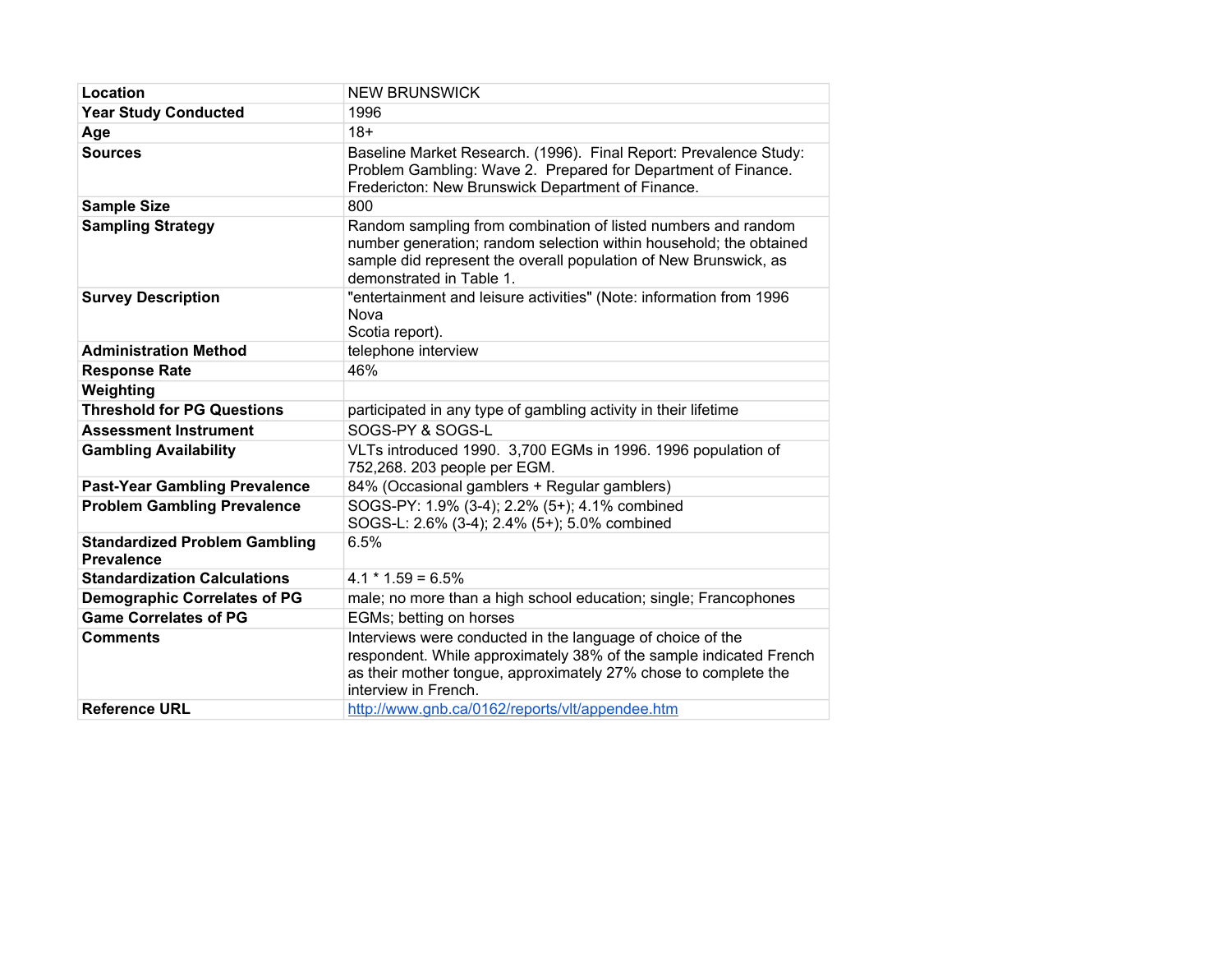| Location                                                  | <b>NEW BRUNSWICK</b>                                                                                                                                                                                                                                                                                             |
|-----------------------------------------------------------|------------------------------------------------------------------------------------------------------------------------------------------------------------------------------------------------------------------------------------------------------------------------------------------------------------------|
| <b>Year Study Conducted</b>                               | 2001                                                                                                                                                                                                                                                                                                             |
| Age                                                       | $19+$                                                                                                                                                                                                                                                                                                            |
| <b>Sources</b>                                            | Focal Research Consultants Ltd. (2001).<br>2001 Survey of Gambling and<br>Problem Gambling in New Brunswick. Prepared for the New Brunswick<br>Department of Health & Wellness. Fredericton: New Brunswick<br>Department of Health & Wellness.                                                                   |
| <b>Sample Size</b>                                        | 800                                                                                                                                                                                                                                                                                                              |
| <b>Sampling Strategy</b>                                  | Random sampling of listed and unlisted numbers; stratified by gender;<br>obtained sample under-represented younger adults (i.e., aged 19 to 24<br>years)"; results are considered representative and generalizable to the<br>New Brunswick adult population; survey administered in either English<br>or French. |
| <b>Survey Description</b>                                 | "participation, opinions, and general awareness of gambling and<br>gambling related issues in New Brunswick"                                                                                                                                                                                                     |
| <b>Administration Method</b>                              | telephone interview                                                                                                                                                                                                                                                                                              |
| <b>Response Rate</b>                                      | 63%                                                                                                                                                                                                                                                                                                              |
| Weighting                                                 | age, home language                                                                                                                                                                                                                                                                                               |
| <b>Threshold for PG Questions</b>                         | ever gambled                                                                                                                                                                                                                                                                                                     |
| <b>Assessment Instrument</b>                              | CPGI; Problem Gambling Triangulation Measure (PGTM)                                                                                                                                                                                                                                                              |
| <b>Gambling Availability</b>                              | 2,900 EGMs in 2001. 2001 population of 749,801. 259 people per<br>FGM.                                                                                                                                                                                                                                           |
| <b>Past-Year Gambling Prevalence</b>                      | 81% (Casual gamblers + Regular gamblers)                                                                                                                                                                                                                                                                         |
| <b>Problem Gambling Prevalence</b>                        | CPGI: 1.8% (3-7); 1.4% (8+) 3.2% combined                                                                                                                                                                                                                                                                        |
| <b>Standardized Problem Gambling</b><br><b>Prevalence</b> | 2%                                                                                                                                                                                                                                                                                                               |
| <b>Standardization Calculations</b>                       | $3.2 * .58 * 1.44 * .76 = 2.0\%$                                                                                                                                                                                                                                                                                 |
| <b>Demographic Correlates of PG</b>                       | male; single                                                                                                                                                                                                                                                                                                     |
| <b>Game Correlates of PG</b>                              | <b>EGMs</b>                                                                                                                                                                                                                                                                                                      |
| <b>Comments</b>                                           |                                                                                                                                                                                                                                                                                                                  |
| <b>Reference URL</b>                                      | http://www.gnb.ca/0162/gaming/Gambling.Prevalence.Study.2001-e.pdf                                                                                                                                                                                                                                               |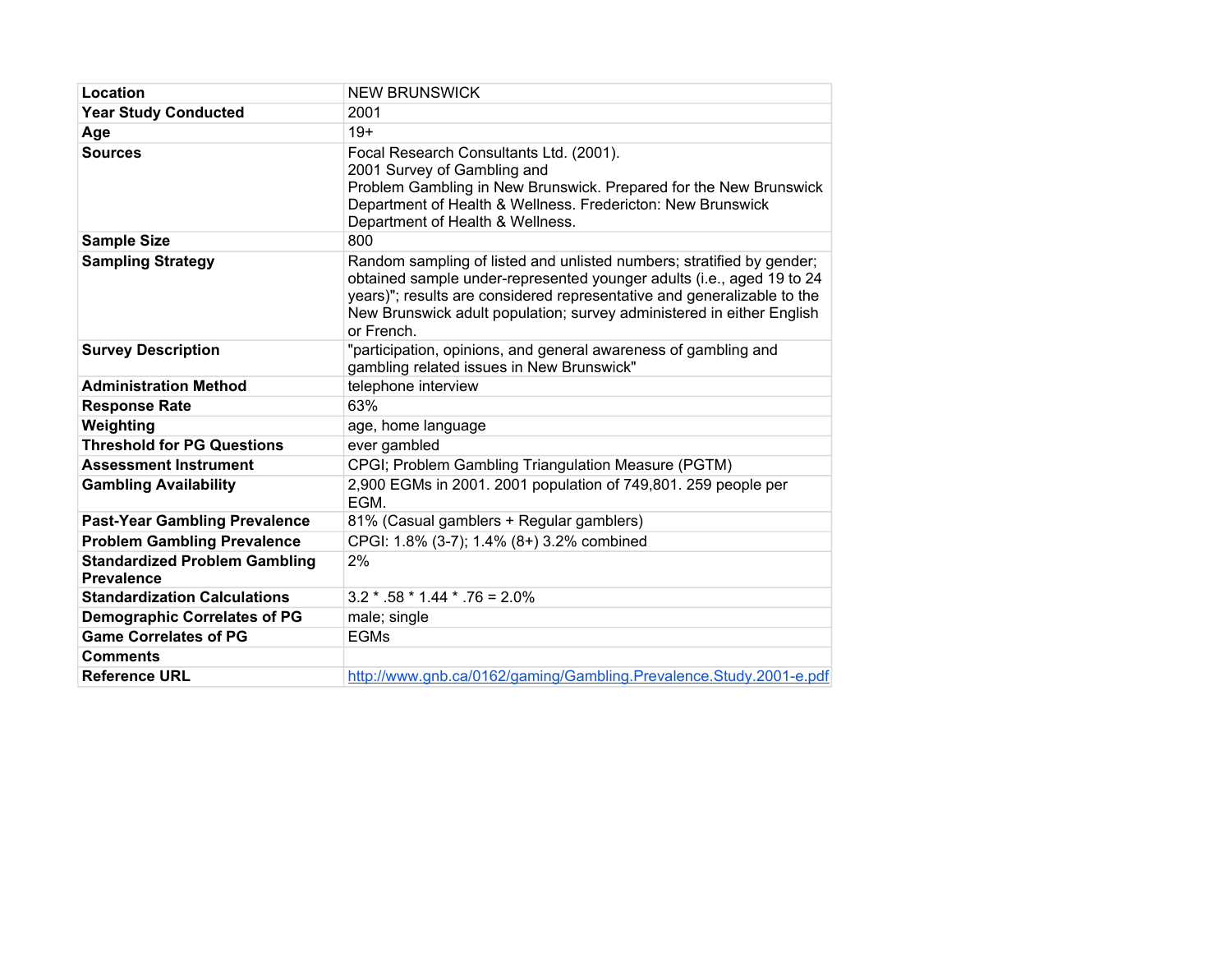| Location                                                  | <b>NEW BRUNSWICK</b>                                                                                                                                                                                                     |
|-----------------------------------------------------------|--------------------------------------------------------------------------------------------------------------------------------------------------------------------------------------------------------------------------|
| <b>Year Study Conducted</b>                               | 2009                                                                                                                                                                                                                     |
| Age                                                       | $19+$                                                                                                                                                                                                                    |
| <b>Sources</b>                                            | MarketQuest Research. (2010). 2009 New Brunswick Gambling<br>Prevalence Study. Prepared for Department of Health and New<br>Brunswick Lotteries and Gaming Corporation, Government of New<br>Brunswick. Fredericton, NB. |
| <b>Sample Size</b>                                        | 2821                                                                                                                                                                                                                     |
| <b>Sampling Strategy</b>                                  | Random digit dialing; random selection within household; stratified by<br>the seven health zones in the province as well as age and gender within<br>each zone; survey administered in either English or French          |
| <b>Survey Description</b>                                 | "survey across the province about games of chance, gambling and<br>other related issues affecting residents of New Brunswick"                                                                                            |
| <b>Administration Method</b>                              | telephone interview                                                                                                                                                                                                      |
| <b>Response Rate</b>                                      |                                                                                                                                                                                                                          |
| Weighting                                                 | <b>Yes</b>                                                                                                                                                                                                               |
| <b>Threshold for PG Questions</b>                         | ever gambled                                                                                                                                                                                                             |
| <b>Assessment Instrument</b>                              | CPGI                                                                                                                                                                                                                     |
| <b>Gambling Availability</b>                              | 323.3 EGMs per 100,000 People 18+ in 2009/2010; 0 Casinos per<br>100,000 People 18+. 1,975 EGMs in 2009. 2009 population of 749,983.<br>380 people per EGM.                                                              |
| <b>Past-Year Gambling Prevalence</b>                      | 78%                                                                                                                                                                                                                      |
| <b>Problem Gambling Prevalence</b>                        | 2.7% (3-7); 1.3% (8+); 4.0% combined                                                                                                                                                                                     |
| <b>Standardized Problem Gambling</b><br><b>Prevalence</b> | 2.5%                                                                                                                                                                                                                     |
| <b>Standardization Calculations</b>                       | $4.0 * .58 * 1.44 * .76 = 2.5%$                                                                                                                                                                                          |
| <b>Demographic Correlates of PG</b>                       | male; between ages 19 and 44; high school or less than high school<br>education                                                                                                                                          |
| <b>Game Correlates of PG</b>                              | EGMs; Internet gambling; poker                                                                                                                                                                                           |
| <b>Comments</b>                                           | More comprehensive list of gambling activities was developed in<br>comparison to past provincial surveys.                                                                                                                |
| <b>Reference URL</b>                                      | http://hdl.handle.net/1880/48382                                                                                                                                                                                         |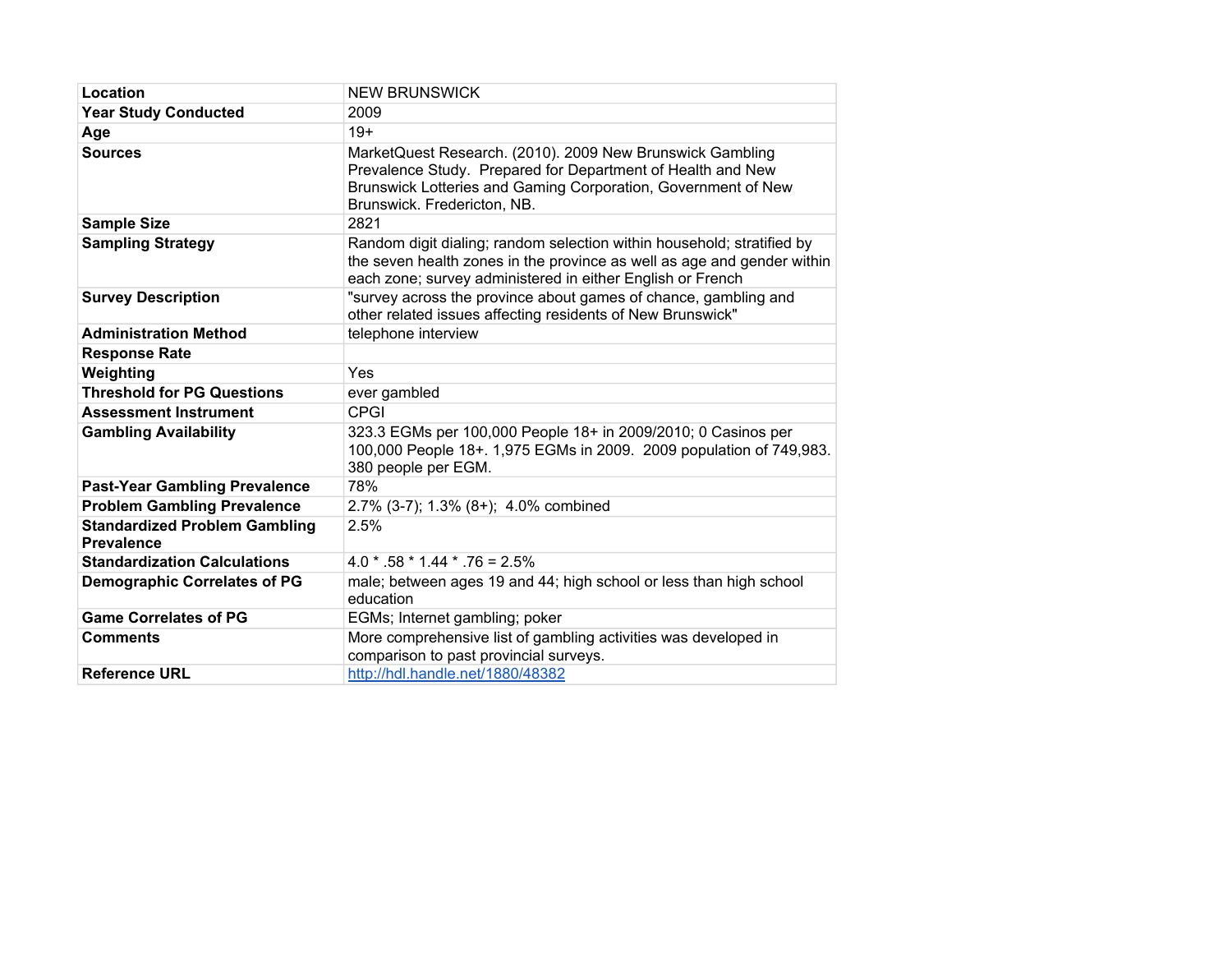| Location                                                  | <b>NEW BRUNSWICK</b>                                                                                                                       |
|-----------------------------------------------------------|--------------------------------------------------------------------------------------------------------------------------------------------|
| <b>Year Study Conducted</b>                               | 2014                                                                                                                                       |
| Age                                                       | $19+$                                                                                                                                      |
| <b>Sources</b>                                            | MQO Research. (2015). 2014 New Brunswick gambling prevalence<br>study. Fredericton, NB: Department of Health and Department of<br>Finance. |
| <b>Sample Size</b>                                        | 2800                                                                                                                                       |
| <b>Sampling Strategy</b>                                  |                                                                                                                                            |
| <b>Survey Description</b>                                 | "we are conducting a survey across the province about games of<br>chance, gambling and other related issues"                               |
| <b>Administration Method</b>                              | telephone interview                                                                                                                        |
| <b>Response Rate</b>                                      |                                                                                                                                            |
| Weighting                                                 | Yes                                                                                                                                        |
| <b>Threshold for PG Questions</b>                         |                                                                                                                                            |
| <b>Assessment Instrument</b>                              | <b>CPGI</b>                                                                                                                                |
| <b>Gambling Availability</b>                              |                                                                                                                                            |
| <b>Past-Year Gambling Prevalence</b>                      | 85%                                                                                                                                        |
| <b>Problem Gambling Prevalence</b>                        | 1.8% (moderate-risk); 1.0% (problem gambling); 2.8% combined                                                                               |
| <b>Standardized Problem Gambling</b><br><b>Prevalence</b> |                                                                                                                                            |
| <b>Standardization Calculations</b>                       |                                                                                                                                            |
| <b>Demographic Correlates of PG</b>                       | male; between ages 19 to 54                                                                                                                |
| <b>Game Correlates of PG</b>                              | bet on sports pools or sporting events; poker; pull tab; daily lottery<br>ticket; Internet; VLT                                            |
| <b>Comments</b>                                           | This study used the same methodological approach as the 2009 study.                                                                        |
| <b>Reference URL</b>                                      | http://hdl.handle.net/1880/110135                                                                                                          |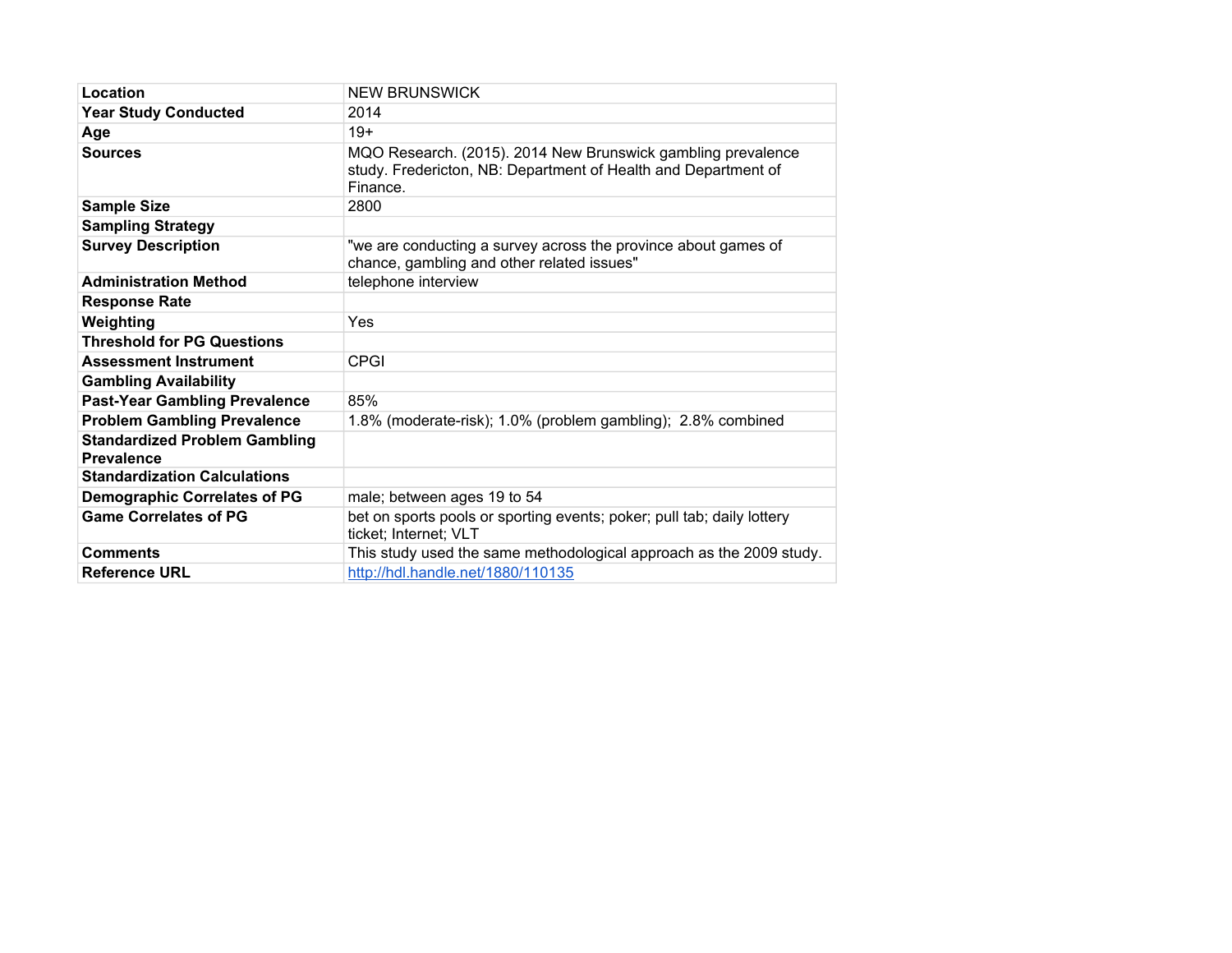| Location                                                  | NEWFOUNDLAND AND LABRADOR                                                                                                                                                                                                                                           |
|-----------------------------------------------------------|---------------------------------------------------------------------------------------------------------------------------------------------------------------------------------------------------------------------------------------------------------------------|
| <b>Year Study Conducted</b>                               | 2005                                                                                                                                                                                                                                                                |
| Age                                                       | $19+$                                                                                                                                                                                                                                                               |
| <b>Sources</b>                                            | MarketQuest Research (2005). 2005 Newfoundland and Labrador<br>Gambling Prevalence Study. Prepared for the Department of Health<br>and Community Services, Government of Newfoundland and Labrador.<br>St. John's, NL: Department of Health and Community Services. |
| <b>Sample Size</b>                                        | 2596                                                                                                                                                                                                                                                                |
| <b>Sampling Strategy</b>                                  | Stratified sampling by health region, age, and gender; random selection<br>within household.                                                                                                                                                                        |
| <b>Survey Description</b>                                 | "research survey on the gambling activities and attitudes of residents of<br>Newfoundland and Labrador"                                                                                                                                                             |
| <b>Administration Method</b>                              | telephone interview                                                                                                                                                                                                                                                 |
| <b>Response Rate</b>                                      |                                                                                                                                                                                                                                                                     |
| Weighting                                                 | ves                                                                                                                                                                                                                                                                 |
| <b>Threshold for PG Questions</b>                         | gambled in the past 12 months                                                                                                                                                                                                                                       |
| <b>Assessment Instrument</b>                              | <b>CPGI</b>                                                                                                                                                                                                                                                         |
| <b>Gambling Availability</b>                              | 637.9 EGMs per 100,000 People 18+ in 2005/2006; 0 Casinos per<br>100,000 People 18+; VLTs introduced 1991. 2,644 EGMs in 2005.<br>2005 population of 514,363. 195 people per EGM.                                                                                   |
| <b>Past-Year Gambling Prevalence</b>                      | 84%                                                                                                                                                                                                                                                                 |
| <b>Problem Gambling Prevalence</b>                        | 2.2% (3-7); 1.2% (8+); 3.4% combined                                                                                                                                                                                                                                |
| <b>Standardized Problem Gambling</b><br><b>Prevalence</b> | 2.2%                                                                                                                                                                                                                                                                |
| <b>Standardization Calculations</b>                       | $3.4 * .58 * 1.44 * .76 = 2.2%$                                                                                                                                                                                                                                     |
| <b>Demographic Correlates of PG</b>                       | males; ages 25-34; some post-secondary education; incomes of<br>\$20,001 to \$40,000                                                                                                                                                                                |
| <b>Game Correlates of PG</b>                              | EGMs; Poker                                                                                                                                                                                                                                                         |
| <b>Comments</b>                                           |                                                                                                                                                                                                                                                                     |
| <b>Reference URL</b>                                      | http://hdl.handle.net/1880/47655                                                                                                                                                                                                                                    |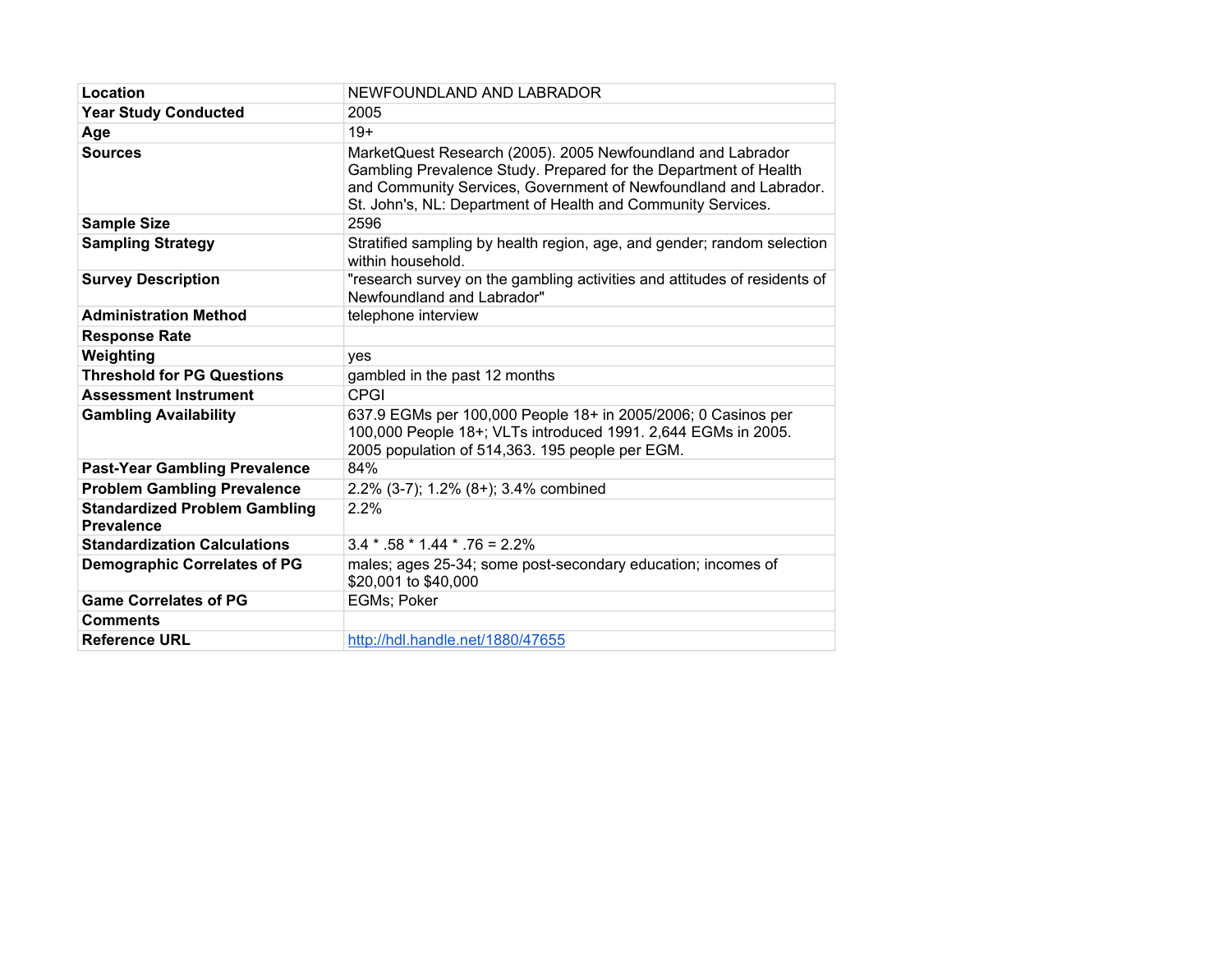| Location                                                  | NEWFOUNDLAND AND LABRADOR                                                                                                                                                                                                                                       |
|-----------------------------------------------------------|-----------------------------------------------------------------------------------------------------------------------------------------------------------------------------------------------------------------------------------------------------------------|
| <b>Year Study Conducted</b>                               | 2009                                                                                                                                                                                                                                                            |
| Age                                                       | $19+$                                                                                                                                                                                                                                                           |
| <b>Sources</b>                                            | MarketQuest Research (2009). 2009 Newfoundland and Labrador<br>Gambling Prevalence Study. Prepared for Department of Health and<br>Community Services, Government of Newfoundland and Labrador. St.<br>John's, NL: Department of Health and Community Services. |
| <b>Sample Size</b>                                        | 4002                                                                                                                                                                                                                                                            |
| <b>Sampling Strategy</b>                                  | Random digit dialing; stratified by the four Regional Health Authorities<br>as well as age and gender; random selection within household.                                                                                                                       |
| <b>Survey Description</b>                                 | "survey on games of chance, gambling and other related issues<br>affecting residents of Newfoundland and Labrador"                                                                                                                                              |
| <b>Administration Method</b>                              | telephone interview                                                                                                                                                                                                                                             |
| <b>Response Rate</b>                                      |                                                                                                                                                                                                                                                                 |
| Weighting                                                 | ves                                                                                                                                                                                                                                                             |
| <b>Threshold for PG Questions</b>                         | gambled in the past 12 months                                                                                                                                                                                                                                   |
| <b>Assessment Instrument</b>                              | <b>CPGI</b>                                                                                                                                                                                                                                                     |
| <b>Gambling Availability</b>                              | 494.2 EGMs per 100,000 People 18+ in 2009/2010; 0 Casinos. 2,059<br>EGMs in 2009. 2009 population of 508,862. 247 people per EGM.                                                                                                                               |
| <b>Past-Year Gambling Prevalence</b>                      | 77%                                                                                                                                                                                                                                                             |
| <b>Problem Gambling Prevalence</b>                        | 1.7% (3-7); 0.7% (8+); 2.4% combined                                                                                                                                                                                                                            |
| <b>Standardized Problem Gambling</b><br><b>Prevalence</b> | 1.5%                                                                                                                                                                                                                                                            |
| <b>Standardization Calculations</b>                       | $2.4 * 58 * 1.44 * 76 = 1.5%$                                                                                                                                                                                                                                   |
| <b>Demographic Correlates of PG</b>                       | equally likely to be male or female; ages 35 - 64; lower income                                                                                                                                                                                                 |
| <b>Game Correlates of PG</b>                              | <b>EGMs: Poker: Internet Poker</b>                                                                                                                                                                                                                              |
| <b>Comments</b>                                           |                                                                                                                                                                                                                                                                 |
| <b>Reference URL</b>                                      | http://hdl.handle.net/1880/47656                                                                                                                                                                                                                                |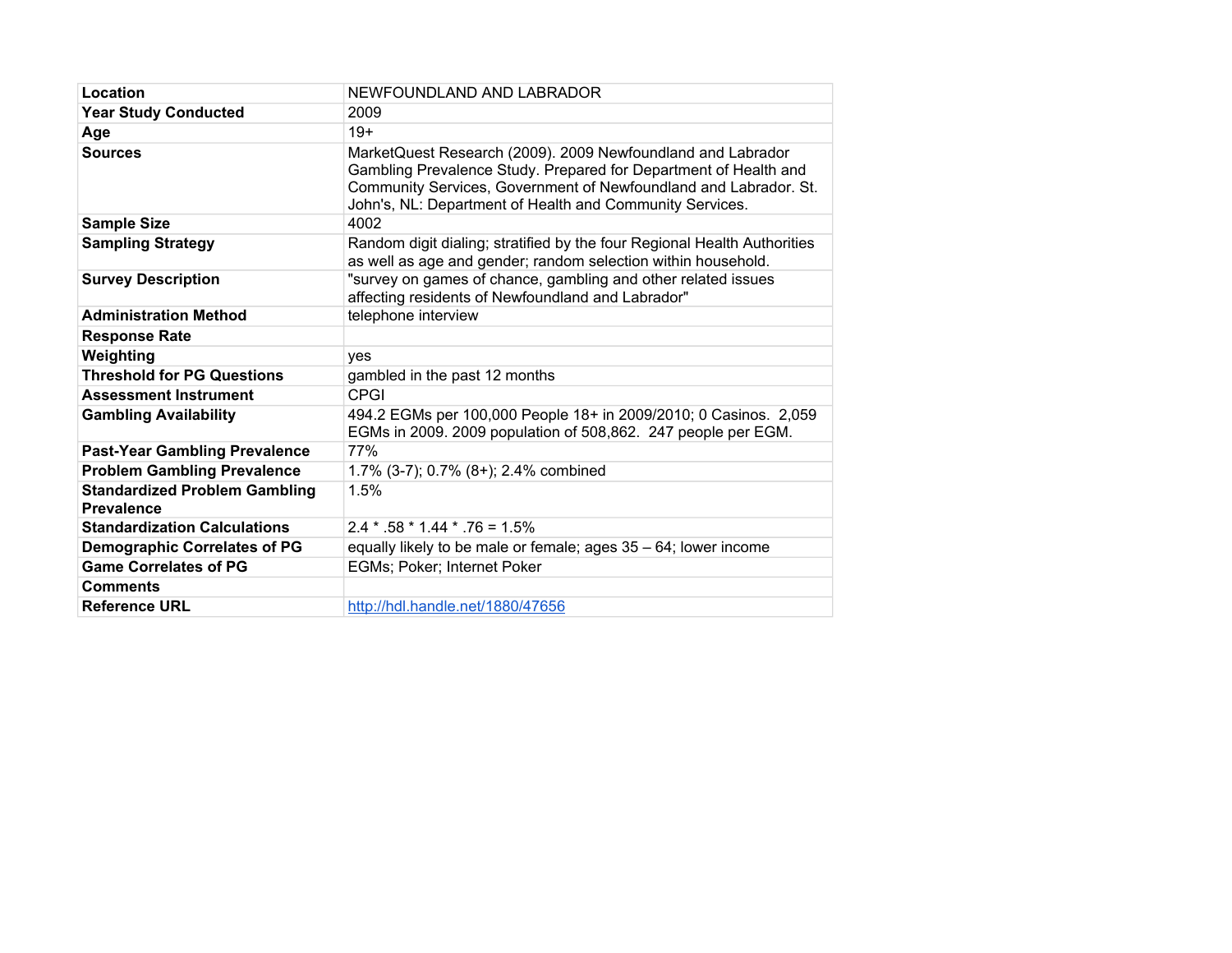| Location                                                  | <b>NOVA SCOTIA</b>                                                                                                                                                                       |
|-----------------------------------------------------------|------------------------------------------------------------------------------------------------------------------------------------------------------------------------------------------|
| <b>Year Study Conducted</b>                               | 1993                                                                                                                                                                                     |
| Age                                                       | $18+$                                                                                                                                                                                    |
| <b>Sources</b>                                            | Omnifacts Research. (1993). An Examination of the Prevalence of<br>Gambling in Nova Scotia. Report #93090. Halifax: Nova Scotia<br>Department of Health, Drug Dependency Services.       |
| <b>Sample Size</b>                                        | 810                                                                                                                                                                                      |
| <b>Sampling Strategy</b>                                  | Stratified the population of Nova Scotia into clusters then selected a<br>proportionate random sample of listed telephone numbers for each<br>cluster; random selection within household |
| <b>Survey Description</b>                                 | gambling activities and attitudes towards gambling in Nova Scotia                                                                                                                        |
| <b>Administration Method</b>                              | telephone interview                                                                                                                                                                      |
| <b>Response Rate</b>                                      | 39.5% (calculated from information contained in the report)                                                                                                                              |
| Weighting                                                 | no                                                                                                                                                                                       |
| <b>Threshold for PG Questions</b>                         | gambling for money in lifetime                                                                                                                                                           |
| <b>Assessment Instrument</b>                              | SOGS-L                                                                                                                                                                                   |
| <b>Gambling Availability</b>                              | VLTs introduced 1991; first casino in 1995. 1993 population of<br>923,925.<br>$~1,300$ EGMs in 1993. 711 people per EGM.                                                                 |
| <b>Past-Year Gambling Prevalence</b>                      | (80% Lifetime)                                                                                                                                                                           |
| <b>Problem Gambling Prevalence</b>                        | SOGS-L: 3.1% (3-4); 1.7% (5+); 4.8% combined                                                                                                                                             |
| <b>Standardized Problem Gambling</b><br><b>Prevalence</b> | 2.6%                                                                                                                                                                                     |
| <b>Standardization Calculations</b>                       | $4.8 * .67 * .72 * 2.18 * .51 = 2.6\%$                                                                                                                                                   |
| <b>Demographic Correlates of PG</b>                       | young to middle aged males; slight majority of whom earn less than<br>\$40,000 per year and have high school or less education; twice as<br>likely to have been divorced or separated    |
| <b>Game Correlates of PG</b>                              |                                                                                                                                                                                          |
| <b>Comments</b>                                           | Report also included a separate sample of 300 adolescents 13 to 17<br>years of age.                                                                                                      |
| <b>Reference URL</b>                                      | http://hdl.handle.net/1880/48485                                                                                                                                                         |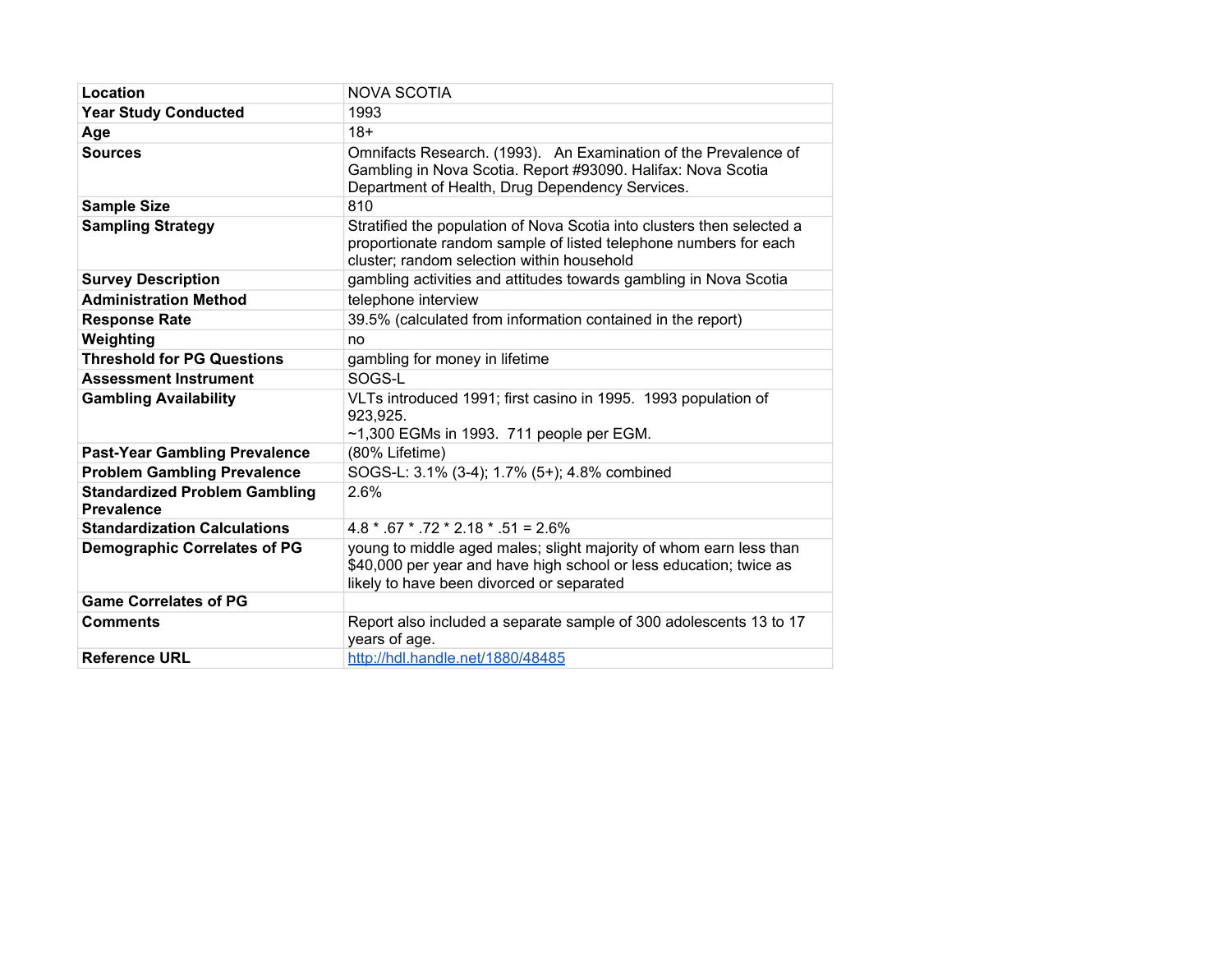| Location                                                  | <b>NOVA SCOTIA</b>                                                                                                                                                                                                                                                                                                       |
|-----------------------------------------------------------|--------------------------------------------------------------------------------------------------------------------------------------------------------------------------------------------------------------------------------------------------------------------------------------------------------------------------|
| <b>Year Study Conducted</b>                               | 1996                                                                                                                                                                                                                                                                                                                     |
| Age                                                       | $19+$                                                                                                                                                                                                                                                                                                                    |
| <b>Sources</b>                                            | Baseline Market Research. (1996).<br>Final Report: 1996 Prevalence Study<br>on Problem Gambling in Nova Scotia. Prepared for Nova Scotia<br>Department of Health. Halifax, NS: Author.                                                                                                                                   |
| <b>Sample Size</b>                                        | 801                                                                                                                                                                                                                                                                                                                      |
| <b>Sampling Strategy</b>                                  | Stratified random sampling which ensured a known probability of<br>selection for residents within each of Nova Scotia's four health regions;<br>randomly generated telephone numbers obtained from a bank of<br>telephone numbers; sample is representative of overall population of<br>Nova Scotia (see table on p. 6). |
| <b>Survey Description</b>                                 | gaming and leisure activities                                                                                                                                                                                                                                                                                            |
| <b>Administration Method</b>                              | telephone interview                                                                                                                                                                                                                                                                                                      |
| <b>Response Rate</b>                                      | 41.9%                                                                                                                                                                                                                                                                                                                    |
| Weighting                                                 | Yes                                                                                                                                                                                                                                                                                                                      |
| <b>Threshold for PG Questions</b>                         | participated in at least one gambling activity in lifetime                                                                                                                                                                                                                                                               |
| <b>Assessment Instrument</b>                              | SOGS-PY & SOGS-L                                                                                                                                                                                                                                                                                                         |
| <b>Gambling Availability</b>                              | VLTs introduced 1991; first casino in 1995. ~2,900 VLTs in 1996. 1996<br>population of 931,327.                                                                                                                                                                                                                          |
| <b>Past-Year Gambling Prevalence</b>                      | 92% (96% Lifetime)                                                                                                                                                                                                                                                                                                       |
| <b>Problem Gambling Prevalence</b>                        | SOGS-PY: 2.8% (3-4); 1.1% (5+); 3.9% combined<br>SOGS-L: 3.6% (3-4); 1.9% (5+); 5.5% combined                                                                                                                                                                                                                            |
| <b>Standardized Problem Gambling</b><br><b>Prevalence</b> | 2.1%                                                                                                                                                                                                                                                                                                                     |
| <b>Standardization Calculations</b>                       | $3.9 * .72 * 1.44 * .53 = 2.1\%$                                                                                                                                                                                                                                                                                         |
| <b>Demographic Correlates of PG</b>                       | male; high school diploma or less                                                                                                                                                                                                                                                                                        |
| <b>Game Correlates of PG</b>                              |                                                                                                                                                                                                                                                                                                                          |
| <b>Comments</b>                                           |                                                                                                                                                                                                                                                                                                                          |
| <b>Reference URL</b>                                      | http://hdl.handle.net/1880/194                                                                                                                                                                                                                                                                                           |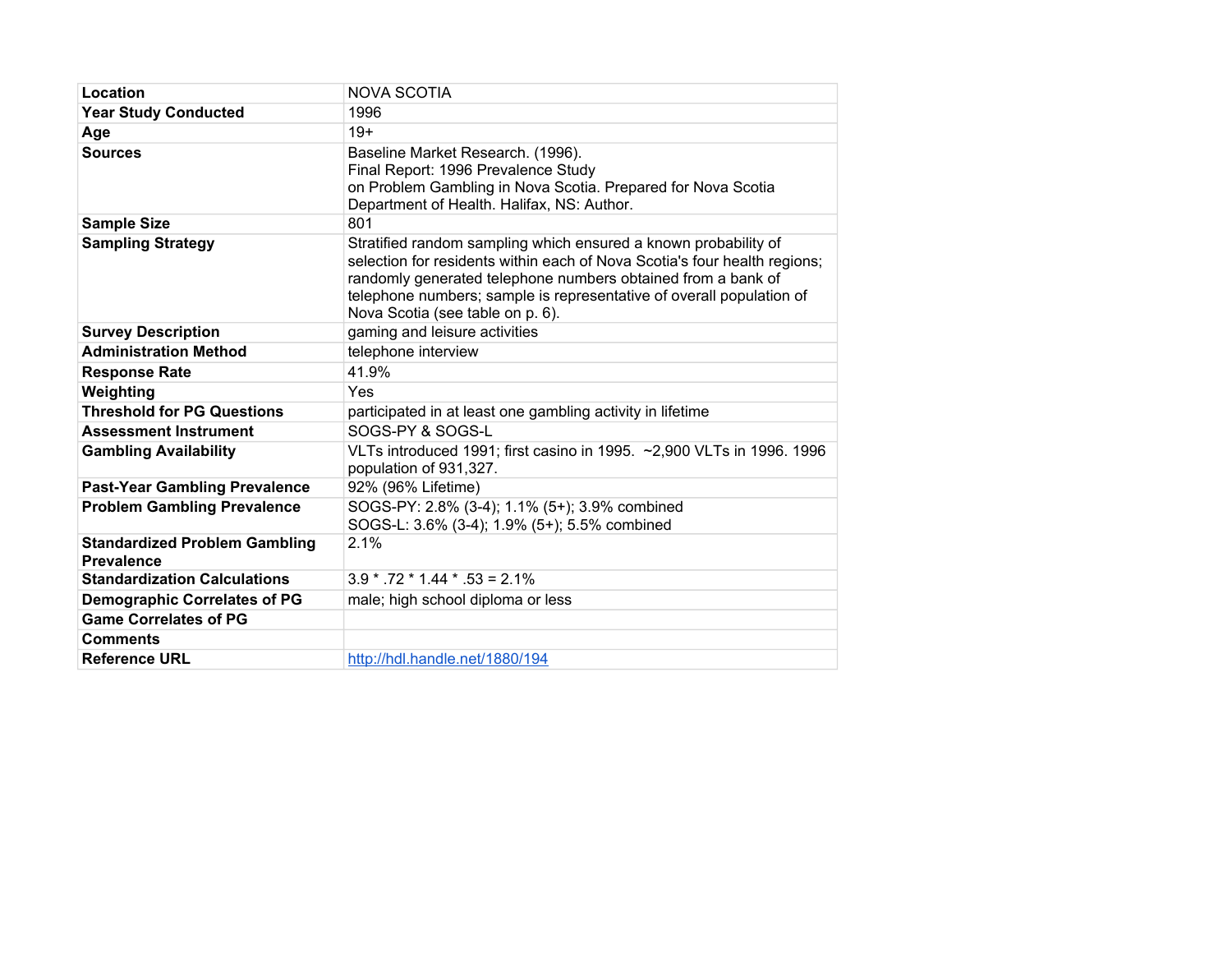| Location                                                  | <b>NOVA SCOTIA</b>                                                                                                                                                |
|-----------------------------------------------------------|-------------------------------------------------------------------------------------------------------------------------------------------------------------------|
| <b>Year Study Conducted</b>                               | 2003                                                                                                                                                              |
| Age                                                       | $19+$                                                                                                                                                             |
| <b>Sources</b>                                            | Focal Research Consultants. (2004). 2003 Nova Scotia Gambling<br>Prevalence Study. Commissioned by the Nova Scotia Office of Health<br>Promotion.                 |
| <b>Sample Size</b>                                        | 2800                                                                                                                                                              |
| <b>Sampling Strategy</b>                                  | Random selection of household; surveying all adults in household.                                                                                                 |
| <b>Survey Description</b>                                 |                                                                                                                                                                   |
| <b>Administration Method</b>                              | telephone interview                                                                                                                                               |
| <b>Response Rate</b>                                      | 68%                                                                                                                                                               |
| Weighting                                                 | No - "Due to sampling techniques used and the response rate<br>achieved, it was unnecessary to weight the data to reflect population<br>statistics."              |
| <b>Threshold for PG Questions</b>                         | participated in at least one gambling activity in lifetime                                                                                                        |
| <b>Assessment Instrument</b>                              | CPGI; Problem Gambling Triangulation Measure                                                                                                                      |
| <b>Gambling Availability</b>                              | 673.1 EGMs per 100,000 People 18+ in 2002; 0.27 Casinos per<br>100,000 People 18+ in 2003. 4,975 EGMs in 2003. 2003 population of<br>937,491. 188 people per EGM. |
| <b>Past-Year Gambling Prevalence</b>                      | 89.3%                                                                                                                                                             |
| <b>Problem Gambling Prevalence</b>                        | CPGI: 1.3% (3-7); 0.8% (8+); 2.1% combined                                                                                                                        |
| <b>Standardized Problem Gambling</b><br><b>Prevalence</b> | 1.4%                                                                                                                                                              |
| <b>Standardization Calculations</b>                       | CPGI: $2.1 * .58 * 1.59 * .74 = 1.4\%$                                                                                                                            |
| <b>Demographic Correlates of PG</b>                       | males; 25-34 year old age group                                                                                                                                   |
| <b>Game Correlates of PG</b>                              | <b>EGMs</b>                                                                                                                                                       |
| <b>Comments</b>                                           |                                                                                                                                                                   |
| <b>Reference URL</b>                                      | http://hdl.handle.net/1880/48486                                                                                                                                  |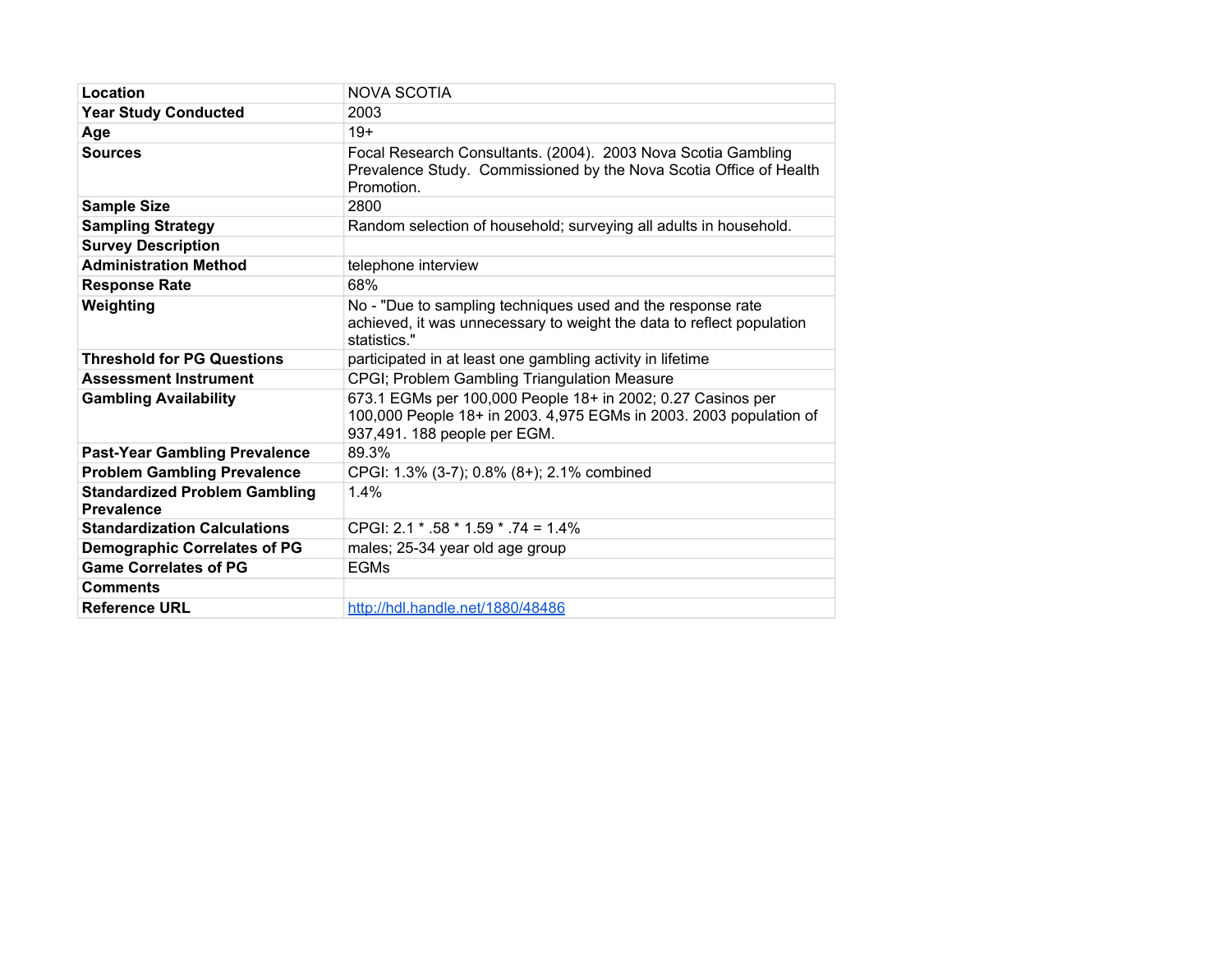| Location                                                  | <b>NOVA SCOTIA</b>                                                                                                                                                         |
|-----------------------------------------------------------|----------------------------------------------------------------------------------------------------------------------------------------------------------------------------|
| <b>Year Study Conducted</b>                               | 2007                                                                                                                                                                       |
| Age                                                       | $19+$                                                                                                                                                                      |
| <b>Sources</b>                                            | Focal Research Consultants (2008). 2007 Adult Gambling Prevalence<br>Study. Halifax, NS: Nova Scotia Health Promotion and Protection.                                      |
| <b>Sample Size</b>                                        | 2500                                                                                                                                                                       |
| <b>Sampling Strategy</b>                                  | Geographically stratified random sampling; surveyed all adults in<br>household.                                                                                            |
| <b>Survey Description</b>                                 |                                                                                                                                                                            |
| <b>Administration Method</b>                              | telephone interview                                                                                                                                                        |
| <b>Response Rate</b>                                      | 60.6%                                                                                                                                                                      |
| Weighting                                                 | No - "Due to sampling techniques used and the response rate achieved,<br>it was unnecessary to weight the data to reflect population statistics."                          |
| <b>Threshold for PG Questions</b>                         | participated in at least one gambling activity in lifetime                                                                                                                 |
| <b>Assessment Instrument</b>                              | CPGI                                                                                                                                                                       |
| <b>Gambling Availability</b>                              | 436.6 EGMs per 100,000 People 18+ in 2007/2008; 0.3 Casinos per<br>100,000 People 18+ in 2007/2008. 3,285 EGMs in 2007. 2007<br>population of 935,794. 285 people per EGM. |
| <b>Past-Year Gambling Prevalence</b>                      | 87%                                                                                                                                                                        |
| <b>Problem Gambling Prevalence</b>                        | 1.6% (3-7); 0.9% (8+); 2.5% combined                                                                                                                                       |
| <b>Standardized Problem Gambling</b><br><b>Prevalence</b> | 1.7%                                                                                                                                                                       |
| <b>Standardization Calculations</b>                       | $2.5 * .58 * 1.59 * .74 = 1.7%$                                                                                                                                            |
| <b>Demographic Correlates of PG</b>                       | males; under 35 years of age; disabled adults; unemployed; 19-24 year<br>old age group (at risk); single, living common-law or separated                                   |
| <b>Game Correlates of PG</b>                              | EGMs; daily lottery games                                                                                                                                                  |
| <b>Comments</b>                                           |                                                                                                                                                                            |
| <b>Reference URL</b>                                      | http://hdl.handle.net/1880/48487                                                                                                                                           |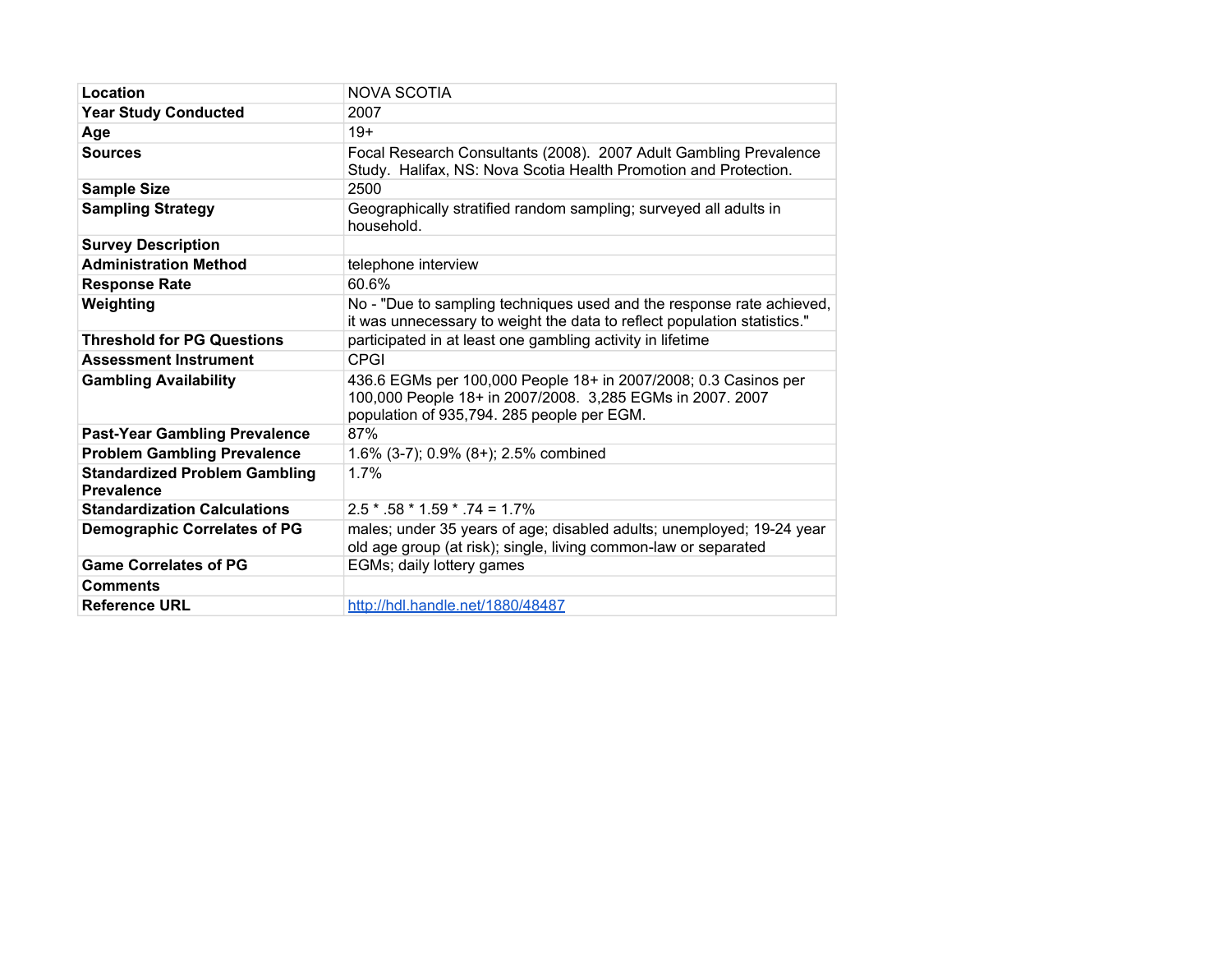| Location                                                  | <b>NOVA SCOTIA</b>                                                                                                                                                                                                                                                                       |
|-----------------------------------------------------------|------------------------------------------------------------------------------------------------------------------------------------------------------------------------------------------------------------------------------------------------------------------------------------------|
| <b>Year Study Conducted</b>                               | 2013                                                                                                                                                                                                                                                                                     |
| Age                                                       | $19+$                                                                                                                                                                                                                                                                                    |
| <b>Sources</b>                                            | Nova Scotia Department of Health and Wellness. (2016). 2013 Nova<br>Scotia Adult Gambling Information Collection Project Technical Report.<br>Halifax, NS: Author.                                                                                                                       |
| <b>Sample Size</b>                                        | 5218                                                                                                                                                                                                                                                                                     |
| <b>Sampling Strategy</b>                                  | Geographically stratified random sampling; surveyed all adults in<br>household.                                                                                                                                                                                                          |
| <b>Survey Description</b>                                 |                                                                                                                                                                                                                                                                                          |
| <b>Administration Method</b>                              | telephone & online                                                                                                                                                                                                                                                                       |
| <b>Response Rate</b>                                      | 32% (households selected for survey); 68.9% (adults completing survey<br>within participating households).                                                                                                                                                                               |
| Weighting                                                 | Yes - results weighted by sex and age within each zone.                                                                                                                                                                                                                                  |
| <b>Threshold for PG Questions</b>                         |                                                                                                                                                                                                                                                                                          |
| <b>Assessment Instrument</b>                              | <b>CPGI</b>                                                                                                                                                                                                                                                                              |
| <b>Gambling Availability</b>                              |                                                                                                                                                                                                                                                                                          |
| <b>Past-Year Gambling Prevalence</b>                      | 72.8%                                                                                                                                                                                                                                                                                    |
| <b>Problem Gambling Prevalence</b>                        | 1.3% (3-7); 0.7% (8+); 2.0% combined                                                                                                                                                                                                                                                     |
| <b>Standardized Problem Gambling</b><br><b>Prevalence</b> |                                                                                                                                                                                                                                                                                          |
| <b>Standardization Calculations</b>                       |                                                                                                                                                                                                                                                                                          |
| <b>Demographic Correlates of PG</b>                       | 19-24 years of age; single; male; low to moderate in level of household<br>income; low level of education; self-identified as being of non-European<br>descent (primarily aboriginal and Asian).                                                                                         |
| <b>Game Correlates of PG</b>                              | VLTS, casino games,<br>and daily lotteries                                                                                                                                                                                                                                               |
| <b>Comments</b>                                           | The methodology used was equivalent to that used in the 2007 Nova<br>Scotia Adult Gambling Prevalence Study. Because of differences<br>between how PGSI categories were combined, "comparing the PGSI<br>results of the two reports [2007 & 2013] is methodologically<br>inappropriate." |
| <b>Reference URL</b>                                      | http://novascotia.ca/dhw/publications/Adult-Gambling-Information-Collect                                                                                                                                                                                                                 |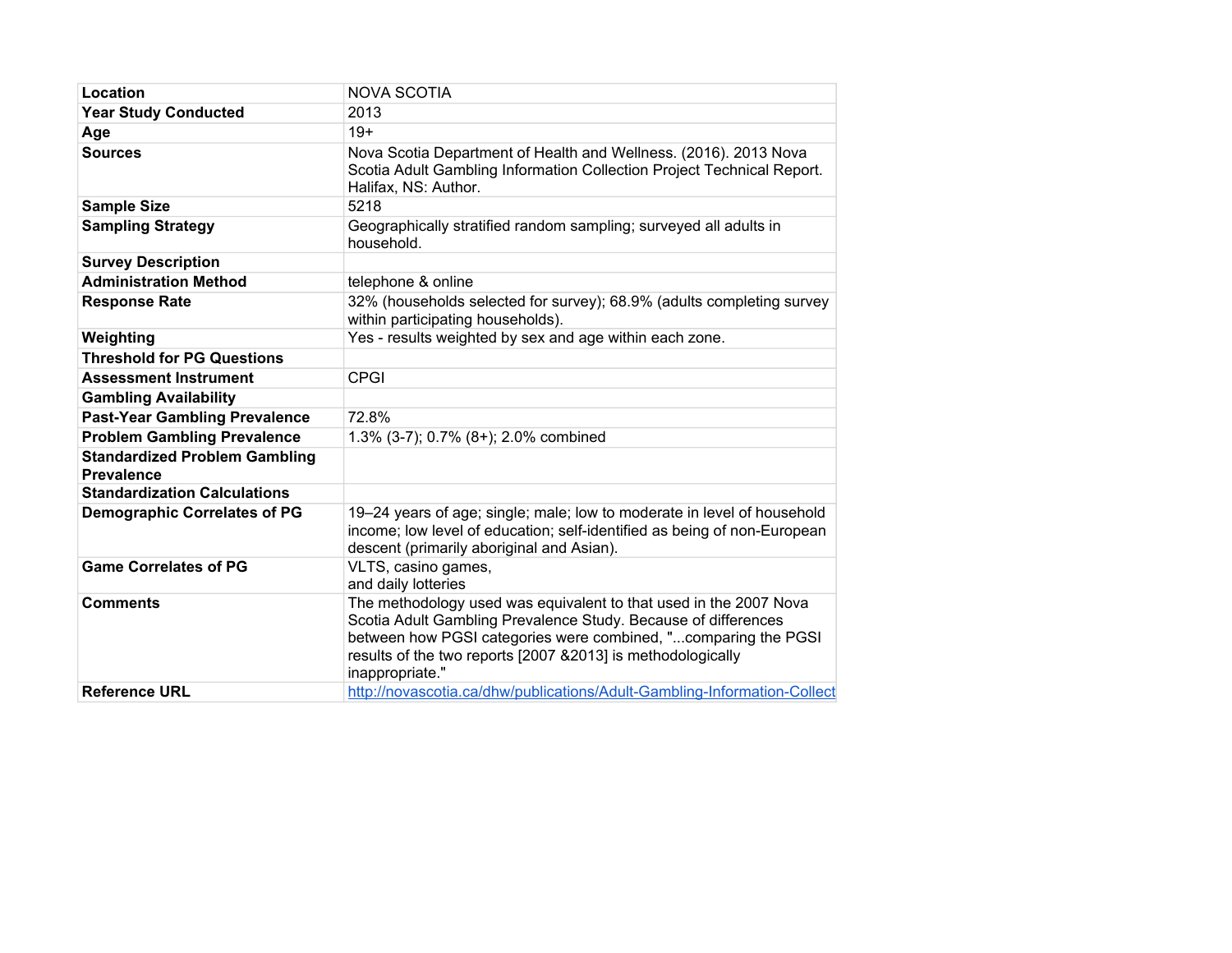| Location                                                  | <b>ONTARIO</b>                                                                                                                                                                                              |
|-----------------------------------------------------------|-------------------------------------------------------------------------------------------------------------------------------------------------------------------------------------------------------------|
| <b>Year Study Conducted</b>                               | 2001                                                                                                                                                                                                        |
| Age                                                       | $18+$                                                                                                                                                                                                       |
| <b>Sources</b>                                            | Wiebe, J., Single, E., & Falkowski-Ham, A. (2001).<br>Measuring Gambling and Problem Gambling in Ontario. Toronto, ON:<br>Canadian Centre on Substance Abuse and Responsible Gambling<br>Council (Ontario). |
| <b>Sample Size</b>                                        | 5000                                                                                                                                                                                                        |
| <b>Sampling Strategy</b>                                  | Random selection of live residential numbers; random selection within<br>household; sample stratified by region, age and gender                                                                             |
| <b>Survey Description</b>                                 | the gambling activities and attitudes of adult Ontarians                                                                                                                                                    |
| <b>Administration Method</b>                              | telephone interview                                                                                                                                                                                         |
| <b>Response Rate</b>                                      | 37%                                                                                                                                                                                                         |
| Weighting                                                 | age, region                                                                                                                                                                                                 |
| <b>Threshold for PG Questions</b>                         | gambled in past year                                                                                                                                                                                        |
| <b>Assessment Instrument</b>                              | <b>CPGI</b>                                                                                                                                                                                                 |
| <b>Gambling Availability</b>                              | 19,798 EGMs in 2002. 2001 population of 11,896,663. 601 people per<br>EGM.                                                                                                                                  |
| <b>Past-Year Gambling Prevalence</b>                      | 83%                                                                                                                                                                                                         |
| <b>Problem Gambling Prevalence</b>                        | 3.1% (3-7); 0.7% (8+); 3.8% combined                                                                                                                                                                        |
| <b>Standardized Problem Gambling</b><br><b>Prevalence</b> | 1.7%                                                                                                                                                                                                        |
| <b>Standardization Calculations</b>                       | $3.8 * 58 * 1.44 * 53 = 1.7\%$                                                                                                                                                                              |
| <b>Demographic Correlates of PG</b>                       | male; ages 18 - 24, single; students; unemployed; better educated                                                                                                                                           |
| <b>Game Correlates of PG</b>                              | lottery tickets; EGMs; scratch tickets; casino table games; gambling<br>with bookie                                                                                                                         |
| <b>Comments</b>                                           |                                                                                                                                                                                                             |
| <b>Reference URL</b>                                      | http://hdl.handle.net/1880/48246                                                                                                                                                                            |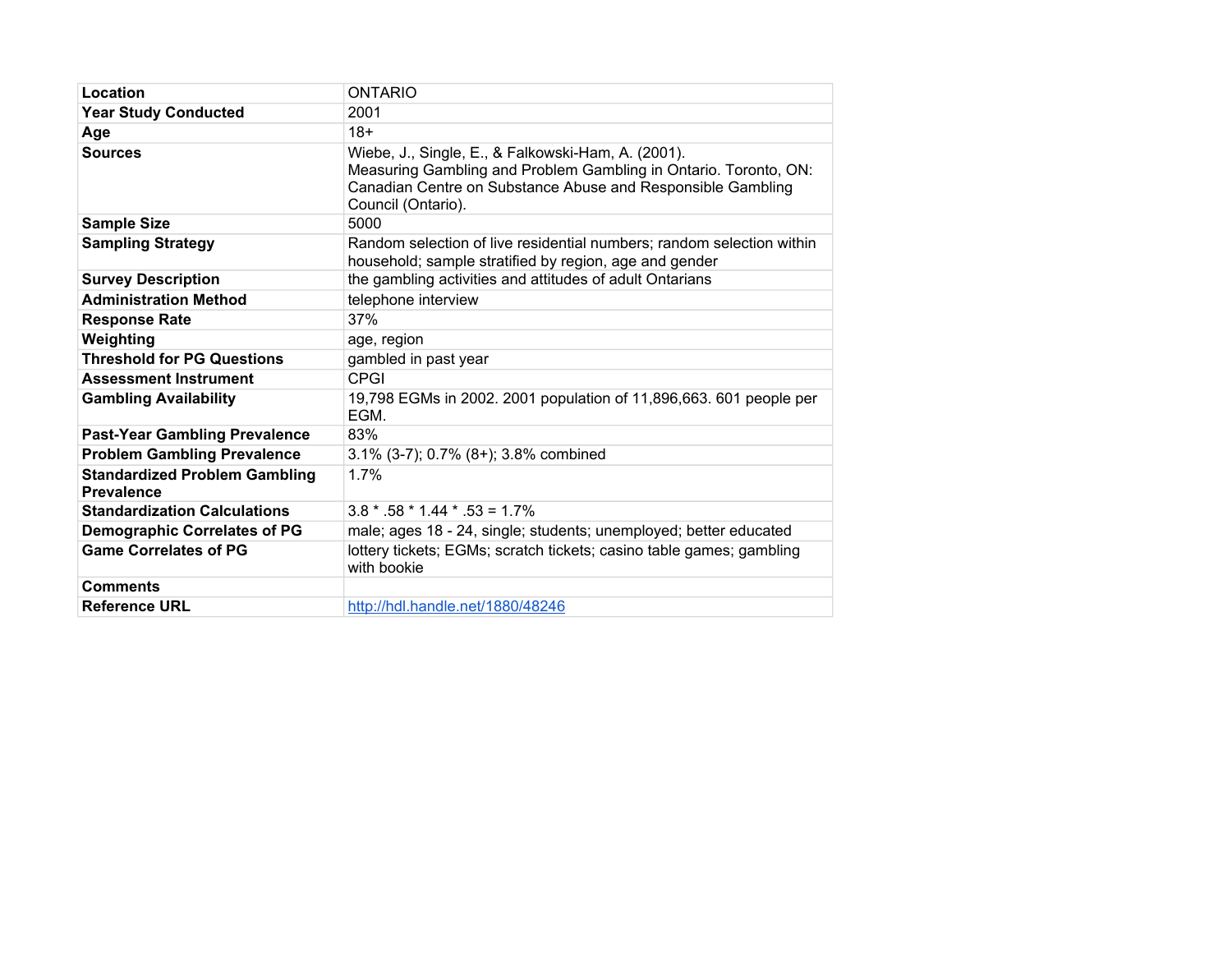| Location                                                  | <b>ONTARIO</b>                                                                                                                                                                                                                                                                                                         |
|-----------------------------------------------------------|------------------------------------------------------------------------------------------------------------------------------------------------------------------------------------------------------------------------------------------------------------------------------------------------------------------------|
| <b>Year Study Conducted</b>                               | 1993                                                                                                                                                                                                                                                                                                                   |
| Age                                                       | 18-74                                                                                                                                                                                                                                                                                                                  |
| <b>Sources</b>                                            | Insight Canada Research. (1993).<br>Prevalence of Problem & Pathological<br>Gambling in Ontario using the South Oaks Gambling Screen. Toronto,<br>ON: Author.                                                                                                                                                          |
| <b>Sample Size</b>                                        | 1200                                                                                                                                                                                                                                                                                                                   |
| <b>Sampling Strategy</b>                                  | Geographically stratified random-digit dialing.                                                                                                                                                                                                                                                                        |
| <b>Survey Description</b>                                 |                                                                                                                                                                                                                                                                                                                        |
| <b>Administration Method</b>                              | telephone interview                                                                                                                                                                                                                                                                                                    |
| <b>Response Rate</b>                                      | 65%                                                                                                                                                                                                                                                                                                                    |
| Weighting                                                 |                                                                                                                                                                                                                                                                                                                        |
| <b>Threshold for PG Questions</b>                         |                                                                                                                                                                                                                                                                                                                        |
| <b>Assessment Instrument</b>                              | SOGS-L (modified)                                                                                                                                                                                                                                                                                                      |
| <b>Gambling Availability</b>                              | First casino introduced 1994. No EGMs in 1993.                                                                                                                                                                                                                                                                         |
| <b>Past-Year Gambling Prevalence</b>                      | 52% (Ontarians who have spent money on gambling activities in the<br>past twelve months)                                                                                                                                                                                                                               |
| <b>Problem Gambling Prevalence</b>                        | SOGS-L: 7.7% (3-4); 0.9% (5+); 8.6% combined                                                                                                                                                                                                                                                                           |
| <b>Standardized Problem Gambling</b><br><b>Prevalence</b> | 4.9%                                                                                                                                                                                                                                                                                                                   |
| <b>Standardization Calculations</b>                       | $8.6 * .72 * .67 * 1.59 * .74 = 4.9\%$                                                                                                                                                                                                                                                                                 |
| <b>Demographic Correlates of PG</b>                       | Males; ages 18-44 and 65-74; separated or never married; high school<br>education or less; Canadian, French or Irish heritage; Aboriginal;<br>annual household earnings between \$20,000 and \$29,999, and<br>between \$50,000 and \$79,999; the unemployed or students; residents<br>of Central and Northern Ontario. |
| <b>Game Correlates of PG</b>                              |                                                                                                                                                                                                                                                                                                                        |
| <b>Comments</b>                                           |                                                                                                                                                                                                                                                                                                                        |
| <b>Reference URL</b>                                      | http://hdl.handle.net/1880/48247                                                                                                                                                                                                                                                                                       |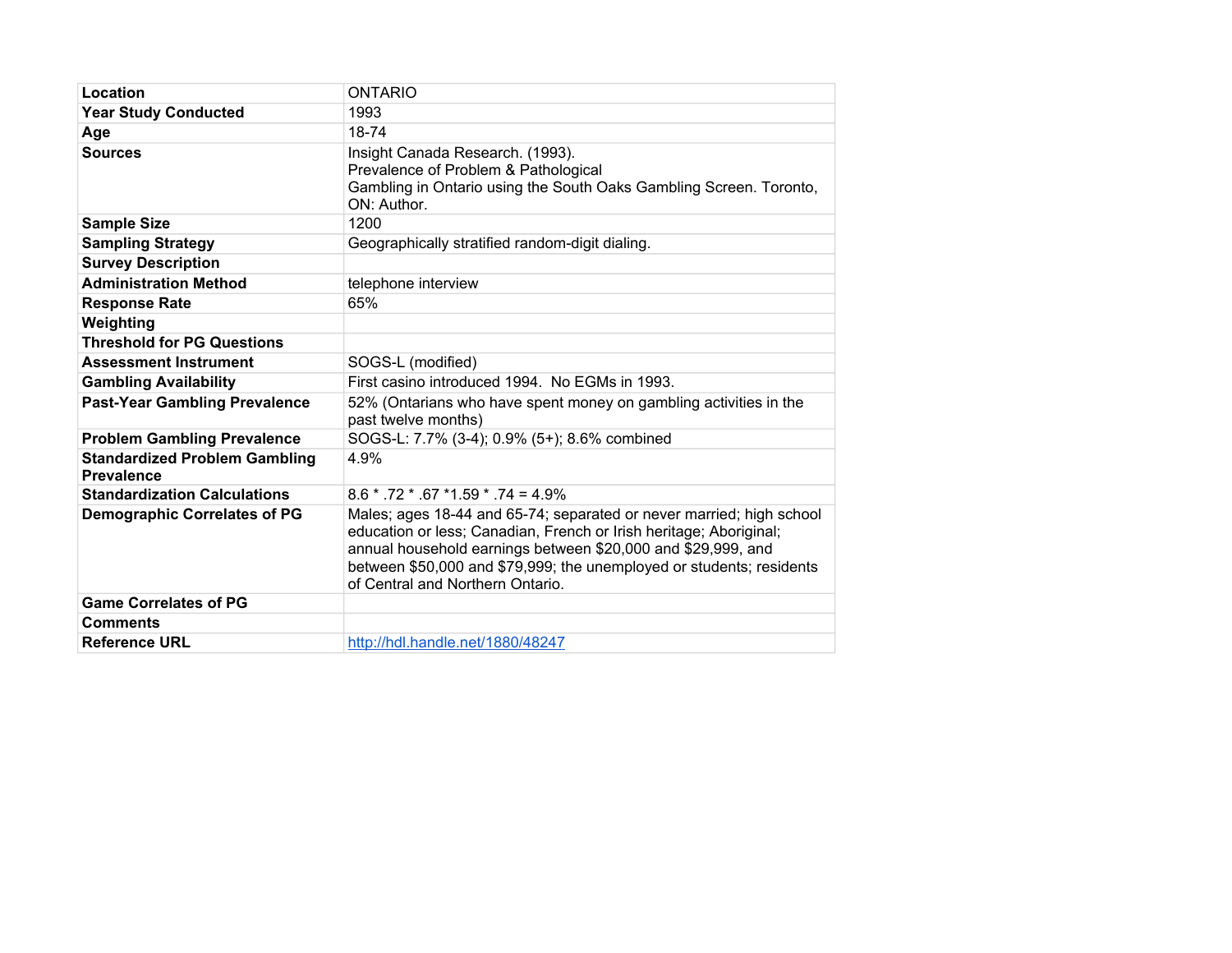| Location                                                  | <b>ONTARIO</b>                                                                                                                                                                                                       |  |
|-----------------------------------------------------------|----------------------------------------------------------------------------------------------------------------------------------------------------------------------------------------------------------------------|--|
| <b>Year Study Conducted</b>                               | 1995                                                                                                                                                                                                                 |  |
| Age                                                       | $18+$                                                                                                                                                                                                                |  |
| <b>Sources</b>                                            | Ferris J., Stirpe T., & Ialomiteanu, A. (1996). Gambling in Ontario: A<br>Report from a General Population Survey on Gambling-<br>Related Problems and Opinions. Toronto, ON: Addiction Research<br>Foundation.      |  |
| <b>Sample Size</b>                                        | 1030                                                                                                                                                                                                                 |  |
| <b>Sampling Strategy</b>                                  | Random digit dialing; random selection within household. The resulting<br>sample is broadly representative of the adult population of Ontario<br>living in private households with telephones.                       |  |
| <b>Survey Description</b>                                 | issues that some people think are social problems                                                                                                                                                                    |  |
| <b>Administration Method</b>                              | telephone interview                                                                                                                                                                                                  |  |
| <b>Response Rate</b>                                      | 65%                                                                                                                                                                                                                  |  |
| Weighting                                                 | household size; number of telephone lines                                                                                                                                                                            |  |
| <b>Threshold for PG Questions</b>                         | spent more than \$100 in their lifetime on gambling                                                                                                                                                                  |  |
| <b>Assessment Instrument</b>                              | SOGS-PY (not reported) & SOGS-L; DSM-IV-PY & DSM-IV-L); Life<br>Areas Problem Measure-PY                                                                                                                             |  |
| <b>Gambling Availability</b>                              | First casino introduced 1994. 1995 population of 10,950,119.                                                                                                                                                         |  |
| <b>Past-Year Gambling Prevalence</b>                      | 84%                                                                                                                                                                                                                  |  |
| <b>Problem Gambling Prevalence</b>                        | SOGS-L: 1.94% (3-4); 1.65% (5+); 3.59% combined<br>DSM-IV-PY: 2.0% (3-4); 0.2% (5+); 2.20% combined<br>DSM-IV-L: 2.03% (3-4); 0.49% (5+); 2.52% combined<br>Life Areas Problem Measure-PY: 5.7% (1 or more problems) |  |
| <b>Standardized Problem Gambling</b><br><b>Prevalence</b> | 4.2%                                                                                                                                                                                                                 |  |
| <b>Standardization Calculations</b>                       | $2.2 * 1.19 * 1.59 = 4.2%$                                                                                                                                                                                           |  |
| <b>Demographic Correlates of PG</b>                       | Younger adults; males; divorced or separated; never married                                                                                                                                                          |  |
| <b>Game Correlates of PG</b>                              | lottery gambling; sports betting                                                                                                                                                                                     |  |
| <b>Comments</b>                                           |                                                                                                                                                                                                                      |  |
| <b>Reference URL</b>                                      | http://hdl.handle.net/1880/41363                                                                                                                                                                                     |  |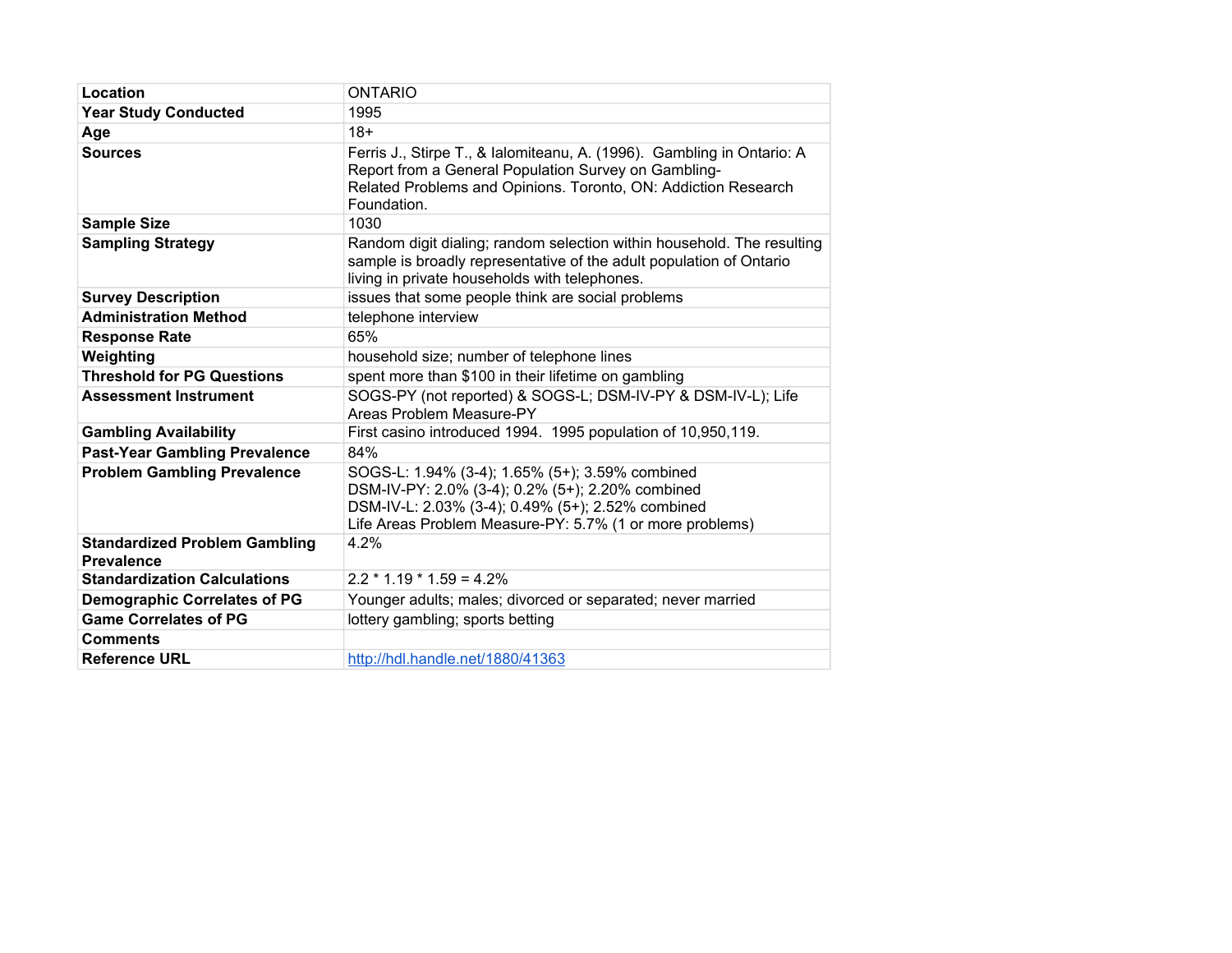| Location                                                  | <b>ONTARIO</b>                                                                                                                                                                                                                                                                                                                                                      |  |
|-----------------------------------------------------------|---------------------------------------------------------------------------------------------------------------------------------------------------------------------------------------------------------------------------------------------------------------------------------------------------------------------------------------------------------------------|--|
| <b>Year Study Conducted</b>                               | 2007-2008                                                                                                                                                                                                                                                                                                                                                           |  |
| Age                                                       | $12+$                                                                                                                                                                                                                                                                                                                                                               |  |
| <b>Sources</b>                                            | Statistics Canada. (2009). Canadian Community Health Survey, Cycle<br>4.1, 2007 [computer file]. Ottawa, Ontario: Author. Health Statistics<br>Division [producer]; Statistics Canada. Data Liberation Initiative<br>[distributor]. (STC cat. no. 82M0013XCB). UT/DLS: Microdata Analysis<br>and Subsetting (SDA) [data extraction tool], accessed August 18, 2011. |  |
| <b>Sample Size</b>                                        | $42,145$ (age $15+$ )                                                                                                                                                                                                                                                                                                                                               |  |
| <b>Sampling Strategy</b>                                  | Random selection. The 07/08 CCHS was asked to respondents from a<br>geographic area frame (50%) and a telephone frame (50%). The<br>geographic area frame cases were collected in person where possible<br>but some were collected by phone. The telephone frame cases were<br>collected by phone.                                                                  |  |
| <b>Survey Description</b>                                 | "I'm calling regarding the Canadian Community Health Survey.""<br><b>This</b><br>survey deals with various aspects of your health. I'll be asking about<br>such things as physical activity, social relationships and health status.<br>By health, we mean not only the absence of disease or injury but also<br>physical, mental and social well-being."           |  |
| <b>Administration Method</b>                              | Telephone (>50%); residential face-to-face interview (<50%)                                                                                                                                                                                                                                                                                                         |  |
| <b>Response Rate</b>                                      | 73.6%                                                                                                                                                                                                                                                                                                                                                               |  |
| Weighting                                                 | Yes                                                                                                                                                                                                                                                                                                                                                                 |  |
| <b>Threshold for PG Questions</b>                         | Participation in some type of gambling more than 5 times in past year.<br>Also, if people indicated they "were not a gambler" they were not<br>administered the CPGI, regardless of gambling frequency.                                                                                                                                                             |  |
| <b>Assessment Instrument</b>                              | <b>CPGI</b>                                                                                                                                                                                                                                                                                                                                                         |  |
| <b>Gambling Availability</b>                              | 23,029 EGMs in 2007. 2007 population of 12,792,937. 556 people per<br>EGM.                                                                                                                                                                                                                                                                                          |  |
| <b>Past-Year Gambling Prevalence</b>                      | 68.1%                                                                                                                                                                                                                                                                                                                                                               |  |
| <b>Problem Gambling Prevalence</b>                        | 0.9% (3-7); 0.3% (8+); 1.2% combined (data has been restricted to<br>ages 15+)                                                                                                                                                                                                                                                                                      |  |
| <b>Standardized Problem Gambling</b><br><b>Prevalence</b> | 0.8%                                                                                                                                                                                                                                                                                                                                                                |  |
| <b>Standardization Calculations</b>                       | $1.2 * .58 * 1.22 = 0.8\%$                                                                                                                                                                                                                                                                                                                                          |  |
| <b>Demographic Correlates of PG</b>                       | Male, age 20-29 & 50-59                                                                                                                                                                                                                                                                                                                                             |  |
| <b>Game Correlates of PG</b>                              |                                                                                                                                                                                                                                                                                                                                                                     |  |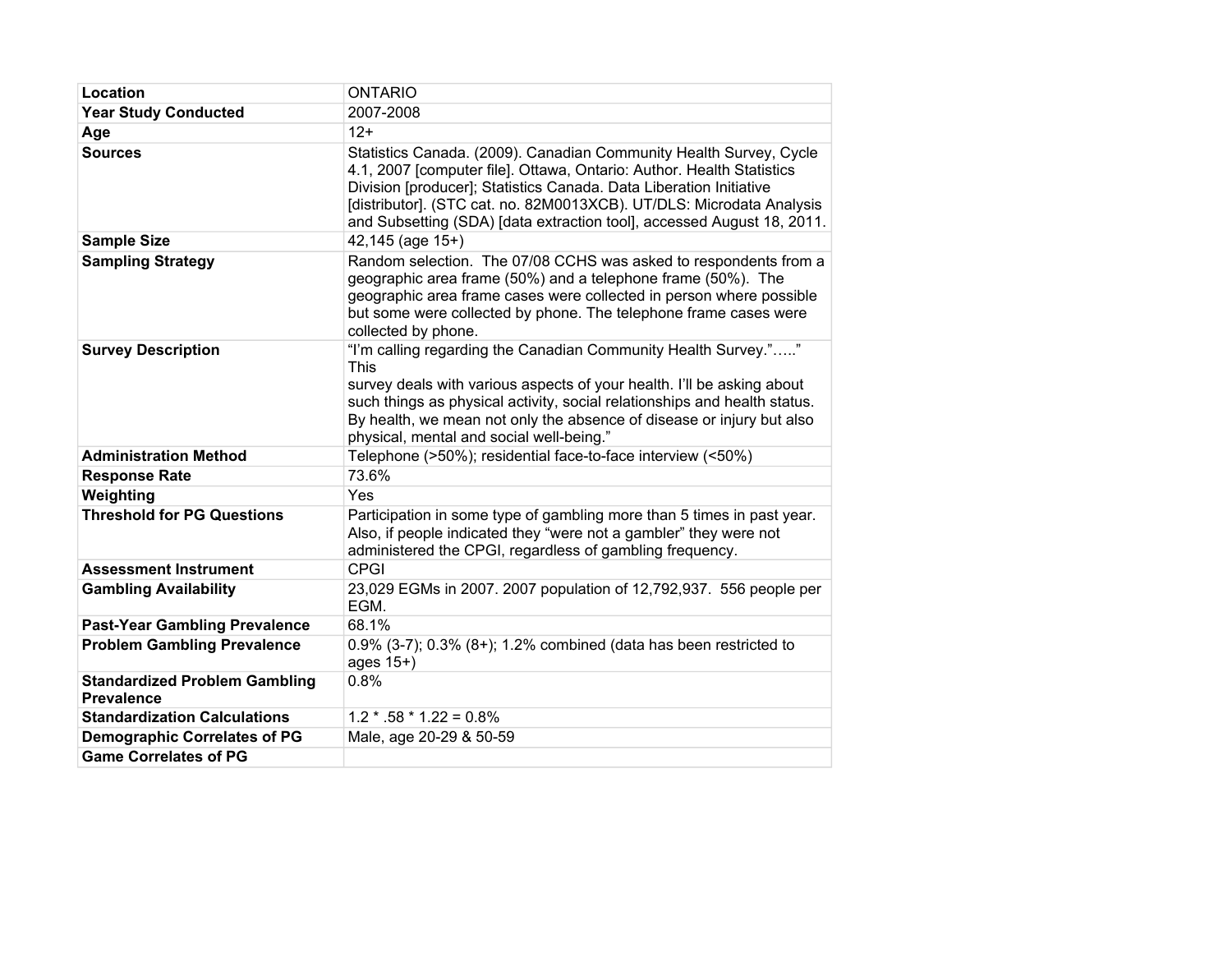| <b>Comments</b>      | Note that a 50% administration modality weight was applied, as 50% of<br>the interviews were conducted by phone. Unlike most surveys that<br>collect sensitive demographic information at the very end, much of this<br>is collected at the very outset of the CCHS. In addition, at the very<br>outset the person is asked to provide his/her name, the names of all<br>the other people living in the residence, and his/her date of birth. |
|----------------------|-----------------------------------------------------------------------------------------------------------------------------------------------------------------------------------------------------------------------------------------------------------------------------------------------------------------------------------------------------------------------------------------------------------------------------------------------|
| <b>Reference URL</b> |                                                                                                                                                                                                                                                                                                                                                                                                                                               |
| <b>Reference URL</b> |                                                                                                                                                                                                                                                                                                                                                                                                                                               |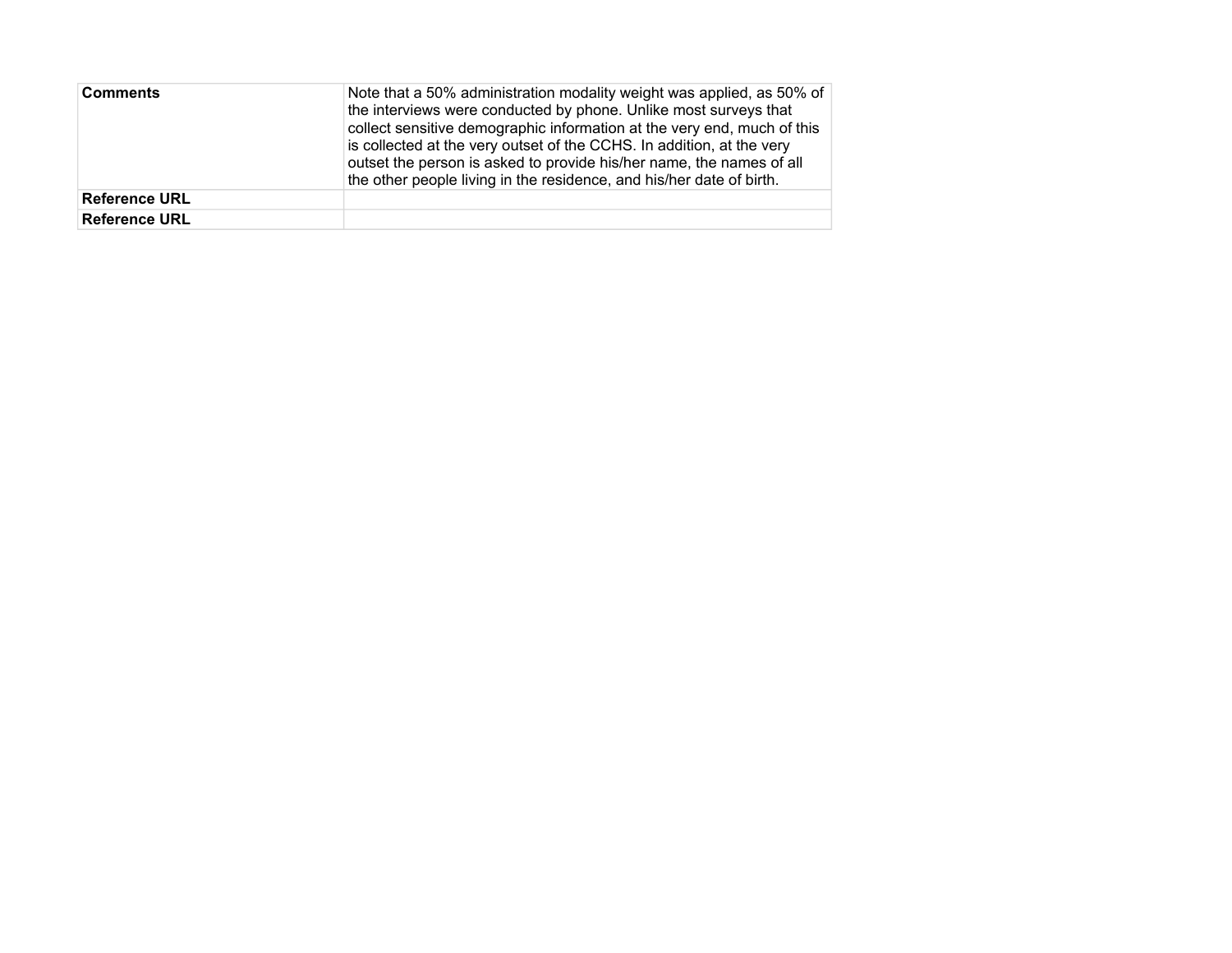| Location                                                  | <b>ONTARIO</b>                                                                                                                                                                                                                                                                                                                                       |  |
|-----------------------------------------------------------|------------------------------------------------------------------------------------------------------------------------------------------------------------------------------------------------------------------------------------------------------------------------------------------------------------------------------------------------------|--|
| <b>Year Study Conducted</b>                               | 2003                                                                                                                                                                                                                                                                                                                                                 |  |
| Age                                                       | $18+$                                                                                                                                                                                                                                                                                                                                                |  |
| <b>Sources</b>                                            | Williams, R.J. & Wood, R.T. (2004b). Demographic Sources of Ontario<br>Gaming Revenue. Final Report submitted to the Ontario Problem<br>Gambling Research Centre, June 23, 2004.<br>Williams, R.J., & Wood, R.T. (2007b).<br>The proportion of Ontario gambling<br>revenue derived from problem gamblers. Canadian Public Policy, 33(3),<br>367-388. |  |
| <b>Sample Size</b>                                        | 6654                                                                                                                                                                                                                                                                                                                                                 |  |
| <b>Sampling Strategy</b>                                  | Random digit dialing; random selection within household                                                                                                                                                                                                                                                                                              |  |
| <b>Survey Description</b>                                 | 'survey about gambling'                                                                                                                                                                                                                                                                                                                              |  |
| <b>Administration Method</b>                              | telephone interview                                                                                                                                                                                                                                                                                                                                  |  |
| <b>Response Rate</b>                                      | 51%                                                                                                                                                                                                                                                                                                                                                  |  |
| Weighting                                                 | gender, age, ethnicity                                                                                                                                                                                                                                                                                                                               |  |
| <b>Threshold for PG Questions</b>                         | Spending at least \$9 in a typical month on some form of gambling in the<br>past year.                                                                                                                                                                                                                                                               |  |
| <b>Assessment Instrument</b>                              | <b>CPGI</b>                                                                                                                                                                                                                                                                                                                                          |  |
| <b>Gambling Availability</b>                              | 215.6 EGMs per 100,000 People 18+ in 2003; 0.11 Casinos per<br>100,000 People 18+ in 2003. 20,402 EGMs in 2003. 2003 population of<br>12,242,273. 600 people per EGM.                                                                                                                                                                                |  |
| <b>Past-Year Gambling Prevalence</b>                      |                                                                                                                                                                                                                                                                                                                                                      |  |
| <b>Problem Gambling Prevalence</b>                        | 3.8% (3-7); 1.0% (8+); 4.8% combined                                                                                                                                                                                                                                                                                                                 |  |
| <b>Standardized Problem Gambling</b><br><b>Prevalence</b> | 3%                                                                                                                                                                                                                                                                                                                                                   |  |
| <b>Standardization Calculations</b>                       | $4.8 * .58 * 1.44 * .76 = 3.0\%$                                                                                                                                                                                                                                                                                                                     |  |
| <b>Demographic Correlates of PG</b>                       | male; Aboriginal and 'Other' Ethnicity; lower income; less education;<br>single or divorced                                                                                                                                                                                                                                                          |  |
| <b>Game Correlates of PG</b>                              |                                                                                                                                                                                                                                                                                                                                                      |  |
| <b>Comments</b>                                           | Not designed to be a prevalence study, but prevalence data was<br>obtained.                                                                                                                                                                                                                                                                          |  |
| <b>Reference URL</b>                                      | http://hdl.handle.net/10133/380                                                                                                                                                                                                                                                                                                                      |  |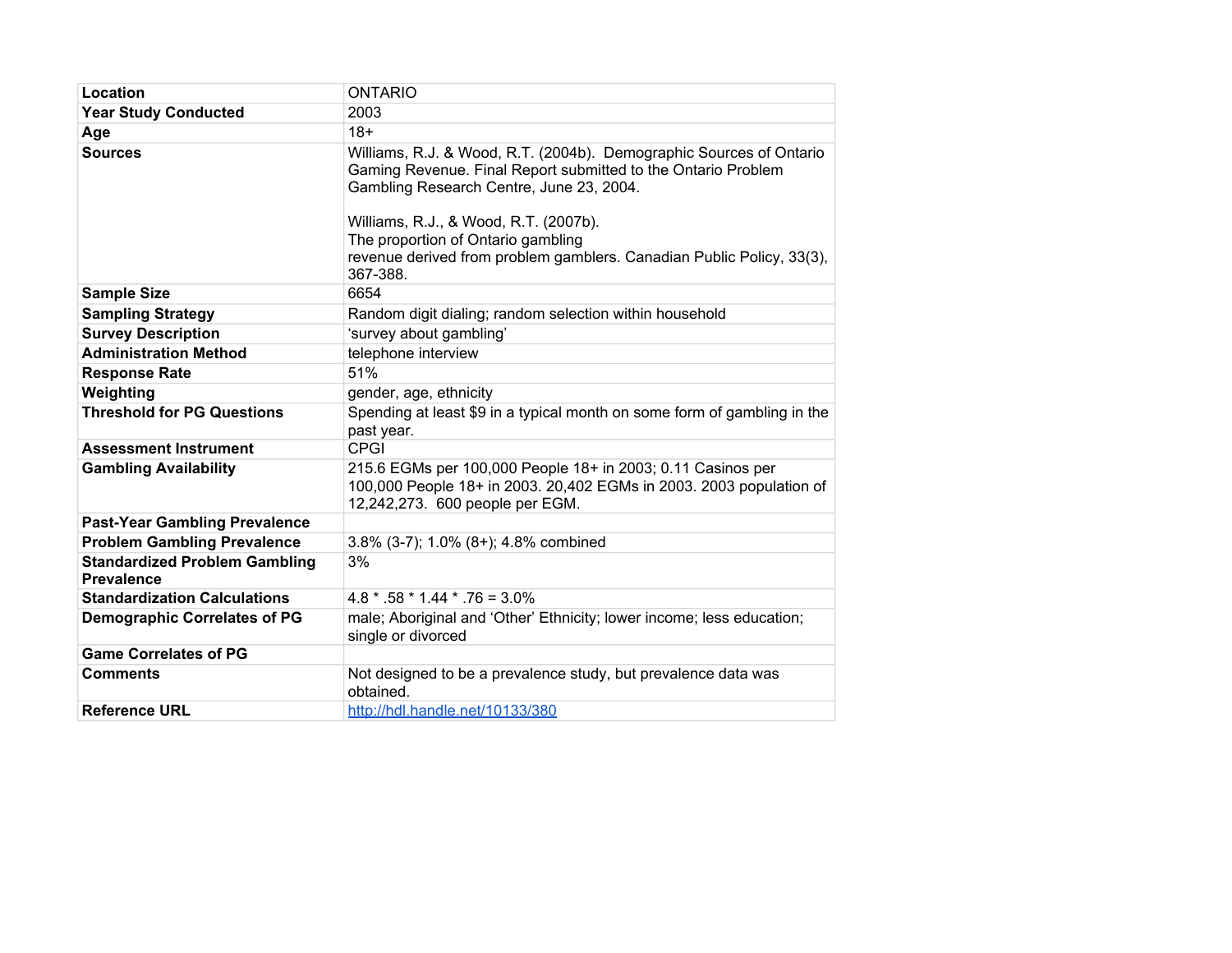| Location                                                  | <b>ONTARIO</b>                                                                                                                                                                                                                                                                                           |  |
|-----------------------------------------------------------|----------------------------------------------------------------------------------------------------------------------------------------------------------------------------------------------------------------------------------------------------------------------------------------------------------|--|
| <b>Year Study Conducted</b>                               | 2005                                                                                                                                                                                                                                                                                                     |  |
| Age                                                       | $18+$                                                                                                                                                                                                                                                                                                    |  |
| <b>Sources</b>                                            | Wiebe, J., Mun, P., & Kauffman, N. (2006). Gambling and Problem<br>Gambling in Ontario 2005. Toronto, ON: Responsible Gambling Council<br>(Ontario).                                                                                                                                                     |  |
| <b>Sample Size</b>                                        | 3604                                                                                                                                                                                                                                                                                                     |  |
| <b>Sampling Strategy</b>                                  | Random digit dialing; random selection within household; Table 2.1.0<br>(p.<br>14) shows sample gender and age demographics compared to<br>Statistics Canada's population estimates of Ontario for gender and age<br>compositions in 2005 and 2004, respectively (Statistics Canada, 2006).              |  |
| <b>Survey Description</b>                                 | attitudes and behaviours towards gambling                                                                                                                                                                                                                                                                |  |
| <b>Administration Method</b>                              | telephone interview                                                                                                                                                                                                                                                                                      |  |
| <b>Response Rate</b>                                      | 46.4%                                                                                                                                                                                                                                                                                                    |  |
| Weighting                                                 | Gender                                                                                                                                                                                                                                                                                                   |  |
| <b>Threshold for PG Questions</b>                         | participate in any form of gambling                                                                                                                                                                                                                                                                      |  |
| <b>Assessment Instrument</b>                              | CPGI (In addition to the annual time frame, time frames of the past 6<br>months and past month were also used.)                                                                                                                                                                                          |  |
| <b>Gambling Availability</b>                              | 240.0 EGMs per 100,000 People 18+ in 2005/2006; 0.1 Casinos per<br>100,000 People 18+ in 2005/2006. 23,434 EGMs in 2005. 2005<br>population of 12,528,480. 435 people per EGM.                                                                                                                           |  |
| <b>Past-Year Gambling Prevalence</b>                      | 63.3%                                                                                                                                                                                                                                                                                                    |  |
| <b>Problem Gambling Prevalence</b>                        | 2.6% (3-7); 0.8% (8+); 3.4% combined                                                                                                                                                                                                                                                                     |  |
| <b>Standardized Problem Gambling</b><br><b>Prevalence</b> | 2.2%                                                                                                                                                                                                                                                                                                     |  |
| <b>Standardization Calculations</b>                       | $3.4 * .58 * 1.44 * .76 = 2.2%$                                                                                                                                                                                                                                                                          |  |
| <b>Demographic Correlates of PG</b>                       | males; 18 to 24 year-olds; single and never married                                                                                                                                                                                                                                                      |  |
| <b>Game Correlates of PG</b>                              | gambling on slot machines in Ontario casinos; slots at racetracks                                                                                                                                                                                                                                        |  |
| <b>Comments</b>                                           | As shown in Table 4.1.0, problem gambling behaviour decreased as<br>the<br>time frame narrowed. From the 12-month time frame to the one-month<br>time frame, the results showed that 50% fewer individuals were<br>classified as at risk, as having moderate problems, and as having<br>severe problems. |  |
| <b>Reference URL</b>                                      | http://hdl.handle.net/1880/48245                                                                                                                                                                                                                                                                         |  |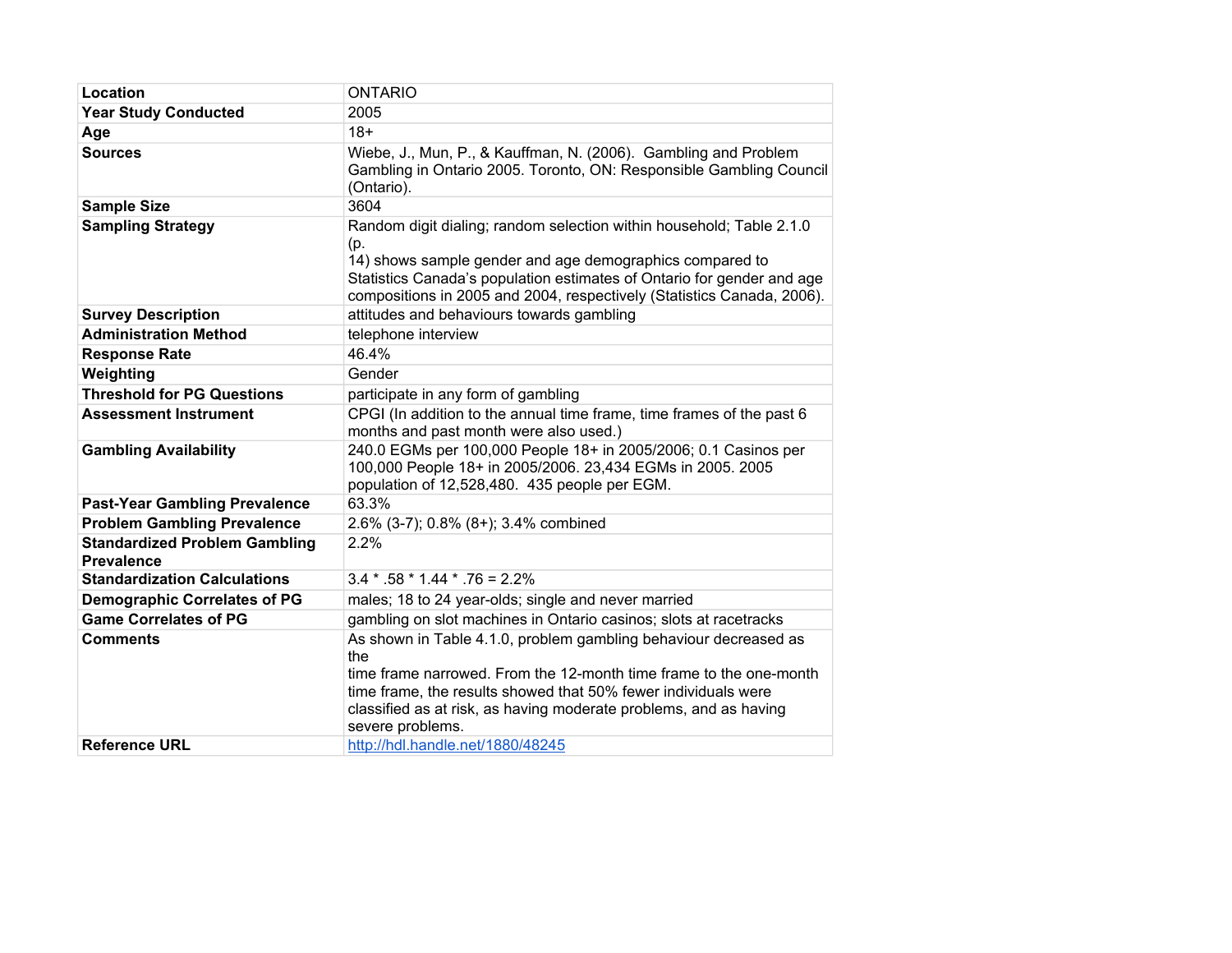| Location                                                  | <b>ONTARIO</b>                                                                                                                                                                                                                                                                                                                                                                                                                                                                                                                                                                                                                                 |  |
|-----------------------------------------------------------|------------------------------------------------------------------------------------------------------------------------------------------------------------------------------------------------------------------------------------------------------------------------------------------------------------------------------------------------------------------------------------------------------------------------------------------------------------------------------------------------------------------------------------------------------------------------------------------------------------------------------------------------|--|
| <b>Year Study Conducted</b>                               | 2011                                                                                                                                                                                                                                                                                                                                                                                                                                                                                                                                                                                                                                           |  |
| Age                                                       | $18+$                                                                                                                                                                                                                                                                                                                                                                                                                                                                                                                                                                                                                                          |  |
| <b>Sources</b>                                            | Williams, R. J. & Volberg, R. A. (2013). Gambling and problem<br>gambling in Ontario. Report prepared for the Ontario Problem<br>Gambling Research Centre and the Ontario Ministry of Health and Long<br>Term Care. June 17, 2013.                                                                                                                                                                                                                                                                                                                                                                                                             |  |
| <b>Sample Size</b>                                        | 4,026 telephone; 4,103 Online Panel                                                                                                                                                                                                                                                                                                                                                                                                                                                                                                                                                                                                            |  |
| <b>Sampling Strategy</b>                                  | Random digit dialing that included cell phones (2nd prevalence survey<br>to include cell phones, first being Germany in 2010); stratified sampling<br>to ensure 2/3rds true age x gender quotas in Ontario in 2009; random<br>selection within the household (landlines only); 8 attempts to contact<br>the designated person with these attempts spread over a 6 month<br>period; recontacting 'soft refusals' at a later point to see if they would be<br>willing to participate; language assist for French and Chinese<br>respondents. Small subset ( $n = 500$ ) where an attempt was made to<br>interview everyone within the household. |  |
| <b>Survey Description</b>                                 | 'health & recreational behaviour'                                                                                                                                                                                                                                                                                                                                                                                                                                                                                                                                                                                                              |  |
| <b>Administration Method</b>                              | telephone interview and self-administered online (Online Panel)                                                                                                                                                                                                                                                                                                                                                                                                                                                                                                                                                                                |  |
| <b>Response Rate</b>                                      | 18.4% landlines; 10.7% cellphones; 21.6% entire household; 33.6%<br>online<br>panel                                                                                                                                                                                                                                                                                                                                                                                                                                                                                                                                                            |  |
| Weighting                                                 | age, gender, household size                                                                                                                                                                                                                                                                                                                                                                                                                                                                                                                                                                                                                    |  |
| <b>Threshold for PG Questions</b>                         | gambling once a month or more on some form of gambling in past year                                                                                                                                                                                                                                                                                                                                                                                                                                                                                                                                                                            |  |
| <b>Assessment Instrument</b>                              | PPGM, CPGI                                                                                                                                                                                                                                                                                                                                                                                                                                                                                                                                                                                                                                     |  |
| <b>Gambling Availability</b>                              | 22,314 EGMs in 2010 (WCGM). 2011 population of 13,372,996. 599<br>people per EGM.                                                                                                                                                                                                                                                                                                                                                                                                                                                                                                                                                              |  |
| <b>Past-Year Gambling Prevalence</b>                      | 82.9%                                                                                                                                                                                                                                                                                                                                                                                                                                                                                                                                                                                                                                          |  |
| <b>Problem Gambling Prevalence</b>                        | Telephone CPGI $5+ = 1.04\%$ Online Panel CPGI $5+ = 8.3\%$ Telephone<br>PPGM = 2.18% Online Panel PPGM = 10.5%                                                                                                                                                                                                                                                                                                                                                                                                                                                                                                                                |  |
| <b>Standardized Problem Gambling</b><br><b>Prevalence</b> | 1.23%                                                                                                                                                                                                                                                                                                                                                                                                                                                                                                                                                                                                                                          |  |
| <b>Standardization Calculations</b>                       | Telephone CPGI 5+ = $1.04\%$ * $1.44$ * .53 = 0.79%<br>Telephone PPGM = 2.18% * 1.44 * .53 = 1.66% Average = 1.23%                                                                                                                                                                                                                                                                                                                                                                                                                                                                                                                             |  |
| <b>Demographic Correlates of PG</b>                       | male; younger (particularly age 18 - 25); single; not have children; a<br>non-European ancestry; significantly more likely to be users of tobacco<br>and street drugs; to report additional behavioural addiction(s); and to<br>have mental health problems.                                                                                                                                                                                                                                                                                                                                                                                   |  |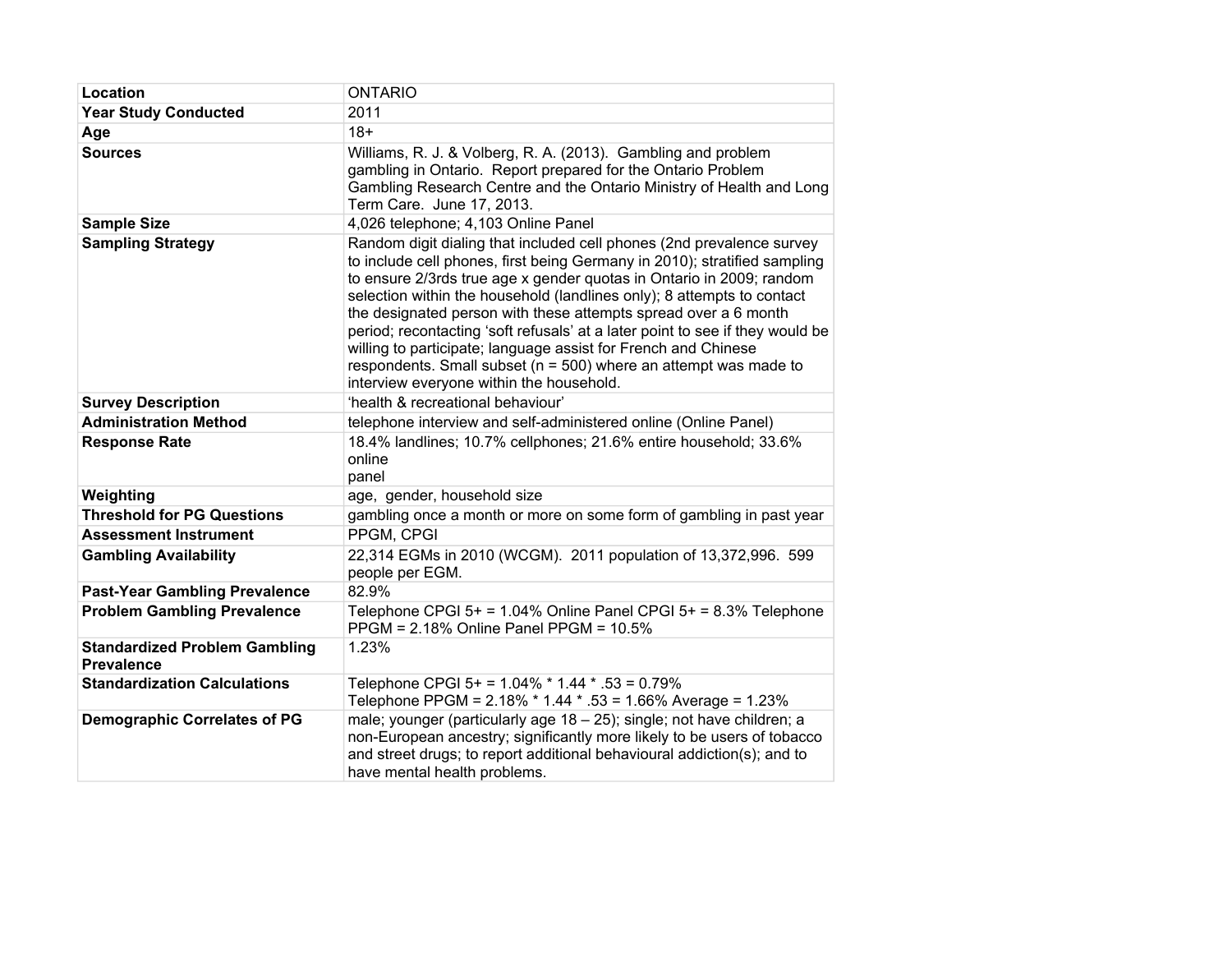| <b>Game Correlates of PG</b> | participate in all forms of gambling to a greater extent except lottery<br>tickets, raffle tickets, and horse race betting. The total number of<br>formats problem gamblers engage in is significantly higher (4.3 versus<br>2.6) than non-problem gamblers as is their overall frequency of<br>participation and monthly expenditure (\$618.31 versus \$55.85). |  |
|------------------------------|------------------------------------------------------------------------------------------------------------------------------------------------------------------------------------------------------------------------------------------------------------------------------------------------------------------------------------------------------------------|--|
| <b>Comments</b>              |                                                                                                                                                                                                                                                                                                                                                                  |  |
| <b>Reference URL</b>         | http://hdl.handle.net/10133/3378                                                                                                                                                                                                                                                                                                                                 |  |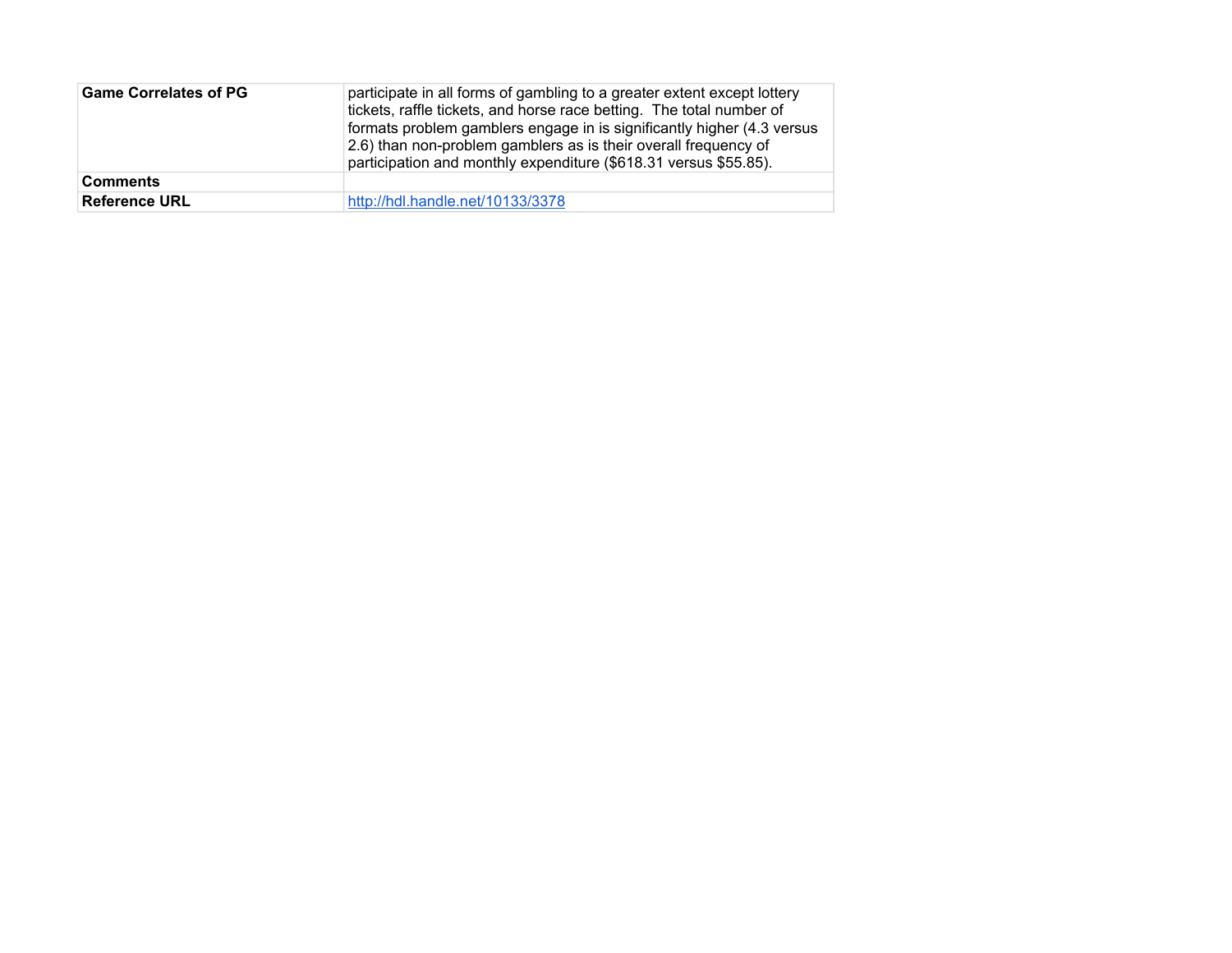| Location                                                  | PRINCE EDWARD ISLAND                                                                                                                                                                                                                                                                                                  |  |
|-----------------------------------------------------------|-----------------------------------------------------------------------------------------------------------------------------------------------------------------------------------------------------------------------------------------------------------------------------------------------------------------------|--|
| <b>Year Study Conducted</b>                               | 1999                                                                                                                                                                                                                                                                                                                  |  |
| Age                                                       | $18+$                                                                                                                                                                                                                                                                                                                 |  |
| <b>Sources</b>                                            | Doiron, J., & Nicki, R.M. (1999).<br>The Prevalence of Problem Gambling in Prince Edward Island.<br>Fredericton: University of New Brunswick.<br>Doiron, J., & Nicki, R.M. (2001). Epidemiology of problem gambling in<br>Prince Edward Island: A Canadian microcosm? Canadian Journal of<br>Psychiatry, 46, 413-417. |  |
| <b>Sample Size</b>                                        | 809                                                                                                                                                                                                                                                                                                                   |  |
| <b>Sampling Strategy</b>                                  | Random selection of numbers from the health database; stratified<br>regional (Health Region) sampling; 3 call back attempts; random<br>selection within household                                                                                                                                                     |  |
| <b>Survey Description</b>                                 | confidential survey about gambling on Prince Edward Island                                                                                                                                                                                                                                                            |  |
| <b>Administration Method</b>                              | telephone interview                                                                                                                                                                                                                                                                                                   |  |
| <b>Response Rate</b>                                      | 42.8%                                                                                                                                                                                                                                                                                                                 |  |
| Weighting                                                 | age, gender                                                                                                                                                                                                                                                                                                           |  |
| <b>Threshold for PG Questions</b>                         | participated in at least one gambling activity in the 12 months                                                                                                                                                                                                                                                       |  |
| <b>Assessment Instrument</b>                              | SOGS-PY                                                                                                                                                                                                                                                                                                               |  |
| <b>Gambling Availability</b>                              | VLTs introduced in 1991. ~400 EGMs in 1999. 1999 population of<br>136,281. 341 people per EGM.                                                                                                                                                                                                                        |  |
| <b>Past-Year Gambling Prevalence</b>                      | 83%                                                                                                                                                                                                                                                                                                                   |  |
| <b>Problem Gambling Prevalence</b>                        | SOGS-PY: 1.1% (3-4); 2.0% (5+); 3.1% combined                                                                                                                                                                                                                                                                         |  |
| <b>Standardized Problem Gambling</b><br><b>Prevalence</b> | 1.7%                                                                                                                                                                                                                                                                                                                  |  |
| <b>Standardization Calculations</b>                       | $3.1 * .72 * 1.44 * .53 = 1.7%$                                                                                                                                                                                                                                                                                       |  |
| <b>Demographic Correlates of PG</b>                       | male; under the age of 30; not married; unemployed                                                                                                                                                                                                                                                                    |  |
| <b>Game Correlates of PG</b>                              | EGMs; cards games; bingo; horse races; pull tabs/scratch tickets                                                                                                                                                                                                                                                      |  |
| <b>Comments</b>                                           |                                                                                                                                                                                                                                                                                                                       |  |
| <b>Reference URL</b>                                      | http://hdl.handle.net/1880/48202                                                                                                                                                                                                                                                                                      |  |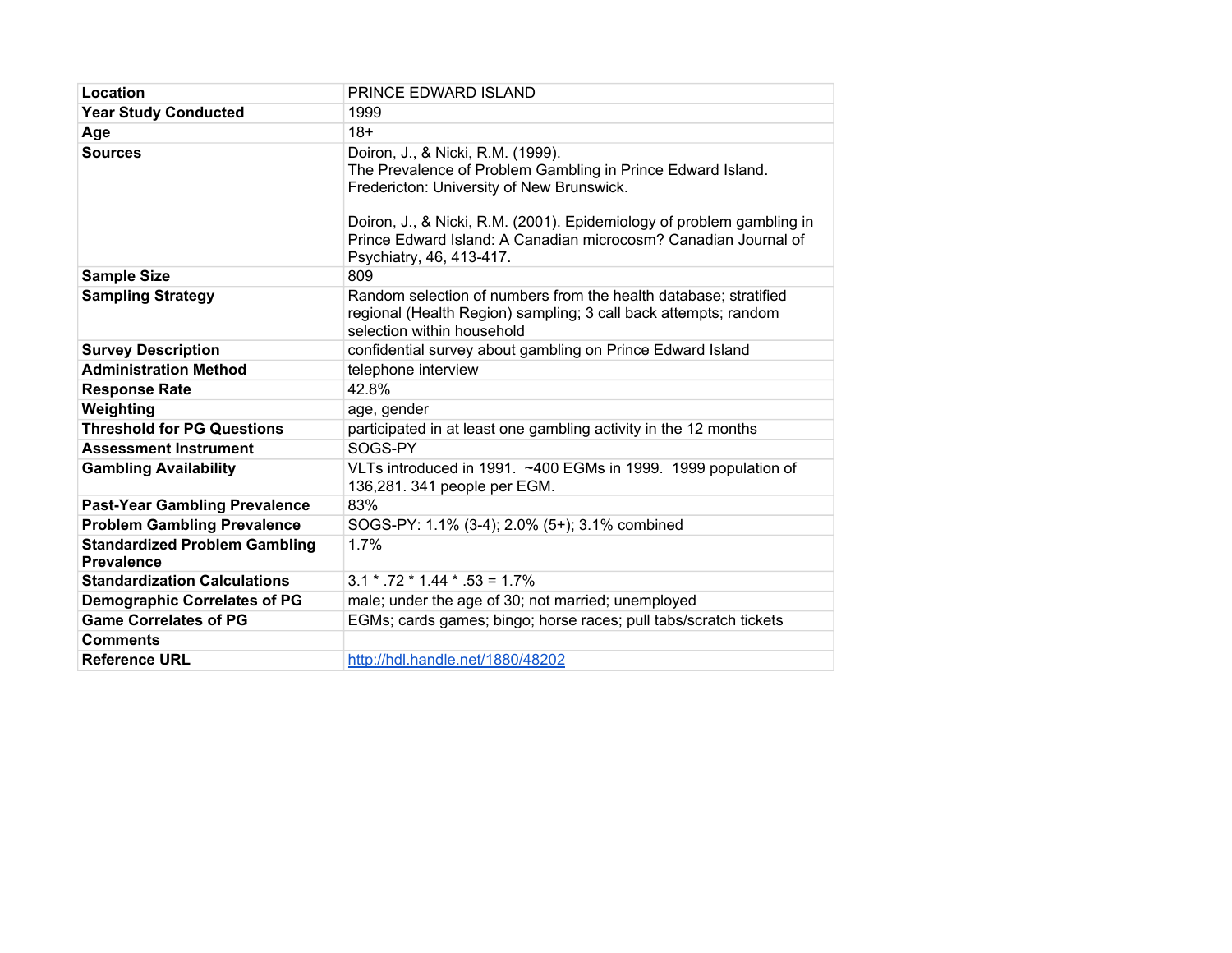| Location                                                  | PRINCE EDWARD ISLAND                                                                                                                                                                                        |  |
|-----------------------------------------------------------|-------------------------------------------------------------------------------------------------------------------------------------------------------------------------------------------------------------|--|
| <b>Year Study Conducted</b>                               | 2005                                                                                                                                                                                                        |  |
| Age                                                       | $18+$                                                                                                                                                                                                       |  |
| <b>Sources</b>                                            | Doiron, J. (2006). Gambling and Problem Gambling in Prince Edward<br>Island. Submitted to Prince Edward Island Department of Health.                                                                        |  |
| <b>Sample Size</b>                                        | 1000                                                                                                                                                                                                        |  |
| <b>Sampling Strategy</b>                                  | The sample of 1000 respondents was selected so that it was<br>representative of the Prince Edward Island population in terms of age,<br>sex, and region of the province; random selection within household. |  |
| <b>Survey Description</b>                                 | "research survey on the gambling activities and attitudes of P.E.I.<br>residents"                                                                                                                           |  |
| <b>Administration Method</b>                              | telephone interview                                                                                                                                                                                         |  |
| <b>Response Rate</b>                                      | 38%                                                                                                                                                                                                         |  |
| Weighting                                                 |                                                                                                                                                                                                             |  |
| <b>Threshold for PG Questions</b>                         | participated in at least one gambling activity in the previous 12 months                                                                                                                                    |  |
| <b>Assessment Instrument</b>                              | <b>CPGI</b>                                                                                                                                                                                                 |  |
| <b>Gambling Availability</b>                              | 523.3 EGMs per 100,000 People 18+ in 2005/2006; 0 Casinos per<br>100,000 People 18+ in 2005/2006. 563 EGMs in 2005. 2005<br>population of 138,055. 245 people per EGM.                                      |  |
| <b>Past-Year Gambling Prevalence</b>                      | 82%                                                                                                                                                                                                         |  |
| <b>Problem Gambling Prevalence</b>                        | $0.7\%$ (3-7); 0.9% (8+); 1.6% combined                                                                                                                                                                     |  |
| <b>Standardized Problem Gambling</b><br><b>Prevalence</b> | 1%                                                                                                                                                                                                          |  |
| <b>Standardization Calculations</b>                       | $1.6 * .58 * 2.18 * .51 = 1.0\%$                                                                                                                                                                            |  |
| <b>Demographic Correlates of PG</b>                       | males; receiving social assistance and/or employment insurance                                                                                                                                              |  |
| <b>Game Correlates of PG</b>                              | <b>EGMs</b>                                                                                                                                                                                                 |  |
| <b>Comments</b>                                           |                                                                                                                                                                                                             |  |
| <b>Reference URL</b>                                      | http://hdl.handle.net/1880/48204                                                                                                                                                                            |  |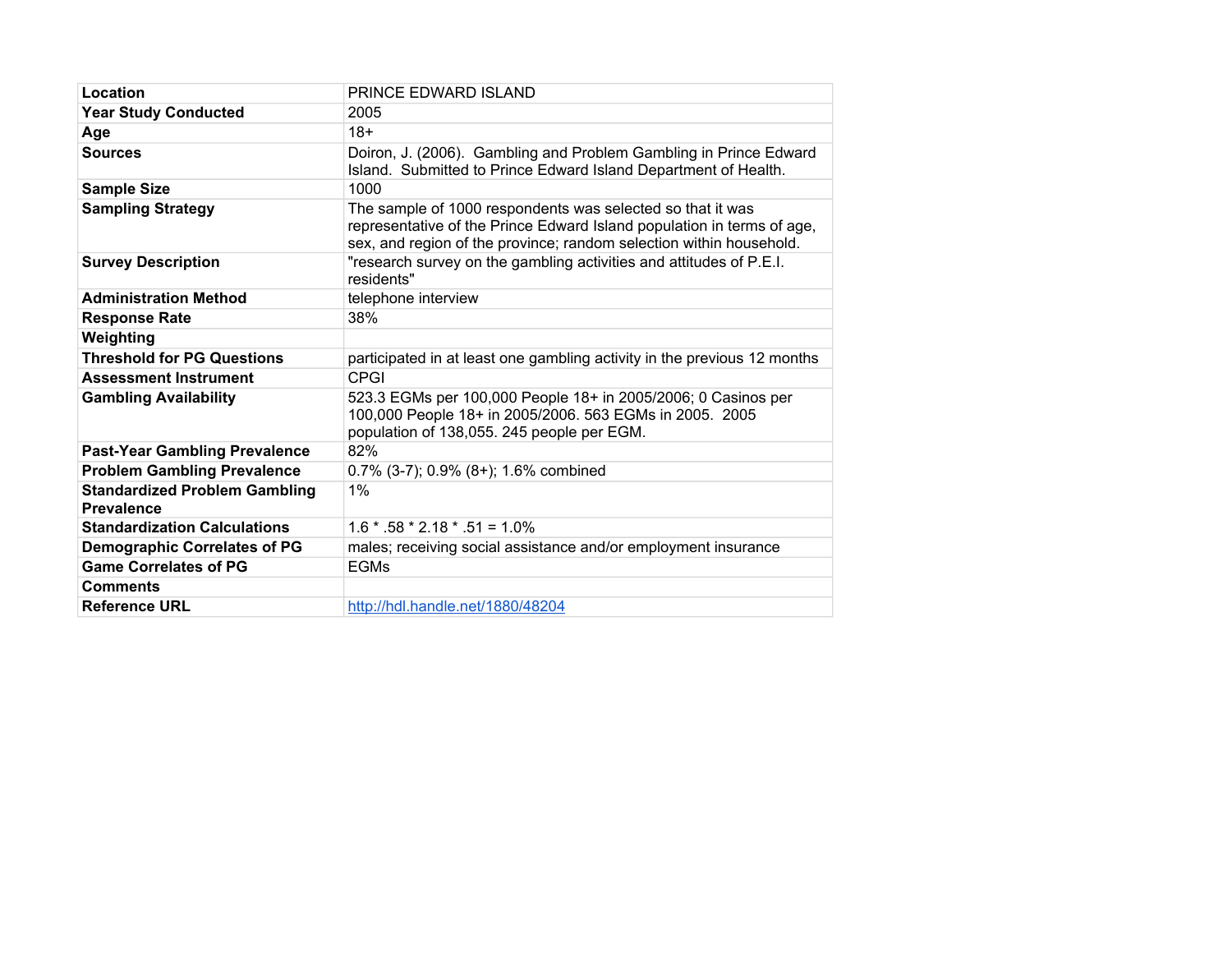| Location                                                  | <b>QUEBEC</b>                                                                                                                                                                                                                                                                                                    |  |
|-----------------------------------------------------------|------------------------------------------------------------------------------------------------------------------------------------------------------------------------------------------------------------------------------------------------------------------------------------------------------------------|--|
| <b>Year Study Conducted</b>                               | 1989                                                                                                                                                                                                                                                                                                             |  |
| Age                                                       | $18+$                                                                                                                                                                                                                                                                                                            |  |
| <b>Sources</b>                                            | Ladouceur, R. (1991). Prevalence estimates of pathological gamblers in<br>Quebec, Canada. Canadian Journal of Psychiatry, 36, 732-734.<br>Ladouceur, R. (1996). The prevalence of pathological gambling in<br>Canada. Journal of Gambling Studies, 12(2), 129-142. doi: http://dx.doi.<br>org/10.1007/BF01539170 |  |
| <b>Sample Size</b>                                        | 1002                                                                                                                                                                                                                                                                                                             |  |
| <b>Sampling Strategy</b>                                  | Random selection of listed numbers; stratified sampling to proportionally<br>represent the adult population of each area in the province; random<br>selection within household; 5 attempts to contact each number.                                                                                               |  |
| <b>Survey Description</b>                                 |                                                                                                                                                                                                                                                                                                                  |  |
| <b>Administration Method</b>                              | telephone interview                                                                                                                                                                                                                                                                                              |  |
| <b>Response Rate</b>                                      | 68%                                                                                                                                                                                                                                                                                                              |  |
| Weighting                                                 |                                                                                                                                                                                                                                                                                                                  |  |
| <b>Threshold for PG Questions</b>                         |                                                                                                                                                                                                                                                                                                                  |  |
| <b>Assessment Instrument</b>                              | SOGS-L                                                                                                                                                                                                                                                                                                           |  |
| <b>Gambling Availability</b>                              | VLTs and casinos not introduced until 1993.                                                                                                                                                                                                                                                                      |  |
| <b>Past-Year Gambling Prevalence</b>                      | 52.2%                                                                                                                                                                                                                                                                                                            |  |
| <b>Problem Gambling Prevalence</b>                        | SOGS-L: 2.6% (3-4); 1.2% (5+); 3.8% combined                                                                                                                                                                                                                                                                     |  |
| <b>Standardized Problem Gambling</b><br><b>Prevalence</b> | 1.9%                                                                                                                                                                                                                                                                                                             |  |
| <b>Standardization Calculations</b>                       | $3.8 * .72 * .60 * 1.59 * .74 = 1.9\%$                                                                                                                                                                                                                                                                           |  |
| <b>Demographic Correlates of PG</b>                       | males; under age of 30 or between 40 and 49 years of age; incomes<br>between \$15,000 and \$25,000 or between \$35,000 and \$50,000.                                                                                                                                                                             |  |
| <b>Game Correlates of PG</b>                              |                                                                                                                                                                                                                                                                                                                  |  |
| <b>Comments</b>                                           |                                                                                                                                                                                                                                                                                                                  |  |
| <b>Reference URL</b>                                      | http://dx.doi.org/10.1007/BF01539170                                                                                                                                                                                                                                                                             |  |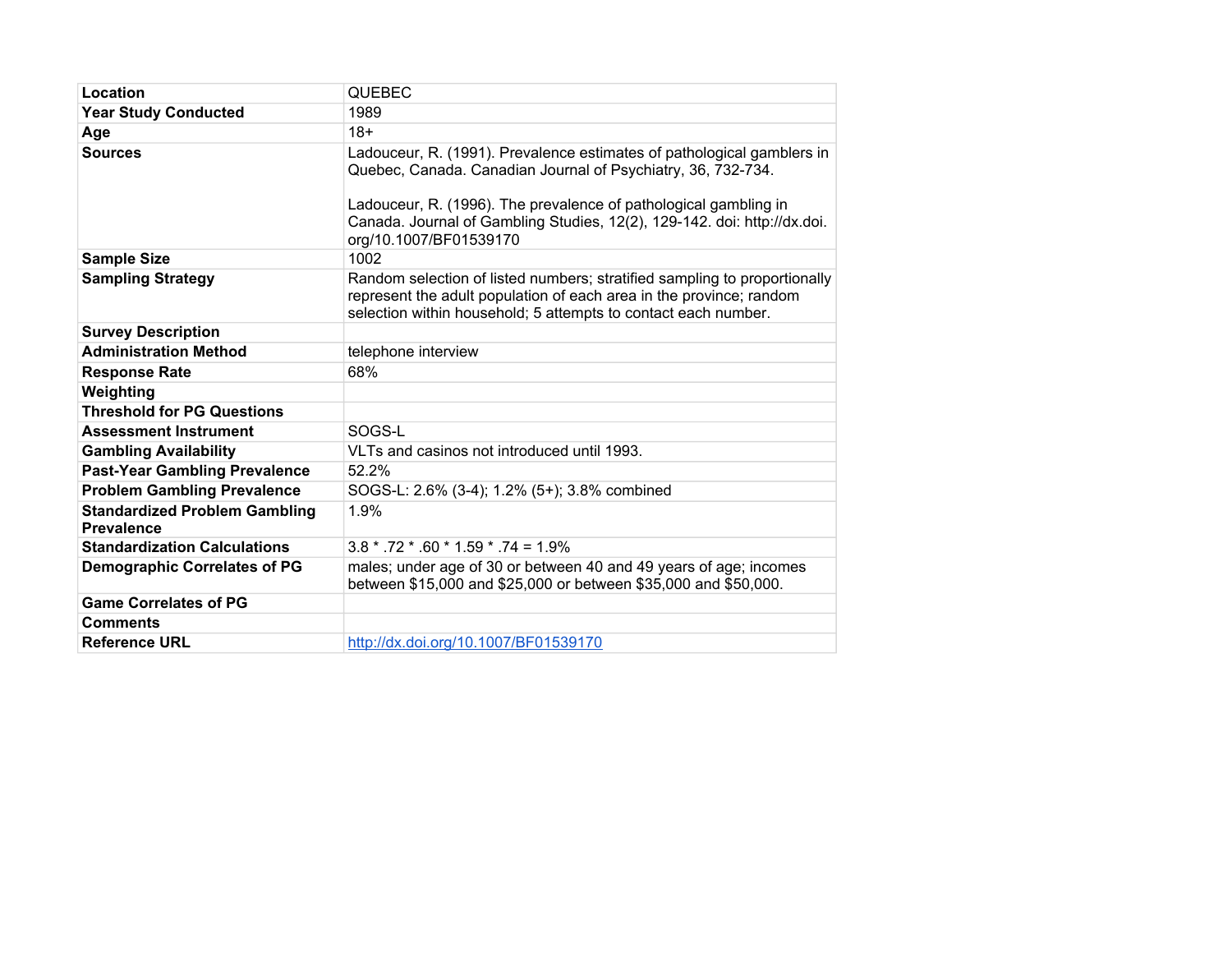| Location                                                  | <b>QUEBEC</b>                                                                                                                                                                                                                                                                                                                                                 |  |
|-----------------------------------------------------------|---------------------------------------------------------------------------------------------------------------------------------------------------------------------------------------------------------------------------------------------------------------------------------------------------------------------------------------------------------------|--|
| <b>Year Study Conducted</b>                               | 1996                                                                                                                                                                                                                                                                                                                                                          |  |
| Age                                                       | $18+$                                                                                                                                                                                                                                                                                                                                                         |  |
| <b>Sources</b>                                            | Ladouceur, R. (1996). The prevalence of pathological gambling in<br>Canada. Journal of Gambling Studies, 12(2), 129-142. doi:http://dx.doi.<br>org/10.1007/BF01539170<br>Ladouceur, R., Jacques, C., Ferland, F., Giroux, I. (1999). Prevalence<br>of problem gambling: A replication study 7 years later. Canadian<br>Journal of Psychiatry, 44(8), 802-804. |  |
| <b>Sample Size</b>                                        | 1257                                                                                                                                                                                                                                                                                                                                                          |  |
| <b>Sampling Strategy</b>                                  | The sampling procedure used in 1996 is the same as the procedure<br>used in the 1989 study.                                                                                                                                                                                                                                                                   |  |
| <b>Survey Description</b>                                 |                                                                                                                                                                                                                                                                                                                                                               |  |
| <b>Administration Method</b>                              | telephone interview                                                                                                                                                                                                                                                                                                                                           |  |
| <b>Response Rate</b>                                      | 68%                                                                                                                                                                                                                                                                                                                                                           |  |
| Weighting                                                 | age, sex                                                                                                                                                                                                                                                                                                                                                      |  |
| <b>Threshold for PG Questions</b>                         |                                                                                                                                                                                                                                                                                                                                                               |  |
| <b>Assessment Instrument</b>                              | SOGS-L                                                                                                                                                                                                                                                                                                                                                        |  |
| <b>Gambling Availability</b>                              | VLTs and casinos introduced 1993. 19,149 EGMs in 1999 (WCGM).<br>~14,800 VLTs in 1996. 1996 population of 7,246,897.                                                                                                                                                                                                                                          |  |
| <b>Past-Year Gambling Prevalence</b>                      | 63% (Later reported in results of 2002 Quebec survey as 90% due to<br>lottery not being considered a form of gambling by some participants).                                                                                                                                                                                                                  |  |
| <b>Problem Gambling Prevalence</b>                        | 1.4% (3-4); 1.0% (5+); 2.4% combined                                                                                                                                                                                                                                                                                                                          |  |
| <b>Standardized Problem Gambling</b><br><b>Prevalence</b> | 1.7%                                                                                                                                                                                                                                                                                                                                                          |  |
| <b>Standardization Calculations</b>                       | $2.4 * .72 * .67 * 1.44 * .76 = 1.7%$                                                                                                                                                                                                                                                                                                                         |  |
| <b>Demographic Correlates of PG</b>                       |                                                                                                                                                                                                                                                                                                                                                               |  |
| <b>Game Correlates of PG</b>                              |                                                                                                                                                                                                                                                                                                                                                               |  |
| <b>Comments</b>                                           | Prevalence figures came from the Ladouceur et al. (2005) study.                                                                                                                                                                                                                                                                                               |  |
| <b>Reference URL</b>                                      | http://dx.doi.org/10.1007/BF01539170                                                                                                                                                                                                                                                                                                                          |  |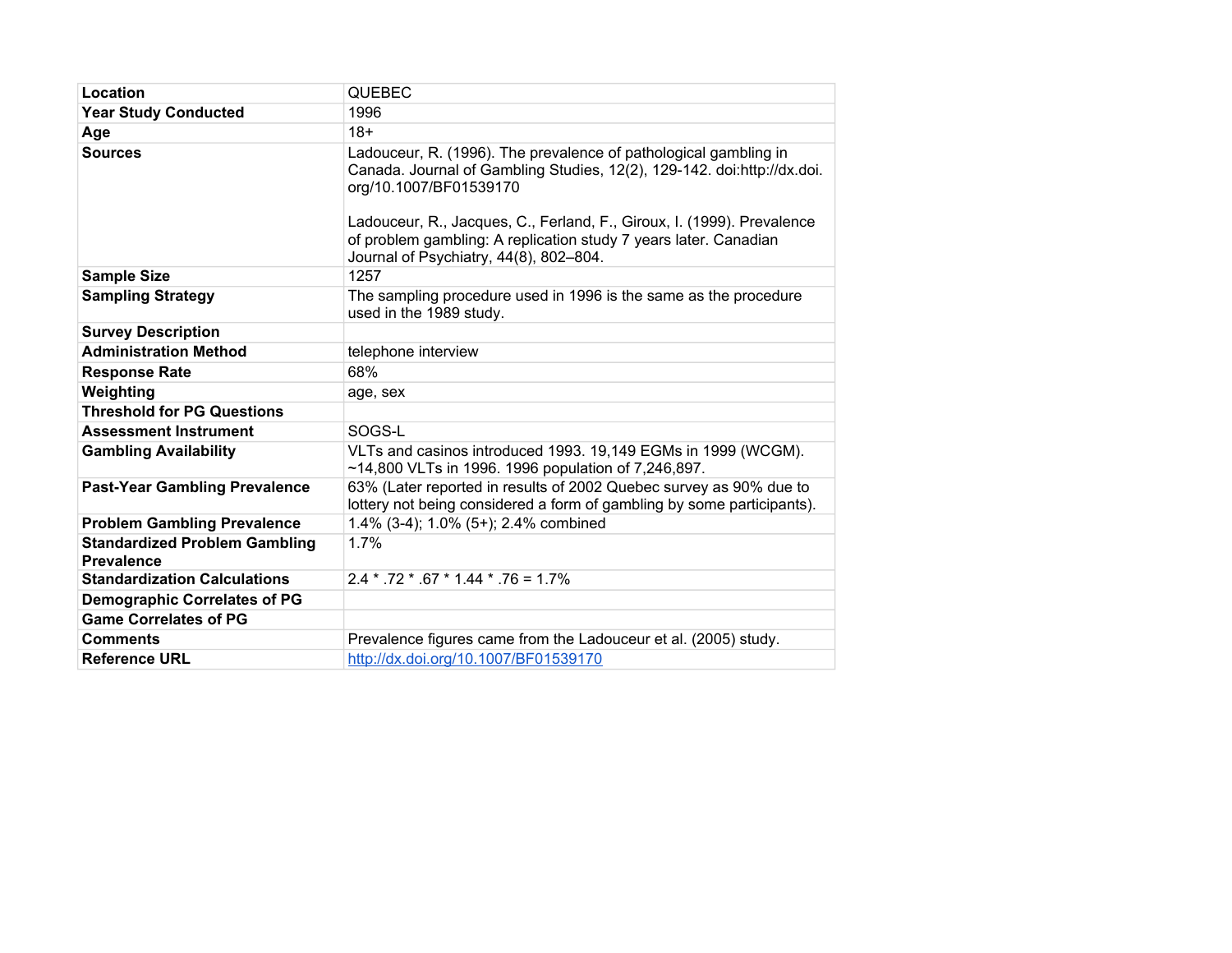| Location                                                  | <b>QUEBEC</b>                                                                                                                                                                                                                                                                                                                                                                                                                           |
|-----------------------------------------------------------|-----------------------------------------------------------------------------------------------------------------------------------------------------------------------------------------------------------------------------------------------------------------------------------------------------------------------------------------------------------------------------------------------------------------------------------------|
| <b>Year Study Conducted</b>                               | 2002                                                                                                                                                                                                                                                                                                                                                                                                                                    |
| Age                                                       | $18+$                                                                                                                                                                                                                                                                                                                                                                                                                                   |
| <b>Sources</b>                                            | Ladouceur, R., Jacques, C., Chevalier, S., Sévigny, S., Hamel, D., &<br>Allard, D. (2004). Prévalence des habitudes de jeu et du jeu<br>pathologique au Québec en 2002. Université Laval and Institut national<br>de santé publique du Québec.<br>Ladouceur, R., Jacques, C., Chevalier, S., Sévigny, S., & Hamel, D.<br>(2005). Prevalence of pathological gambling in Quebec in 2002.<br>Canadian Journal of Psychiatry, 50, 451-456. |
| <b>Sample Size</b>                                        | 8842                                                                                                                                                                                                                                                                                                                                                                                                                                    |
| <b>Sampling Strategy</b>                                  | Randomly generated phone numbers covering all regions of Quebec;<br>random selection within household.                                                                                                                                                                                                                                                                                                                                  |
| <b>Survey Description</b>                                 | "We would like to ask you some questions about activities you may<br>have participated in the past 12 months."                                                                                                                                                                                                                                                                                                                          |
| <b>Administration Method</b>                              | telephone interview                                                                                                                                                                                                                                                                                                                                                                                                                     |
| <b>Response Rate</b>                                      | 60.8%                                                                                                                                                                                                                                                                                                                                                                                                                                   |
| Weighting                                                 | Yes - number of telephone call attempts to reach the resident, the<br>number of adults living in each residence, gender, the overall response<br>rate, and region.                                                                                                                                                                                                                                                                      |
| <b>Threshold for PG Questions</b>                         | Respondents had to answer "yes" to one of the following criteria to be<br>assessed for problem gambling: 1) have spent more than \$520<br>annually on gambling or 2) have played too much, spent too much<br>money, or spent too much time gambling.                                                                                                                                                                                    |
| <b>Assessment Instrument</b>                              | SOGS-L (for 1/2 of the sample); CPGI (for 1/2 of the sample)                                                                                                                                                                                                                                                                                                                                                                            |
| <b>Gambling Availability</b>                              | 20,031 EGMs in 2002. 2002 population of 7,441,076. 371 people per<br>EGM.                                                                                                                                                                                                                                                                                                                                                               |
| <b>Past-Year Gambling Prevalence</b>                      | 81%                                                                                                                                                                                                                                                                                                                                                                                                                                     |
| <b>Problem Gambling Prevalence</b>                        | SOGS-L: 0.9% (3-4); 0.9% (5+); 1.8% combined<br>CPGI: 1.0% (3-7); 0.7% (8+); 1.7% combined                                                                                                                                                                                                                                                                                                                                              |
| <b>Standardized Problem Gambling</b><br><b>Prevalence</b> | 1.4%                                                                                                                                                                                                                                                                                                                                                                                                                                    |
| <b>Standardization Calculations</b>                       | $1.7 * .58 * 1.44 = 1.4%$                                                                                                                                                                                                                                                                                                                                                                                                               |
| <b>Demographic Correlates of PG</b>                       | males; ages 18 - 24 years; not completing grade school or high school<br>education; below the poverty line                                                                                                                                                                                                                                                                                                                              |
| <b>Game Correlates of PG</b>                              |                                                                                                                                                                                                                                                                                                                                                                                                                                         |
| <b>Comments</b>                                           |                                                                                                                                                                                                                                                                                                                                                                                                                                         |
| <b>Reference URL</b>                                      | http://www.inspq.qc.ca/pdf/publications/266-PrevalenceHabitudesJeu.pdf                                                                                                                                                                                                                                                                                                                                                                  |
| <b>Reference URL</b>                                      | http://ww1.cpa-apc.org:8080/publications/archives/cjp/2005/july/cjp-july-0                                                                                                                                                                                                                                                                                                                                                              |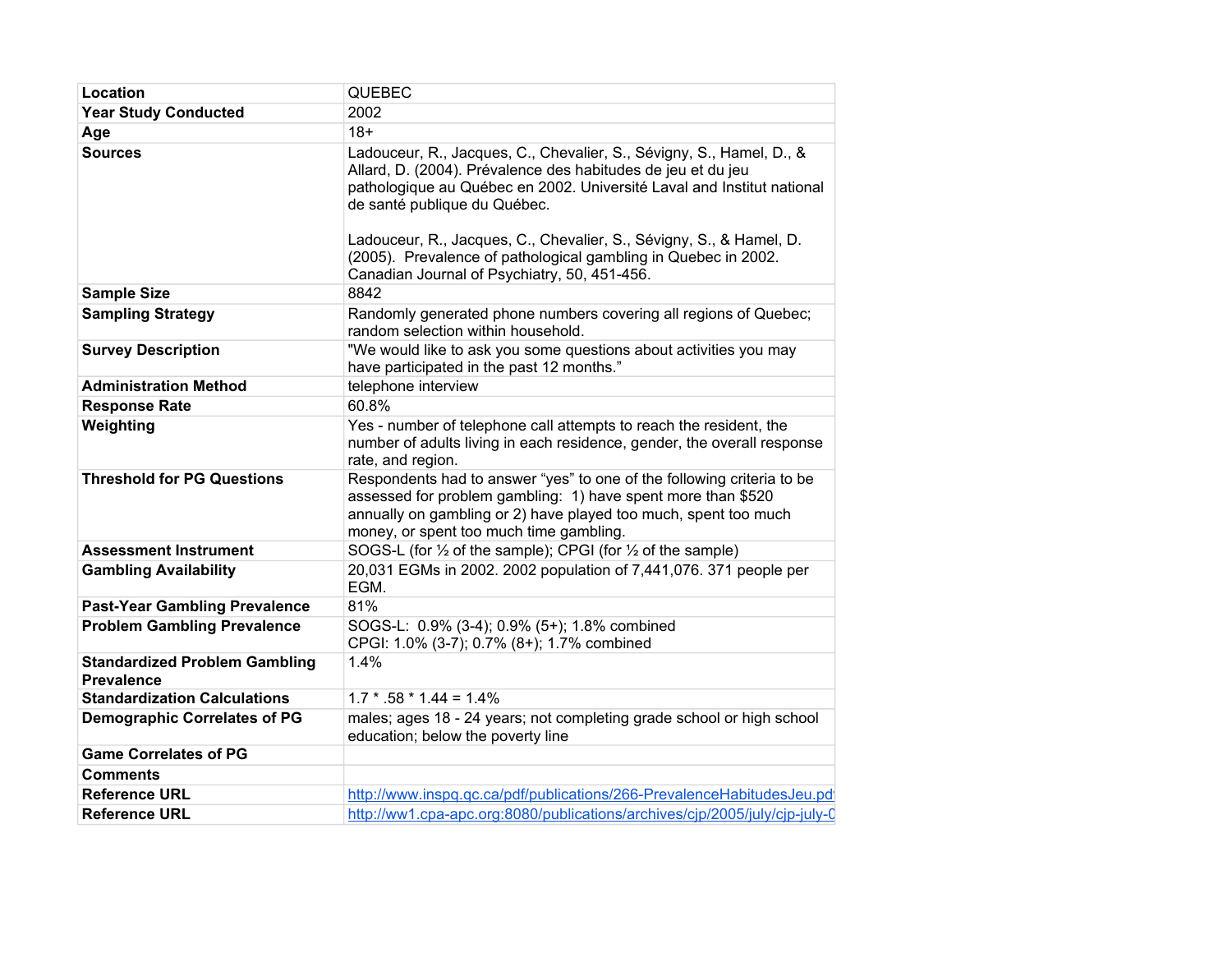| Location                                                  | <b>QUEBEC</b>                                                                                                                                                                                                                                                                                                                                                                                                             |
|-----------------------------------------------------------|---------------------------------------------------------------------------------------------------------------------------------------------------------------------------------------------------------------------------------------------------------------------------------------------------------------------------------------------------------------------------------------------------------------------------|
| <b>Year Study Conducted</b>                               | 2007-2008                                                                                                                                                                                                                                                                                                                                                                                                                 |
| Age                                                       | $12+$                                                                                                                                                                                                                                                                                                                                                                                                                     |
| <b>Sources</b>                                            | Statistics Canada. (2009). Canadian Community Health Survey, Cycle<br>4.1, 2007 [computer file]. Ottawa, Ontario: Author. Health Statistics<br>Division [producer]; Statistics Canada. Data Liberation Initiative<br>[distributor]. (STC cat. no. 82M0013XCB). UT/DLS: Microdata Analysis<br>and Subsetting (SDA) [data extraction tool], accessed August 18, 2011.                                                       |
| <b>Sample Size</b>                                        | $22,614$ (age $15+$ )                                                                                                                                                                                                                                                                                                                                                                                                     |
| <b>Sampling Strategy</b>                                  | Random selection. The 07/08 CCHS was asked to respondents from a<br>geographic area frame (50%) and a telephone frame (50%). The area<br>frame cases were collected in person where possible but some were<br>collected by phone. The telephone frame cases were collected by<br>phone.                                                                                                                                   |
| <b>Survey Description</b>                                 | "I'm calling regarding the Canadian Community Health Survey. This<br>survey deals with various aspects of your health I'll be asking about<br>such things as physical activity, social relationships and health status.<br>By health, we mean not only the absence of disease or injury but also<br>physical, mental and social well-being."                                                                              |
| <b>Administration Method</b>                              | Telephone (>50%); residential face-to-face interview (<50%)                                                                                                                                                                                                                                                                                                                                                               |
| <b>Response Rate</b>                                      | 76.6%                                                                                                                                                                                                                                                                                                                                                                                                                     |
| Weighting                                                 | Yes                                                                                                                                                                                                                                                                                                                                                                                                                       |
| <b>Threshold for PG Questions</b>                         | Participation in some type of gambling more than 5 times in past year.<br>Also, if people indicated they "were not a gambler" they were not<br>administered the CPGI, regardless of gambling frequency.                                                                                                                                                                                                                   |
| <b>Assessment Instrument</b>                              | <b>CPGI</b>                                                                                                                                                                                                                                                                                                                                                                                                               |
| <b>Gambling Availability</b>                              | 18,453 EGMs in 2007. 2007 population of 7,687,423. 417 people per<br>EGM.                                                                                                                                                                                                                                                                                                                                                 |
| <b>Past-Year Gambling Prevalence</b>                      | 71.8%                                                                                                                                                                                                                                                                                                                                                                                                                     |
| <b>Problem Gambling Prevalence</b>                        | 1.0% (3-7); $0.4\%$ (8+); 1.4% combined (data has been restricted to ages<br>$15+)$                                                                                                                                                                                                                                                                                                                                       |
| <b>Standardized Problem Gambling</b><br><b>Prevalence</b> | 1%                                                                                                                                                                                                                                                                                                                                                                                                                        |
| <b>Standardization Calculations</b>                       | $1.4 * .58 * 1.22 = 1.0\%$                                                                                                                                                                                                                                                                                                                                                                                                |
| <b>Demographic Correlates of PG</b>                       |                                                                                                                                                                                                                                                                                                                                                                                                                           |
| <b>Game Correlates of PG</b>                              |                                                                                                                                                                                                                                                                                                                                                                                                                           |
| <b>Comments</b>                                           | Note that a 50% administration modality weight was applied, as 50% of<br>the interviews were conducted by phone. Unlike most surveys that<br>collect sensitive demographic information at the very end, much of this<br>is collected at the very outset of the CCHS. In addition the person is<br>asked to provide his/her name, the names of all the other people living<br>in the residence, and his/her date of birth. |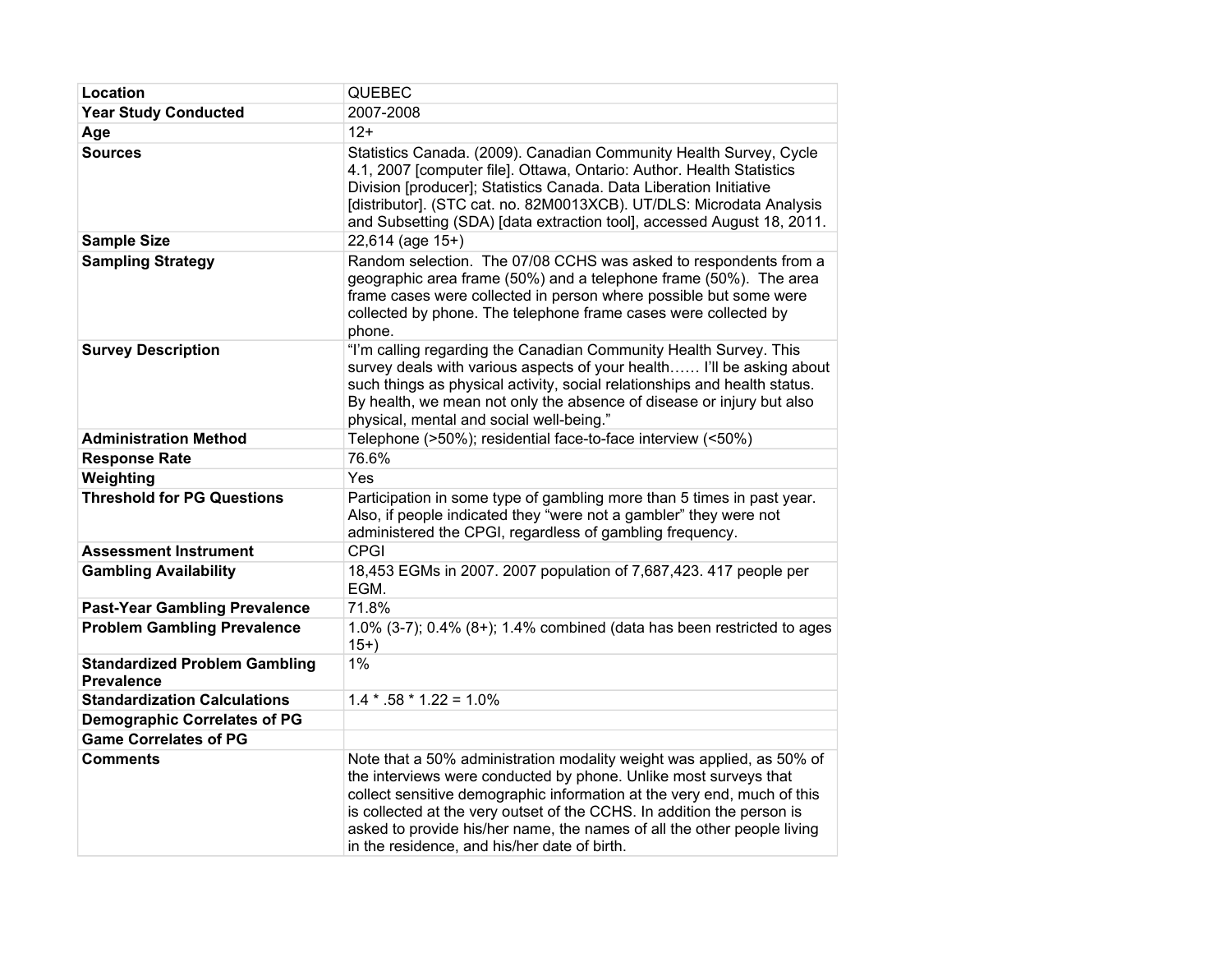| Location                                                  | QUEBEC                                                                                                                                                                                                                                                                                                                                                                                                                                                                                                                                      |
|-----------------------------------------------------------|---------------------------------------------------------------------------------------------------------------------------------------------------------------------------------------------------------------------------------------------------------------------------------------------------------------------------------------------------------------------------------------------------------------------------------------------------------------------------------------------------------------------------------------------|
| <b>Year Study Conducted</b>                               | 2009                                                                                                                                                                                                                                                                                                                                                                                                                                                                                                                                        |
| Age                                                       | $18+$                                                                                                                                                                                                                                                                                                                                                                                                                                                                                                                                       |
| <b>Sources</b>                                            | Kairouz, S., Nadeau, L., & Paradis, C. (2011). Portrait of Gambling in<br>Quebec: Prevalence, Incidence and Trajectories over Four Years.<br>Montreal, QC: Université Concordia.<br>Kairouz, S., & Nadeau, L. (2010). Portrait du jeu au Québec:<br>Prévalence, incidence et trajectoires sur quatre ans. Montreal, QC:<br>Université Concordia.                                                                                                                                                                                            |
| <b>Sample Size</b>                                        | 11888                                                                                                                                                                                                                                                                                                                                                                                                                                                                                                                                       |
| <b>Sampling Strategy</b>                                  | Two-stage proportional random stratified design. In the first stage, a<br>non-proportional stratified sample of households from the 16<br>administrative regions of Québec was used. Initially, the number of<br>interviews to be completed per stratum was proportional to the square<br>root of the estimated population of the stratum. An additional 1,888<br>respondents were added in the Laurentian region to permit special<br>analyses to be carried out before the Tremblant casino opened.<br>Random selection within household. |
| <b>Survey Description</b>                                 | 'gambling and gambling-related problems among Quebeckers'                                                                                                                                                                                                                                                                                                                                                                                                                                                                                   |
| <b>Administration Method</b>                              | telephone interview                                                                                                                                                                                                                                                                                                                                                                                                                                                                                                                         |
| <b>Response Rate</b>                                      | 52.5%                                                                                                                                                                                                                                                                                                                                                                                                                                                                                                                                       |
| Weighting                                                 | Yes                                                                                                                                                                                                                                                                                                                                                                                                                                                                                                                                         |
| <b>Threshold for PG Questions</b>                         | gamblers who reported gambling more than 52 times a year on some<br>form of gambling (other than lotteries) OR gamblers who gambled less<br>than once a week on all individual forms of gambling but spent at least a<br>combined total of \$500/yr on all forms of gambling OR if a gambler<br>provided a positive answer to the question 'Do you feel you have spent<br>too much money or time on games of chance in the past 12 months'                                                                                                  |
| <b>Assessment Instrument</b>                              | CPGI -- Indice canadien du jeu excessif (ICJE)                                                                                                                                                                                                                                                                                                                                                                                                                                                                                              |
| <b>Gambling Availability</b>                              | 280.1 EGMs per 100,000 People 18+; 0.1 Casinos per 100,000 People<br>18+. 18,776 EGMs in 2009. 2009 population of 7,826,891. 417 people<br>per EGM.                                                                                                                                                                                                                                                                                                                                                                                         |
| <b>Past-Year Gambling Prevalence</b>                      | 70.5%                                                                                                                                                                                                                                                                                                                                                                                                                                                                                                                                       |
| <b>Problem Gambling Prevalence</b>                        | 1.3% (3-7); 0.7% (8+); 2.0% combined                                                                                                                                                                                                                                                                                                                                                                                                                                                                                                        |
| <b>Standardized Problem Gambling</b><br><b>Prevalence</b> | 1.3%                                                                                                                                                                                                                                                                                                                                                                                                                                                                                                                                        |
| <b>Standardization Calculations</b>                       | $2.0 * .58 * 1.44 * .76 = 1.3%$                                                                                                                                                                                                                                                                                                                                                                                                                                                                                                             |
| <b>Demographic Correlates of PG</b>                       | males; 25 to 34 years; low educational attainment; low-income<br>households                                                                                                                                                                                                                                                                                                                                                                                                                                                                 |
| <b>Game Correlates of PG</b>                              | EGMs; Internet gambling                                                                                                                                                                                                                                                                                                                                                                                                                                                                                                                     |
| <b>Comments</b>                                           |                                                                                                                                                                                                                                                                                                                                                                                                                                                                                                                                             |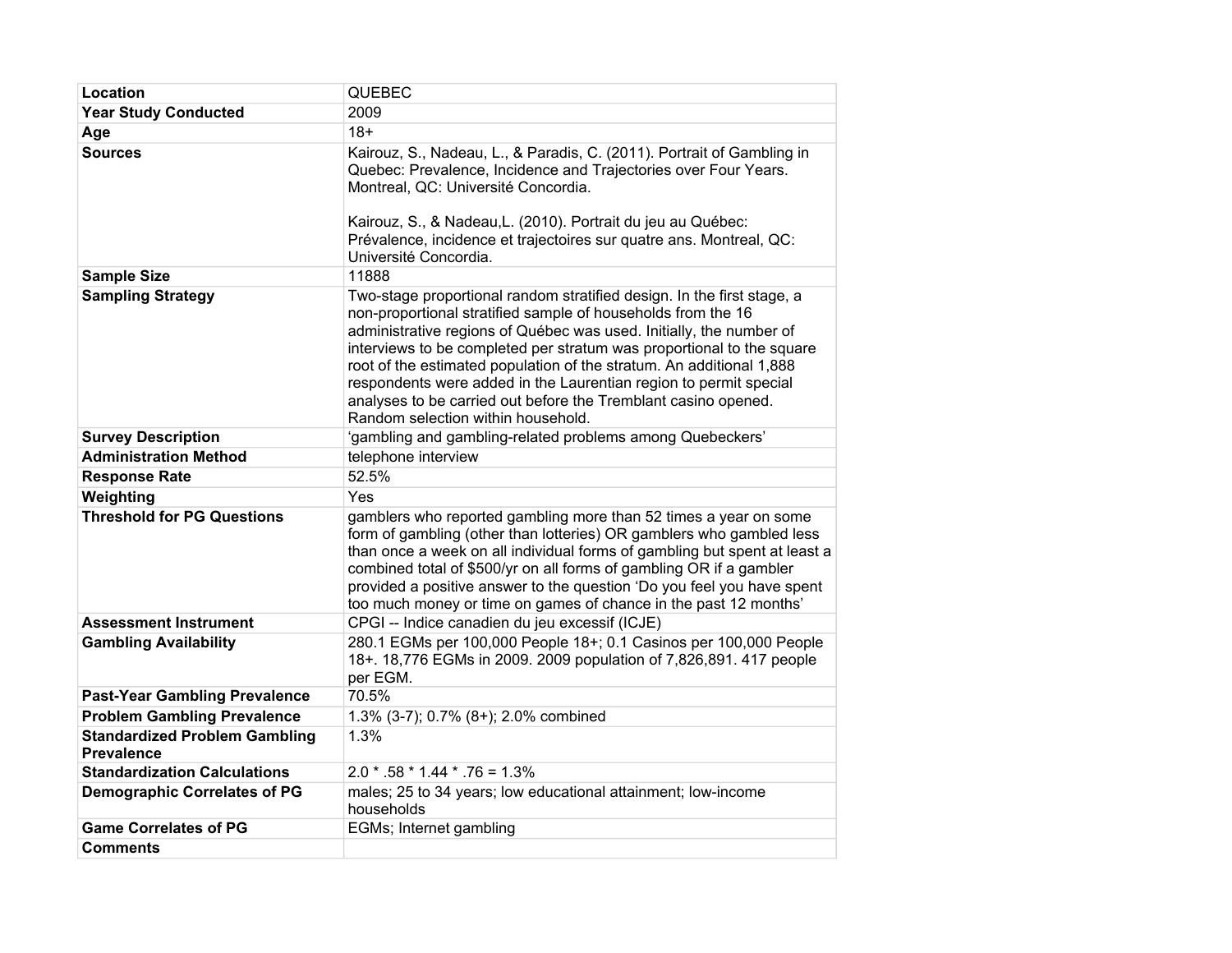| <b>∣Reference URL</b><br>://hdl.handle.net/1880/48548 |                                                                 |
|-------------------------------------------------------|-----------------------------------------------------------------|
| Reference URL                                         | http://socianth.concordia.ca/documents/Rapport%20%20d%27%C3%A91 |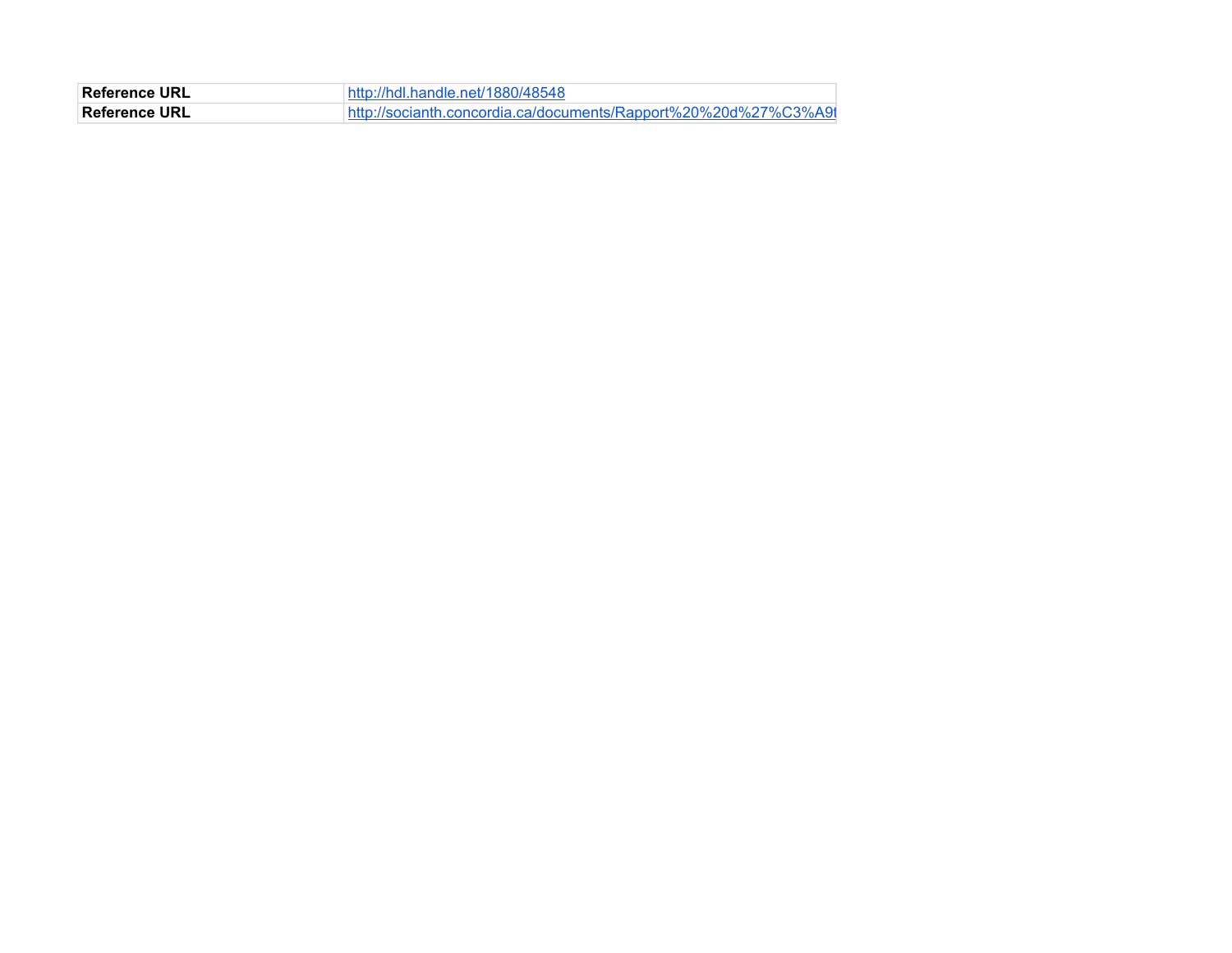| Location                                                  | <b>QUEBEC</b>                                                                                                                                                                         |
|-----------------------------------------------------------|---------------------------------------------------------------------------------------------------------------------------------------------------------------------------------------|
| <b>Year Study Conducted</b>                               | 2012                                                                                                                                                                                  |
| Age                                                       | $18+$                                                                                                                                                                                 |
| Sources                                                   | Kairouz, S., & Nadeau, L. (2014). Portrait du jeu au Québec:<br>Prévalence, incidence et trajectoires sur quatre ans. Montreal, QC:<br>Université Concordia.                          |
| <b>Sample Size</b>                                        | 12008                                                                                                                                                                                 |
| <b>Sampling Strategy</b>                                  | random sample, representative of the non-institutionalized<br>population aged 18 and over, speaking French or English, and living in<br>private households<br>throughout the province |
| <b>Survey Description</b>                                 |                                                                                                                                                                                       |
| <b>Administration Method</b>                              | telephone interview                                                                                                                                                                   |
| <b>Response Rate</b>                                      | 43.2%                                                                                                                                                                                 |
| Weighting                                                 |                                                                                                                                                                                       |
| <b>Threshold for PG Questions</b>                         |                                                                                                                                                                                       |
| <b>Assessment Instrument</b>                              | <b>CPGI</b>                                                                                                                                                                           |
| <b>Gambling Availability</b>                              |                                                                                                                                                                                       |
| <b>Past-Year Gambling Prevalence</b>                      | 66.6%                                                                                                                                                                                 |
| <b>Problem Gambling Prevalence</b>                        | 1.4% (3-7); 0.4% (8+); 1.7% combined                                                                                                                                                  |
| <b>Standardized Problem Gambling</b><br><b>Prevalence</b> |                                                                                                                                                                                       |
| <b>Standardization Calculations</b>                       |                                                                                                                                                                                       |
| <b>Demographic Correlates of PG</b>                       | males; disadvantaged background (low educational attainment, low-<br>income, unemployed)                                                                                              |
| <b>Game Correlates of PG</b>                              | EGMs; Internet gambling                                                                                                                                                               |
| <b>Comments</b>                                           | The questionnaire was identical in both the 2009 and 2012 waves.                                                                                                                      |
| <b>Reference URL</b>                                      | http://www.concordia.ca/content/dam/artsci/research/lifestyle-addiction/do                                                                                                            |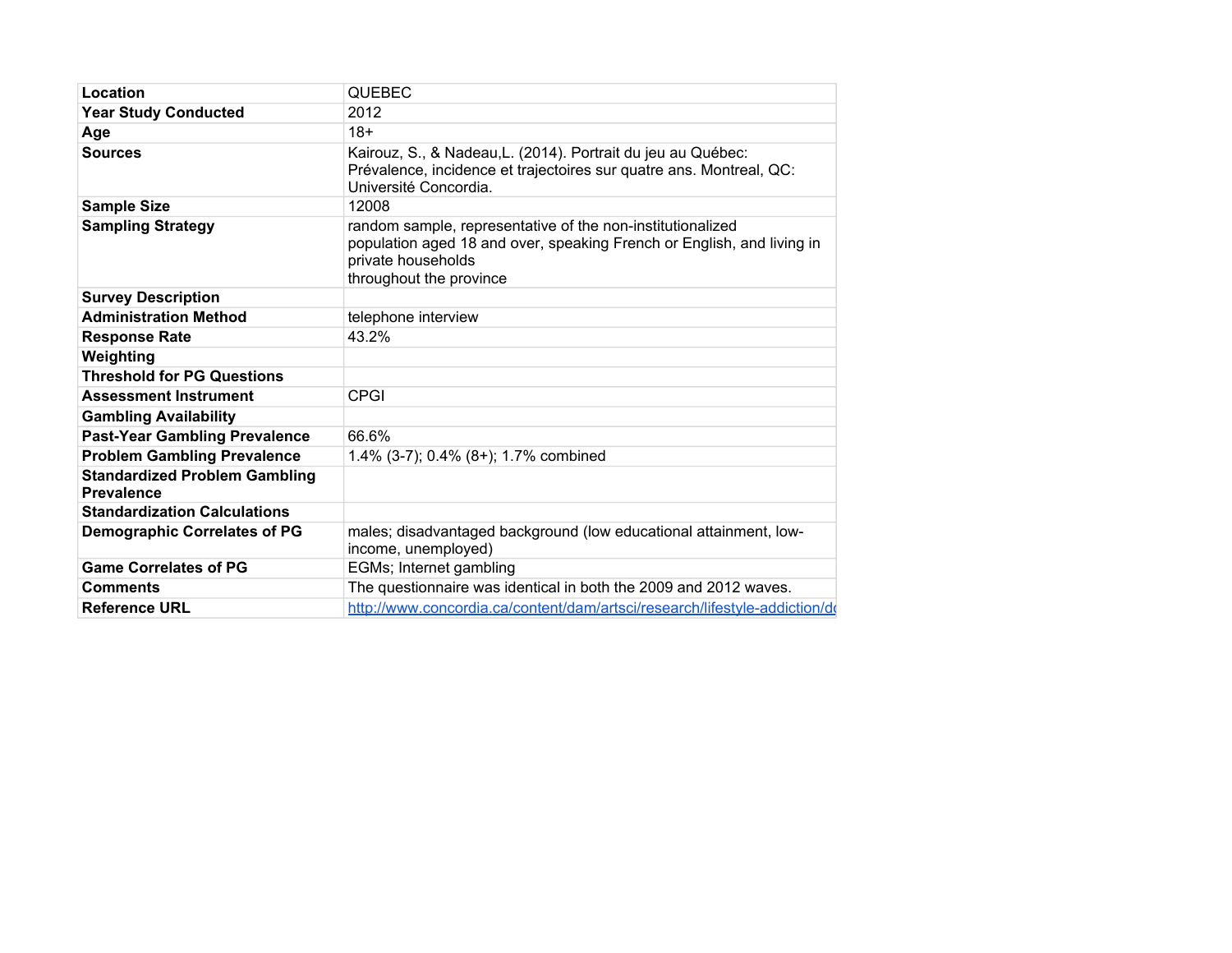| Location                                                  | <b>SASKATCHEWAN</b>                                                                                                                                                                                                                                                                                                                                                                                                                                                                  |
|-----------------------------------------------------------|--------------------------------------------------------------------------------------------------------------------------------------------------------------------------------------------------------------------------------------------------------------------------------------------------------------------------------------------------------------------------------------------------------------------------------------------------------------------------------------|
| <b>Year Study Conducted</b>                               | 1993                                                                                                                                                                                                                                                                                                                                                                                                                                                                                 |
| Age                                                       | $18+$                                                                                                                                                                                                                                                                                                                                                                                                                                                                                |
| <b>Sources</b>                                            | Volberg, R.A. (1994). Gambling and Problem Gambling in<br>Saskatchewan. Report to the Minister's Advisory Committee on the<br>Social Impacts of Gaming. Northampton, MA: Gemini Research.                                                                                                                                                                                                                                                                                            |
| <b>Sample Size</b>                                        | 1000                                                                                                                                                                                                                                                                                                                                                                                                                                                                                 |
| <b>Sampling Strategy</b>                                  | 1,000 random telephone numbers compiled based on predetermined<br>regional representation criteria; 3 contact attempts on 3 non-<br>consecutive days; random selection within household; obtained sample<br>under- represented people under age 25 and lower education.                                                                                                                                                                                                              |
| <b>Survey Description</b>                                 | "gather information and opinions on gambling activities in<br>Saskatchewan"                                                                                                                                                                                                                                                                                                                                                                                                          |
| <b>Administration Method</b>                              | telephone interview                                                                                                                                                                                                                                                                                                                                                                                                                                                                  |
| <b>Response Rate</b>                                      | 49.6%                                                                                                                                                                                                                                                                                                                                                                                                                                                                                |
| Weighting                                                 | age, education                                                                                                                                                                                                                                                                                                                                                                                                                                                                       |
| <b>Threshold for PG Questions</b>                         | had ever gambled money in lifetime                                                                                                                                                                                                                                                                                                                                                                                                                                                   |
| <b>Assessment Instrument</b>                              | SOGS-PY & SOGS-L                                                                                                                                                                                                                                                                                                                                                                                                                                                                     |
| <b>Gambling Availability</b>                              | VLTs introduced in July 1993; casinos with slots in 1996. 1993<br>population of 1,006,900. 2,300 EGMs in 1994.                                                                                                                                                                                                                                                                                                                                                                       |
| <b>Past-Year Gambling Prevalence</b>                      | 87%                                                                                                                                                                                                                                                                                                                                                                                                                                                                                  |
| <b>Problem Gambling Prevalence</b>                        | SOGS-PY: 1.9% (3-4); 0.8% (5+); 2.7% combined<br>SOGS-L: 2.8% (3-4); 1.2% (5+); 4.0% combined                                                                                                                                                                                                                                                                                                                                                                                        |
| <b>Standardized Problem Gambling</b><br><b>Prevalence</b> | 2.1%                                                                                                                                                                                                                                                                                                                                                                                                                                                                                 |
| <b>Standardization Calculations</b>                       | $2.7 * .72 * 1.44 * .76 = 2.1\%$                                                                                                                                                                                                                                                                                                                                                                                                                                                     |
| <b>Demographic Correlates of PG</b>                       | attainment, low-income, unemployed)                                                                                                                                                                                                                                                                                                                                                                                                                                                  |
| <b>Game Correlates of PG</b>                              | In contrast to other jurisdictions there is no clearcut relationship<br>between types of gambling and the prevalence of problem and probable<br>pathological gambling. The closest correlation is with the group that<br>gambles with a bookmaker and on horses. The next closest correlation<br>is with the group that gambles on sports and with friends. The third<br>closest correlation is with the group that reports gambling at casinos,<br>both in and out of the province. |
| <b>Comments</b>                                           | Differences in the response categories for one item from the South<br>Oaks Gambling Screen in the Saskatchewan survey may have slightly<br>changed the psychometric properties of the screen.                                                                                                                                                                                                                                                                                        |
| <b>Reference URL</b>                                      | http://hdl.handle.net/1880/47609                                                                                                                                                                                                                                                                                                                                                                                                                                                     |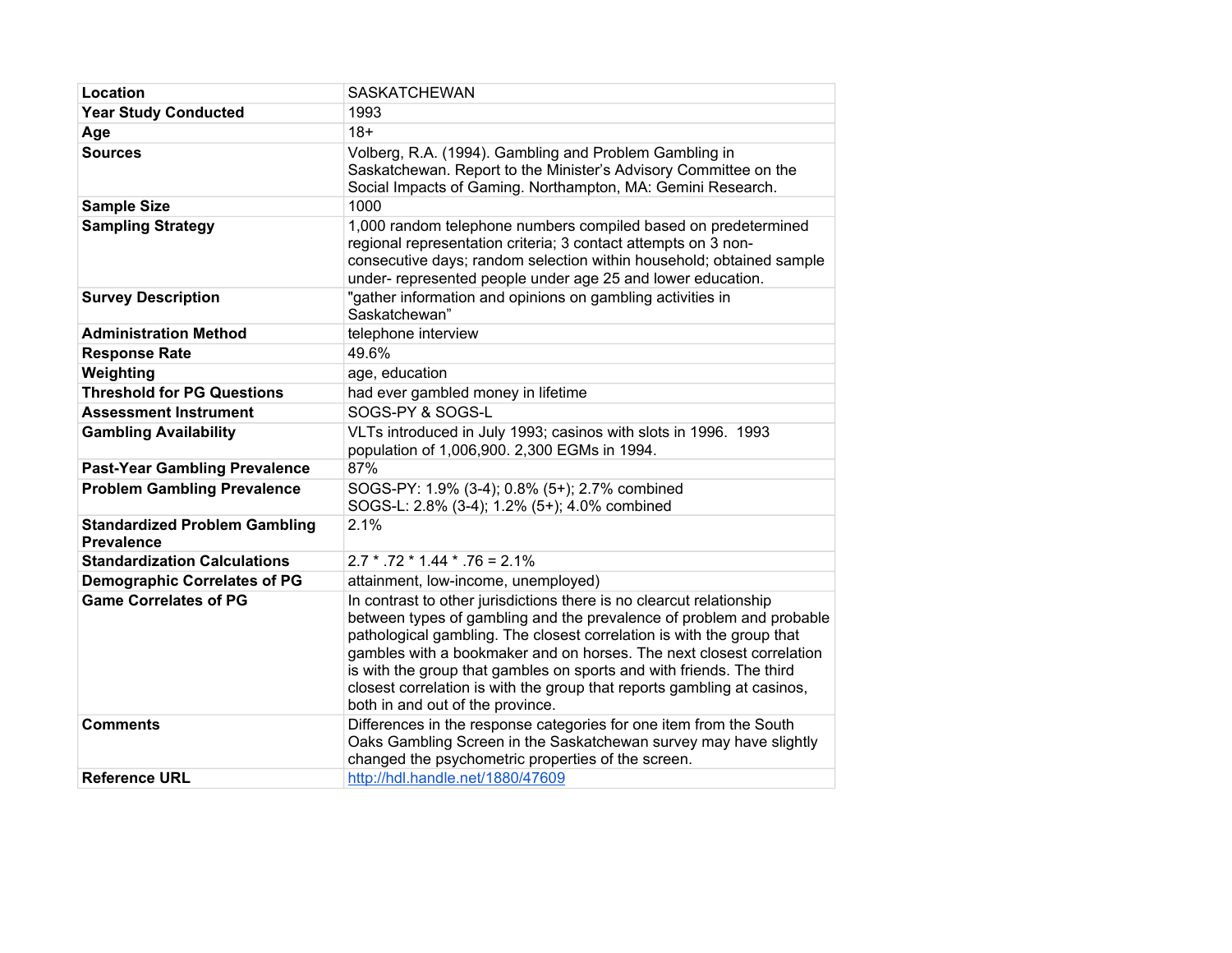| Location                                                  | <b>SASKATCHEWAN</b>                                                                                                                                                                                                                                                                                                                                                                                                                                                                                                                                                                                 |
|-----------------------------------------------------------|-----------------------------------------------------------------------------------------------------------------------------------------------------------------------------------------------------------------------------------------------------------------------------------------------------------------------------------------------------------------------------------------------------------------------------------------------------------------------------------------------------------------------------------------------------------------------------------------------------|
| <b>Year Study Conducted</b>                               | 2001                                                                                                                                                                                                                                                                                                                                                                                                                                                                                                                                                                                                |
| Age                                                       | $19+$                                                                                                                                                                                                                                                                                                                                                                                                                                                                                                                                                                                               |
| <b>Sources</b>                                            | Wynne, H. (2002). Gambling and Problem Gambling in Saskatchewan:<br>Final Report. Ottawa, ON: Canadian Centre on Substance Abuse.                                                                                                                                                                                                                                                                                                                                                                                                                                                                   |
| <b>Sample Size</b>                                        | 1848                                                                                                                                                                                                                                                                                                                                                                                                                                                                                                                                                                                                |
| <b>Sampling Strategy</b>                                  | Sample stratified geographically and by gender according to the 1996<br>census; random sample of residential telephone numbers conforming to<br>four regions of the province: Regina, Saskatoon, rural communities, and<br>rural Saskatchewan; random sample of unlisted telephone numbers for<br>Regina and Saskatchewan; individual adult respondent selected using<br>a "modified" most recent birthday method (modified the next birthday<br>method in those regions where wide gaps between the sample<br>distribution of men and women was significantly at variance with the<br>population). |
| <b>Survey Description</b>                                 | gambling attitudes and activities of Saskatchewan residents                                                                                                                                                                                                                                                                                                                                                                                                                                                                                                                                         |
| <b>Administration Method</b>                              | telephone interview                                                                                                                                                                                                                                                                                                                                                                                                                                                                                                                                                                                 |
| <b>Response Rate</b>                                      | 59.7%                                                                                                                                                                                                                                                                                                                                                                                                                                                                                                                                                                                               |
| Weighting                                                 | gender, age, income                                                                                                                                                                                                                                                                                                                                                                                                                                                                                                                                                                                 |
| <b>Threshold for PG Questions</b>                         | gambling activity in the last 12 months                                                                                                                                                                                                                                                                                                                                                                                                                                                                                                                                                             |
| <b>Assessment Instrument</b>                              | <b>CPGI</b>                                                                                                                                                                                                                                                                                                                                                                                                                                                                                                                                                                                         |
| <b>Gambling Availability</b>                              | 5,625 EGMs in 2002. 2001 population of 1,000,221. 178 people per<br>EGM.                                                                                                                                                                                                                                                                                                                                                                                                                                                                                                                            |
| <b>Past-Year Gambling Prevalence</b>                      | 86.6%                                                                                                                                                                                                                                                                                                                                                                                                                                                                                                                                                                                               |
| <b>Problem Gambling Prevalence</b>                        | 4.7% (3-7); 1.2% (8+); 5.9% combined                                                                                                                                                                                                                                                                                                                                                                                                                                                                                                                                                                |
| <b>Standardized Problem Gambling</b><br><b>Prevalence</b> | 3.7%                                                                                                                                                                                                                                                                                                                                                                                                                                                                                                                                                                                                |
| <b>Standardization Calculations</b>                       | $5.9 * .58 * 1.44 * .76 = 3.7%$                                                                                                                                                                                                                                                                                                                                                                                                                                                                                                                                                                     |
| <b>Demographic Correlates of PG</b>                       | residents of Regina and Saskatoon; males; youngest age group (19-24<br>years); single; high school education or less; annual household income<br>of <\$20,000; Aboriginals; unemployed                                                                                                                                                                                                                                                                                                                                                                                                              |
| <b>Game Correlates of PG</b>                              | EGMs; instant win tickets; bingo                                                                                                                                                                                                                                                                                                                                                                                                                                                                                                                                                                    |
| <b>Comments</b>                                           |                                                                                                                                                                                                                                                                                                                                                                                                                                                                                                                                                                                                     |
| <b>Reference URL</b>                                      | http://hdl.handle.net/1880/47571                                                                                                                                                                                                                                                                                                                                                                                                                                                                                                                                                                    |